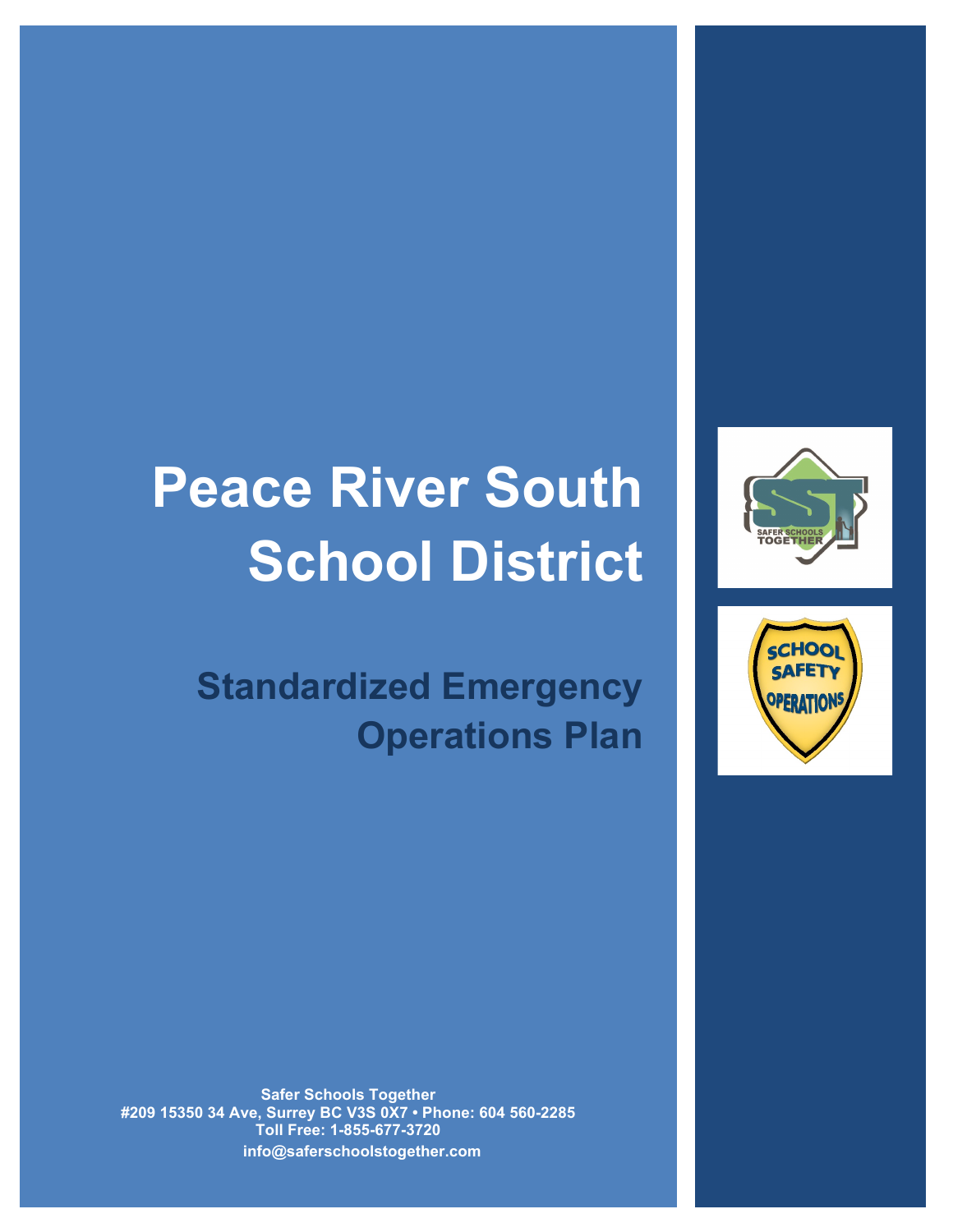# **Table of Contents**

| The British Columbia Disabilities Act and Persons With Access and Functional Needs9 |
|-------------------------------------------------------------------------------------|
|                                                                                     |
|                                                                                     |
|                                                                                     |
|                                                                                     |
|                                                                                     |
|                                                                                     |
|                                                                                     |
|                                                                                     |
|                                                                                     |
|                                                                                     |
|                                                                                     |
|                                                                                     |
|                                                                                     |
|                                                                                     |
|                                                                                     |
|                                                                                     |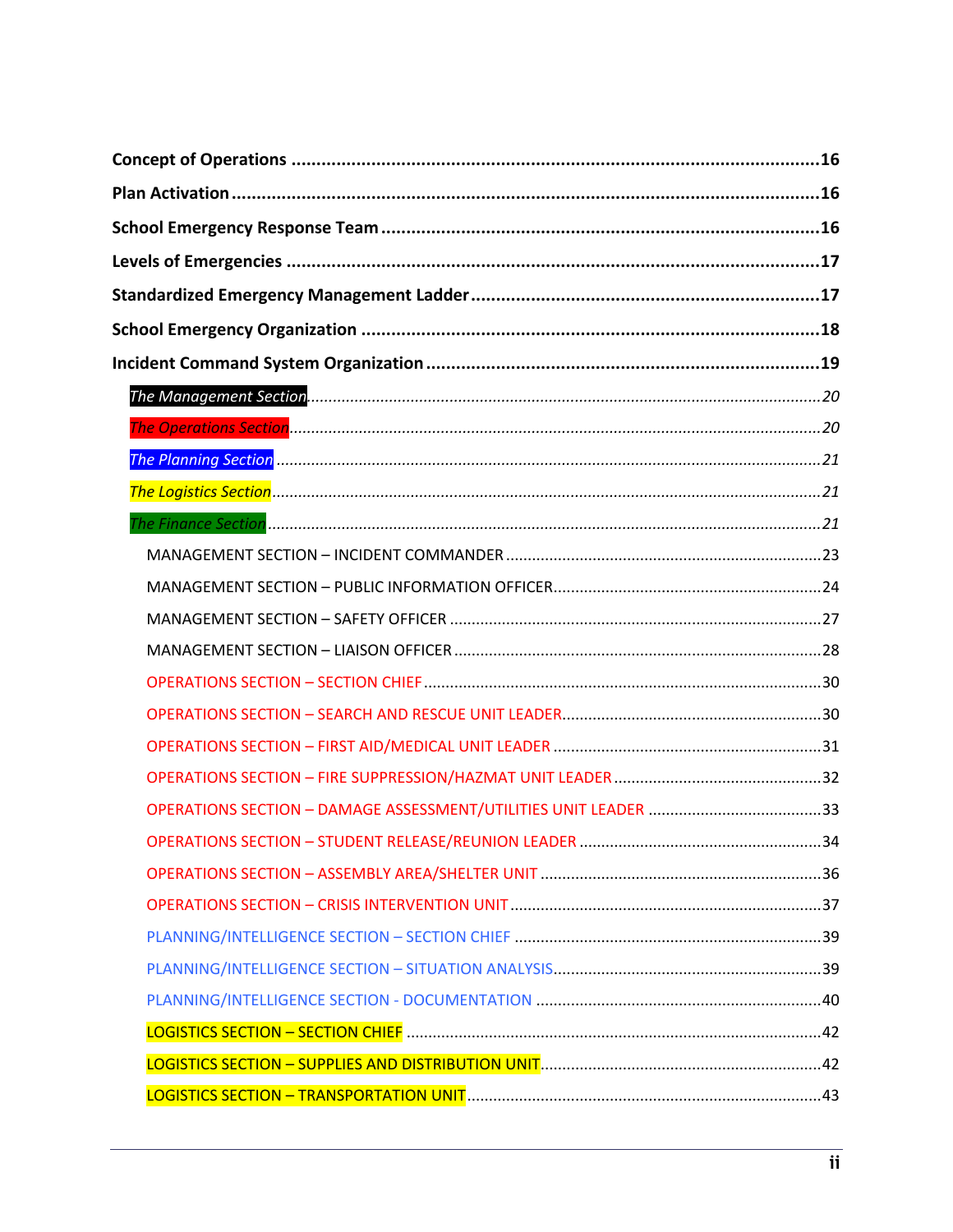| ADMINISTRATION/FINANCE SECTION - PURCHASING/PROCUREMENT UNIT 48 |  |
|-----------------------------------------------------------------|--|
|                                                                 |  |
|                                                                 |  |
|                                                                 |  |
|                                                                 |  |
|                                                                 |  |
|                                                                 |  |
|                                                                 |  |
|                                                                 |  |
|                                                                 |  |
|                                                                 |  |
|                                                                 |  |
|                                                                 |  |
|                                                                 |  |
|                                                                 |  |
|                                                                 |  |
|                                                                 |  |
|                                                                 |  |
|                                                                 |  |
|                                                                 |  |
|                                                                 |  |
|                                                                 |  |
|                                                                 |  |
|                                                                 |  |
|                                                                 |  |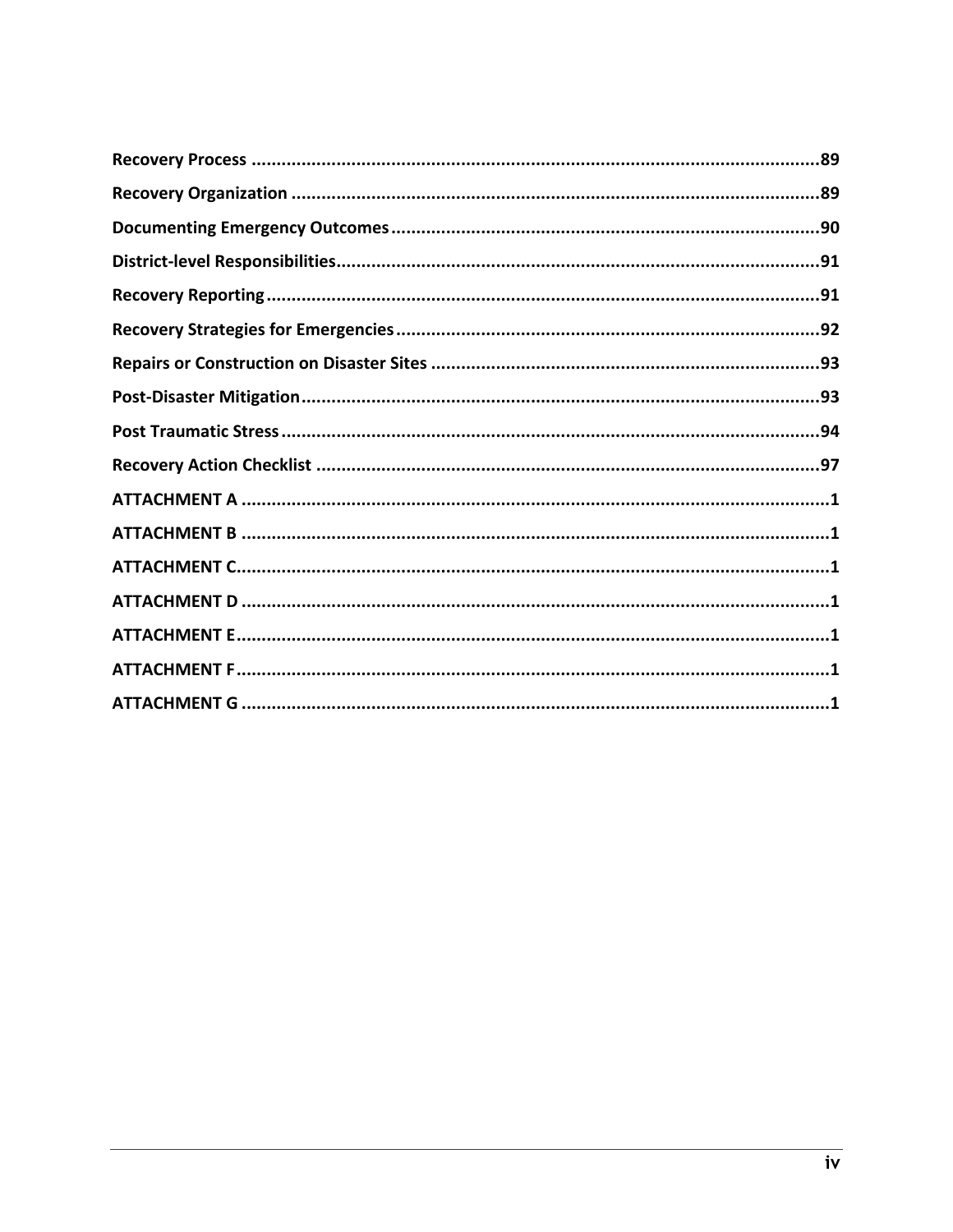### **Introduction**

The Peace River South School District (SD59) Emergency Operations Plan (EOP) is the result of a coordinated effort of community members, local law enforcement, local fire departments, local health agencies, the British Columbia Ministry of Education, the Provincial Emergency Program, and the British Columbia Emergency Response Management System.

A standardized "All Hazards" school emergency operations plan addressing the four phases of emergency management, (prevention/mitigation, preparedness, response, and recovery), is the recommended best practice by the British Columbia Emergency Response Management System. Standardized emergency management provides a clear, consistent, and integrated response structure which includes: the National Incident Management System, (NIMS), the Incident Command System (ICS), Multi-agency or Interagency Coordination, mutual aid agreements, and an Operational Area Concept.

Emergency management based on the concepts and principles of NIMS and ICS provides a consistent template to enable all government, private sector and nongovernmental organizations to work together during domestic incidents. NIMS is a comprehensive approach to incident management that is applicable at all jurisdictional levels and across functional disciplines. Incorporating NIMS and ICS into school emergency operations will allow SD59 to work together with emergency responders in planning for and accepting response to emergency incidents. Coordinated planning and response efforts have proven to be best practices for ensuring optimal school safety.

### **Promulgation**

This emergency plan was written to provide a basis for emergency prevention and preparedness for the District and its schools. The plan includes response instructions, emergency information, and guidelines to protect the safety and well-being of students and staff during localized emergencies and across a wide array of potential disasters.

The SD59 Emergency Operations Plan is promulgated by the Superintendent and is implemented at the time of a disaster at the direction of the Superintendent or his/her designated alternate. School site emergency plans are implemented by school Principals upon the occurrence of an emergency under the direction of the Superintendent. In the absence of orders from the Superintendent, each school Principal is authorized and directed to implement their emergency plan, or take such other action as may, in his or her judgment, be necessary to save lives and mitigate the effects of disasters.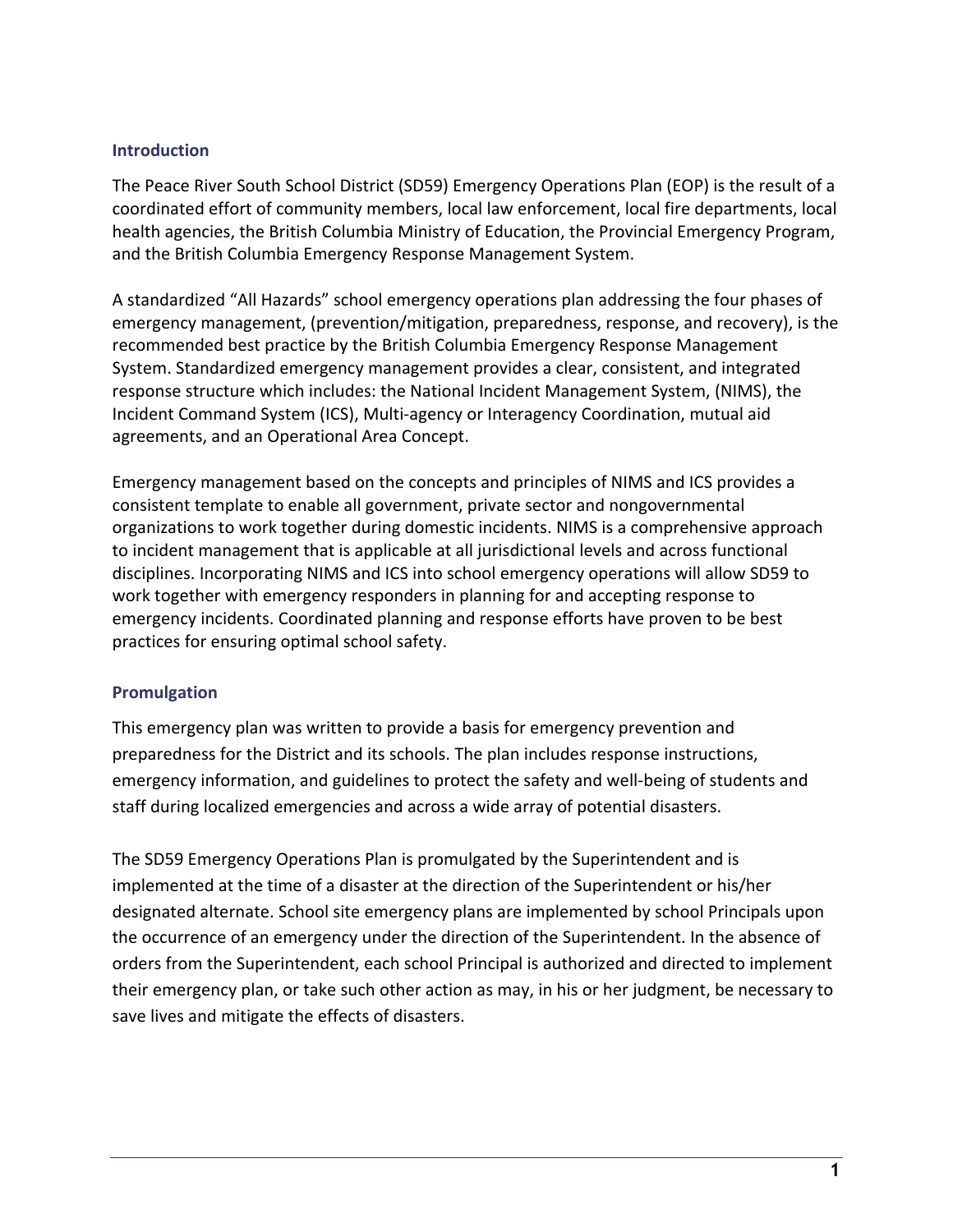### **Plan Purpose**

This plan was developed for the District, its schools, students and parents, to standardize and coordinate the emergency preparedness measures taken, and to integrate each school's emergency response procedures within the District. The plan must be adapted by each school to address the requirements, specific needs, and capabilities of each site. The principal or his/her designee will be responsible for adding and updating site specific information to the master emergency operations plan.

This plan will be reviewed and updated if needed on an annual basis by the SD59 Emergency Preparedness Committee. The District plan will be approved by the Superintendant and each school plan will be approved by the respective school principal. This plan will be distributed to District and School personnel that have roles and responsibilities for planning and responding to emergencies and disasters.

### **Plan Format**

The plan is comprised of five major parts:

**Part I**: Focuses on preventative measures, including the legal requirements of emergency planning for schools and outlines the District's and school's emergency management policies and procedures.

Part II: Outlines the concept of emergency operations and includes the emergency organization and disaster-related roles and responsibilities.

**Part III:** Comprised of emergency procedures for specific incidents and checklists, forms, lists of trained personnel and other response specific information.

**Part IV:** Outlines recovery planning and reporting requirements.

Part V: Includes annexes addressing specific incident responses.

### **Plan Requirements**

The Plan meets the requirements of the British Columbia Emergency Response Management System (BCERMS), the Provincial Emergency Program (PEP), the National Incident Management System (NIMS), and the British Columbia Ministry of Education's policies on emergency planning and response. It also defines the primary and support roles of the individual schools in response to an emergency and post-incident damage assessment and reporting requirements.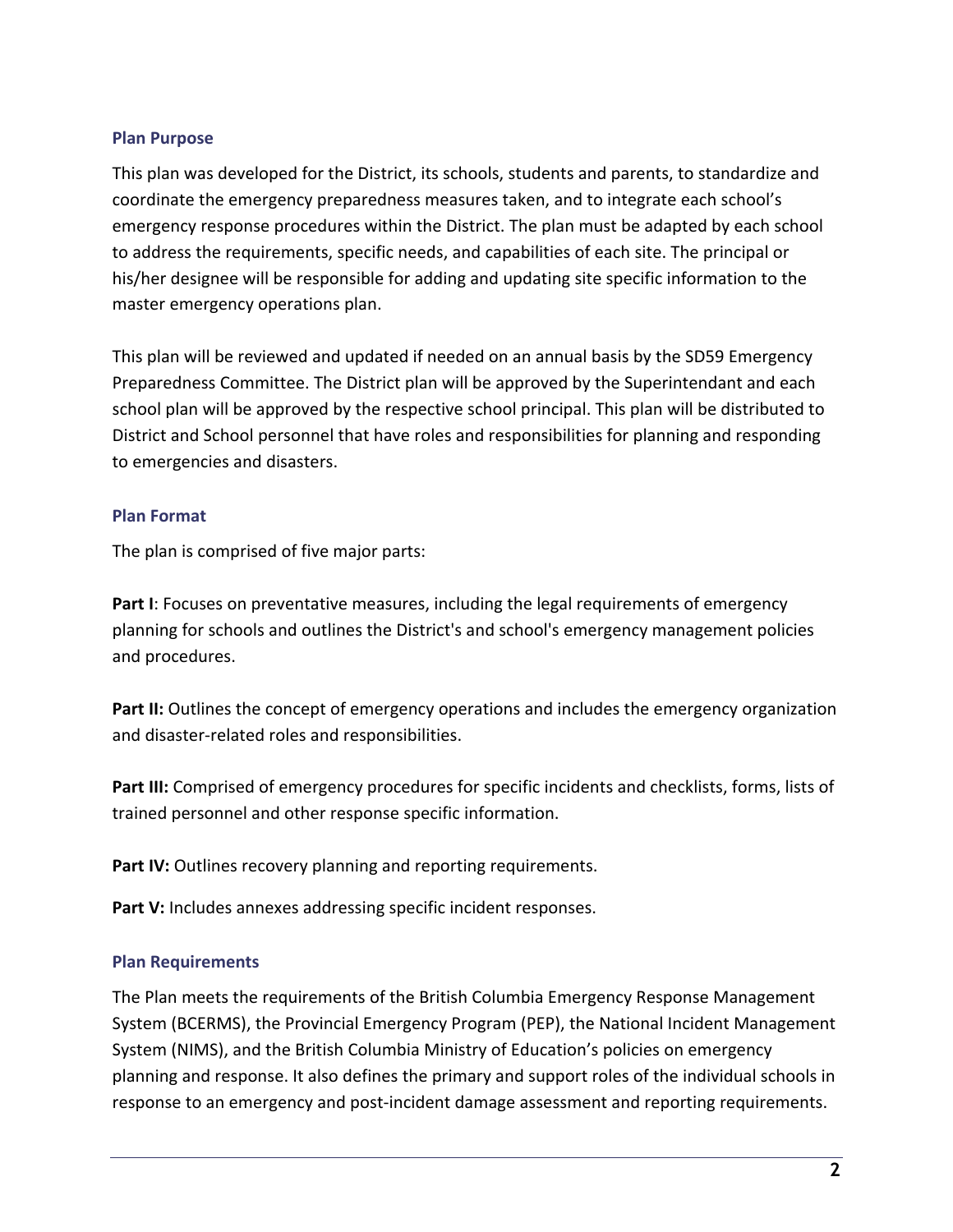To the maximum extent practical, the School and District plans present a standardized approach to emergency management, including an emergency response organization which is consistent with the BCERMS and NIMS. Use of these systems facilitates communication and coordination between the sites, the District, and local public safety agencies during disasters or emergency incidents. The plans also provide a means of Provincial support and communication through the Provincial Emergency Operations Centre (PREOC).

### **Plan Objectives**

- Protect the safety and welfare of students and staff.
- Provide for a safe and coordinated response to emergency situations.
- Protect the District's facilities and property.
- Enable the District to restore normal conditions with minimal confusion in the shortest time possible.
- Provide for interface and coordination between sites, the District Emergency Operations Centre, outside first responder agencies, and Provincial support if necessary.
- Standardized emergency operations planning incorporating NIMS and ICS will assist SD59 in a localized large scale emergency through participation with the City of Dawson Creek Emergency Operations Centre. SD59 holds two seats in the Dawson Creek EOC and the principles of NIMS and ICS are utilized there.

### **Plan Scope**

This plan encompasses all schools within SD59 and addresses a broad range of potential emergencies, such as earthquakes, hazardous materials spills, widespread power outages, crimes committed on school grounds, student/parental reunification, and similar events affecting more than one site.

Within the preparedness measures and incident response procedures are recommendations and strategies to prepare for and protect against the hazards that may threaten the District and school sites. Each specific school site may have greater or lesser risks therefore, the measures and recommendations included should be tailored to and implemented by each site.

### **District Profile**

The Peace River South School District (SD59) is located in the Northeast area of British Columbia near the Alberta border. The district is centered in Dawson Creek and also includes the communities of Chetwynd, Tumbler Ridge, and Pouce Coupe. The district offices, transportation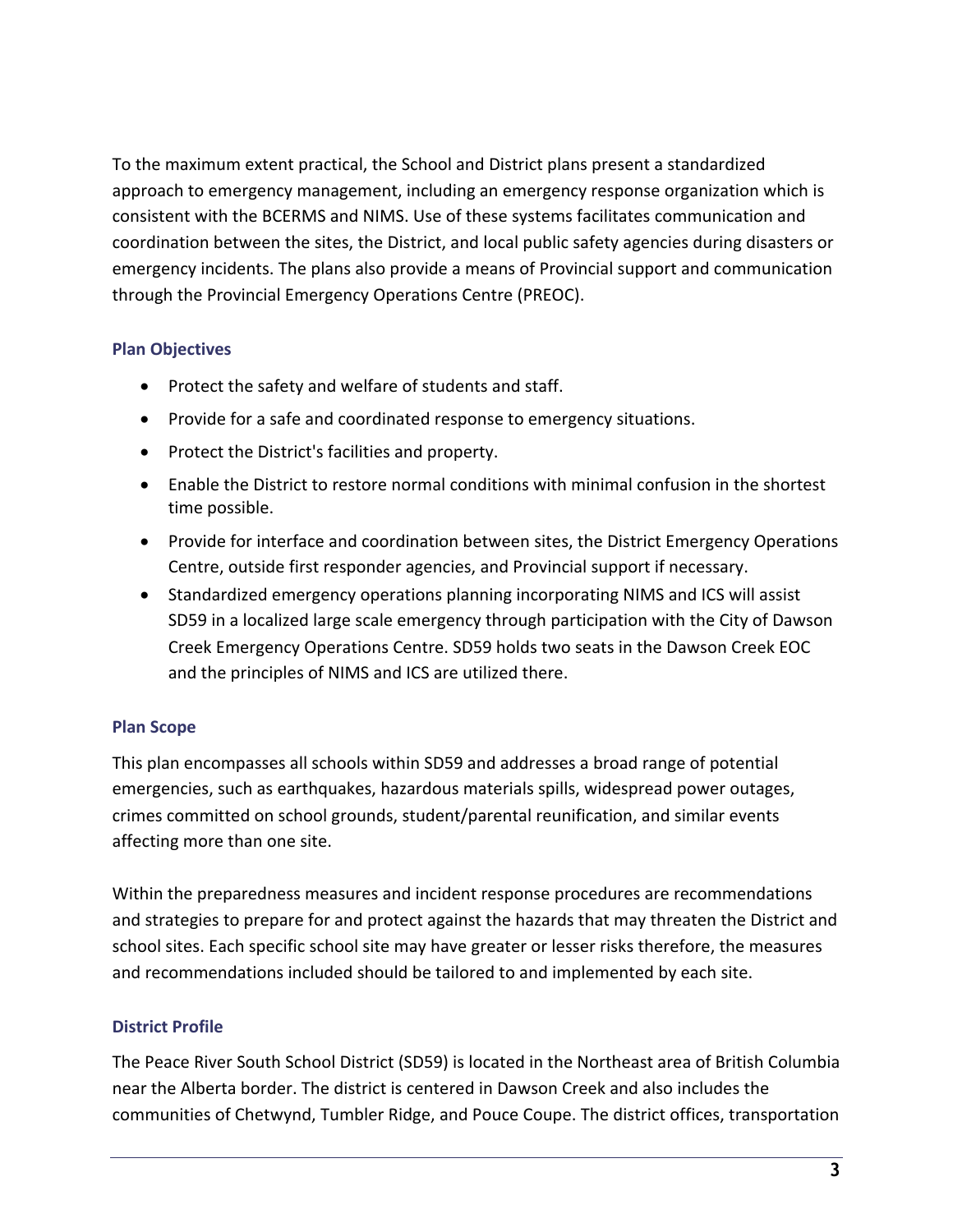centre, and board offices are located in Dawson Creek. SD59 encompasses largely rural areas of the Peace River Country, an aspen parkland region around the Peace River. Dawson Creek is the largest city in the area covered by SD59.

SD59 is a K-12 school district comprised of 18 schools with an approximate total enrollment of 3,600 students. The schools in SD59 are as follows:

| <b>Canalta Elementary (K-7)</b> |                                               |                                  | <b>Chetwynd Secondary (8-12)</b>           |
|---------------------------------|-----------------------------------------------|----------------------------------|--------------------------------------------|
|                                 | <b>Address: 1901 110 Ave.</b>                 |                                  | Address: 5000 46 <sup>th</sup> St          |
|                                 | Dawson Creek B.C.                             |                                  | Chetwynd B.C.                              |
| Office:                         | (250) 782-8403                                | Office:                          | (250) 788-267                              |
|                                 | <b>Crescent Park Elementary (K-7)</b>         |                                  | <b>Dawson Creek Secondary, South Peace</b> |
|                                 | Address: 9300 17th St.                        |                                  | Address: 10808 15 <sup>th</sup> St.        |
|                                 | Dawson Creek B.C.                             |                                  | Dawson Creek B.C.                          |
|                                 | Office: (250) 782-8412                        | Office:                          | (250) 782-5585                             |
|                                 | <b>Dawson Creek Secondary, Central Campus</b> |                                  | <b>Devereaux Elementary (K-7)</b>          |
|                                 | Address: 10701 19th St.                       |                                  | Address: 4584 208 Rd.                      |
|                                 | Dawson Creek B.C.                             |                                  | Dawson Creek B.C.                          |
|                                 | Office: (250) 782-5585                        | Office:                          | (250) 843-7300                             |
| Don Titus elementary (K-7)      |                                               |                                  | <b>Ecole Frank Ross Elementary (K-7)</b>   |
|                                 | Address: $5304.47^{\text{th}}$ Ave.           |                                  | Address: 1000 92 <sup>nd</sup> Ave.        |
|                                 | Chetwynd B.C.                                 |                                  | Dawson Creek B.C.                          |
|                                 | Office: (250) 788-2532                        |                                  | Office: (250) 782-5206                     |
|                                 | Little Prairie Elementary (K-7)               | <b>McLeod Elementary (K-7)</b>   |                                            |
| <b>Address:</b>                 | 4200 51st Ave.                                |                                  | <b>Address: 8025 265 Road</b>              |
|                                 | Chetwynd                                      |                                  | Groundbirch B.C.                           |
| Office:                         | (250) 788-1924                                | Office:                          | (250) 843-7374                             |
|                                 | <b>Moberly Lake Elementary (K-7)</b>          | <b>Parkland Elementary (K-7)</b> |                                            |
|                                 | Address: 6531 Lakeshore Dr.                   | <b>Address:</b>                  | 5104 Parkland Rd.                          |
|                                 | Moberly Lake B.C.                             |                                  | Farmington B.C.                            |
| Office:                         | (250) 788-2574                                | Office:                          | (250) 843-777                              |
| <b>Peace View School (K-12)</b> |                                               |                                  | <b>Pouce Coupe Elementary (K-7)</b>        |
| <b>Address:</b>                 | 10105 12A St.                                 |                                  | Address: 5010 52nd St.                     |
|                                 | Dawson Creek B.C.                             |                                  | Pouce Coupe B.C.                           |
| Office:                         | (250) 789-2280                                | Office:                          | $(250)$ 786-5314                           |
|                                 | <b>South Peace Elementary (K-12)</b>          |                                  | <b>Tremblay Elementary (K-6)</b>           |
| <b>Address:</b>                 | 11600 7th St.                                 | <b>Address:</b>                  | 11311 13A St.                              |
|                                 | Dawson Creek B.C.                             |                                  | Dawson Creek B.C.                          |
| Office:                         | (250) 219-1095                                | Office:                          | (250) 782-8147                             |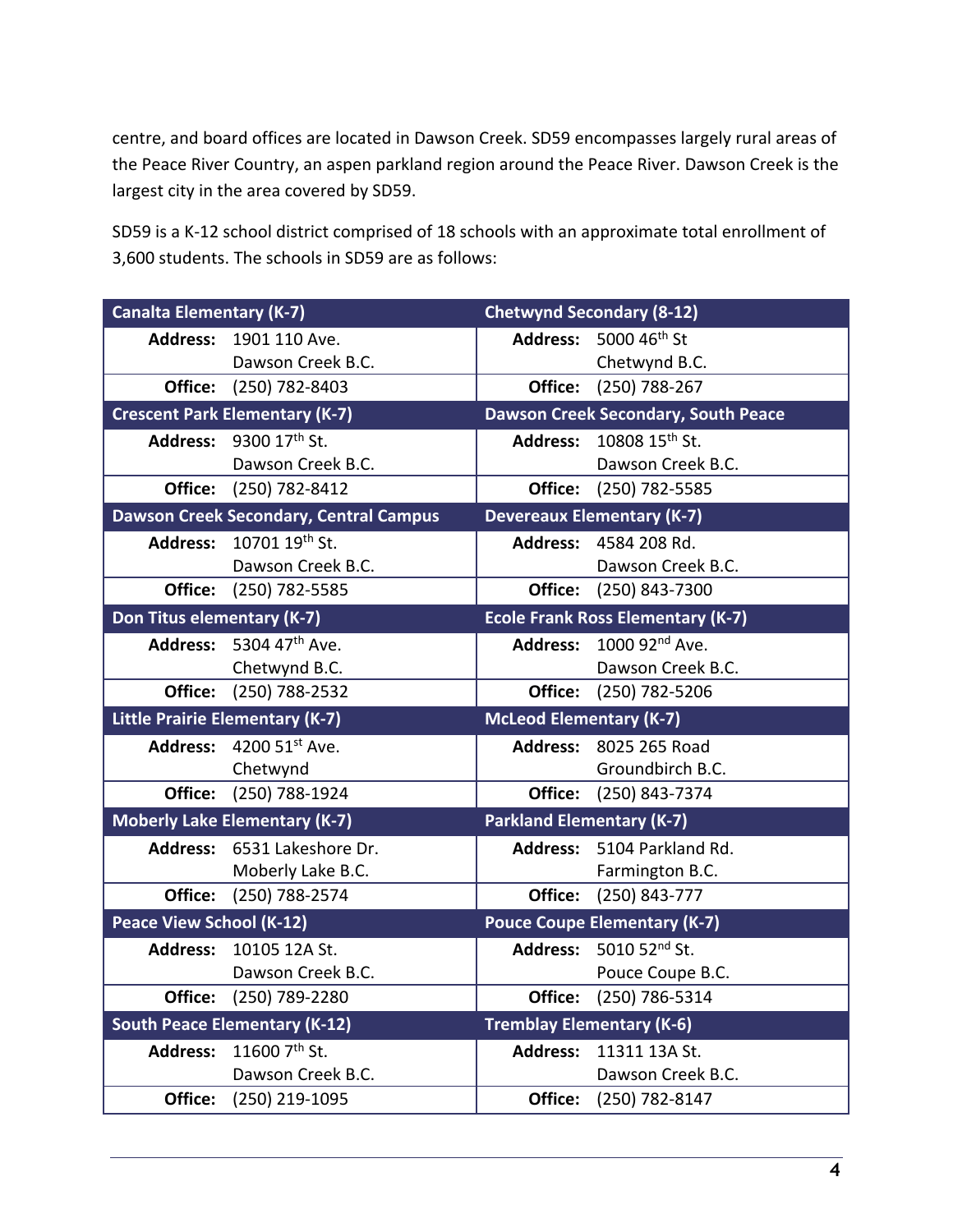|                                 | <b>Tumbler Ridge Elementary (K-6)</b>     |                                  | <b>Tumbler Ridge Secondary (7-12)</b> |
|---------------------------------|-------------------------------------------|----------------------------------|---------------------------------------|
|                                 | <b>Address:</b> 355 Monkman Way           |                                  | <b>Address: 180 Southgate</b>         |
|                                 | Tumbler Ridge B.C.                        |                                  | Tumbler ridge B.C.                    |
| Office:                         | (250) 242-5281                            | Office:                          | (250) 242-4228                        |
| <b>Windrem Elementary (K-7)</b> |                                           | <b>Gwillim Recreational Site</b> |                                       |
|                                 | <b>Address:</b> 5004 46 <sup>th</sup> St. |                                  | <b>Address: 11468 Hwy 29S</b>         |
|                                 | Chetwynd B.C.                             |                                  | Tumbler ridge B.C.                    |
| Office:                         | (250) 788-2528                            | Office:                          | (780) 833-5037                        |
|                                 |                                           |                                  |                                       |
|                                 |                                           |                                  |                                       |
|                                 |                                           |                                  |                                       |
|                                 |                                           |                                  |                                       |
| <b>Board Office/Facilities</b>  |                                           | <b>Facilities-Chetwynd</b>       |                                       |
|                                 | Address: 11600 7th St.                    |                                  | Address: 4910 46 <sup>th</sup> St.    |
|                                 | Dawson Creek B.C.                         |                                  | Chetwynd B.C.                         |
| Office:                         | (250) 782-8571/782-2106                   | Office:                          | (250) 788-2943                        |

### **Lines of Succession**

Lines of Succession is the designation of an individual to act for and exercise the powers of an official in the event of that official's death, incapacity, or resignation and until that official is appointed by appropriate authority. Orders of succession enable an orderly and predefined transition of leadership within the organization.

Under normal circumstances, the school Principal would be in charge of making major decisions affecting the school. Immediately following an emergency or disaster the Principal may be displaced, incapacitated, or unavailable for other reasons, however, the school's responsibilities and functions must continue without interruption regardless of the availability of any individual. It is important to appoint a successor to key positions at the school in the event something would happen. The individual who is appointed as the successor shall have the same powers and authority of the person they are succeeding, and will serve in the appointed position until that person is again able to serve or is replaced permanently. Individual school plans will reflect Lines of Succession for their respective campuses.

The Superintendent or designee will determine the lines of succession for the specific key positions and alternates at the SD59 District Education Centre. These will be reviewed yearly and updated as needed in order to standardize information released to school sites.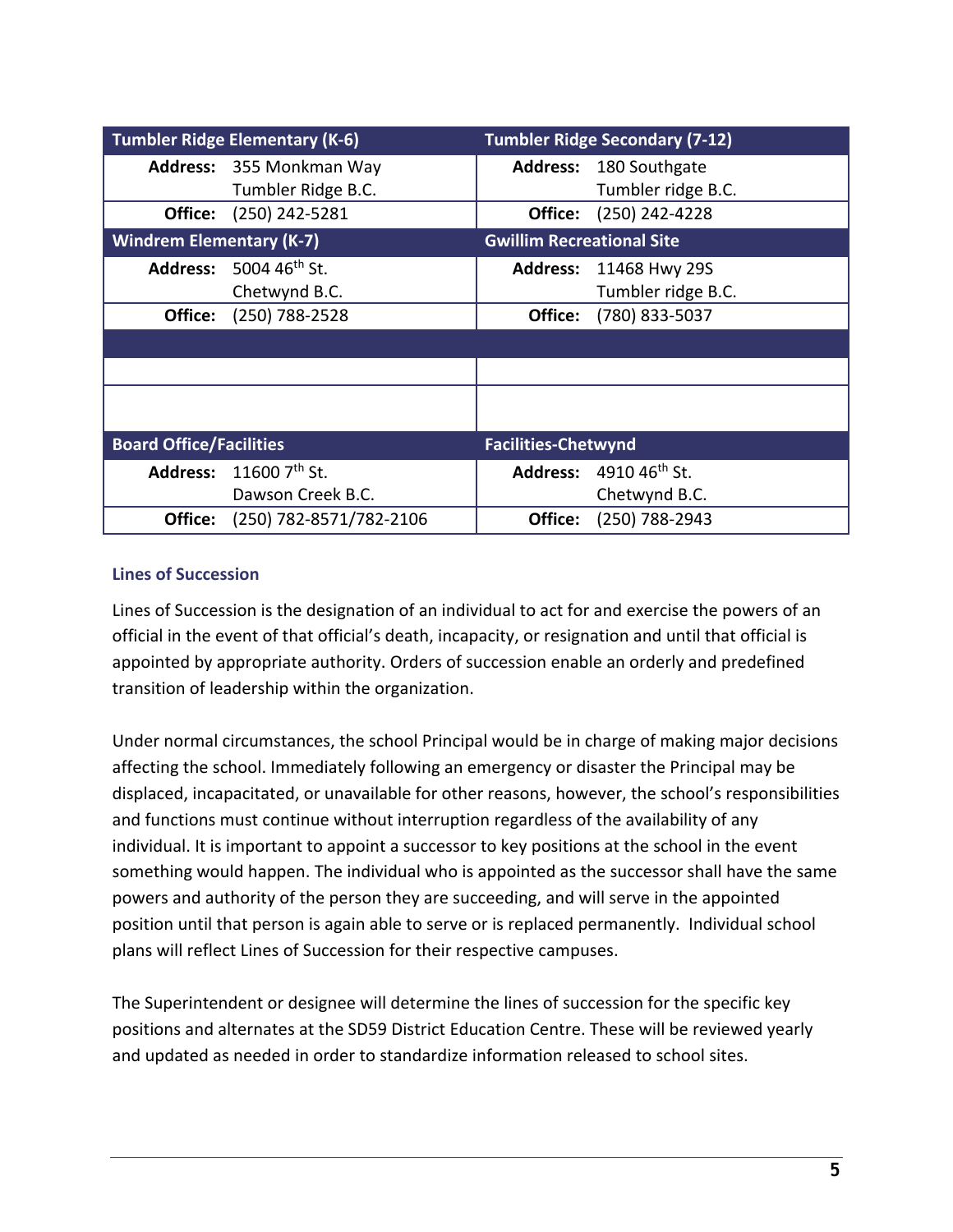The lines of succession for the school sites will be determined by the principal and listed in the chart below. This information will be reviewed and updated as needed. Current lists of lines of succession at school sites will be forwarded to the SD59 Emergency Coordinator for inclusion in the master SD59 Emergency Operations Plan.

### **Order of Succession**

| <b>Superintendent Christy Fennell</b> |                                       |  |
|---------------------------------------|---------------------------------------|--|
| Primary                               | Assistant Superintendent Mike Readman |  |
| <b>First Alternate</b>                | Directors of Instruction              |  |
|                                       | Jan Proulx/Paul Chisholm              |  |
| Second Alternate                      | Director of Operations Wade Simlik    |  |

| Principal of            | <b>School</b> |
|-------------------------|---------------|
| Primary                 |               |
| <b>First Alternate</b>  |               |
| <b>Second Alternate</b> |               |
| Third Alternate         |               |

The head of each individual SD59 department should also determine lines of succession for their department. These lines of succession should be noted and included in the SD59 master Emergency Operations Plan. Lines of succession at least three persons deep are recommended best practices.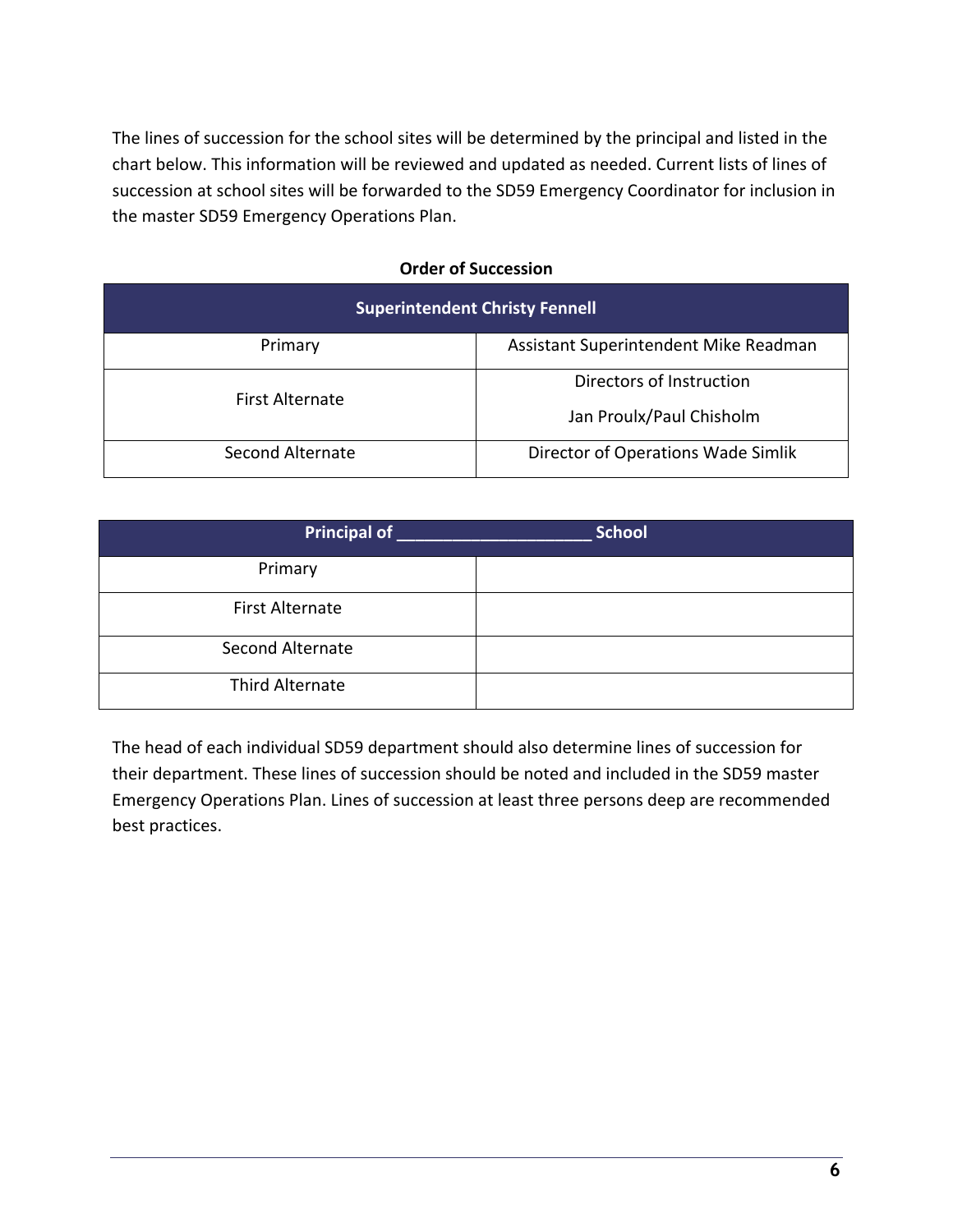### **Authorities and References**

The following are summaries of emergency crisis related Education Codes and Government Codes that pertain to schools. Refer to the entire citation for specific requirements.

### *British Columbia School Act Section 8.3 subsections (1) and (2)*

The B.C. School Act states in part that every school year by a set date, the school board must approve a school plan for every school in the school district. The safety and/or emergency plan is a portion of the school plan. The school planning council must prepare and submit the school plan to the school board.

# *The B.C. Emergency Program Act (RSBC 1966) Chapter 111, sections 6(1&2) and 8(1)*

Defines school districts as "Local Authorities." States that a local authority is at all times responsible for the direction and control of the local authority's emergency response. Further states a local authority must prepare or cause to be prepared local emergency plans in respect to preparation for, response to, and recovery from emergencies and disasters.

The Emergency Program Act also addresses implementation of the emergency plan. It states a local authority or a person designated in the local authority's emergency plan may, whether or not a state of local emergency has been declared, cause the emergency plan to be activated if an emergency or disaster occurs in their jurisdictional area.

### *Emergency Management B.C. and the Provincial Emergency Program (PEP)*

Requires cities and local authorities (i.e. School districts) to have a Comprehensive Emergency Management Plan (CEMP), consisting of an All Hazards Emergency Operations Plan, Support Annexes, and Hazard Specific Annexes. PEP states plans must address the "Four Pillars" of emergency management, which are:

- Prevention/Mitigation
- Preparedness
- Response
- Recovery

### *British Columbia Emergency Response Management System (BCERMS)*

Makes recommendations regarding Emergency Operations Plans. One of the recommendations is that Emergency Operations Plans are compliant with the National Incident Management System (NIMS). The components of NIMS that schools need to implement are:

• Command and Management; use of the Incident Command System (ICS), Multiagency Coordination Systems and Public Information Systems.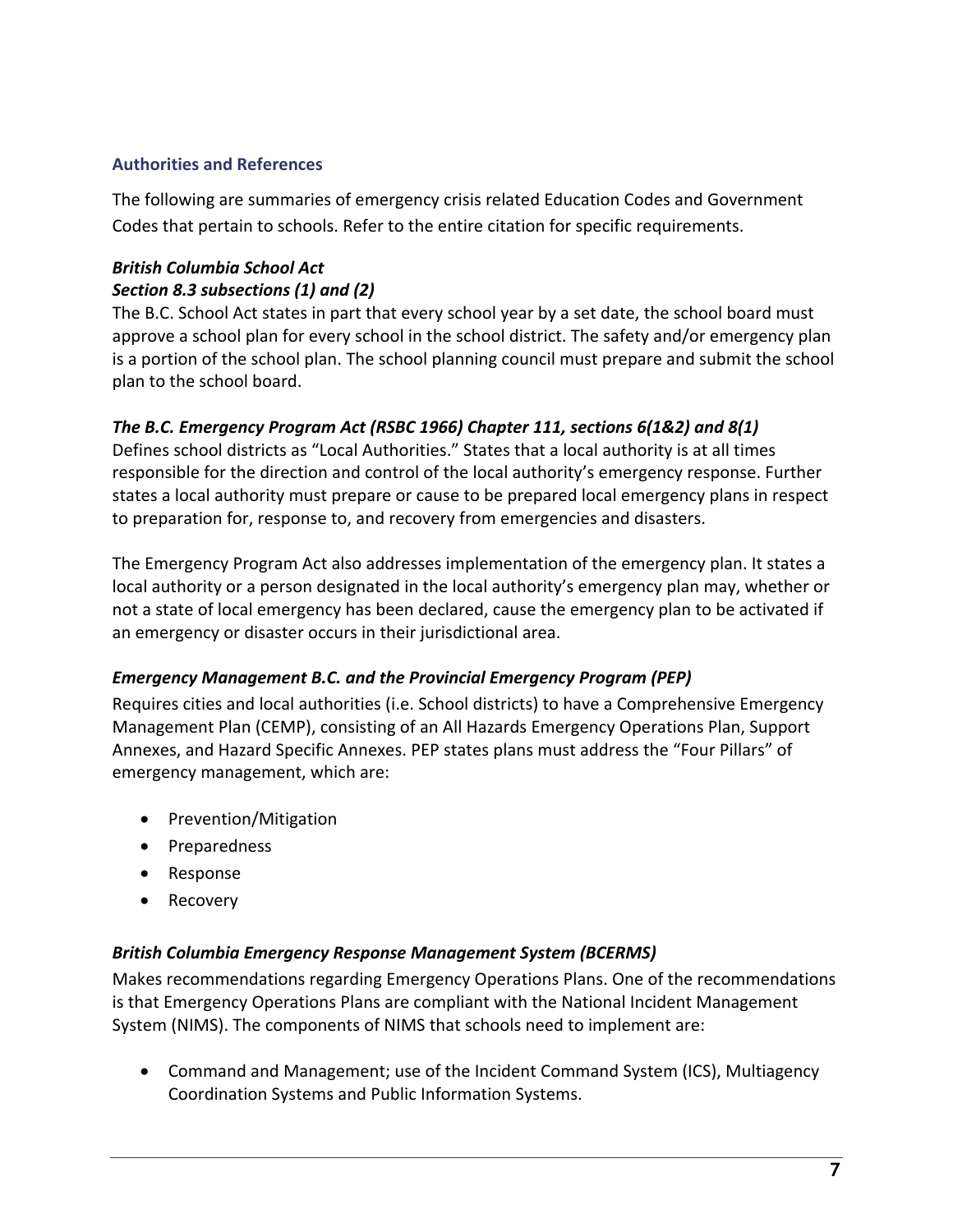- Preparedness; actions to establish and sustain prescribed levels of capability necessary to execute a full range of incident management operations.
- Resource Management; coordinating and overseeing the application of tools, processes, and systems which provide incident managers with timely and appropriate resources during an incident. Resources include personnel, teams, facilities, equipment, and supplies.
- Communication and Information Management; the means to develop a common operating picture for communications and systems interoperability.

The NIMS places requirements for standardized training in courses on the NIMS and Incident Command System. School staff should be trained according to their responsibilities during an emergency or disaster.

BCERMS additionally offers the following guidelines specific to school emergency planning and management. It states schools should:

- Conduct hazard, risk, and vulnerability assessment and analysis.
- Develop emergency plans and procedures.
- Link plans to Local, Provincial, and Federal plans and programs.
- Organize staff awareness and preparation.
- Arrange for emergency supplies and provisions.
- Maintain and protect vital information.
- Develop business continuity and recovery plans.

### *British Columbia Good Samaritan Act*

It provides "Good Samaritan Liability Protection" for those providing emergency care at the scene of an emergency. "No person, who, in good faith and not for compensation, renders emergency care at the scene of an emergency, shall be liable for any civil damages resulting from any act or omission. The scene of an emergency shall not include emergency departments and other places where medical care is usually offered, unless that person is grossly negligent.

# **Vital Records Protection**

School records are considered vital records and need to be protected. Each SD59 student has a permanent file that is kept at the individual school site. The Permanent Record (PR) card is on the SD59 student information system and is stored electronically. Once a student has graduated, the student file is kept at the school for at least one year. The PR card is kept for 55 years and is scanned at the District's Board office. It is ultimately the responsibility of the principal to see this data is properly entered and stored, but this responsibility is normally delegated to the school secretary.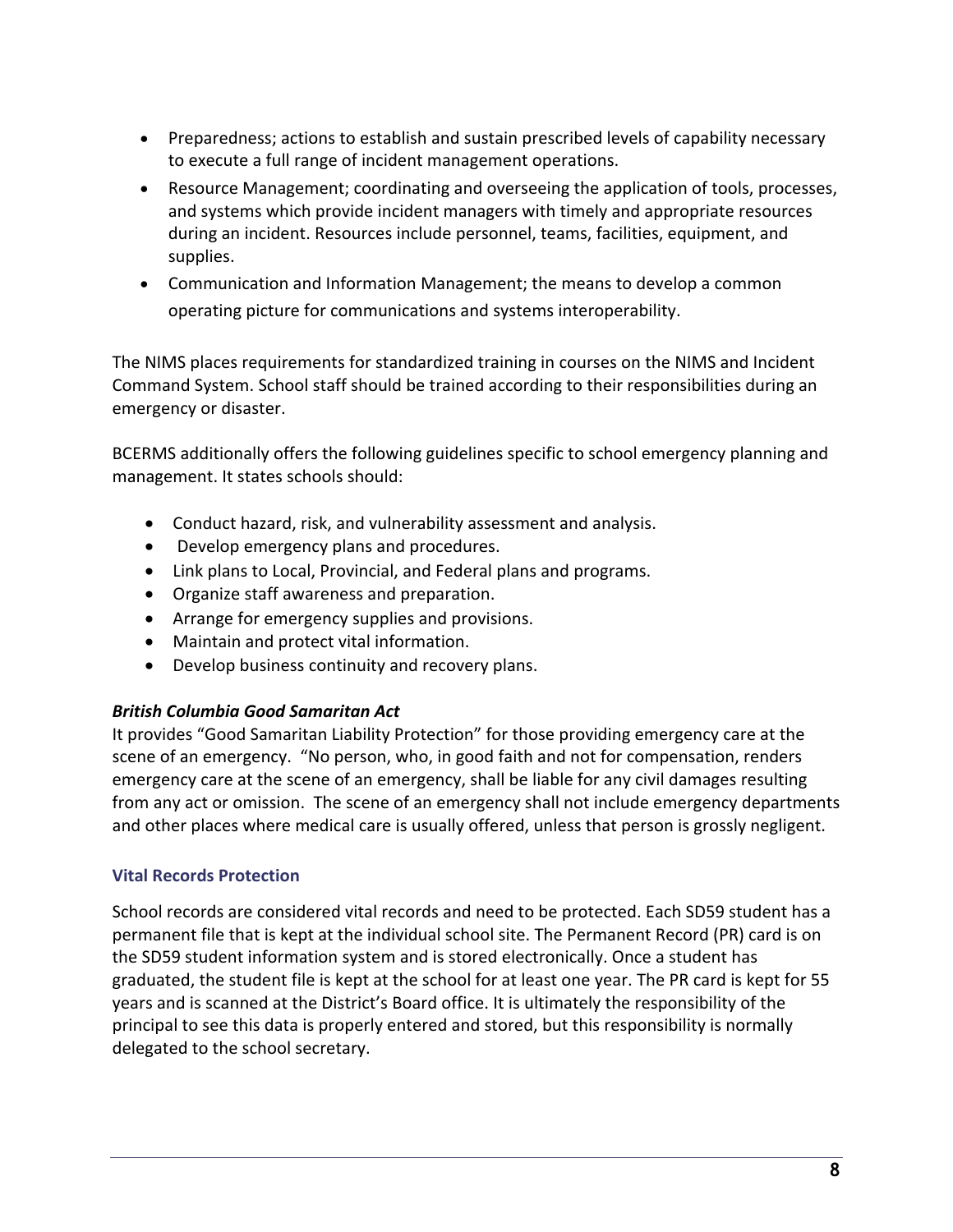### **The British Columbia Disabilities Act and Persons With Access and Functional Needs**

The District and Schools must ensure that disaster planning, response, and recovery takes into consideration the students and employees protected by the B.C Disabilities Act. For people with disabilities, the problems of evacuating a building during an emergency are a major concern. Many people with mobility impairments cannot use stairs and people with hearing and vision impairments may not receive emergency notification and directions unless they are provided in both audible and visual forms. In addition, people with learning, emotional or cognitive disabilities may need to have safety and emergency procedures taught in a language or terms they understand.

Because schools may, at one time or another, have staff, students or visitors who need evacuation assistance, each school will make every effort in an emergency to deal with the needs of individuals with disabilities. In the initial hours of a disaster there may be a shortage of resources, and priorities will be on lifesaving operations, not care & sheltering. It may therefore, take additional time to deal with the needs of individuals with disabilities. District and School sites should attempt to pre-identify employees or students with special needs that may need additional assistance in the event of an emergency.

### **District Emergency Policies**

The District has established certain policies governing emergency preparedness and response within the District which relate directly to this plan. These include:

- The safety of the students is of primary concern. All actions taken shall bear in mind the safety and well-being of both students and District employees.
- In the event of a major disaster during school hours, school will not be dismissed without the express approval of the Superintendent or his/her designee. Until released to parents or their pre-authorized representative, students will remain under the supervision of school authorities.
- If parents or guardians come to the school and properly identify themselves, their students will be released.
- Because the District is expected to assist in post-disaster care of students, District employees should prearrange for their families care in order to permit discharge of this emergency responsibility.
- Each school site will have a designated Emergency Supervisor (the principal or his/her designee) who shall supervise the planning, and implementation of the School Emergency Plan. An alternate person shall be assigned to serve in this position in the absence of the Emergency Supervisor.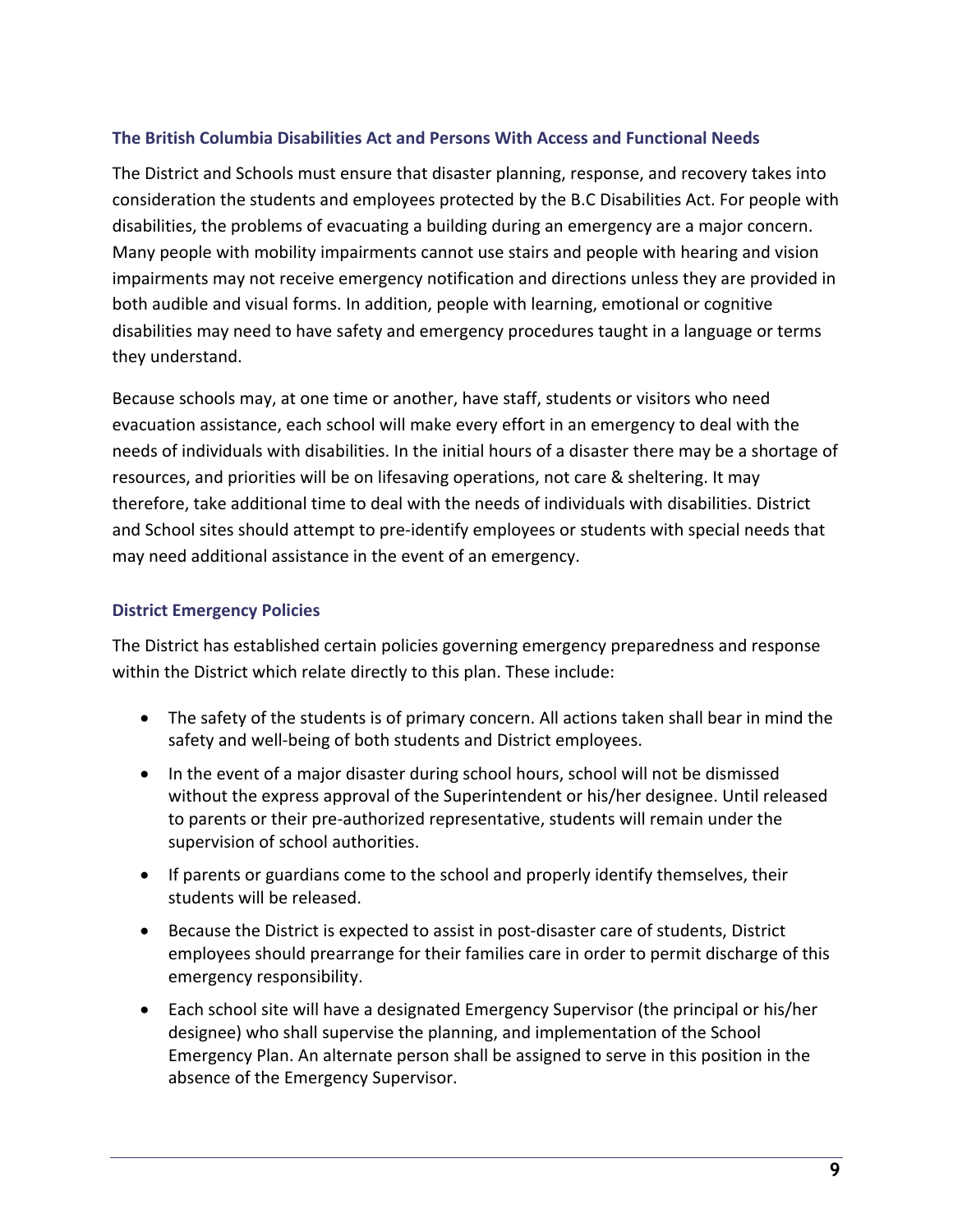- The Emergency Supervisor shall prepare a list of staff to be assigned specific emergency response roles as outlined in this plan.
- Each principal shall conduct a survey of staff to determine each employee's status in terms of disaster preparedness training, medical training and emergency experience. Records of the status will be kept current as changes of personnel occur. Copies of records will be kept on file in the principal's office.
- Students may be included in the planning and implementation of the School plan. Student organizations should be encouraged to become a source of leadership among students in first aid and disaster preparedness and response training.
- Parent groups should be involved in organizing disaster response activities and assignments.
- In preparation for the possibility of a long stay at schools, the Emergency Supervisor shall prepare a list of students and staff who have special conditions requiring medications or special attention, and forward a copy to the District Director of Instruction.

# *British Columbia Fire Code Section 2.8*

Requires that schools develop fire emergency procedures, the development of a fire safety plan prepared in cooperation with the fire department, and the holding of fire drills at least 3 times in each of the fall and spring terms. One of the elements to be included in the fire safety plan is the control of fire hazards in the building (Mitigation and Hazard Assessment).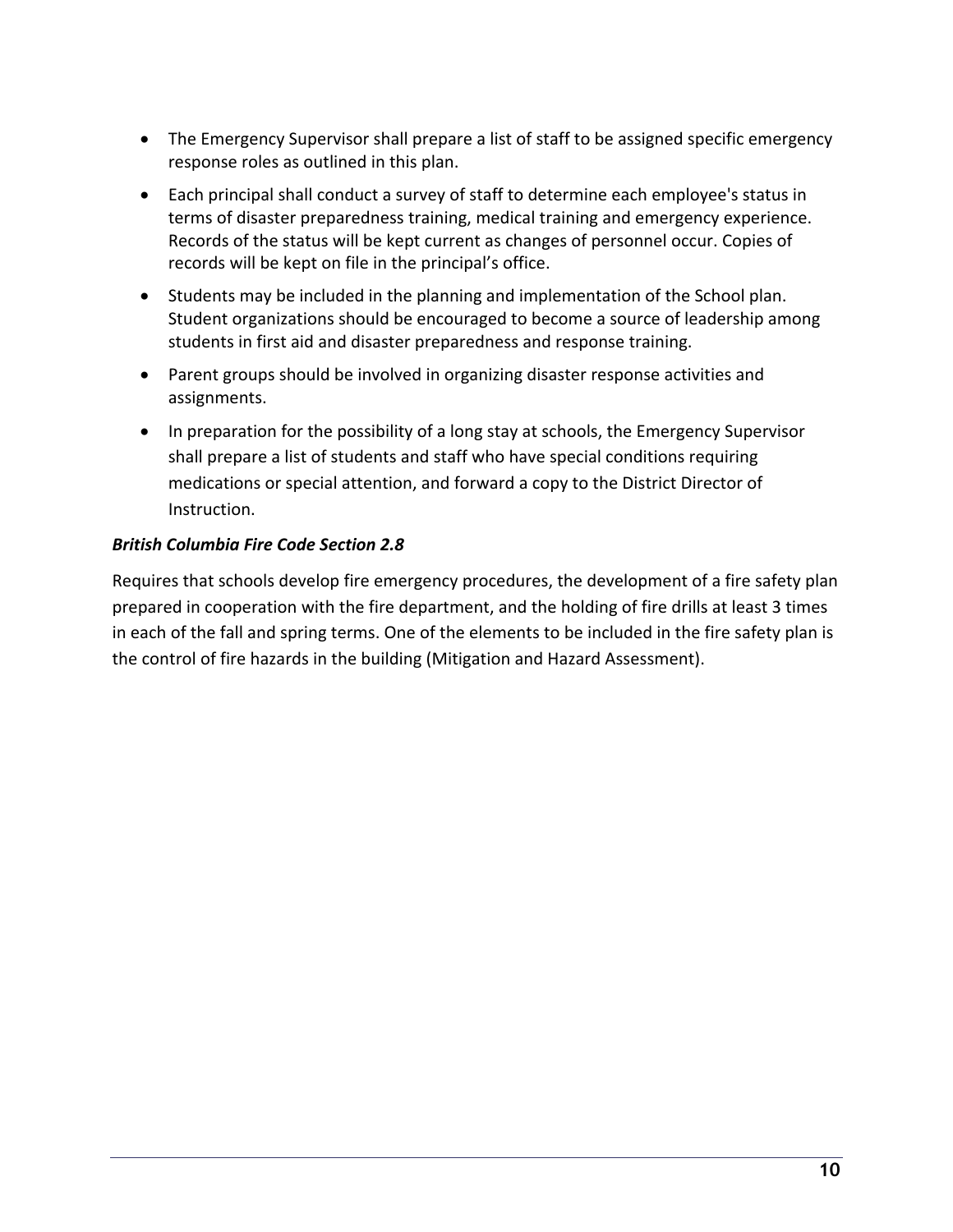### **Situations and Assumptions**

Situations that have some probability of occurring include:

| Aircraft Crash            | Fire                                 |
|---------------------------|--------------------------------------|
| <b>Air Pollution</b>      | <b>Hazardous Materials</b>           |
| <b>Animal Disturbance</b> | Intruder on Campus                   |
| <b>Bomb Threat</b>        | <b>Medical Emergency</b>             |
| <b>Bus Accident</b>       | Pandemic Influenza                   |
| <b>Criminal Activity</b>  | Poisoning/Contamination              |
| Earthquake                | Shooting                             |
| Explosion                 | Terrorist Attack/War Utility Failure |

Assumptions inherent in the District's response to any disaster include:

- 1. All District emergencies are reported to the Superintendent's Office and to the immediate supervisor.
- 2. District sites may implement their respective Emergency Plans independent of the District plan.
- 3. Depending on the severity and scope of the incident, and the impact on the individual sites, the School plan and its Emergency Response Team (ERT) may or may not be activated.
- 4. The School ERT will be partially or fully activated, and will fulfill the roles of the emergency organization, as deemed necessary by the School Emergency Supervisor.

When a local disaster is declared by the respective city the school is located within, the District's policies and procedures outlined in this plan become effective.

### **Phases of Emergencies**

There are four phases of emergency management described by the British Columbia Emergency Response Management System, Emergency Management B.C., and the Federal Emergency Management Agency. These four phases or "pillars" are:

- **Phase I – Mitigation/Prevention** addresses what schools can do to reduce exposure to risks and hazards and lessen the potential impact of an emergency situation. Mitigation efforts can occur both before and after emergencies or disasters.
- **Phase II – Preparedness** focuses on the roles and responsibilities of the school emergency response teams and the actions, exercises and supplies needed for various emergency scenarios. These activities develop readiness and response capabilities.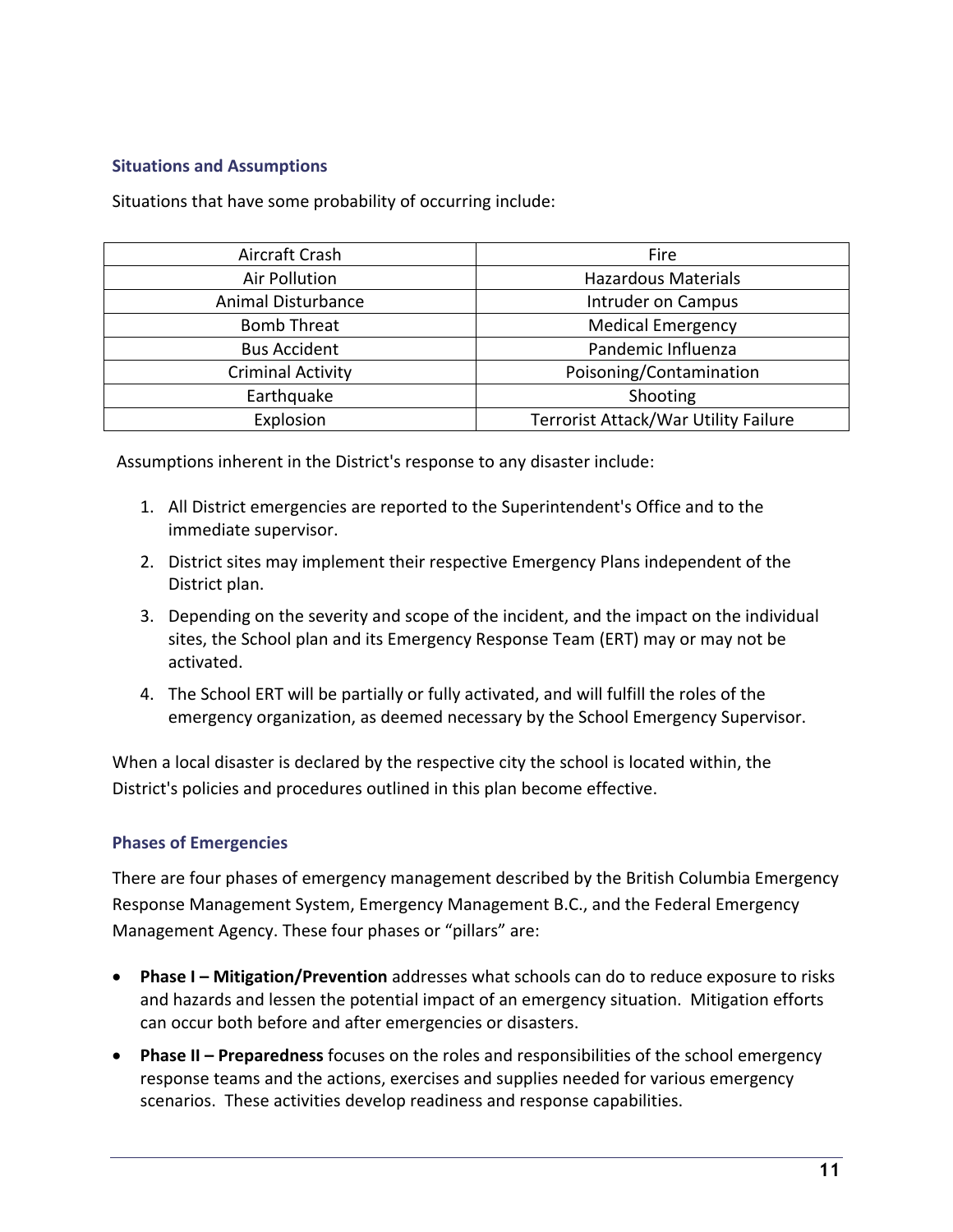- **Phase III – Response** presents detailed procedures for implementing appropriate actions for most types of emergencies that may be encountered in a school setting. In this phase, schools mobilize resources needed to address the emergency at hand. Emphasis is placed on minimizing the effects of the emergency or disaster.
- **Phase IV – Recovery** focuses on general strategies to follow after the emergency and restoring affected areas to pre-emergency conditions in order to return to the normal learning environment as quickly as possible. Recovery activities may be both short-term and long-term; ranging from restoration of essential utilities such as water and power, to mitigation measures designed to prevent future occurrences of a specific threat.

# **Integration with Other Plans**

This plan is based on NIMS and supports all District school plans. It therefore should integrate with the British Columbia Ministry of Education's Emergency Operations Plan. The plan will also be coordinated with local and provincial emergency response agencies to coordinate and collaborate for needed resources for the care of students and employees.

Schools in SD59 are faced with a wide range of emergency concerns, from natural disasters to rare criminal incidents. The focus of the emergency management program is the safety and security of students and staff in SD59 schools. This is accomplished through the Safe Schools Plan and emergency operations programs. Upon request, outside agency emergency management teams may respond to school districts to perform mutual aid emergency management functions if needed.

# **Mitigation Procedures**

### *Hazard Assessment*

Annually, a hazard assessment will be conducted to identify any potential hazards within SD59 facilities. Any such conditions will be reported to the appropriate office for correction. Inspections will be conducted at all schools and the District administrative buildings. For administrative buildings, the building custodian will conduct the inspection. At schools the Principal or his/her designee and the Joint Occupational Health and Safety Committee will conduct the inspection. The purpose of the hazard assessment is to prevent any potential dangers for occupants of the SD59 facilities, and mitigate any damages to SD59 facilities that may occur resulting from an emergency or disaster (Attachment A).

Additional mitigation procedures are required by Work Safe B.C. for hazardous materials safety, including the proper storage of chemicals, posting requirements, and correct labeling of all containers. This is primarily to lessen the chance of secondary hazards created by chemical spills resulting from an earthquake or fire. Each school will need to adapt the recommendations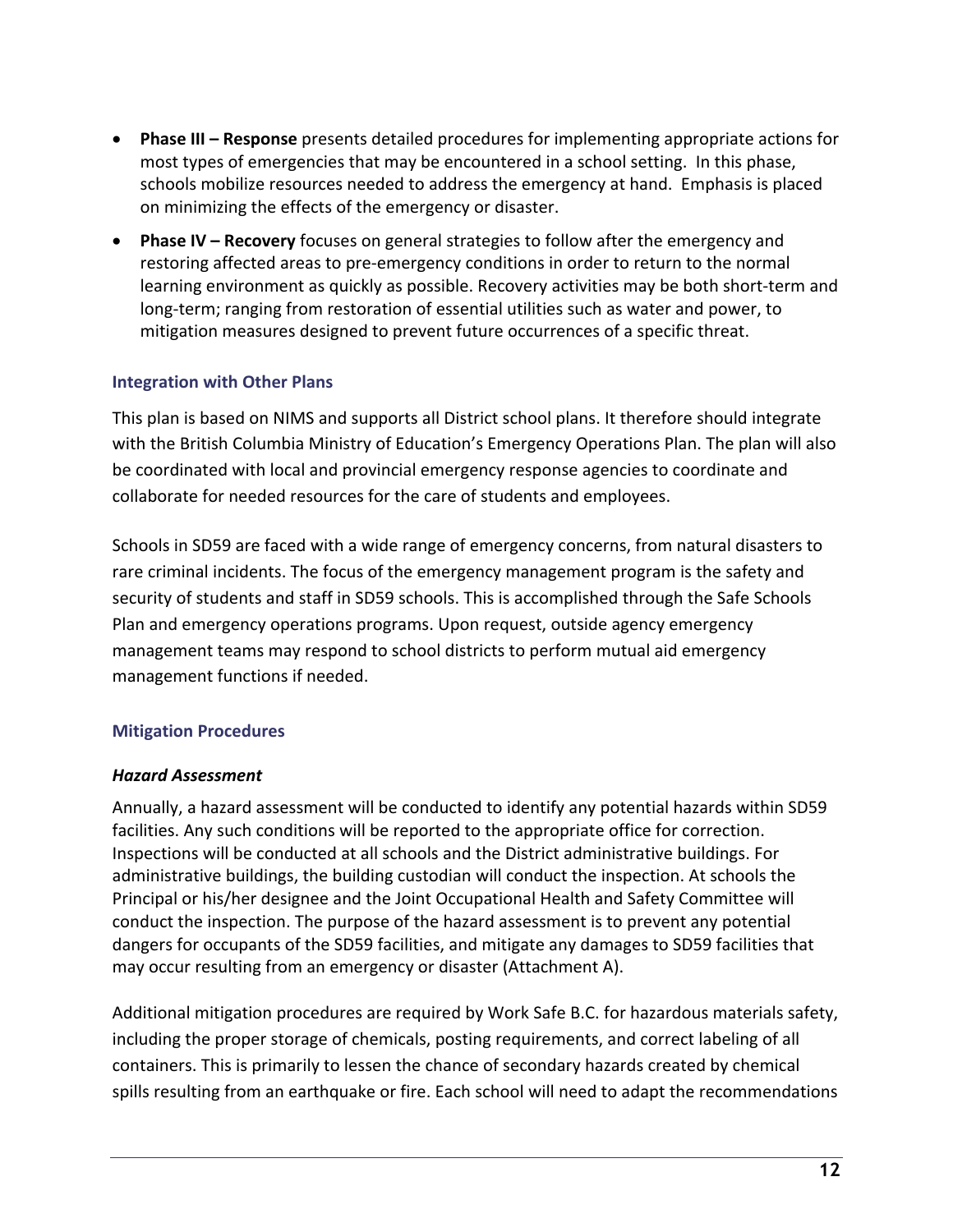according to the level of risk at their site. Documentation of training and inventory are kept at each individual site.

# *Facility Map*

Each school emergency plan shall have a map of the site's buildings and grounds, indicating the location of all exits, utility shut-offs, fire extinguishers, emergency equipment and supplies, and designated evacuation areas. These maps shall also be posted in each room adjacent to the evacuation procedures (Attachment B).

# *Employee Skills*

At the beginning of each school year, all instructional and non-instructional staff will complete an Employee Skills Form (Attachment C) to identify those with special skills or experience that may be helpful during an emergency or disaster. The Emergency Supervisor may ask employees with specific skills and/or certifications to fulfill certain pre-designated emergency response roles (i.e., first aid, CPR, search & rescue, fire suppression, etc). Each school Principal will retain and update a list of trained/certified personnel annually (Attachment D).

# *Message to Parents*

At the beginning of each school year the Principal will communicate the pertinent components of this plan to parents, in writing. All parents will be asked to sign an emergency medical release form for the child and to designate other persons who are authorized to pick-up their child in the event of a disaster (Attachment E).

# *Posting of Procedures*

Room specific evacuation routes and emergency procedures are posted by the doorway in every room on the school site. A master copy of each room's route and procedures will be kept in the Main Office of each school.

### *Assembly Areas*

The Emergency Supervisor will designate an outdoor Assembly Area(s) where students and staff will gather whenever the building is evacuated. The Assembly Areas shall be listed on the Facility Map in this plan; see Attachment B. Unless instructed otherwise by public safety officials, students and staff will gather by class and roll will be taken immediately to ensure all students have been evacuated and are present in the safety area. Any student missing should be immediately reported to the Emergency Supervisor.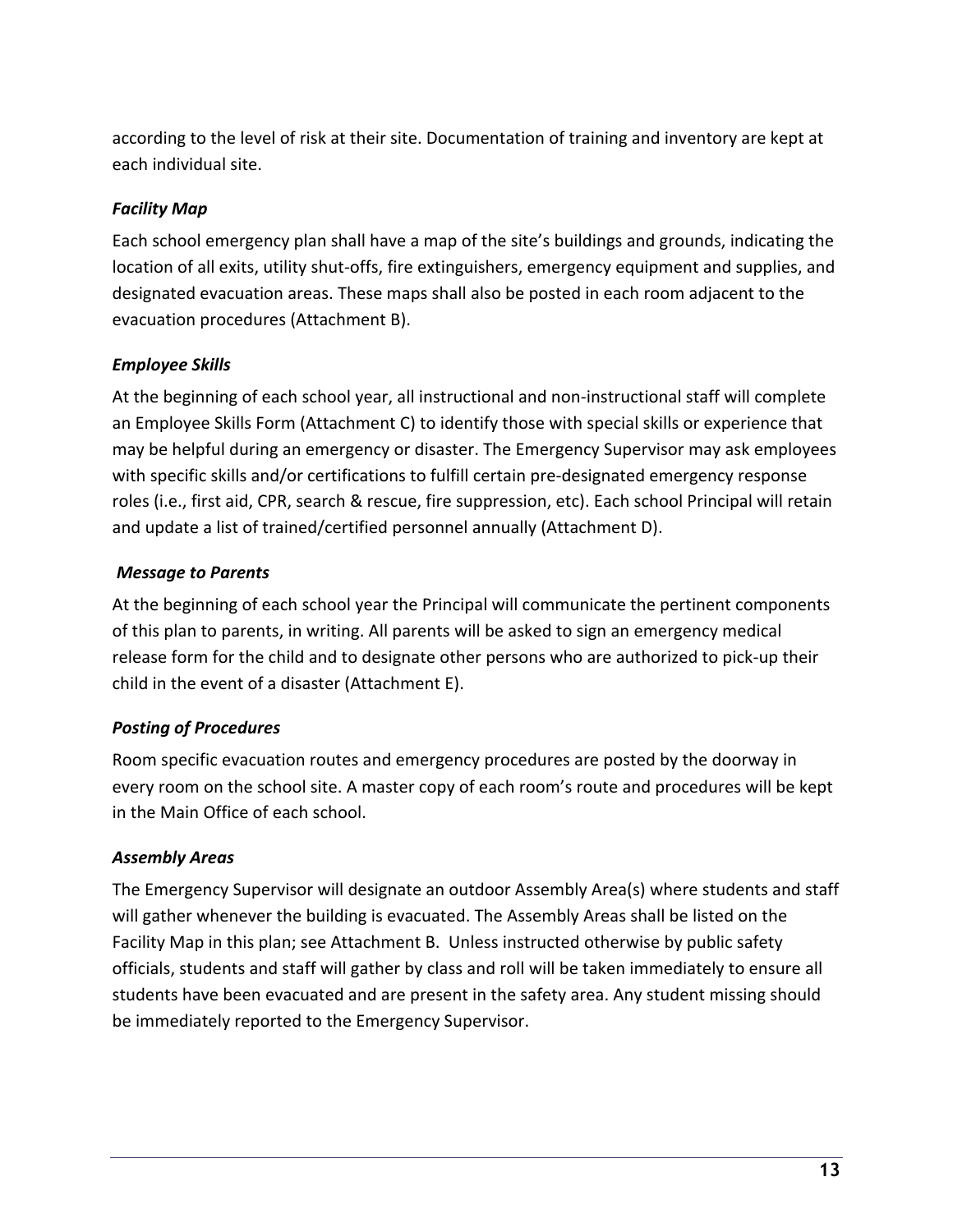# *Classroom Disaster Kit*

At the beginning of each school year, instructional staff may prepare a portable classroom disaster kit, containing supplies from a standardized list (Attachment F). Whenever the building is evacuated, the teacher will take this kit and the current attendance sheet with them to the designated safety area.

# *Portable Disaster File*

A portable disaster file, containing student emergency contact and other disaster information, will be maintained and will be removed by the Emergency Supervisor whenever the building is evacuated.

# *Bus Driver Procedures*

The District has adopted emergency procedures for bus drivers which are posted in all District buses. All bus drivers maintain current certification in basic first aid and CPR and are trained annually in emergency procedures by the Director of the Transportation Department. First aid kits, bus route maps, and other pertinent references are maintained on each bus.

Students riding buses will receive annual instruction from the bus drivers on safe riding practices and bus evacuation procedures. A notice is sent to all parents or guardians of students informing them that if students are on a school bus when a disaster occurs, they will continue to their designated school or to the nearest District school if the primary location is not accessible.

# *Disaster Supplies*

The District has established minimum standards for emergency supplies and equipment to be maintained at each site (Attachment G). Additional first aid supplies are maintained at the school sites (Attachment H) and each classroom has a portable disaster kit. Employees of the District trained in first aid may be available to respond to a situation at any of the school sites requiring medical attention. Any medical emergency will be handled by the local emergency medical services responder by calling 9-1-1.

# *Training and Drills*

In accordance with laws and fire codes, fire drills will be conducted three times in each of the fall and spring semesters. In addition, it is recommended earthquake drop and cover drills are recommended once per quarter in elementary schools and once per semester in secondary schools. All students and staff are required to participate in these mandated drills. A record of the drills will be maintained by the principal and a schedule will be done on an annual basis.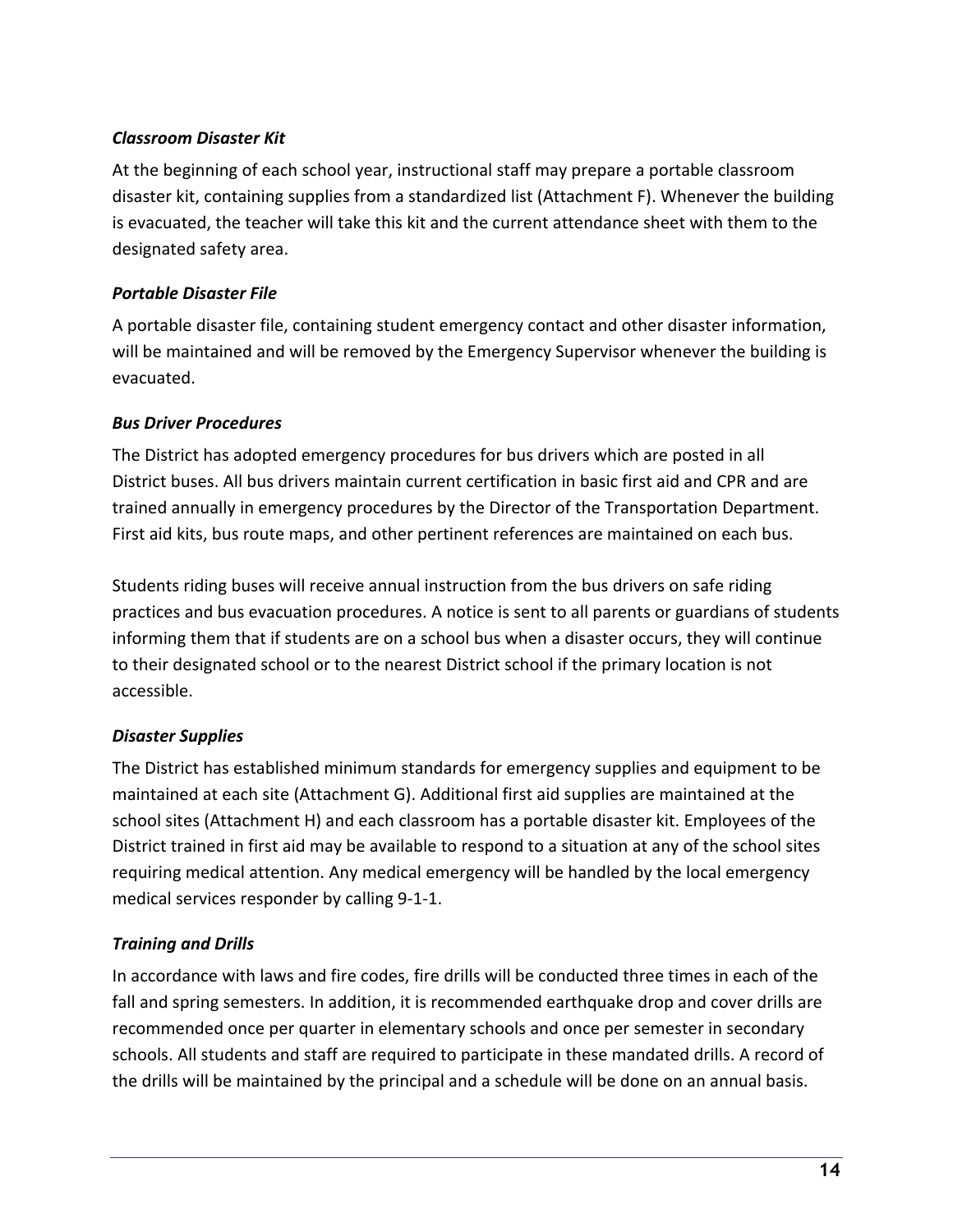Staff assigned to the School Emergency Response Team (ERT) will receive additional training related to their assigned emergency response function. This training will be provided or arranged for by the SD59 Emergency Preparedness Committee. Updated training is recommended at least every two years.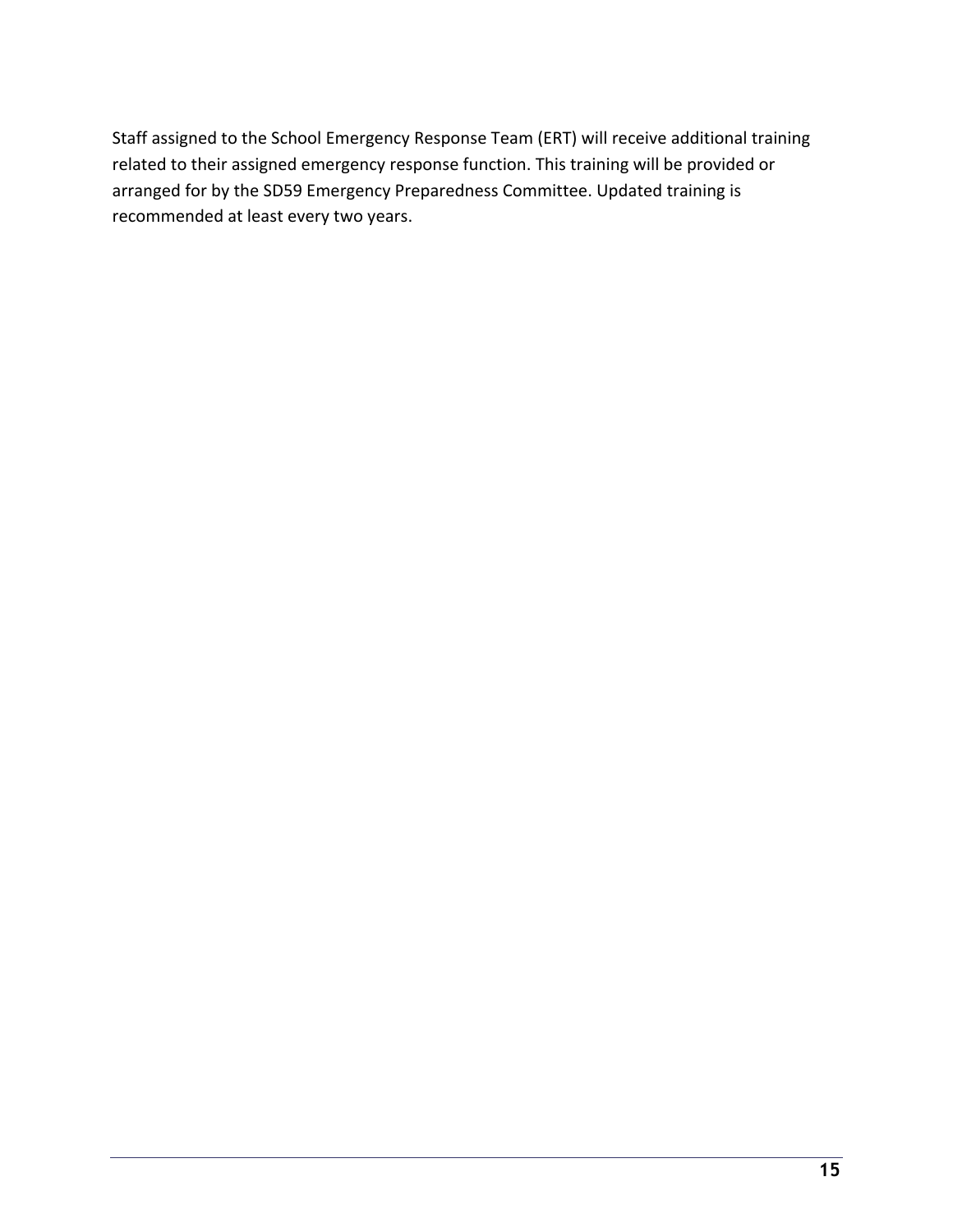### **Concept of Operations**

The District has developed an emergency management program comprised of activities within the components of the emergency management cycle. These components, and their respective elements, are addressed in both District and School Emergency Plans. The District has designated a safety committee to oversee the District's program and to assist sites with the activities of the emergency management program, individual site plan development and implementation, and training and exercises.

Each school is required to establish an Emergency Response Team to provide ongoing oversight, coordination and evaluation of the emergency management program at the school site and fulfill the roles and responsibilities of the emergency organization during an emergency or disaster.

### **Plan Activation**

When an emergency situation occurs, school staff must quickly determine what initial response actions are required. This is done by identifying the type of emergency; identifying the level of emergency; and determining the immediate actions that are required. This plan will be activated under conditions where support and involvement from resources outside of the school are necessary to ensure the safety and security of the students and staff. The principal, or designee, has the responsibility and authority to activate this emergency plan.

### **School Emergency Response Team**

Each school will establish an Emergency Response Team (ERT) that will collaborate on issues pertaining to emergency preparedness, response, and recovery. The school Principal, or Emergency Service Supervisor, will assign staff to the ERT as appropriate, including the designation of specific positions for the school emergency organization. The ERT may make recommendations for school emergency preparedness and response planning; assist in the planning, conduct and evaluation of required drills; review the School plan at least annually, and assist in the revision as necessary; conduct a review and critique of the school's response to disasters; and recommend improvements in the school's emergency management program.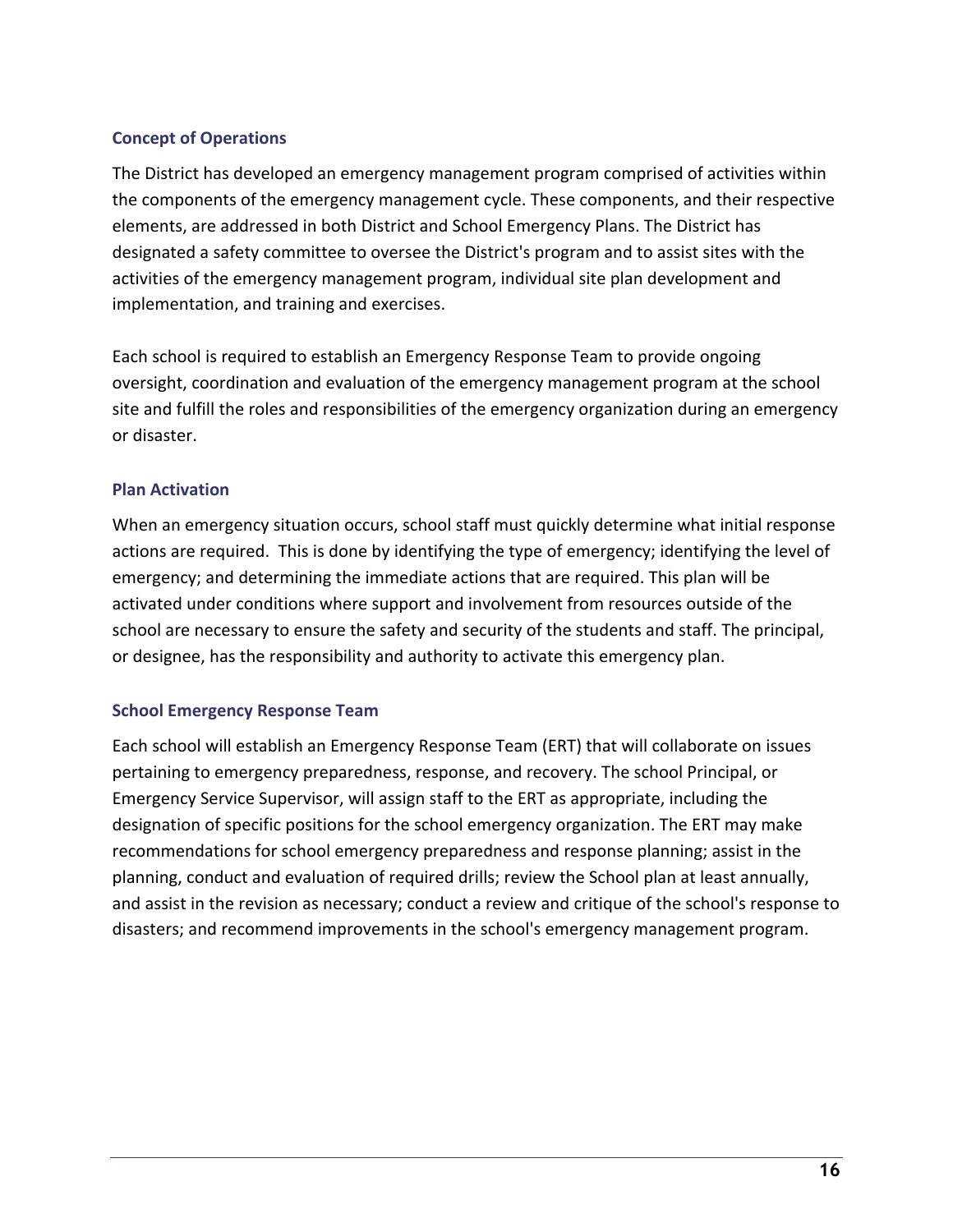### **Levels of Emergencies**

Emergencies are described in terms of the following three levels:

**Level 1 -** A situation in which the scope is limited to school settings and school-based personnel, and no outside assistance is needed.

**Level 2 -** A situation at the school where the scope of the emergency necessitates assistance from City emergency response agencies. These events require help from outside resources, but do not reach the scope and gravity of provincial emergencies requiring regional support.

**Level 3 -** These include large-scale events where coordination of services from local and regional response agencies is warranted. In many of these situations the school's role is to implement protocols until appropriate community agencies (e.g., police, fire and rescue) respond and assume responsibility. Schools must be prepared to rely on their own resources until help arrives.

### **Standardized Emergency Management Ladder**

Standardized Emergency Management consists of five emergency management levels. The levels represent the hierarchy of government that is followed for reporting, notifications, and resource requests. This graphic shows the reporting ladder for public schools and should be used anytime one or more schools activates their emergency organization and throughout the course of the incident.

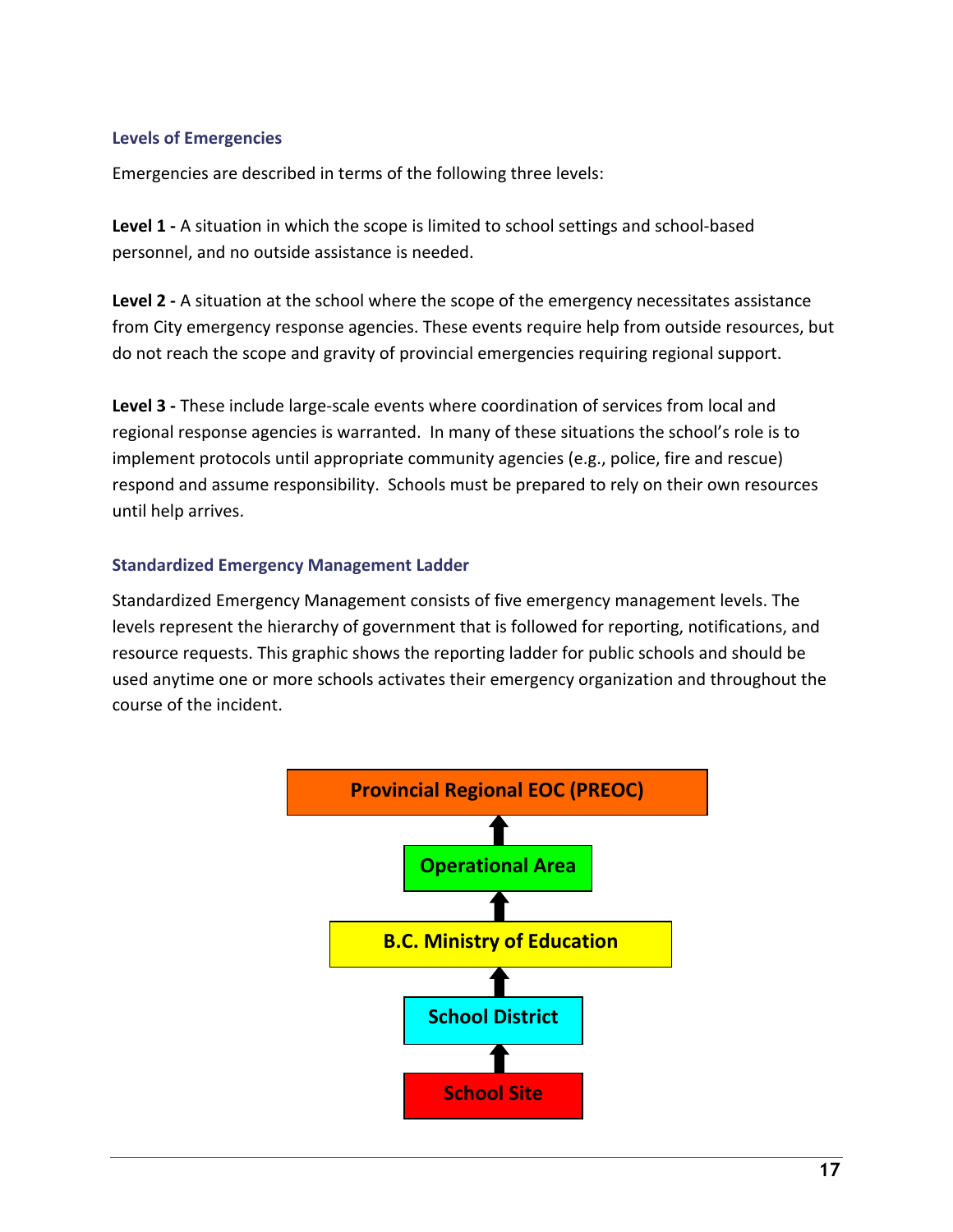### **School Emergency Organization**

Public schools are not traditional response organizations and more typically are recipients of first responder services provided by fire and rescue, emergency medical and law enforcement agencies. Individual school participation in local government's emergency preparedness programs is essential to ensure that first responder services are delivered to schools in a timely and effective manner. In case of an emergency that is beyond the capabilities of the school to handle, it is recommended that school personnel coordinate with local emergency response agencies. This may include having a member or members act as liaison with the responding agencies.

The control of and response to campus emergencies is the sole responsibility of the school site emergency teams until professional first responders arrive. Once they are on scene, incident command transitions to a Unified Command, wherein representatives from each of the agencies present work together to coordinate resources and give direction. The school's Principal/Incident Commander will begin to work closely with the professional Incident Commander to plan and carry out response activities. Other school employees may be asked to participate as well, depending upon the incident at hand and the available staffing of emergency responders. All staff should be prepared to participate if necessary.

Within the ICS, an emergency response organization consisting of five Sections can be activated, depending on the needs established. The following ICS organizational chart shows an ICS organization, adapted for a typical school site. Each one of the five sections has specific functions that typically occur or need to be conducted during the course of an emergency or disaster. If activated, each functional position has a person or a team tasked with carrying out the responsibilities associated with the position. These positions and their affiliate Sections are outlined as follows:

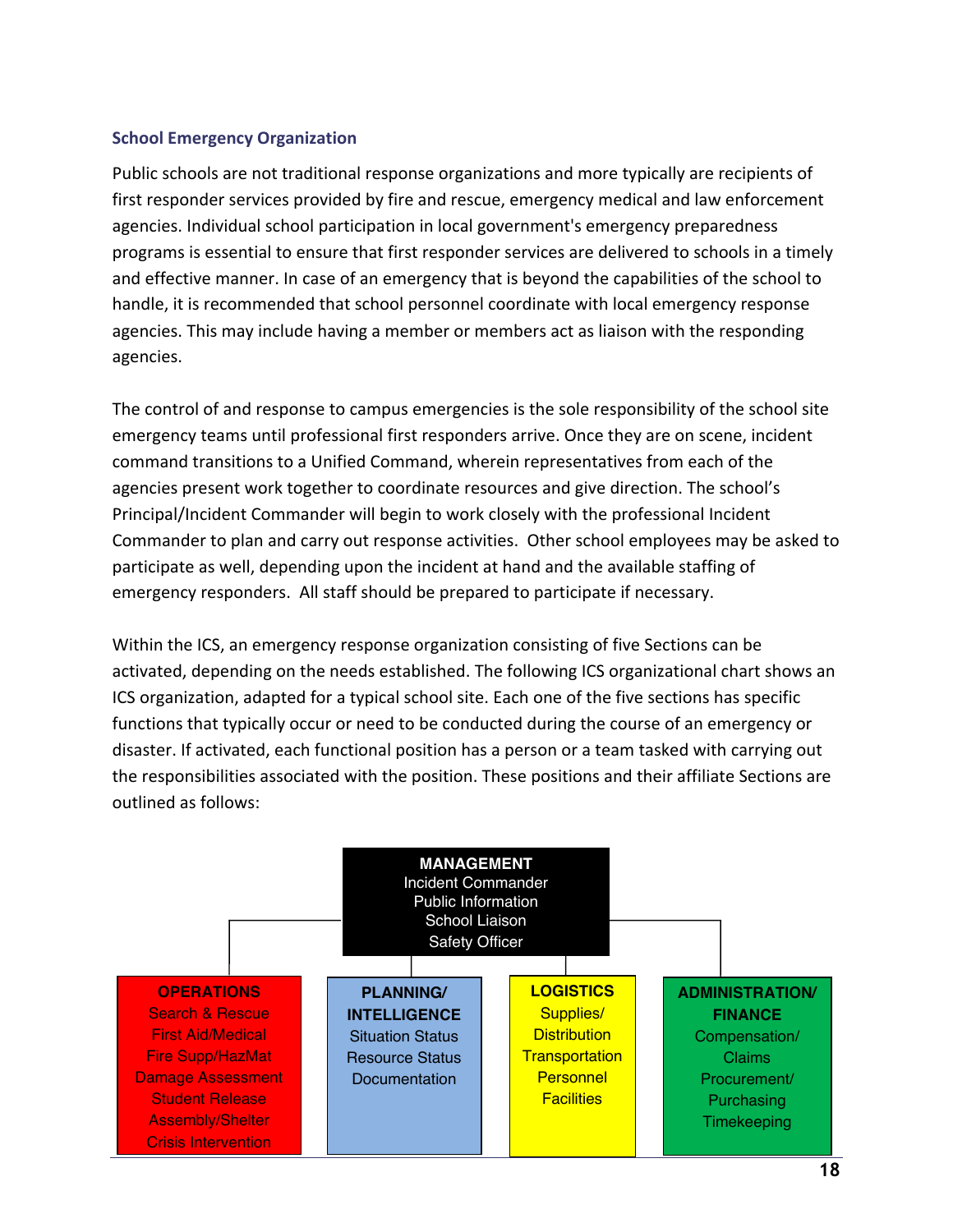**Management:** Provides overall emergency policy and coordination. This function is directed by the Incident Commander (IC) who is typically the principal. The IC is assisted in carrying out this function by a Management Team which consists of a Public Information Officer, Safety Officer, and School Liaison.

**Operations:** Provides for all tactical operations of an incident including implementation of response activities according to the emergency procedures including care of students, first aid, crisis intervention, search and rescue, damage assessment, evacuations, and the release of students to parents.

**Planning/Intelligence:** Collects, evaluates and disseminates information needed to measure the size, scope and seriousness of an incident and to plan an appropriate response. Also documents information about the emergency response and plans for recovery operations.

**Logistics:** Supports emergency operations by acquiring and providing needed personnel, equipment, facilities, resources and services required for the response including coordinating personnel; assembling and deploying volunteers; and facilitating communications among emergency responders.

**Finance/Administration:** Oversees all financial activities including purchasing of necessary materials, tracking incident costs, arranging contracts for services, timekeeping, submitting documentation to governmental agencies for reimbursement and recovering school records following an emergency.

### **Incident Command System Organization**

ICS is the standardized management tool for command, control, and coordination of the response to an emergency. ICS provides a means to coordinate the efforts of individual agencies as they work toward the common goal of stabilizing the incident and protecting life, property, and the environment. ICS uses principles that have been proven to improve efficiency and effectiveness and applies those principles to emergency response for any type of situation.

The five major components of ICS, Management, Operations, Planning, Logistics, and Finance, are the foundation upon which the ICS organization develops. They apply during a routine emergency, when preparing for a major non-emergency event, or when managing a response to a major disaster. In small-scale incidents, all of the components may be managed by one person, the Incident Commander. Large-scale incidents usually require that each component, or section, is set up separately. Each of the primary ICS sections may be divided into smaller functions as needed and customized for the needs that occur in a school environment.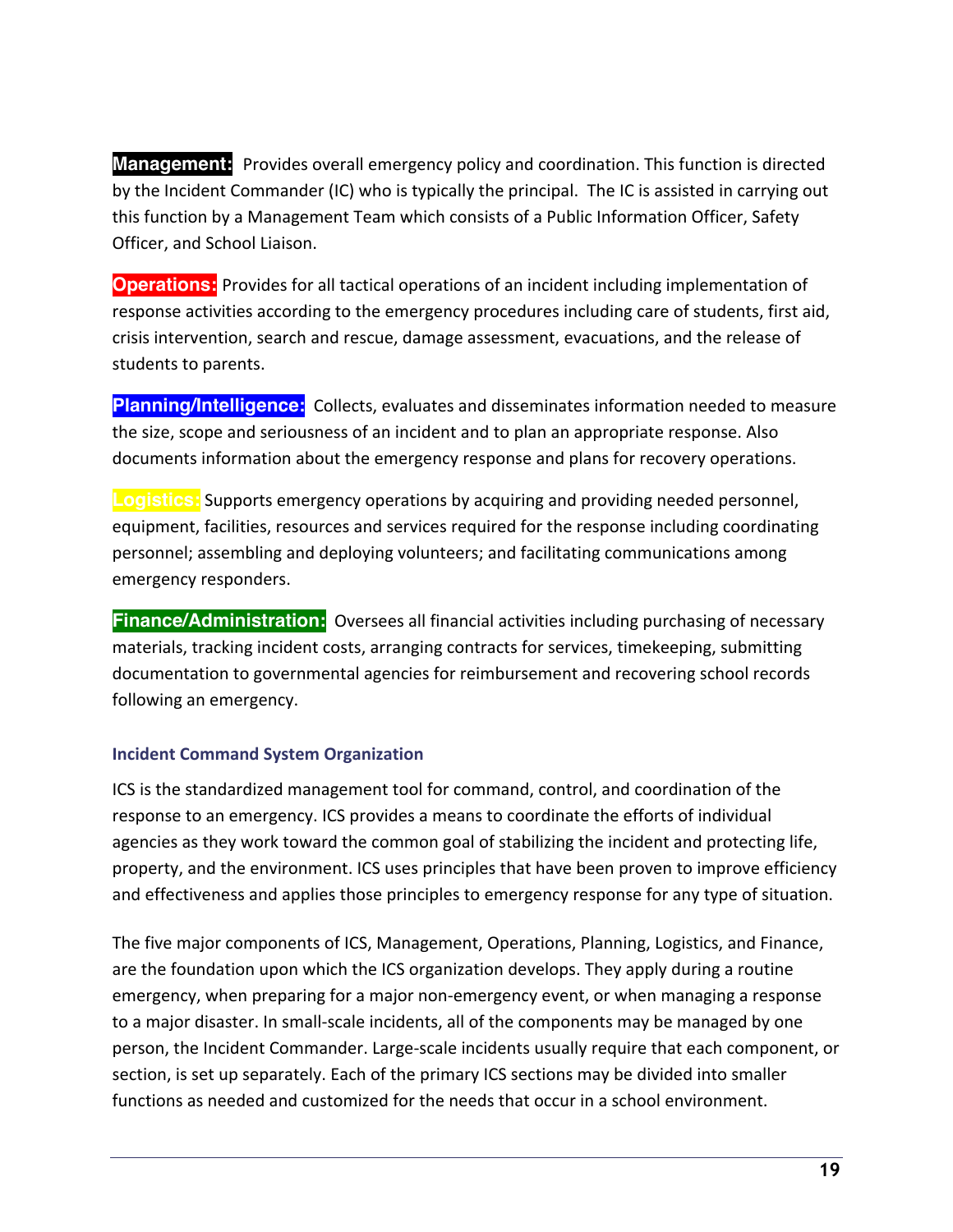# *The Management Section*

**Incident Commander:** the person in charge at the incident and responsible for the overall response to the emergency. The IC may conduct all of the functions of the sections, or activate positions and units as the incident grows, and de-activate them as the incident stabilizes.

**Public Information Officer:** handles all media inquiries, writes press releases and coordinates the release of information to the media through the Incident Commander.

**Safety Officer:** monitors safety conditions and develops measures for ensuring the safety of all assigned staff.

**School Liaison:** is the on-scene contact for other agencies responding to the incident.

# *The Operations Section*

**Search and Rescue Unit:** conducts search of every room on campus for victims that may be trapped or injured and evacuates them from the building to a triage or safe location.

**First Aid/Medical Unit:** establishes a medical triage area and provides/oversees care given to the injured.

**Fire Suppression/Hazmat Unit**: locates and extinguishes small fires as appropriate and evaluates the area for release of any chemicals.

**Damage Assessment Unit:** performs initial assessment of damage to buildings and structures looking for structural damage, and shuts down utility systems if necessary.

**Student Release/Reunion Unit:** manages the assembly area for students and ensures proper identification procedures to reunite students with parents or authorized persons.

**Assembly Area/Shelter Unit:** establishes and sets-up shelter facilities for staff and students required to stay at the site.

**Crisis Intervention Unit:** provides the immediate mental health assistance needed by staff and students, and assesses long-term mental health requirements.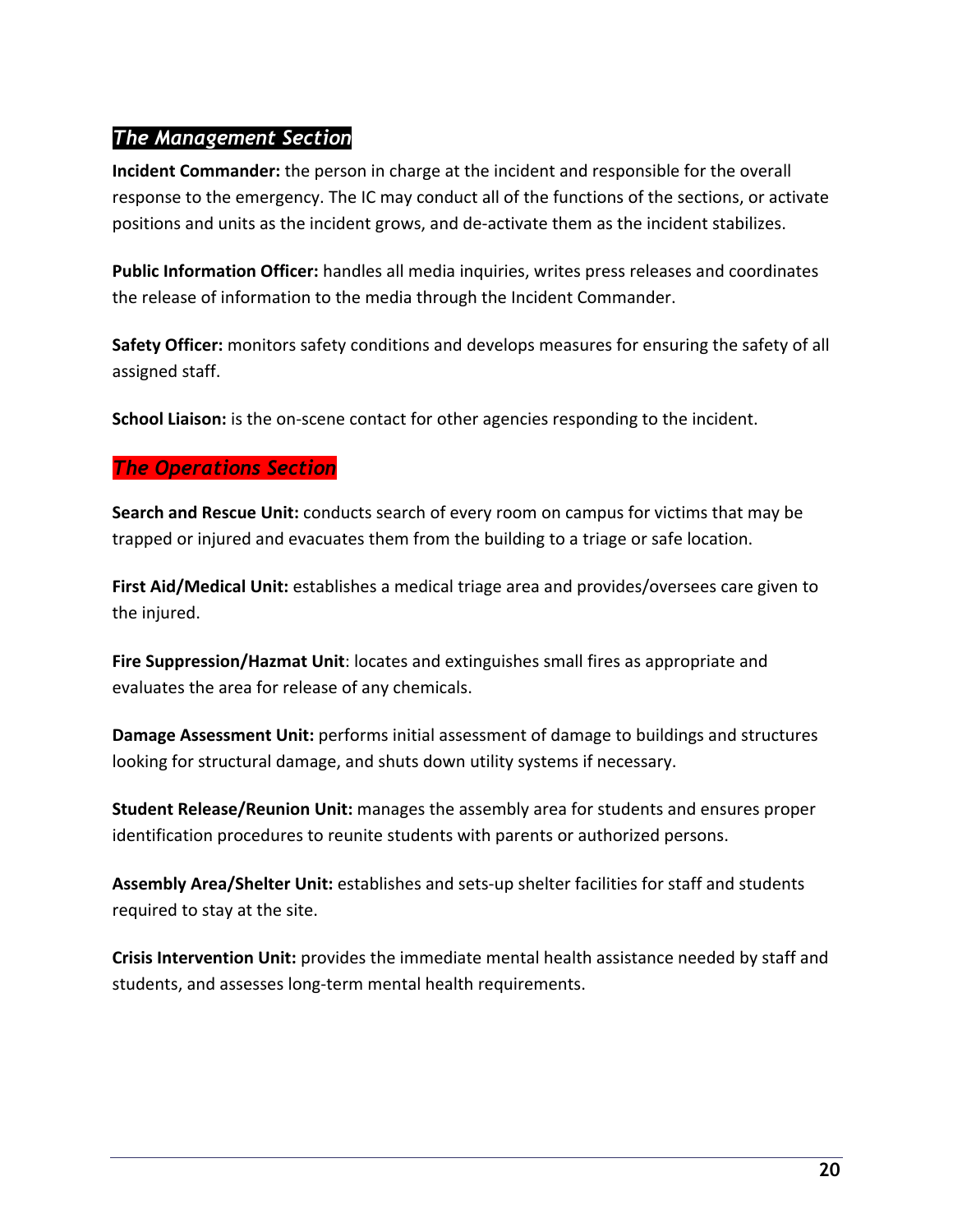# *The Planning Section*

**Situation/Resource Status Unit:** the collection, evaluation, dissemination, and use of information about the status of the incident and the resources assigned to it. **Documentation Unit:** maintains a log of all emergency developments and response actions and other necessary documentation.

# *The Logistics Section*

**Supplies/Distribution Unit:** acquires and distributes the necessary resources, supplies, equipment and materials for the response to the emergency.

**Transportation Unit:** provides for the transportation of students and staff to evacuation sites and for trucks/vehicles to deliver equipment.

**Personnel Unit:** coordinates the assignment of staff and volunteers to fill positions as needed and requested by the Incident Commander.

**Facilities Unit:** designates facilities for the ICS organization as necessary and ensures that the accommodations fit the requirements of the function.

### *The Finance Section*

**Compensation/Claims Unit:** processes workers compensation claims and claims for damages related to the emergency response.

**Purchasing/Procurement Unit:** arranges for purchases of needed equipment, supplies and materials with vendors or pre-designated contractors.

**Timekeeping Unit:** maintains a log of all and response actions, including financial expenditures, timekeeping, and other necessary documentation.

Inevitably, at some point in an emergency or large scale disaster, all of these functions will need to be conducted. Within the ICS, you can expand the response organization on an as needed basis, activating a functional position when needed, and deactivating positions that are no longer necessary. Typically the school principal assumes the Incident Commander responsibilities and activates the other positions as needed. Staff may be assigned to perform more than one role, depending on the number of school personnel available to respond.

It should be noted that this ICS Organization has been adapted for application at a typical school site. Due to limited staffing issues, some of these positions, if activated, could be combined and performed by the same individual(s). (Refer to the sample organizational chart on the next page.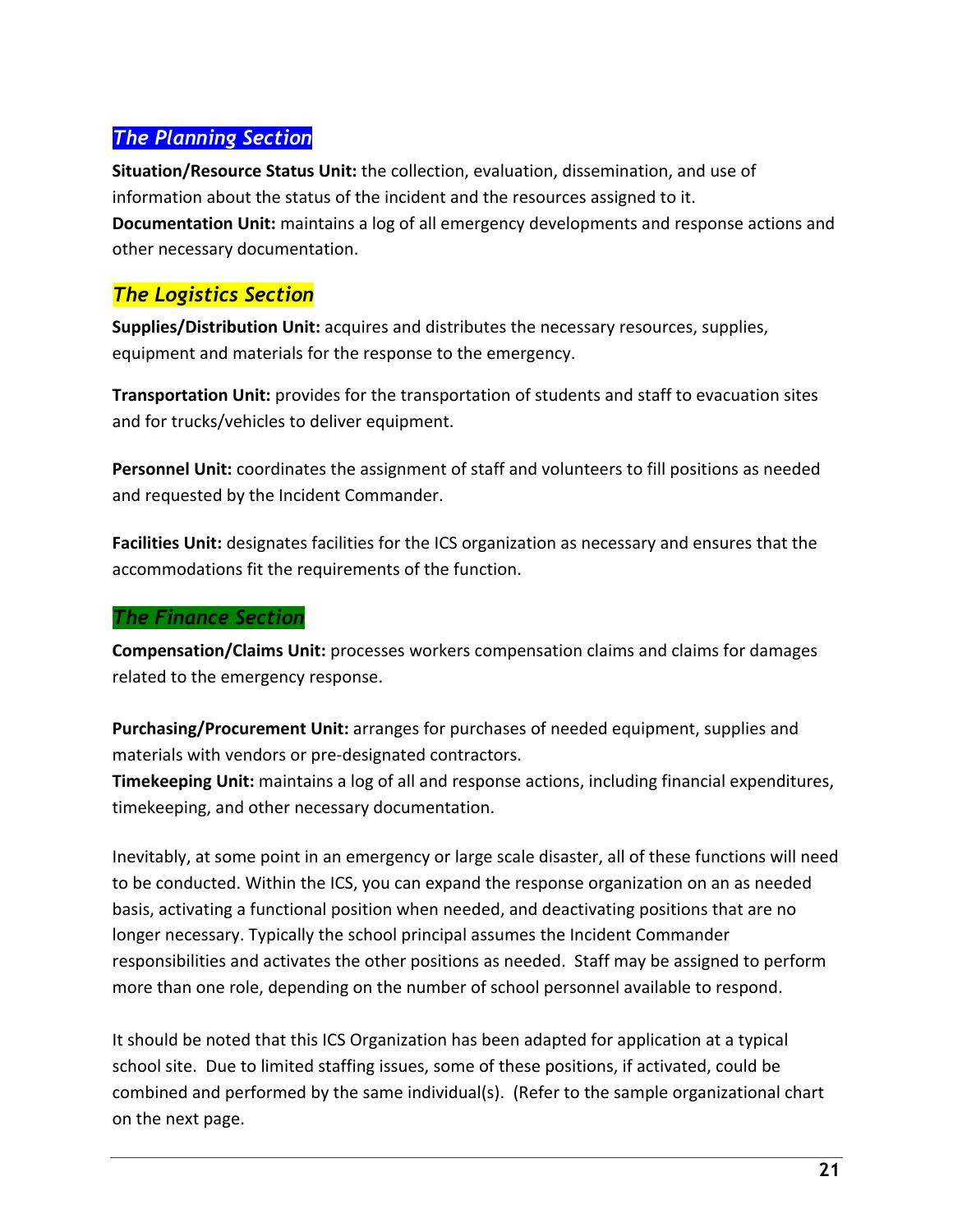At the District EOC level, all of these positions may be activated as well as additional positions designed for specific needs of the District. Additionally, the Operations, Planning, Logistics and Finance Sections would all have a "Section Chief" assigned to oversee and manage each section.

# SAMPLE SCHOOL ICS ORGANIZATIONAL CHART

The following ICS chart shows what an ICS organization could look like at a typical school incident. Note that some staff members perform more than one role.

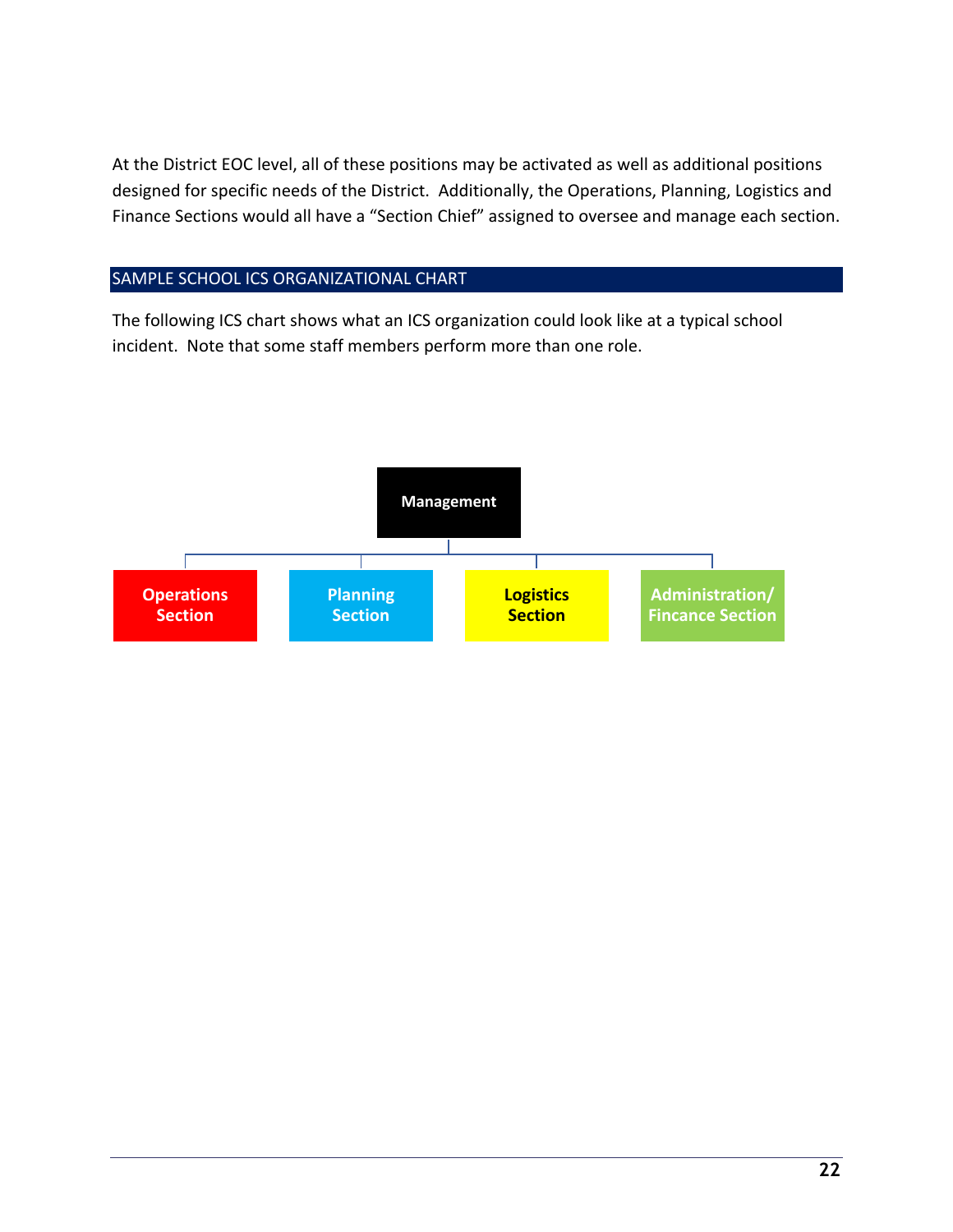### **ICS Position Checklists**

# **MANAGEMENT SECTION – INCIDENT COMMANDER**

### **Primary Responsibilities**

- $\Box$  Confirm Event
- $\Box$  Overall management of the response to the incident
- $\Box$  Assess the severity of the incident
- $\Box$  Make notification to professional/outside emergency responders of the incident
- $\Box$  Confirm appropriate notifications have been made (911, District Office, others)
- $\Box$  Establish the Incident Command Post (ICP)
- $\Box$  Give appropriate command e.g. (lockdown, evacuation, containment, shelter in place)
- $\Box$  Set up check-in procedures at the ICP
- $\Box$  Activate ICS organization positions as necessary
- $\Box$  Establish objectives for the incident action plan
- $\Box$  Ensure the safety of students, staff, volunteers and campus visitors
- $\Box$  Deactivate ICS positions as needed

### **Start-up Actions**

- $\Box$  Put on personal safety equipment
- $\Box$  Ensure district telephone tree has been activated
- $\Box$  Read position description
- $\Box$  Assess nature and scope of emergency/disaster
- $\Box$  Determine level of threat to people and facilities
- $\Box$  Implement emergency/disaster plan appropriate to situation
- $\Box$  Meet with activated Management Staff and Unit Leaders
- $\Box$  Make sure you assign an alternate Incident Commander

### **Operational Duties**

- $\Box$  Assist law enforcement or fire department if the event calls for the establishment of a Unified Command Post
- $\Box$  Monitor overall response activities by staying in communication with assigned staff in ICS positions
- $\Box$  Work with assigned staff to write overall response objectives and revise as needed
- $\Box$  Document all incoming messages, all actions taken, all decisions made (and the justification for them), and requests being filled on the Position Activity Log
- $\Box$  Initiate Student Release when appropriate (be sure Student Release Unit is set up)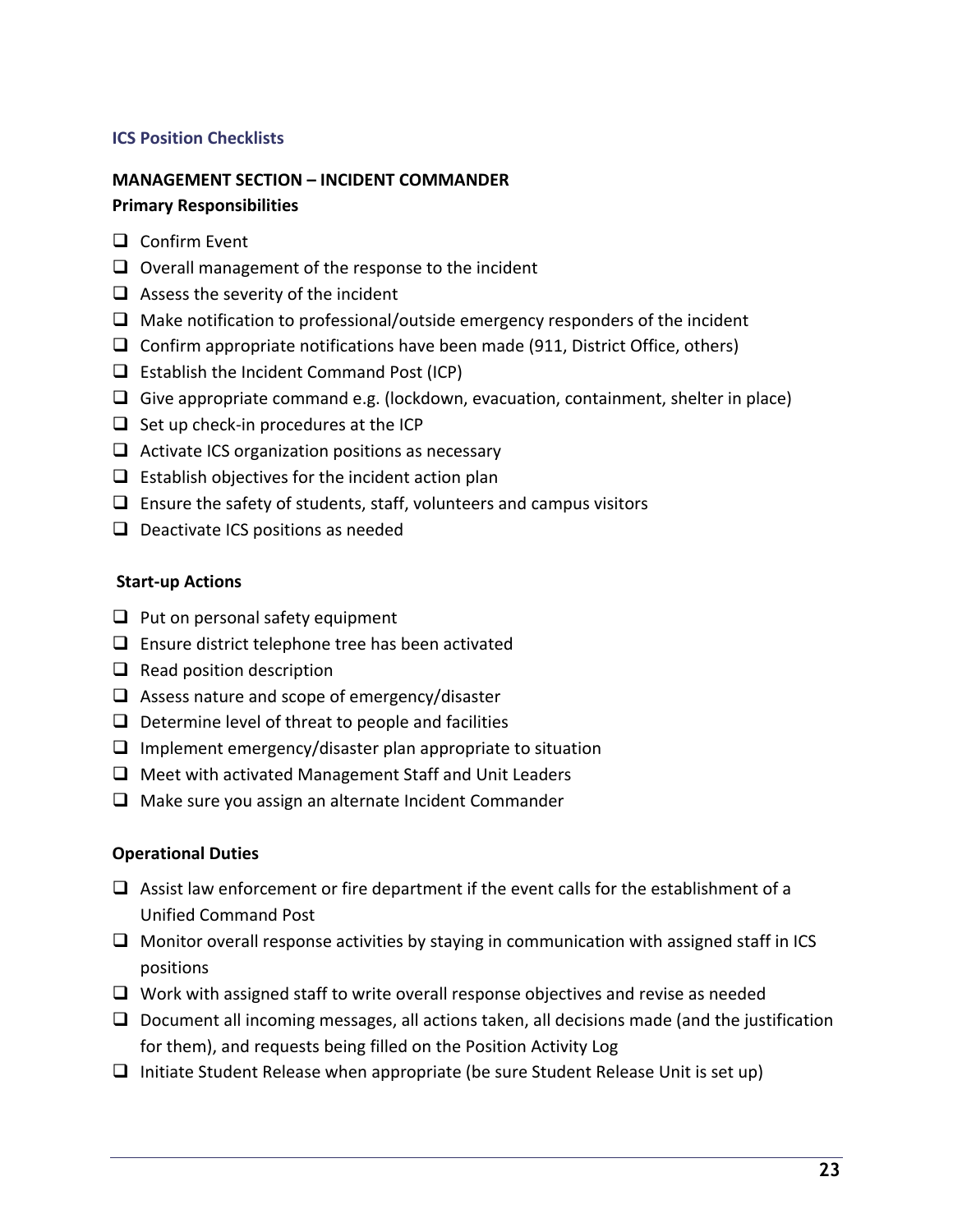- $\Box$  Approve media releases for Public Information Officer (PIO) to release information to the appropriate agencies
- $\Box$  Supervise Section activities, schedule breaks and re-assign staff, as needed
- $\Box$  Remember shift changes and establish a process for briefing incoming staff

### **Deactivation**

- $\Box$  Terminate all response activities after determining the incident has been resolved
- $\Box$  Ensure that all pending actions will be completed after deactivation
- $\Box$  Initiate recovery operations
- $\Box$  Direct the return of all equipment and reusable supplies to Logistics
- $\Box$  Close logs. Direct all logs, reports, and response-related documentation be completed and submitted to the Documentation Unit.
- $\Box$  Check-out at ICP and leave contact information in case you need to be reached
- $\Box$  Complete an After Action Report of the incident

# **MANAGEMENT SECTION – PUBLIC INFORMATION OFFICER**

### **Primary Responsibilities**

- $\Box$  Liaison between the school, the media and the public
- $\Box$  Obtain information about the incident to write press releases
- $\Box$  Get press releases approved by the Incident Commander
- $\Box$  Deliver press releases to media and public

### **Start-Up Actions**

- $\Box$  Check-in at ICP
- $\Box$  Put on personal safety equipment
- $\Box$  Read position description
- $\Box$  Meet with Incident Commander, Management Staff and Unit Leaders
- q Designate a media reception area *(with Incident Commander approval)*
- $\Box$  Advise on-site media of time of first press release or press conference

### **Operational Duties**

- $\Box$  Keep updated on response activities
- $\Box$  Schedule regular press conferences, if appropriate
- $\Box$  Get approval of Incident Commander for all press releases/statements
- $\Box$  Remind staff/volunteers to refer all questions from parents or the media to the PIO
- $\Box$  Document all incoming messages, all actions taken, all decisions made (and the justification for them), and requests being made on the Position Activity Log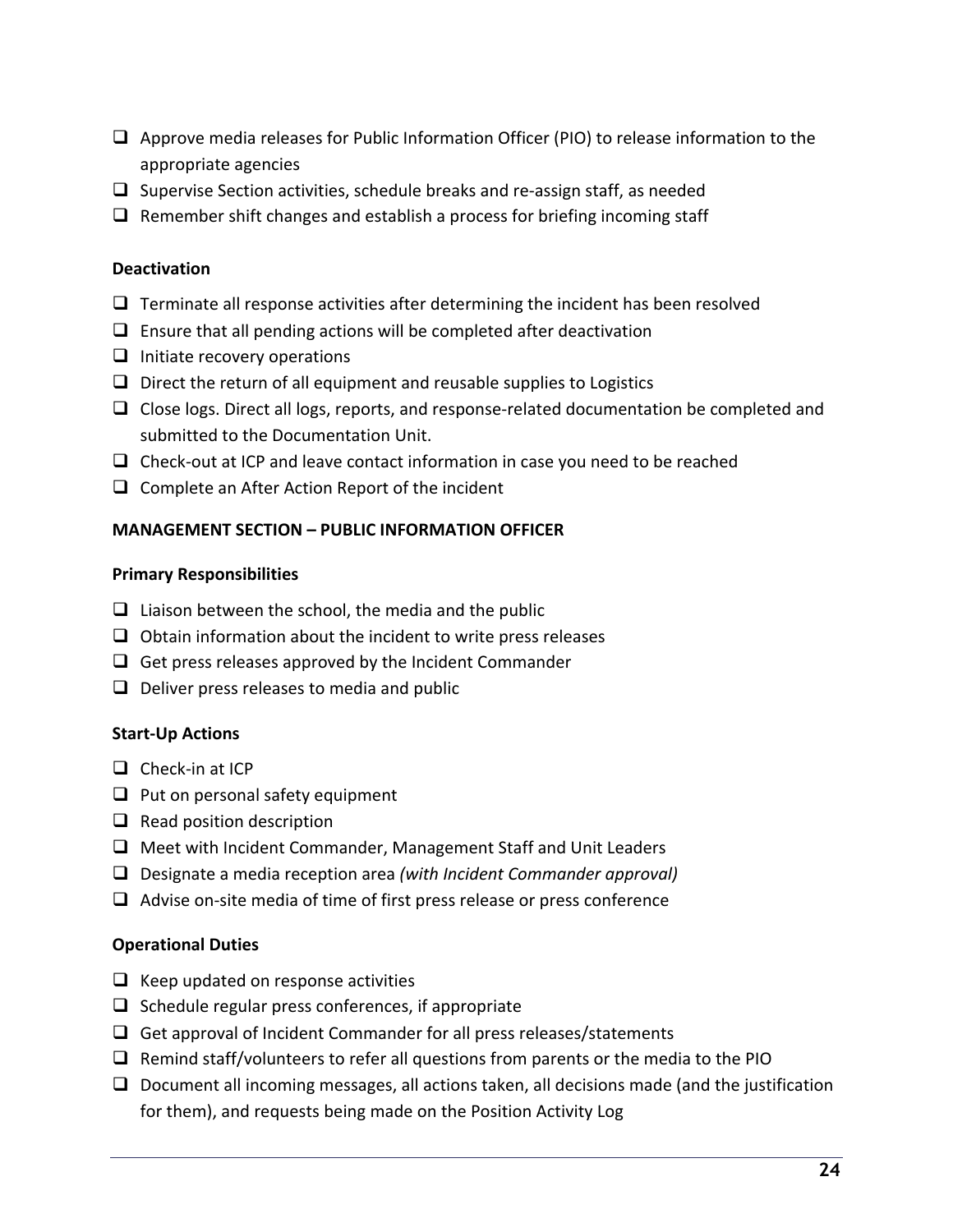- $\Box$  Arrange for the translation of announcements and response-related information
- $\Box$  Monitor news broadcasts and correct any misinformation as soon as possible
- $\Box$  Make sure that the Incident Commander is aware of all media-related incidents
- $\Box$  Supervise activities, schedule breaks and re-assign staff, as needed
- $\Box$  Remember shift changes and establish a process for briefing incoming staff

### **Deactivation**

- $\Box$  Release PIO staff and volunteers when directed by Incident Commander
- $\Box$  Return all equipment and reusable supplies to Logistics
- $\Box$  Close logs. Direct all logs, reports, and response-related documentation be completed and submitted to the Documentation Unit
- $\Box$  Check-out at ICP and leave contact information in case you need to be reached

### **Guidelines for Speaking to the Media**

When speaking to the media about campus emergencies, it is extremely important to adhere to the following guidelines:

- **READ** all press statements
- **Re-state** the nature of the incident; its cause and time of origin
- **Describe** the size and scope of the incident
- § **Report on** the *current* situation
- § **Speak about the resources** being utilized in response activities
- **Reassure** the public that everything possible is being done
- § **DO NOT release any names**
- § **When answering questions** be truthful; but consider the emotional impact the information could have upon listeners
- § **Avoid speculation**; do not talk "off the record"
- § **Do not use** the phrase "no comment"
- Set up press times for updates
- **E** Control media location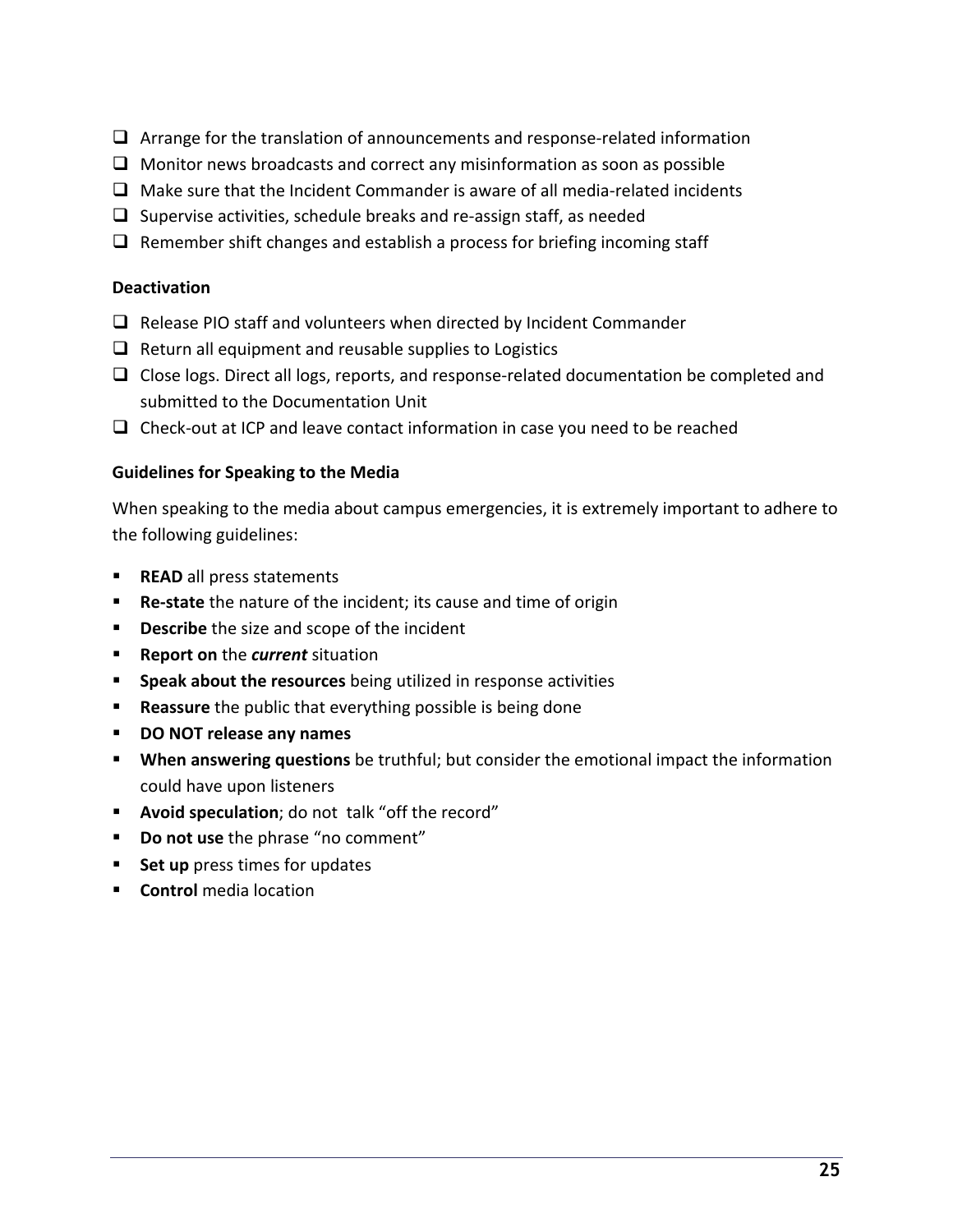### \*\*SAMPLE PRESS RELEASE\*\*

Event: EARTHQUAKE Date: Date:

Release #: 001 Time:

### TITLE: EARTHQUAKE CAUSES MODERATE DAMAGE TO ABC SCHOOL

### FOR IMMEDIATE RELEASE

EXAMPLE…….At 5:25 a.m. on April 7, 2014 an earthquake measuring 7.2 on the Richter Scale caused moderate damage to the ABC SCHOOL located at 1234 Anywhere Blvd. in Dawson Creek B.C. There are no reports of injuries available. Search and Rescue crews are searching the buildings at this time. Roadways leading to the school site have been damaged and an overpass on Hwy. 10 leading to the school is closed. Parents are asked NOT to go to the school as this will hamper rescue efforts to allow emergency responders to access the site.

School Districts throughout the province are instructed to call in to the B.C. Ministry of Education at -(XXX) XXX-XXXX - to report any damage or injuries to their own buildings or their school sites following established school closure procedures.

Further details will be provided when available. Next Scheduled Release: At ### hours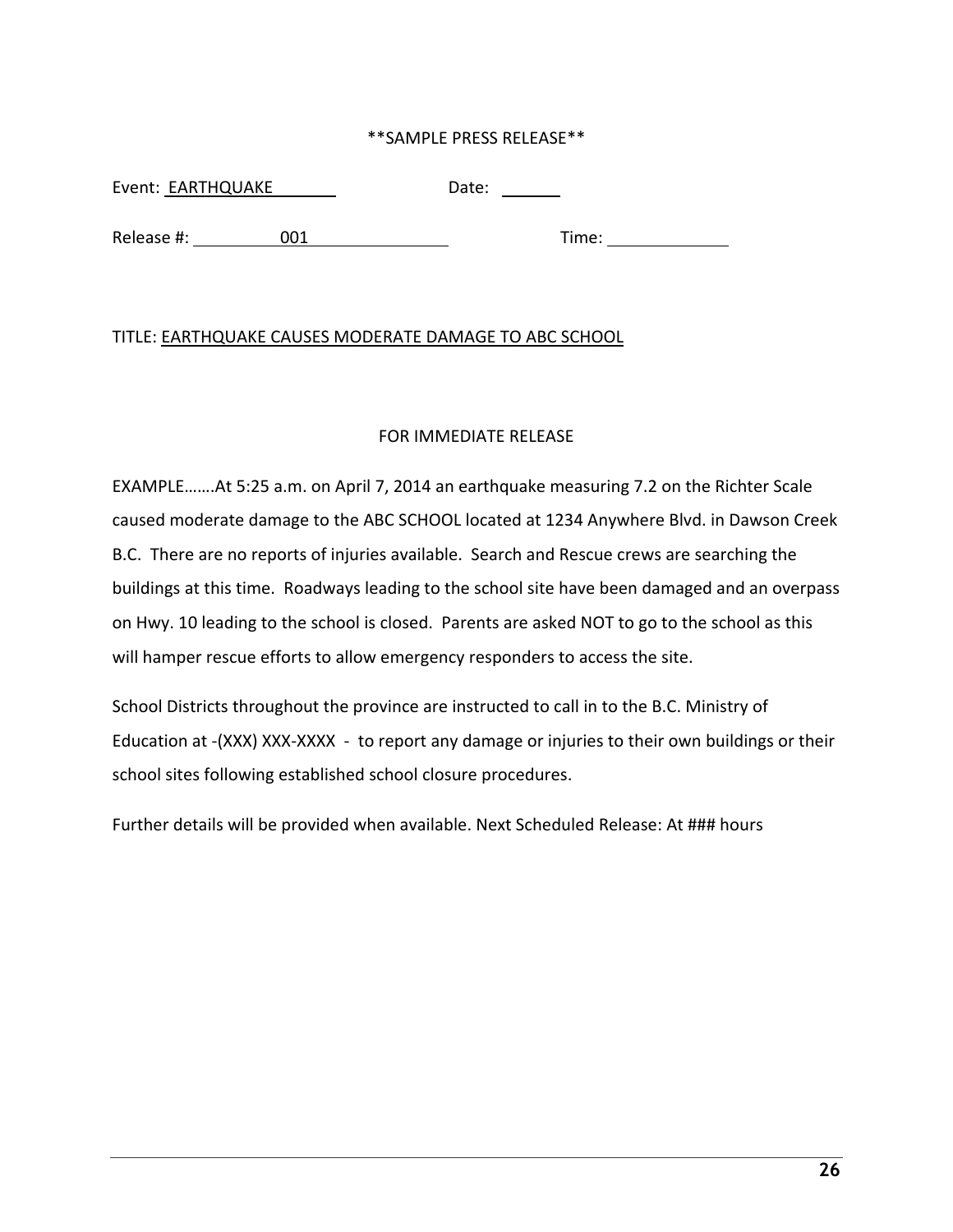### **MANAGEMENT SECTION – SAFETY OFFICER**

### **Primary Responsibilities**

- $\Box$  Monitor all response operations to ensure the safety of staff, students and others on campus
- $\Box$  Stop any response activity that would create an unsafe situation or put anyone at risk

### **Start-Up Actions**

- $\Box$  Check-in at ICP
- $\Box$  Put on personal safety equipment
- $\Box$  Read position description
- $\Box$  Meet with Incident Commander, Management Staff and Unit Leaders

### **Operational Duties**

- $\Box$  Maintain incident records and track response activities
- $\Box$  Document all incoming messages, all actions taken, all decisions made (and the justification for them), and requests being filled on the Position Activity Log
- $\Box$  Monitor emergency response activities for safe practices
- $\Box$  Identify and mitigate on-site hazards and unsafe situations whenever possible
- $\Box$  Stop or modify any unsafe activities/operations
- $\Box$  Ensure that school response units are using appropriate safety equipment
- $\Box$  Anticipate situation/problems before they occur
- $\Box$  Consider probable situation changes (aftershocks, etc.) and how they will affect response activities
- $\Box$  Work with Maintenance/Fire/Site Security Team Leader to determine if buildings are safe to search
- $\Box$  Supervise activities, schedule breaks and re-assign staff, as needed
- $\Box$  Remember shift changes and establish a process for briefing incoming staff

### **Deactivation**

- $\Box$  Close logs. Direct all logs, reports, and response-related documentation be completed and submitted to the Documentation Unit
- $\Box$  Release Safety staff and volunteers when directed by Incident Commander
- $\Box$  Return all equipment and reusable supplies to Logistics
- $\Box$  Check-out at ICP and leave contact information in case you need to be reached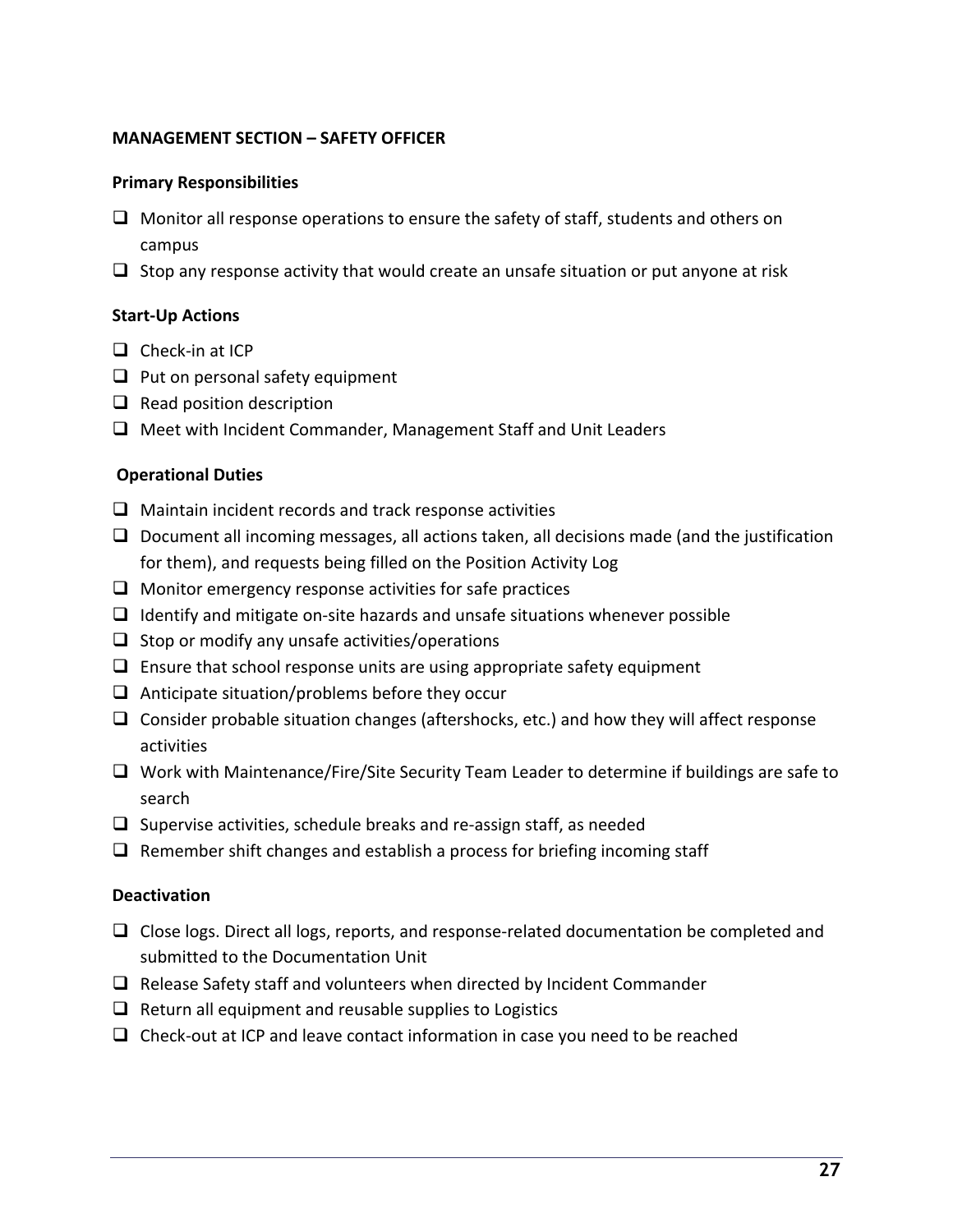### **MANAGEMENT SECTION – LIAISON OFFICER**

### **Primary Responsibilities**

- $\Box$  Meet with response agencies and organizations such as law enforcement, fire services, the Canadian Red Cross, etc. on behalf of the Incident Commander
- $\Box$  Maintain the check-in log for all staff and volunteers responding to the incident

### **Start-Up Actions**

- $\Box$  If already initiated, take over check-in/check-out procedures. If not, implement these procedures
- $\Box$  Put on personal safety equipment
- $\Box$  Read position description
- $\Box$  Meet with the Incident Commander, Management Staff and Unit Leaders for initial briefing

### **Operational Duties**

- $\Box$  Brief agency representatives on the status of the situation, response priorities, and the incident action plan
- $\Box$  Document all incoming messages, all actions taken, all decisions made (and the justification for them), and requests being filled on the Position Activity Log
- $\Box$  Ensure the coordination of efforts by keeping the Incident Commander informed of agency action plans
- $\Box$  Provide periodic updates to agency representatives as necessary
- $\Box$  Supervise activities, schedule breaks and re-assign staff, as needed
- $\Box$  Remember shift changes and establish a process for briefing incoming staff

### **Deactivation**

- $\Box$  Release Liaison staff and volunteers when directed by the Incident Commander
- $\Box$  Return all equipment and reusable supplies to Logistics
- $\Box$  Close logs. Direct all logs, reports, and response-related documentation be completed and submitted to the Documentation Unit
- $\Box$  Complete Check-in/Check-out Log and provide to Documentation Team. Make sure to leave contact information in case you need to be reached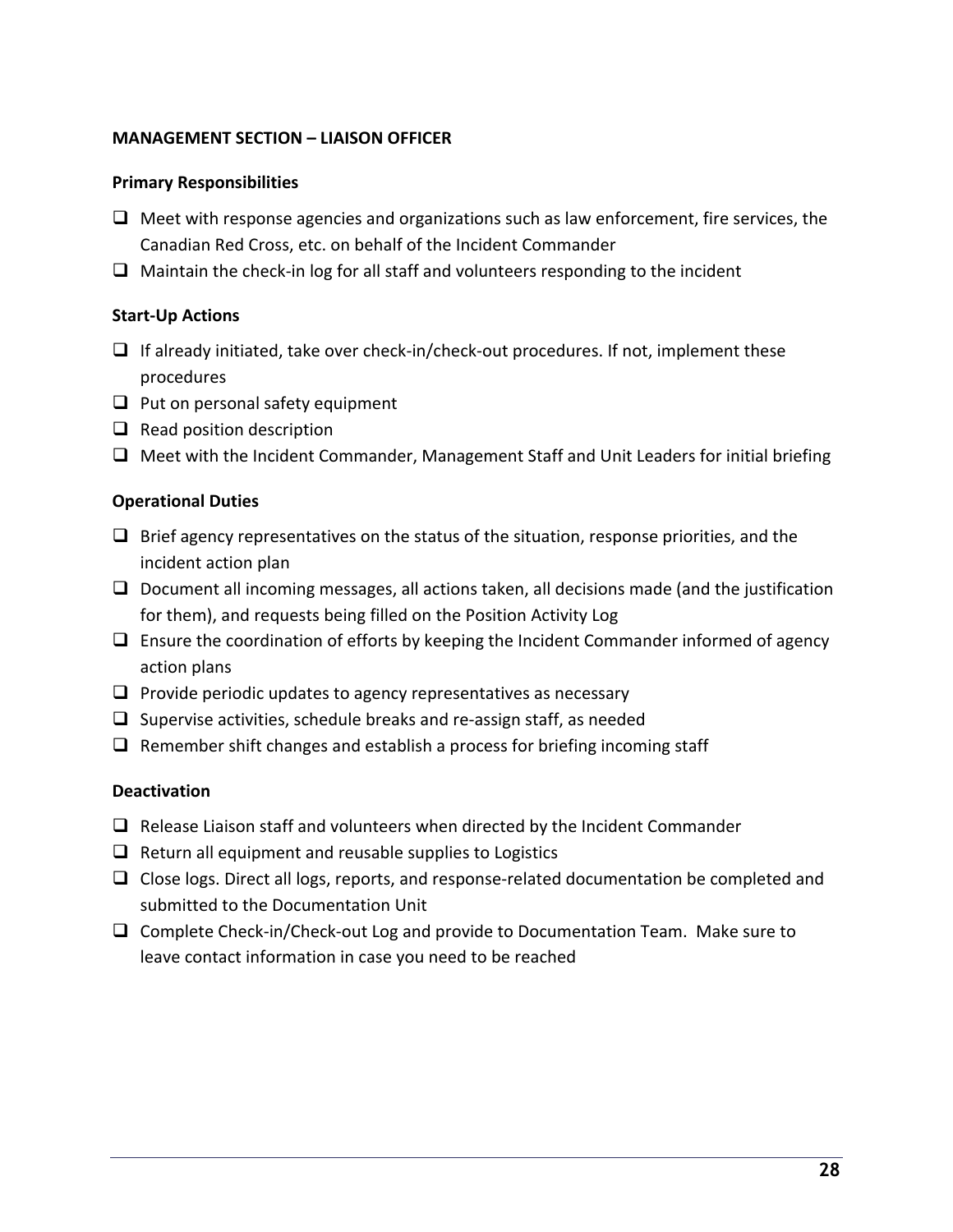#### SAMPLE SCHOOL MANAGEMENT



I CS ORGANIZATIONAL CHART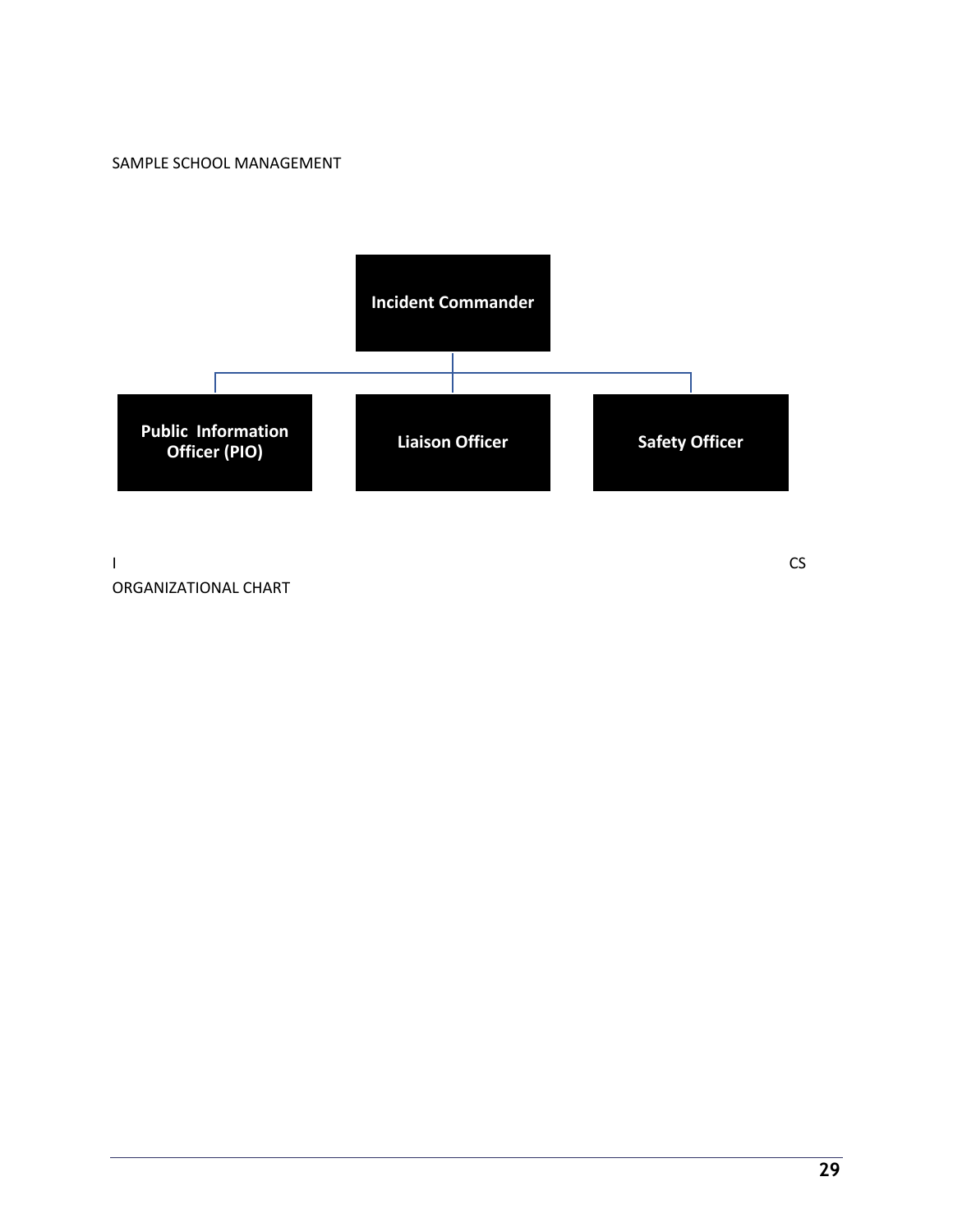### **OPERATIONS SECTION – SECTION CHIEF**

### **Primary Responsibilities**

- $\Box$  Ensure ICS is maintained throughout all operational periods, that all staff are accounted for with a proper supervisorial structure, and that everybody knows who to report to.
- $\Box$  Supervise and direct all Operational Teams and report frequently to the Incident Commander on operational progress.
- $\Box$  Record progress made by all Operational Teams and transfer documentation to the Planning Section

### **OPERATIONS SECTION – SEARCH AND RESCUE UNIT LEADER**

### **Primary Responsibilities**

- $\Box$  Conduct visual search of every classroom, office, storage area, auditorium, bathroom, outdoor area, etc. for trapped or injured victims
- $\Box$  Evacuate trapped or injured victims from their location to a safe place
- $\Box$  Cordon off buildings or locations that are unsafe to enter
- $\Box$  Mark buildings that have been searched with a sign or caution tape
- q Ensure that Search and Rescue is conducted with a *two-person team*

### **Start-Up Actions**

- $\Box$  Check-in at ICP
- $\Box$  Put on personal safety equipment
- $\Box$  Meet with IC for briefing and assignments
- $\Box$  Gather and inspect all equipment and supplies
- $\Box$  Check flashlight and radio batteries; perform radio check
- $\Box$  Make sure you and your partner have school site maps

### **Operational Duties**

- $\Box$  Report all gas leaks, fires, and structural damage to the Utilities Unit.
- □ Inspect the exterior of each building for structural integrity *before* entering.
- q Identify unsafe areas with caution tape *(DO NOT enter unsafe buildings)*
- **Q** Search *ONLY* structurally sound buildings
- $\Box$  Search assigned areas using established search protocols
- q As searched rooms have been cleared, call in report to the IC (*"Room B-2 is clear")*
- $\Box$  Perform emergency first aid on severely injured victims first
- $\Box$  Rescue lightly trapped victims afterward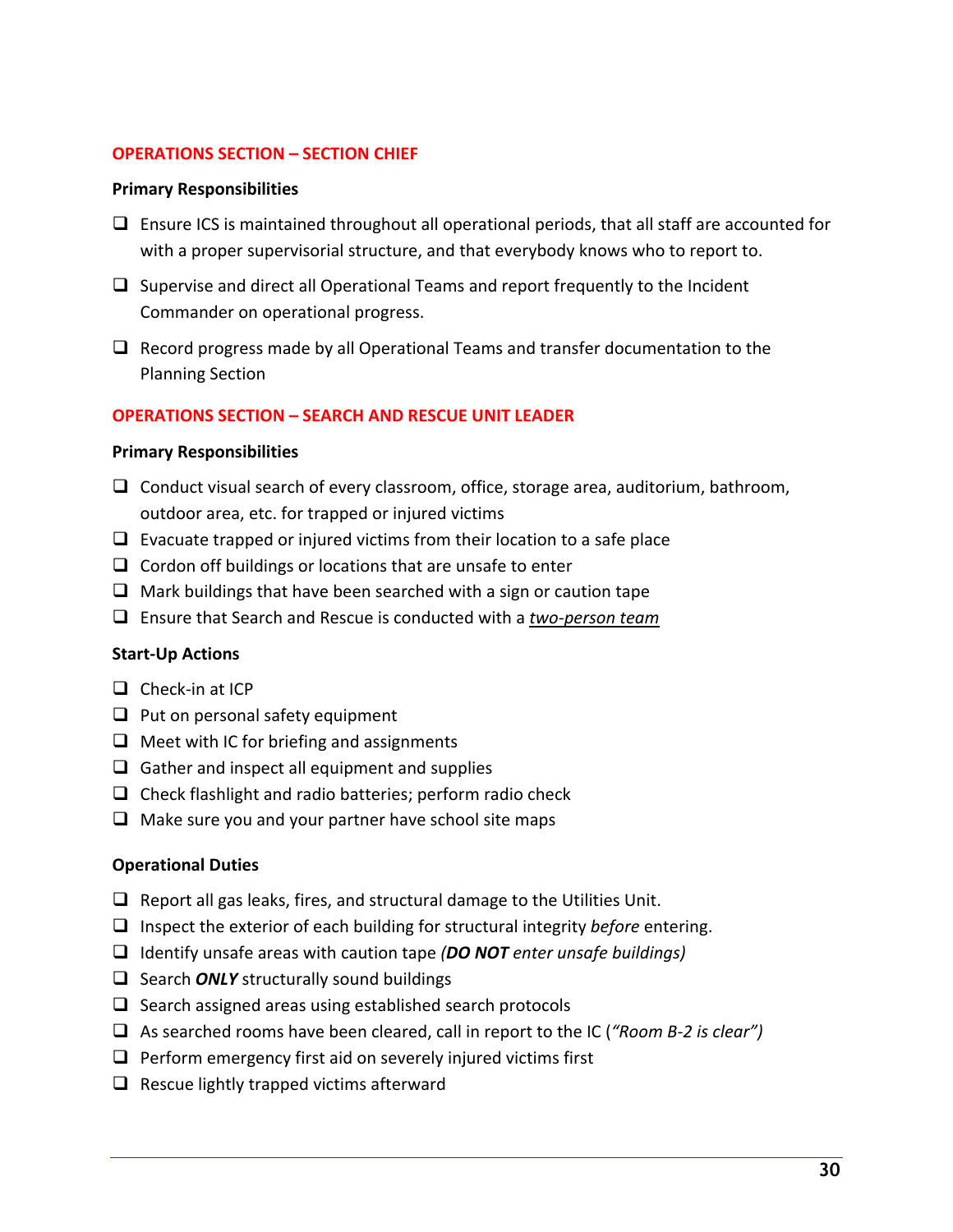- q Transport injured victims to triage area *\*Remember to use proper lifting techniques to avoid back strain*
- $\Box$  Provide any medical treatment given for injured victims to Medical Unit
- □ Provide IC with regular updates on numbers and condition of victims *(Use proper protocol, i.e., no names are broadcast over the radio.)*
- $\Box$  Note damage on your team map and relay information to the IC
- $\Box$  Document all incoming messages, all actions taken, all decisions made (and the justification for them), and requests being filled on the Position Activity Log

### **Deactivation**

- $\Box$  Return all equipment and reusable supplies to Logistics
- $\Box$  Complete/close-out all logs, paperwork and other documents and turn them over to the Documentation Unit
- $\Box$  Check-out at ICP and leave contact information in case you need to be reached

### **OPERATIONS SECTION – FIRST AID/MEDICAL UNIT LEADER**

### **Primary Responsibilities**

- $\Box$  Establish a medical triage area with CPR/first aid trained staff or volunteers
- $\Box$  Provide care and oversee status of injured people
- $\Box$  Request advanced medical care when necessary
- $\Box$  Provide personal protective equipment (latex gloves, bandages, etc.) when needed
- $\Box$  Document any and all care given to injured and pass information on to professional medical responders

### **Start-Up Actions**

- $\Box$  Check-in at ICP
- $\Box$  Put on personal safety equipment
- $\Box$  Attend a briefing with the IC
- $\Box$  Gather all supplies and personal safety equipment and transport to site of medical triage area
- $\Box$  Set-up medical triage area away from public view. Area should be accessible to emergency vehicles
- □ Set-up morgue *(if needed and if long response time from Coroner)*
- $\Box$  Assess need to set-up intervention/counseling area with Crisis Intervention Unit

### **Operational Duties**

 $\Box$  Maintain accurate treatment records using the Medical Treatment Log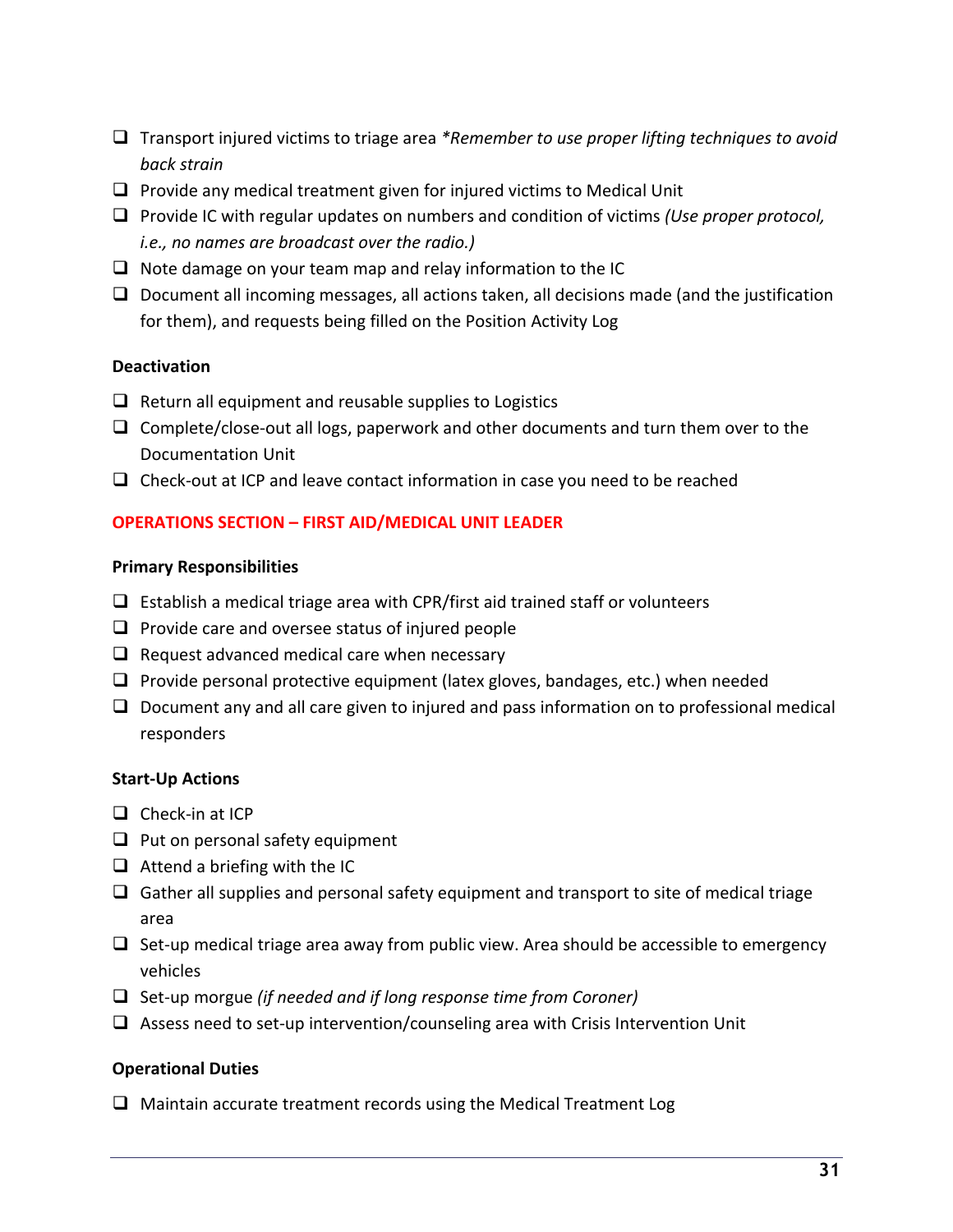- $\Box$  Monitor/assess patients at regular intervals
- q Report deaths immediately to IC *(by runner, NOT over the radio)*
- $\Box$  When transportation becomes available, facilitate patient evacuation and note status on Medical Treatment Form (*maintain original Medical Treatment Forms)*
- $\Box$  If injured student is transported off campus, send a copy of student emergency contact card with him/her *(request copies from Documentation Unit)*

# **If sufficient staffing for Medical Team - Set Up Treatment Areas "Immediate" and "Delayed"**

- $\Box$  Have team members check-in at the ICP
- $\Box$  Assign one team member to do intake:
	- $\Box$  Greet injured student/staff, reassess and/or confirm triage category
	- $\Box$  Direct victim or transport of victim to appropriate treatment area.
- $\Box$  Assign one team member to conduct "head to toe" assessment
- $\Box$  Provide appropriate first aid
- $\Box$  Fill out Medical Treatment Form. If triage category changes, attach any previous tags to current tag
- $\Box$  Monitor condition of "delayed" victims and watch for any changes in condition
- $\Box$  Maintain Medical Treatment Forms for all victims

# **Deactivation**

- $\Box$  Oversee the closing of the first aid station
- $\Box$  Direct the proper disposal of hazardous waste
- $\Box$  Release Medical Team per direction of the IC
- $\Box$  Ensure close-out of all logs and other paperwork and turn them over to Documentation Unit
- $\Box$  Return all equipment and reusable supplies to Logistics
- $\Box$  Ensure that all team members have checked-out at the ICP
- $\Box$  Check-out at the ICP and leave contact information in case you need to be reached

# **OPERATIONS SECTION – FIRE SUPPRESSION/HAZMAT UNIT LEADER**

# **Primary Responsibilities**

- $\Box$  Locate and extinguish small fires as appropriate
- $\Box$  Shut off utilities that could be hazardous or fire danger and report to IC
- $\Box$  Evaluate areas for any release or potential release of chemicals
- $\Box$  Cordon off hazardous areas with caution tape
- q Ensure Fire Suppression/Hazmat is conducted with a *two-person team*
- $\Box$  This position could be assigned in conjunction with the Damage Assessment/Utilities Unit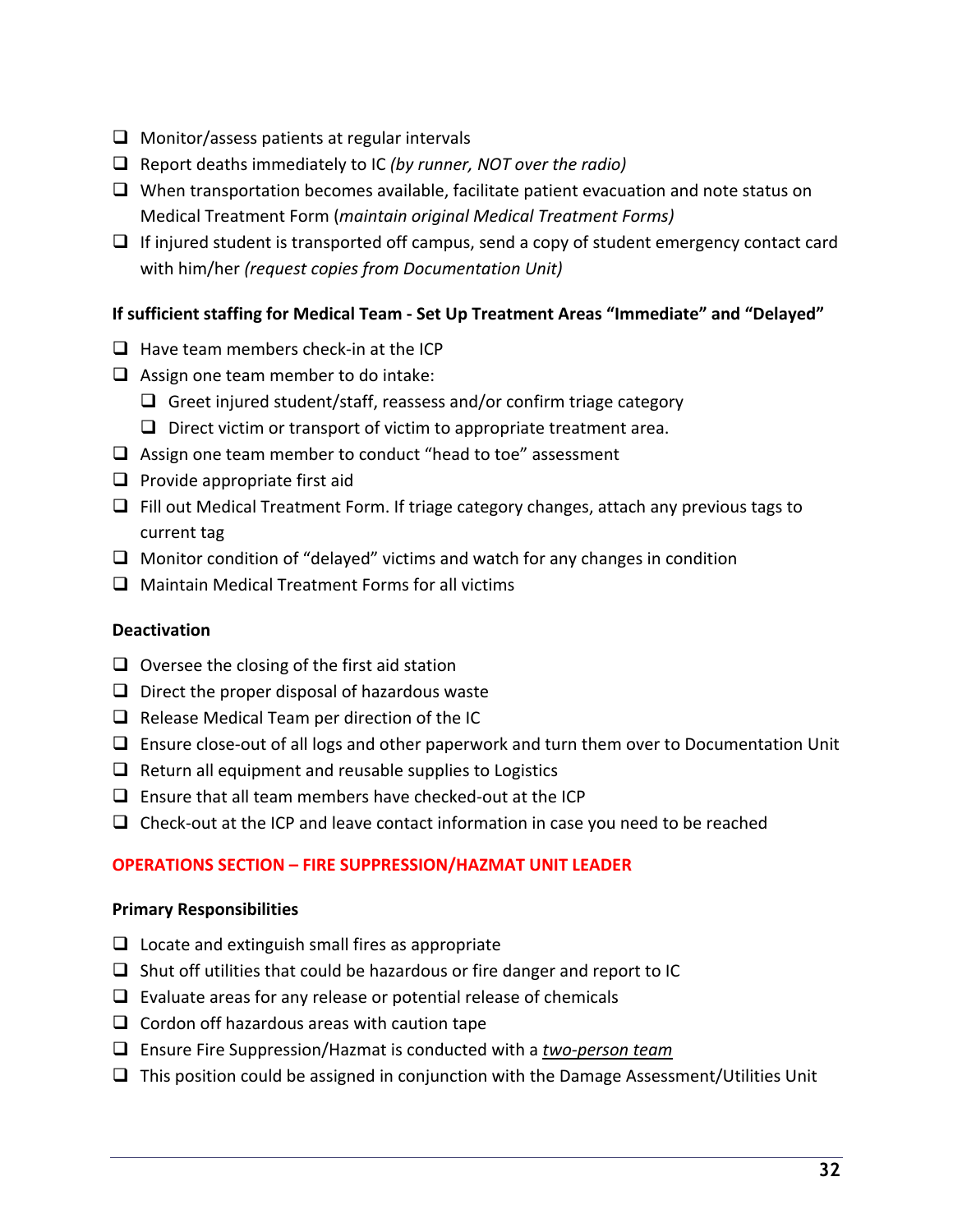# **Start-Up Actions**

- $\Box$  Check-in at the ICP
- $\Box$  Put on personal safety equipment
- $\Box$  Attend a briefing with the IC
- $\Box$  Locate all needed supplies
- $\Box$  Assess available personnel, make appropriate assignments and provide a briefing
- $\Box$  Survey on-campus hazards and prioritize team response
- $\Box$  Work with Safety Officer to determine if buildings are safe to begin search and coordinate with Search and Rescue Unit
- $\Box$  Make sure you have a school site map

## **Operational Duties**

- $\Box$  Control and/or suppress small fires
- $\Box$  Check for gas leaks or any other potential hazard that could start a fire
- $\Box$  Determine building damage levels before entering and inform IC if buildings are not safe to enter for a search
- $\Box$  Document all incoming messages, all actions taken, all decisions made (and the justification for them), and requests being filled on the Position Activity Log

### **Deactivation**

- $\Box$  Release Team members per direction of IC
- $\Box$  Ensure close-out of all logs and other paperwork and turn them over to Documentation Unit
- $\Box$  Return all equipment and reusable supplies to Logistics
- $\Box$  Ensure that all team members have checked-out at the ICP
- $\Box$  Check-out at the ICP and leave contact information in case you need to be reached

# **OPERATIONS SECTION – DAMAGE ASSESSMENT/UTILITIES UNIT LEADER**

### **Primary Responsibilities**

- $\Box$  Perform initial assessment of buildings and structures looking for structural damage
- $\Box$  Check gas meters, electrical outlets and wires, water pipes, filters, systems for damage
- $\Box$  Turn off utility if damaged and poses a hazard
- $\Box$  Cordon off the areas of hazard with caution tape
- $\Box$  This position could be assigned in conjunction with the Fire Suppression/Hazmat Unit

### **Start-Up Actions**

- $\Box$  Check-in at the ICP
- $\Box$  Put on personal safety equipment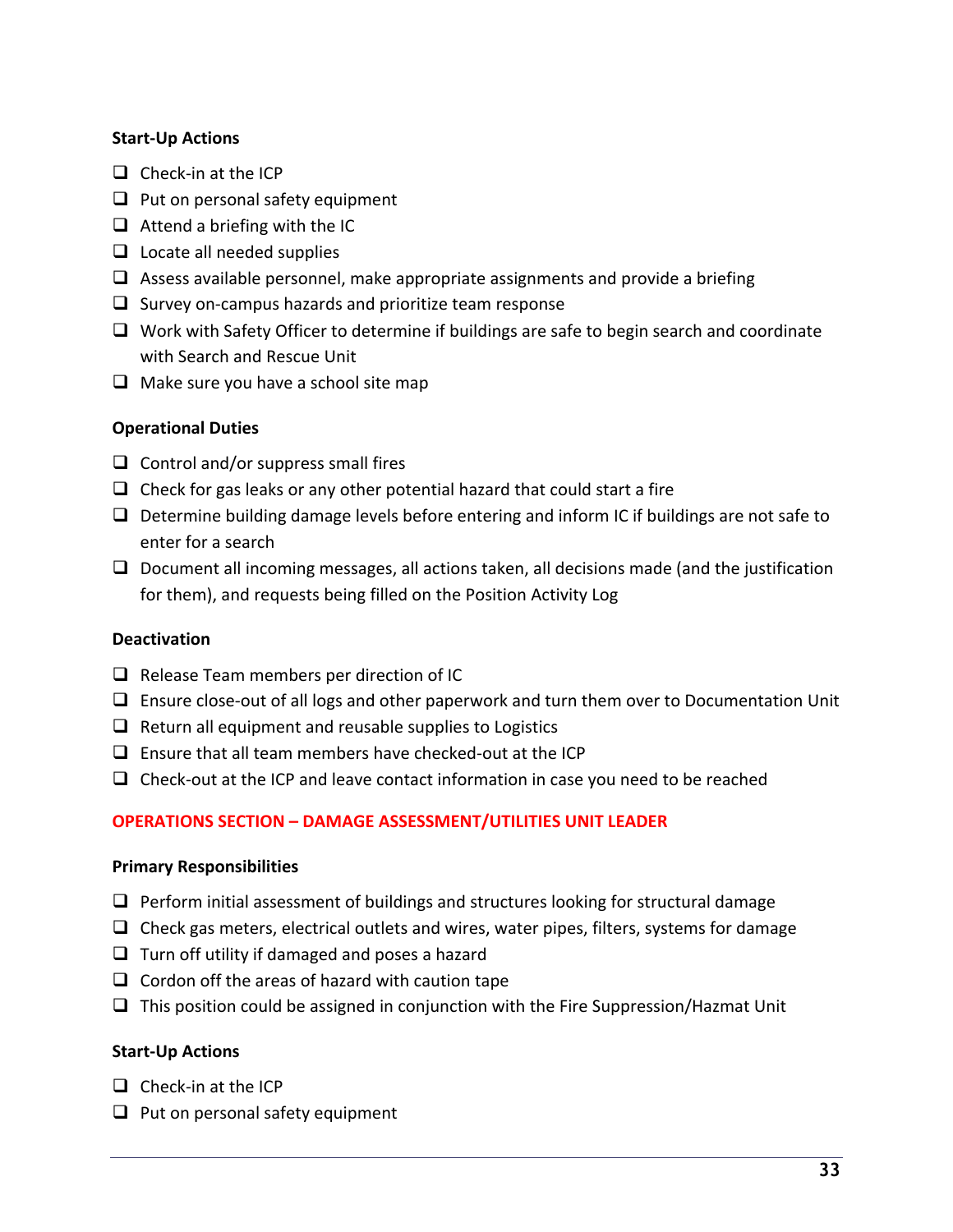- $\Box$  Attend a briefing with the IC
- $\Box$  Locate all needed supplies
- $\Box$  Assess available personnel, make appropriate assignments and provide a briefing
- $\Box$  Utilize Damage Assessment Checklist to survey buildings
- $\Box$  Survey on-campus hazards and prioritize team response
- $\Box$  Work with Damage Assessment Unit and Safety Officer to determine if buildings are safe to begin search
- $\Box$  Coordinate with Search and Rescue Unit and Fire Suppression/Utilities Unit
- $\Box$  Make sure you have a school site map

# **Operational Duties**

- □ Check gas meter and shut it off **ONLY IF IT IS LEAKING**
- $\Box$  Secure on-campus water system
- $\Box$  Survey buildings for potential hazards and post warnings with signs and caution tape
- $\Box$  If possible, determine damage levels and inform IC if buildings are not safe to enter for a search
- $\Box$  Provide clear routes for campus access for emergency response vehicles
- $\Box$  Maintain security for campus and ensure facility is inaccessible to public
- $\Box$  Document all incoming messages, all actions taken, all decisions made (and the justification for them), and requests being filled on the Position Activity Log

# **Deactivation**

- $\Box$  Release staff and volunteers per direction of IC
- $\Box$  Ensure close-out of all logs and other paperwork and turn them over to Documentation Unit
- $\Box$  Return all equipment and reusable supplies to Logistics
- $\Box$  Ensure that all team members have checked-out at the ICP
- $\Box$  Check-out at the ICP and leave contact information in case you need to be reached

# **OPERATIONS SECTION – STUDENT RELEASE/REUNION LEADER**

# **Primary Responsibilities**

- $\Box$  Account for students in the Assembly Area by conducting roll call
- $\Box$  Track missing students and staff
- $\Box$  Ensure proper identification procedures to reunite students with parent or authorized person for student release
- $\Box$  Supervise student Assembly Area
- $\Box$  Maintain accurate account of students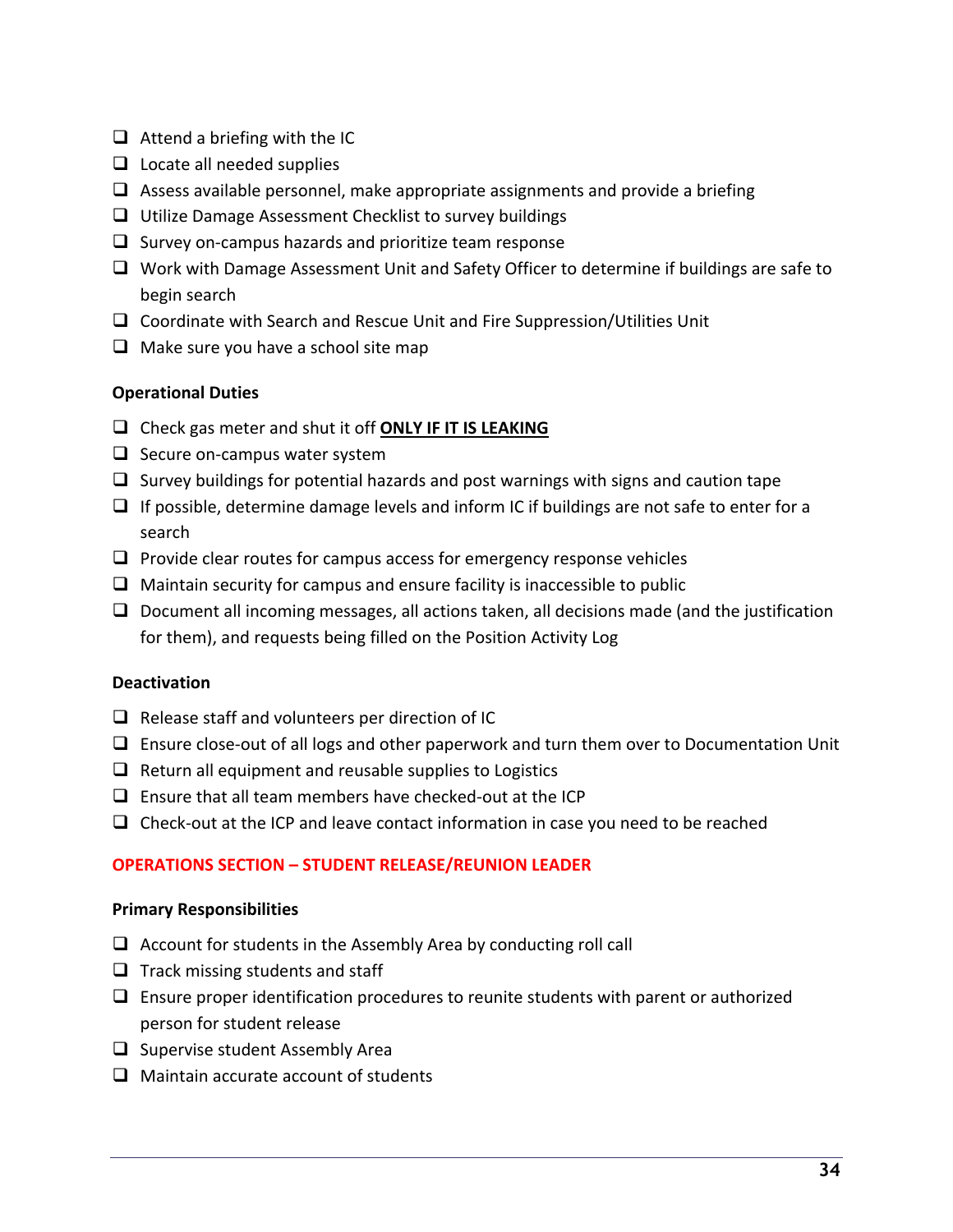# **Start-Up Actions**

- $\Box$  Check-in at ICP
- $\Box$  Put on personal safety equipment
- $\Box$  Gather all equipment and supplies
- $\Box$  Attend a briefing with the IC
- $\Box$  Set-up secure Request and Release Gates
- $\Box$  Post alphabetized signage on Request Table (i.e., A-F, G-L, M-R, S-V, W-Z)
- $\Box$  Get Student Emergency Contact Cards from Documentation Unit

# **Operational Duties**

- $\Box$  Check with school secretary to account for staff absences, substitutes or visitors
- $\Box$  Determine if there are any staff/visitors unaccounted for and refer to Safety Officer
- $\Box$  Gather classroom rosters from teachers to account for all enrolled students

## *Request Gate Staff*

- $\Box$  Divide Student Emergency Cards that correspond with table signage
- $\Box$  Verify ID of adult requesting to pick up student
- $\Box$  Have adult fill out Student Request Form
- $\Box$  Send runner to assembly area for requested student(s)
- $\Box$  Direct requestor to Release Gate to wait for their student(s)

### *Runners*

- $\Box$  Retrieve student(s) from Assembly Area Unit
- $\Box$  If student is absent, missing, or receiving first aid, direct parent/guardian to proper location, i.e., First Aid area, Crisis Intervention area, etc.
- $\Box$  Release student(s) to parent/authorized adult when directed by Release Gate Staff and return to Request Gate

### *Release Gate Staff*

- $\Box$  Match adult requester to student(s)
- $\Box$  Verify adult ID and have them sign Student Release Log
- $\Box$  Release Student(s)
- $\Box$  Release Runner to return to Request Gate
- $\Box$  Document all incoming messages, all actions taken, all decisions made (and the justification for them), and requests being filled.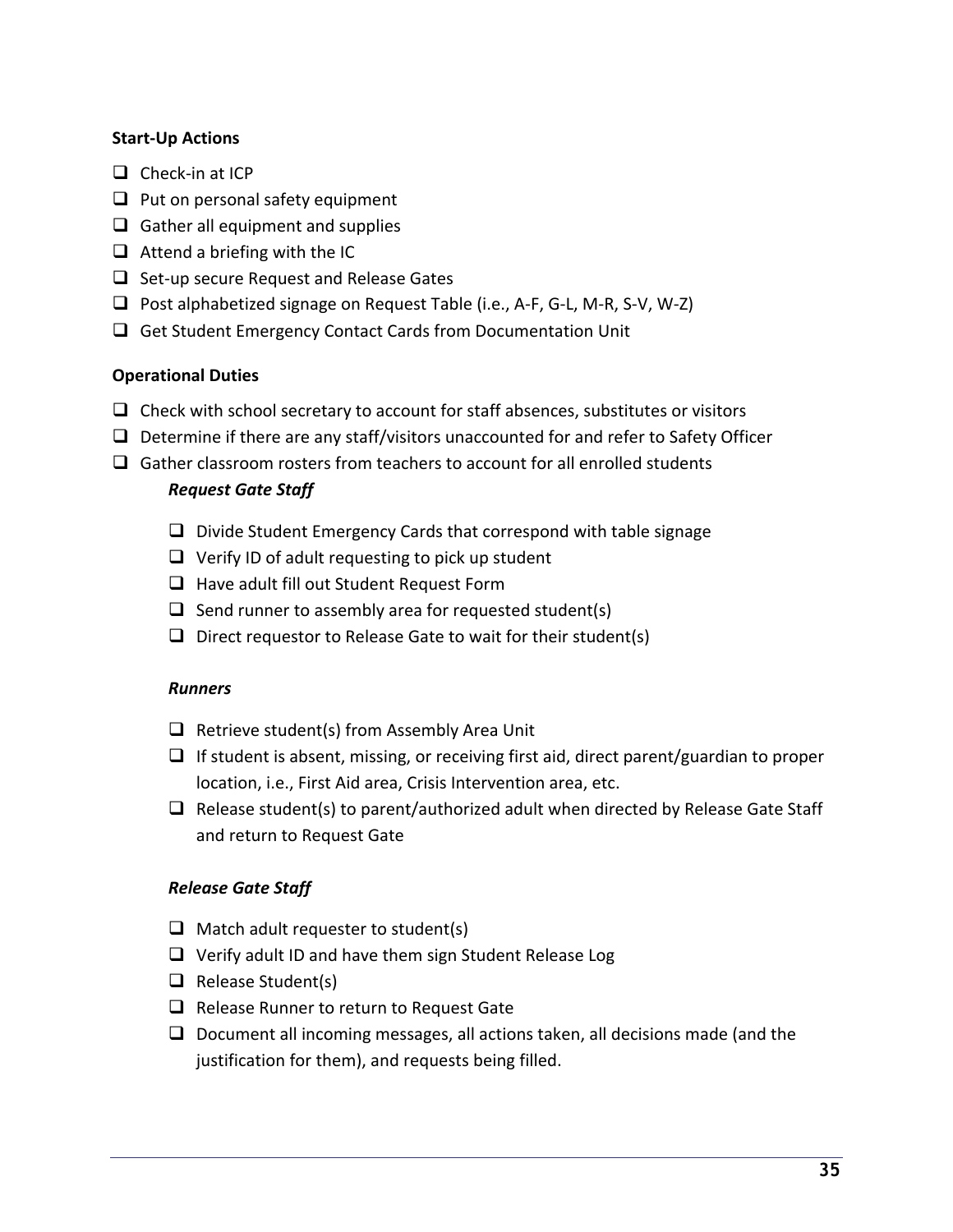# **Deactivation**

- $\Box$  Close down tables and return all equipment and reusable supplies to Logistics.
- $\Box$  Make sure all confidential information (i.e., student emergency contact cards) is returned to Documentation Unit for secure storage
- $\Box$  Complete/close-out all logs and turn them over to Documentation Unit
- $\Box$  Check-out and leave contact information in case you need to be reached

## **OPERATIONS SECTION – ASSEMBLY AREA/SHELTER UNIT**

## **Primary Responsibilities**

- $\Box$  Lead students to temporary Assembly Area
- $\Box$  Oversee the care and needs of students in the Assembly Area
- $\Box$  Establish a shelter for students/staff required to stay at the school site
- $\Box$  Manage and staff the shelter in accordance with Shelter Procedures

### **Start-Up Actions**

- $\Box$  Check-in at ICP
- $\Box$  Attend a briefing with the IC
- $\Box$  Put on personal safety equipment
- $\Box$  Locate all needed supplies
- $\Box$  Assess available personnel, make appropriate assignments and provide a briefing
- $\Box$  If designated assembly/shelter site is destroyed or inaccessible, consult with IC to determine alternate location(s)
- q Initiate shelter set-up or, *if evacuating*:
	- $\Box$  Confirm that assembly area and routes to it are safe
	- $\Box$  Count/observe classroom evacuations (make sure all exit)

# **Operational Duties**

- $\Box$  Ensure initial record of all students and staff in shelter/assembly area is made and that it is updated regularly during the incident
- $\Box$  Document all incoming messages, all actions taken, all decisions made (and the justification for them), and requests being filled on the Position Activity Log
- $\Box$  Monitor safety/well being of students and staff in shelter or assembly area
- $\Box$  Oversee the procurement and distribution of food and water
- $\Box$  Direct set-up of sanitary facilities when necessary
- $\Box$  Coordinate Student Release with Student Release Unit when directed by IC
- □ Administer *minor* first aid, as needed
- $\Box$  Supervise team activities, schedule breaks and re-assign staff, as needed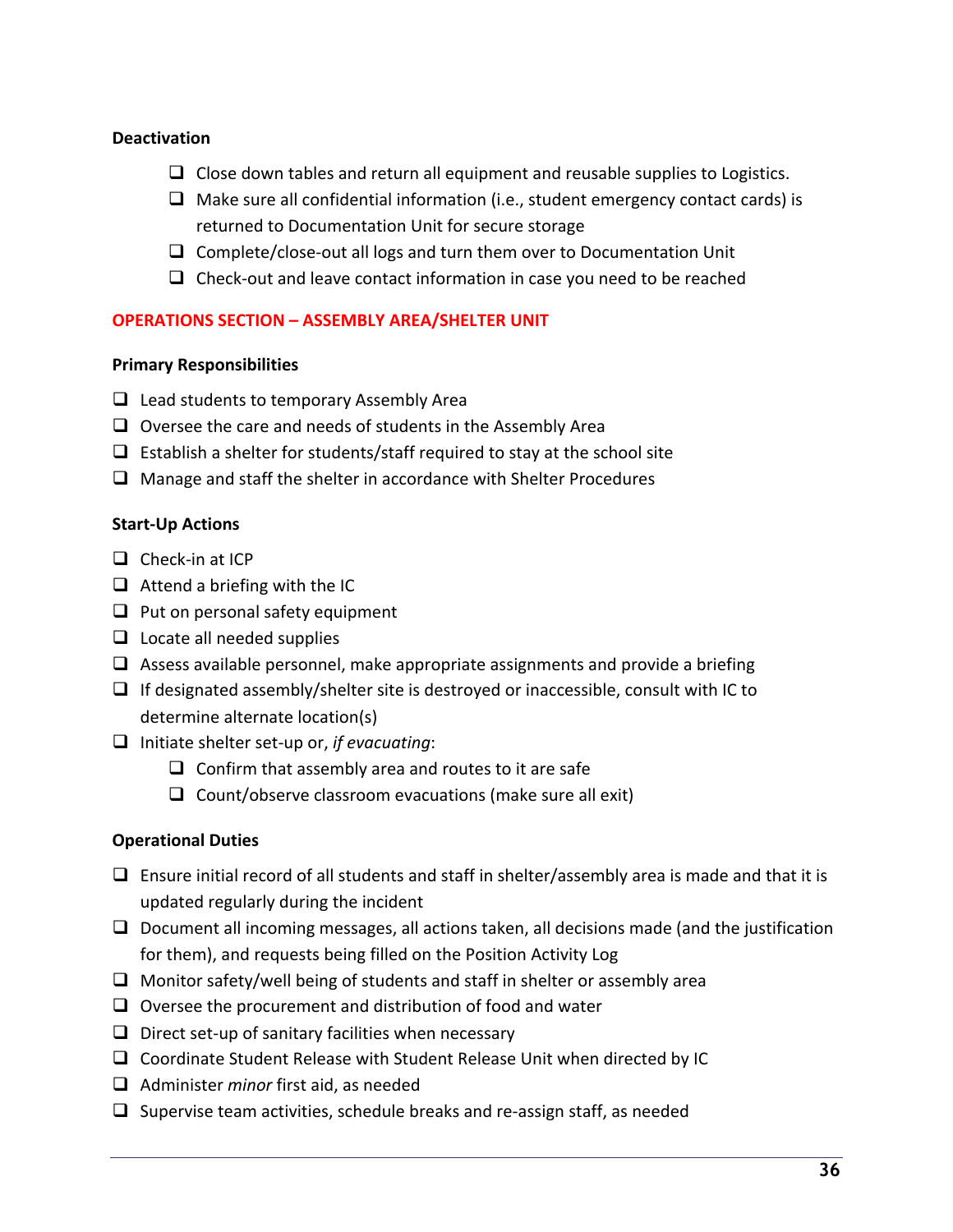$\Box$  Remember shift changes and establish a process for briefing incoming staff

# **Deactivation**

- $\Box$  Close shelter per direction of IC, release staff and volunteers
- $\Box$  Collect all logs, documentation and paperwork and provide to Documentation Unit
- $\Box$  Return all equipment and reusable supplies to Logistics
- $\Box$  Ensure that all team members have checked-out at the ICP
- $\Box$  Check-out at the ICP and leave contact information in case you need to be reached

## **OPERATIONS SECTION – CRISIS INTERVENTION UNIT**

### **Primary Responsibilities**

- $\Box$  Assess the immediate crisis intervention required by students and staff involved
- $\Box$  Consider the long-term mental health support needs of students and staff
- $\Box$  Provide counseling/crisis intervention by contracting with licensed provider

## **Start-Up Actions**

- $\Box$  Check-in at ICP
- $\Box$  Meet with IC for a briefing
- $\Box$  Put on personal safety equipment
- $\Box$  Establish a quiet location to conduct crisis intervention/counseling
- $\Box$  Gather all supplies and transport to intervention/counseling site

### **Operational Duties**

- $\Box$  Set-up campus intervention/counseling site
- $\Box$  Provide for and monitor well being of staff, students, and volunteers
- $\Box$  Maintain log of all assistance given and nature of that assistance
- $\Box$  Document all incoming messages, all actions taken, all decisions made (and the justification for them), and requests being filled on the Position Activity Log
- $\Box$  Communicate need for outside assistance to IC
- $\Box$  Cooperate with outside agency crisis intervention teams
- $\Box$  When necessary, request student emergency contact cards from Documentation Unit

# **Deactivation**

- $\Box$  Return all equipment and reusable supplies to Logistics
- $\Box$  Complete/close-out all logs and turn them over to Documentation Unit
- □ Check-out at ICP and leave contact information in case you need to be reached.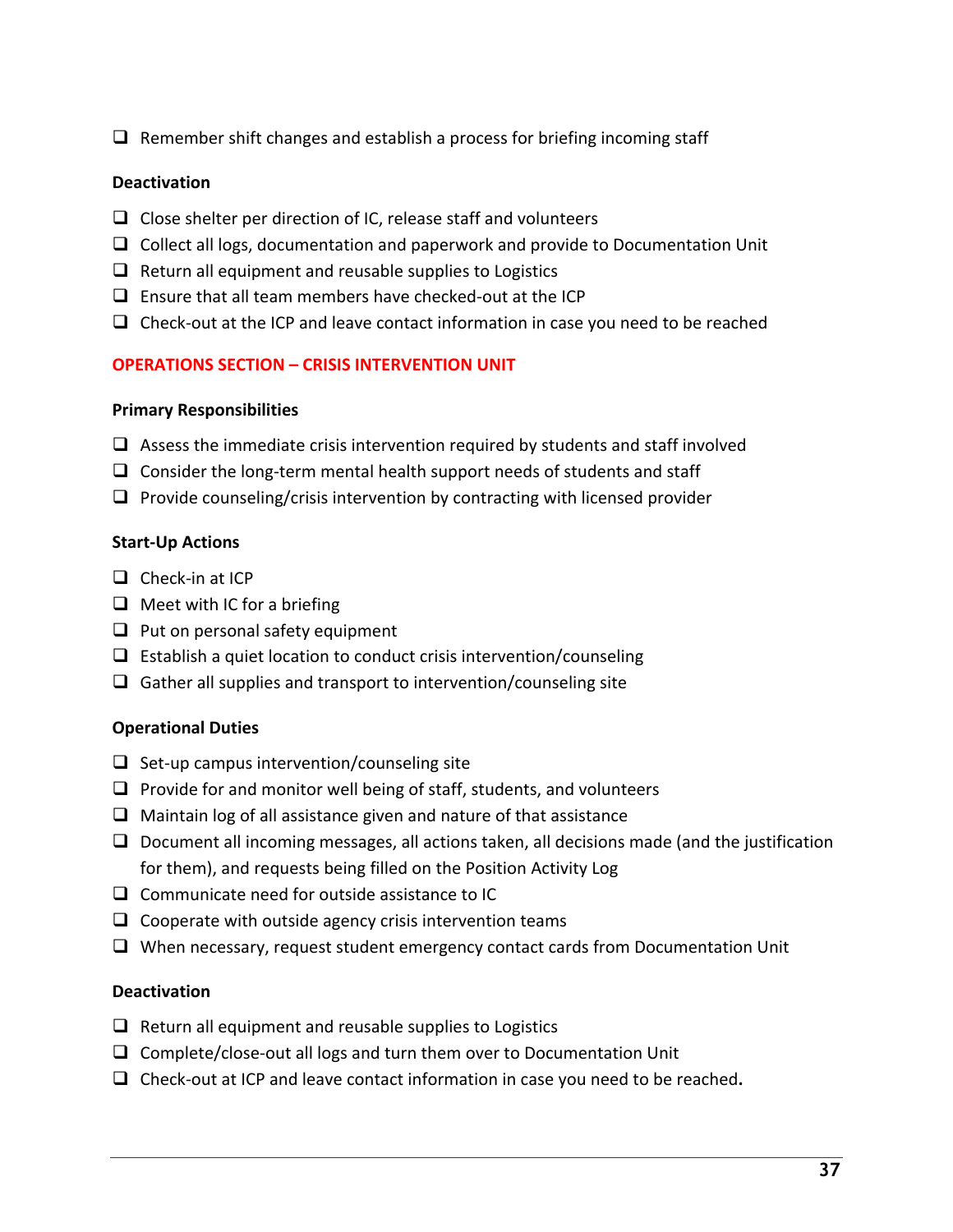# SAMPLE SCHOOL OPERATIONS SECTION ICS ORGANIZATIONAL CHART

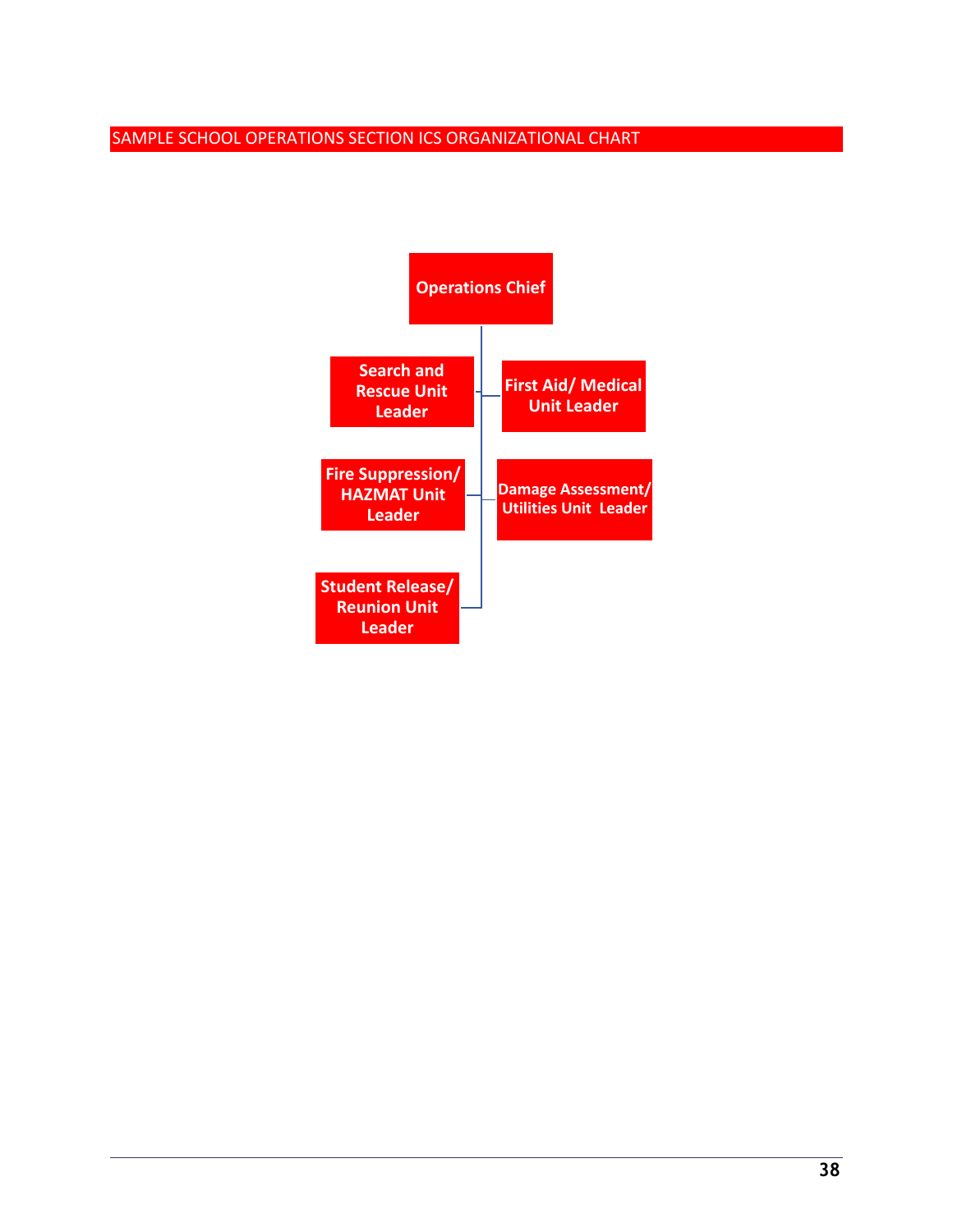## **PLANNING/INTELLIGENCE SECTION – SECTION CHIEF**

#### **Primary Responsibilities**

- $\Box$  Ensure ICS is maintained throughout all operational periods, that all staff are accounted for with a proper supervisorial structure, and that everybody knows who to report to.
- $\Box$  Develops in coordination with the Incident Commander and the Operations Section Chief the **Incident Action Plan**.
- $\Box$  Supervise and/or ensure that the work of the Planning Section is performed as needed.

### **PLANNING/INTELLIGENCE SECTION – SITUATION ANALYSIS**

#### **Primary Responsibilities**

- $\Box$  Collect, organize and analyze information about the emergency
- $\Box$  Provide current situation analysis by visual displays for IC and Management Staff
- $\Box$  Give periodic updates of the emergency situation to the IC

### **Start-Up Actions**

- $\Box$  Check-in at ICP
- $\Box$  Put on personal safety equipment
- $\Box$  Meet with the IC for a briefing
- $\Box$  Gather all supplies and set up work area

### **Operational Duties**

- $\Box$  Record appropriate response-related information on site map (and keep it current)
- $\Box$  Facilitate the updating of the site map throughout the response
- $\Box$  Access and analyze situation-relevant information
- $\Box$  Anticipate situations and potential problems and develop contingency plans
- $\Box$  Keep IC informed by relaying information gathered from field units
- $\Box$  Document all incoming messages, all actions taken, all decisions made (and the justification for them), and requests being filled on the Position Activity Log

### **Deactivation**

- $\Box$  Return all equipment and reusable supplies to Logistics
- $\Box$  Complete/close-out all logs, paperwork and documentation and turn them over to Documentation Unit
- $\Box$  Check-out at ICP and leave contact information in case you need to be reached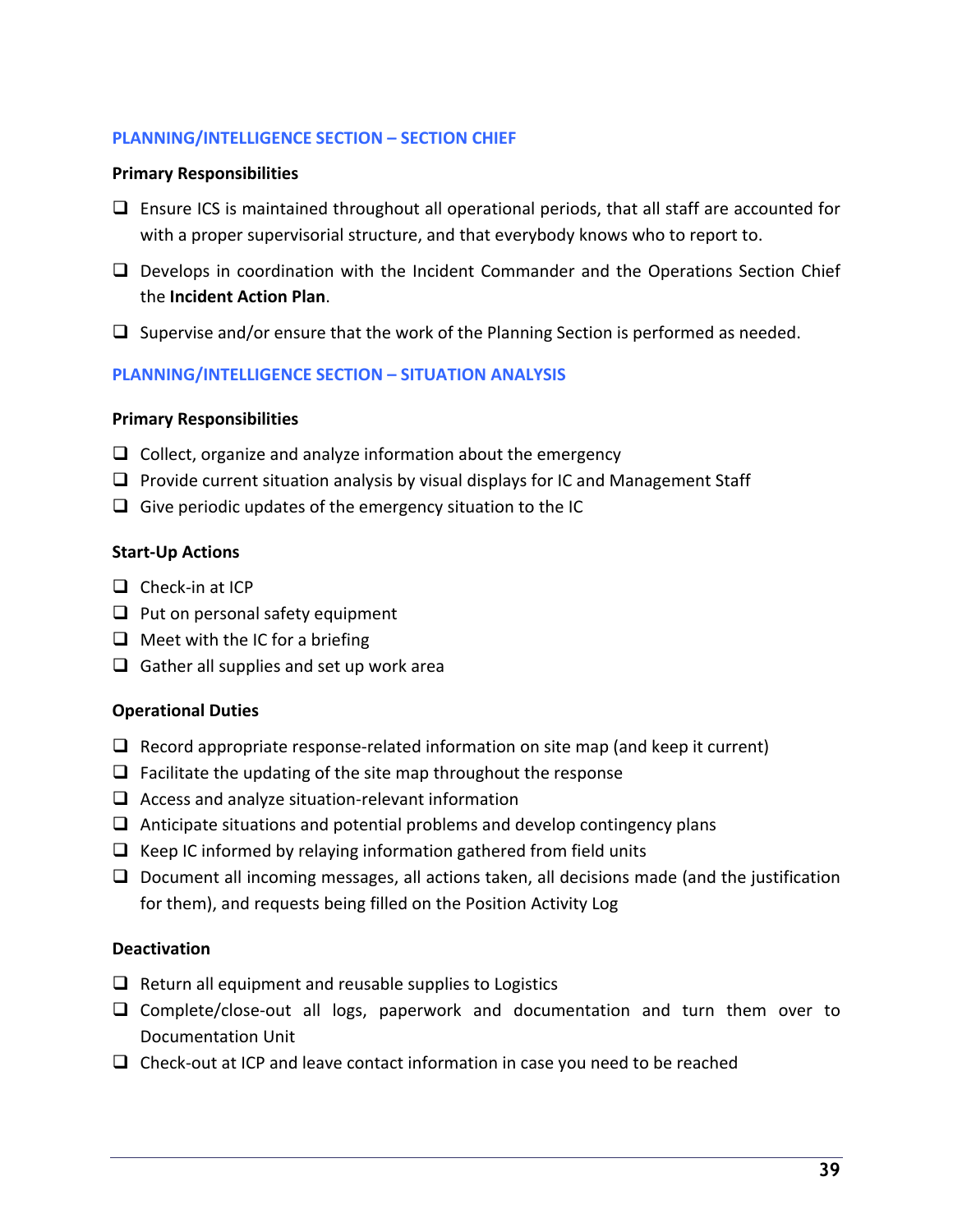## **PLANNING/INTELLIGENCE SECTION - DOCUMENTATION**

## **Primary Responsibilities**

- $\Box$  Maintain a log of all emergency developments and response actions
- $\Box$  Keep Student Emergency Contact Cards for use at the Medical Unit and Student Release/Reunion Unit
- $\Box$  Assess the severity of the incident

## **Start-Up Actions**

- $\Box$  Check-in at ICP
- $\Box$  Put on personal safety equipment
- $\Box$  Meet with IC for a briefing
- $\Box$  Check communications equipment to monitor verbal communications orders
- $\Box$  Gather all supplies and set up work area

## **Operational Duties**

- $\Box$  Maintain Student Emergency Contact Cards, making copies for staff when necessary
- $\Box$  Document all incoming messages, all actions taken, all decisions made (and the justification for them), and requests being filled on the Position Activity Log
- $\Box$  Dispatch runners to relay messages to Incident Commander, Management Staff, Unit Leaders, as needed
- $\Box$  Ensure all radio and verbal communications are recorded on Position Activity Log
- $\Box$  Refer all media requests to the PIO
- $\Box$  File all reports as they are turned in. *Although a permanent log may be typed up at a later date; all original notes and records MUST be kept—they are legal documents.*

### **Deactivation**

- $\Box$  Collect all Student Emergency Contact Cards and secure them
- $\Box$  Close out all logs and pending messages, and turn over to Documentation Unit
- $\Box$  Return all equipment and reusable supplies to Logistics
- $\Box$  Check-out at ICP and leave contact information in case you need to be reached
- $\Box$  Assist the IC in the development of an After Action Report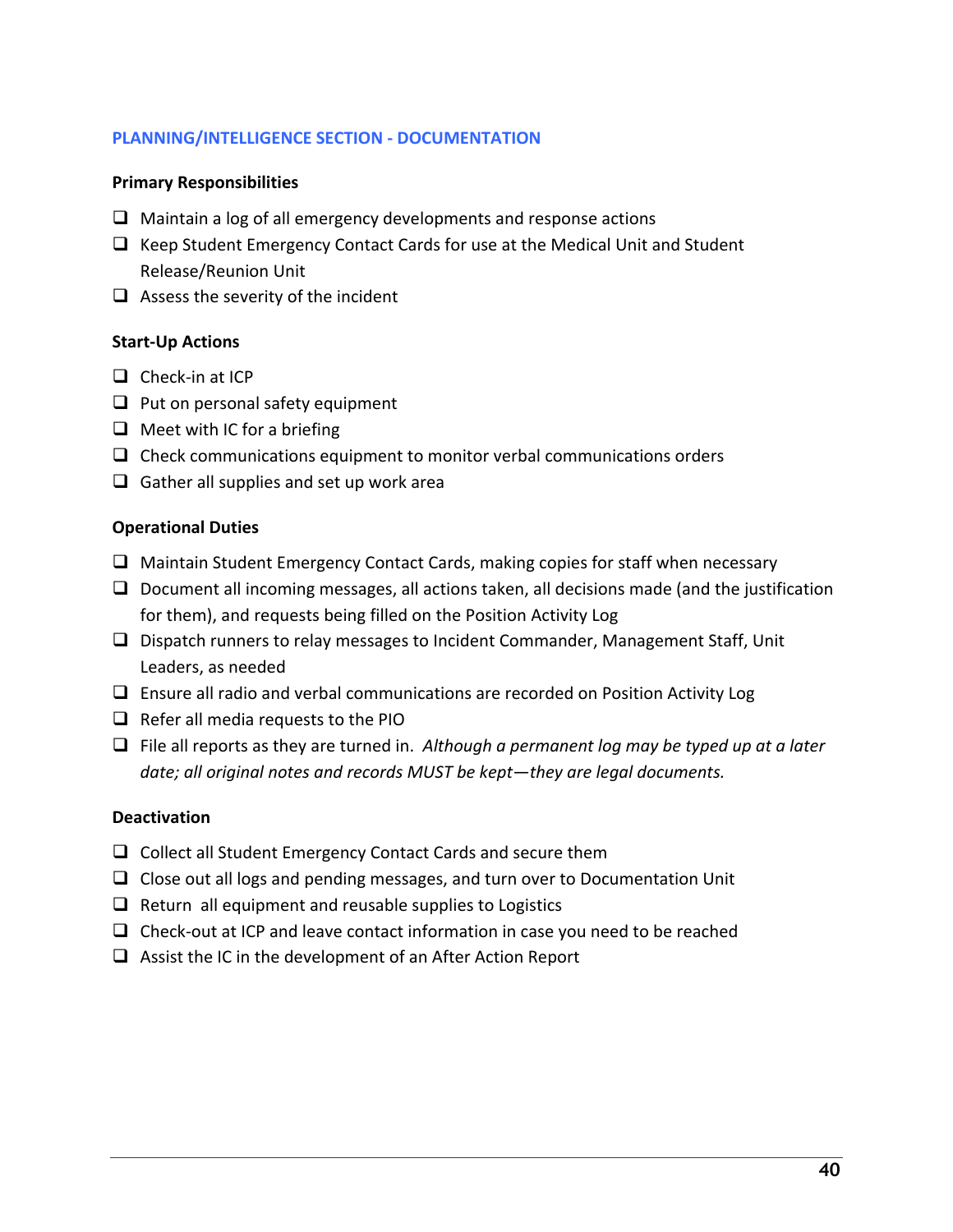# SAMPLE SCHOOL PLANNING SECTION ICS ORGANIZATIONAL CHART

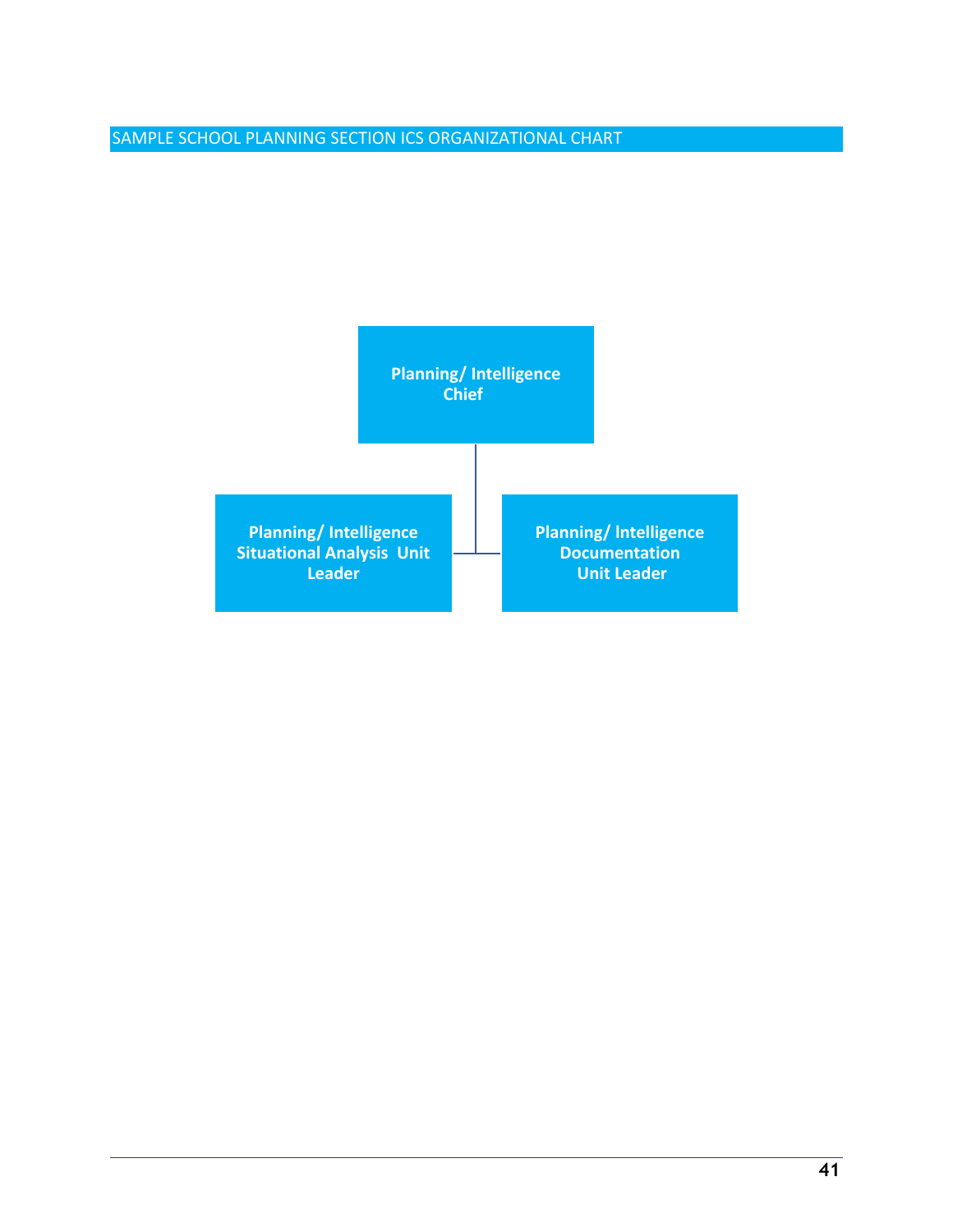## **LOGISTICS SECTION – SECTION CHIEF**

#### **Primary Responsibilities**

- $\Box$  Ensure ICS is maintained throughout all operational periods, that all staff are accounted for with a proper supervisorial structure, and that everybody knows who to report to.
- q Acquire, store, **maintain**, and disburse during an incident on campus supplies.

#### **LOGISTICS SECTION – SUPPLIES AND DISTRIBUTION UNIT**

#### **Primary Responsibilities**

- $\Box$  Acquire supplies, equipment and materials as requested and distribute
- $\Box$  Obtain necessary food, water, sanitary items for immediate use
- $\Box$  Request purchases of supplies as needed to the Purchasing Unit

#### **Start-Up Actions**

- $\Box$  Check-in at ICP
- $\Box$  Meet with the IC for a briefing
- $\Box$  Put on personal safety equipment
- $\Box$  Gather all necessary supplies and equipment

### **Operational Duties**

- $\Box$  Distribute supplies and equipment as requested
- $\Box$  Track all supplies, equipment, materials, sundry items that are distributed
- $\Box$  Document all incoming messages, all actions taken, all decisions made (and the justification for them), and requests being filled on the Position Activity Log
- $\Box$  Make requests for purchases of supplies as needed to the Purchasing Unit
- $\Box$  Stay in contact with IC

### **Deactivation**

- $\Box$  Receive and store all returned equipment and unused supplies
- $\Box$  Complete inventory of equipment and supplies and provide list of materials that need to be replaced
- $\Box$  Complete/close-out all logs and turn them over to Documentation Unit
- $\Box$  Check-out at ICP and leave contact information in case you need to be reached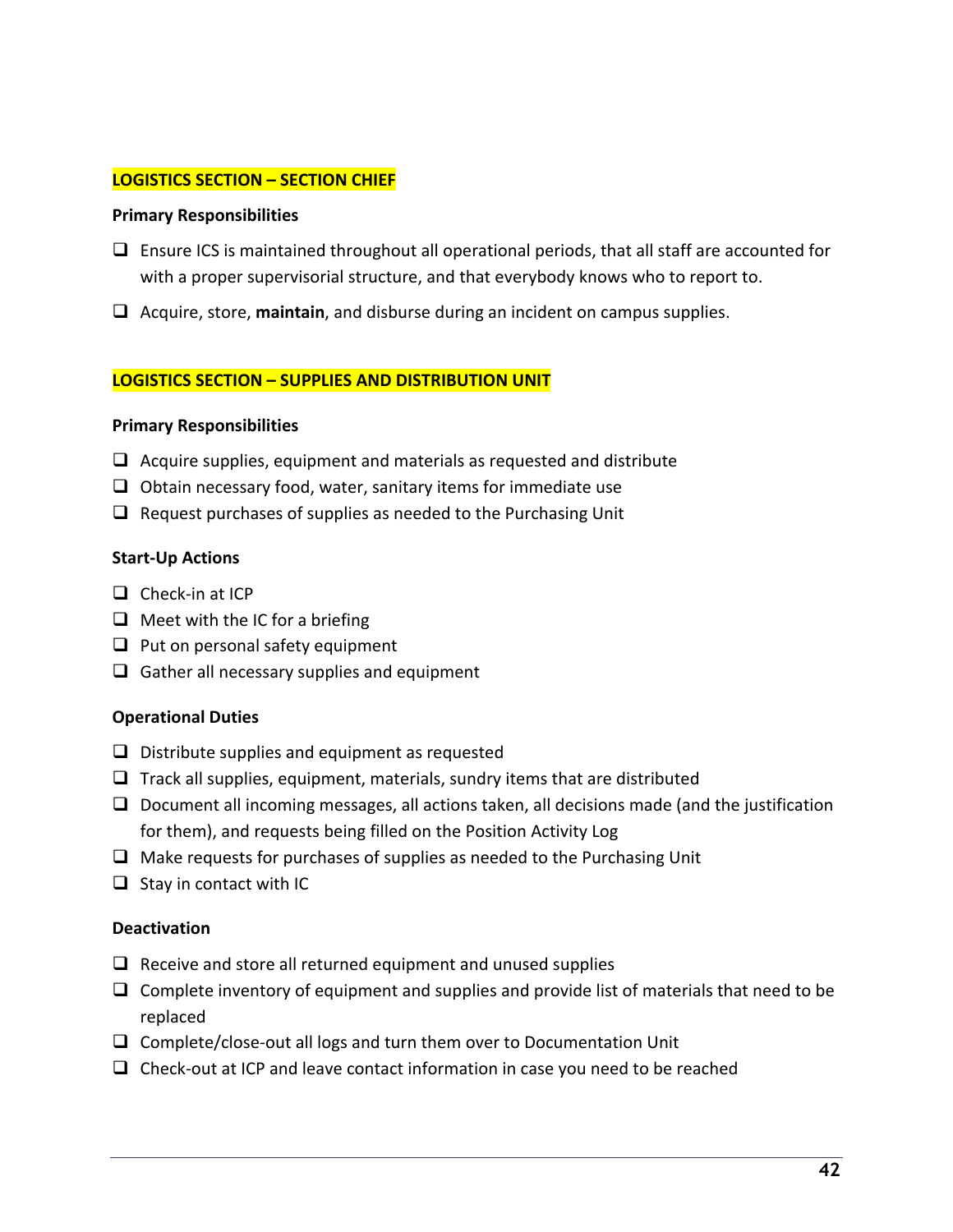### **LOGISTICS SECTION – TRANSPORTATION UNIT**

### **Primary Responsibilities**

- $\Box$  Procure transportation vehicles to evacuate students and staff
- $\Box$  Use trucks/vehicles to deliver equipment to and from campus
- $\Box$  Assist in providing traffic routes for emergency vehicles on and off campus

# **Start-Up Actions**

- $\Box$  Check-in at ICP
- $\Box$  Meet with the IC for a briefing
- $\Box$  Put on personal safety equipment
- $\Box$  Gather all supplies and equipment needed

# **Operational Duties**

- $\Box$  Provide for transportation needs as assigned by IC and various Unit Leaders
- $\Box$  Assess the need for and use of vehicles on campus
- $\Box$  Document all incoming messages, all actions taken, all decisions made (and the justification for them), and requests being filled on the Position Activity Log

### **Deactivation**

- $\Box$  Facilitate the return of vehicles to pre-incident locations
- $\Box$  Complete/close-out all logs and other paperwork and turn them over to Documentation Unit
- $\Box$  Return all equipment and reusable supplies to Logistics
- $\Box$  Check-out at ICP and leave contact information in case you need to be reached

# **LOGISTICS SECTION – PERSONNEL UNIT**

### **Primary Responsibilities**

- $\Box$  Track assigned staff to the emergency and re-assign when Unit is de-activated
- $\Box$  Assess skills of volunteers and assign people as requested by Units
- $\Box$  Assignments are based on a person's experience and training, not by their daily job assignment.

### **Start-Up Actions**

- $\Box$  Check-in at ICP
- $\Box$  Meet with the IC for a briefing
- $\Box$  Put on personal safety equipment
- $\Box$  Gather necessary supplies and set up work station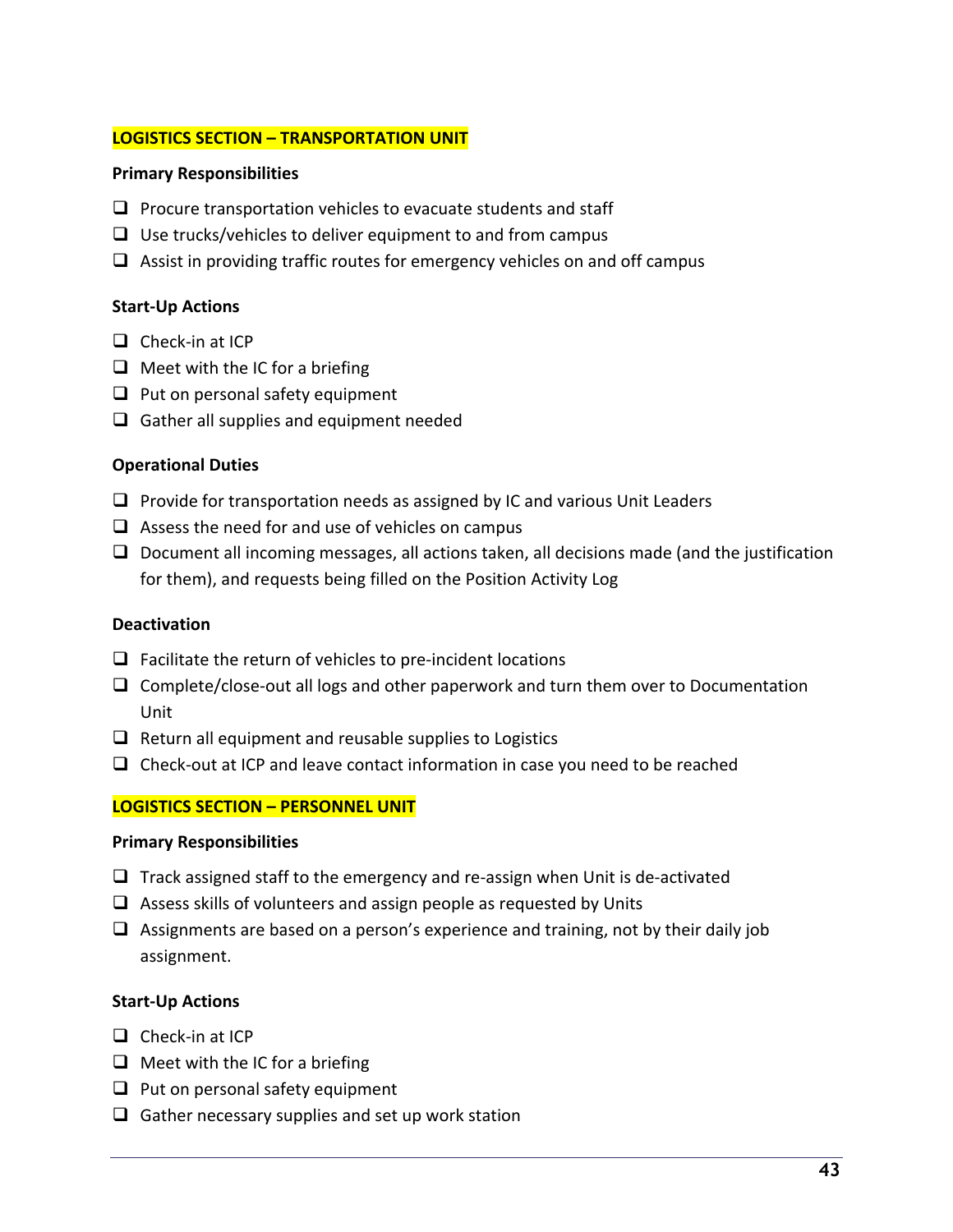# **Operational Duties**

- $\Box$  Survey skills and experience of staff/volunteers to make assignments to Units
- $\Box$  Track assigned staff and notify IC when staff is available for assignment
- $\Box$  Issue needed equipment and supplies to personnel being assigned
- $\Box$  Coordinate with the Timekeeping Unit for accurate records of personnel
- $\Box$  Document all incoming messages, all actions taken, all decisions made (and the justification for them), and requests being filled on the Position Activity Log
- $\Box$  Stay in contact with IC

# **Deactivation**

- $\Box$  Receive and store all returned equipment and unused supplies
- $\Box$  Complete inventory of equipment and supplies and provide list of materials that need to be replaced
- $\Box$  Complete/close-out all logs and turn them over to Documentation Unit
- $\Box$  Check-out at ICP and leave contact information in case you need to be reached

# **LOGISTICS SECTION – FACILITIES UNIT**

# **Primary Responsibilities**

- $\Box$  Assess and locate facilities that could be used during the emergency response
- $\Box$  Ensure the facility fits the accommodations necessary to conduct the operations
- $\Box$  Assess the severity of the incident

# **Start-Up Actions**

- $\Box$  Check-in at ICP
- $\Box$  Meet with the IC for a briefing
- $\Box$  Put on personal safety equipment
- $\Box$  Gather necessary supplies and equipment

# **Operational Duties**

- $\Box$  Assess facility for listed accommodations as needed
- $\Box$  Document all incoming messages, all actions taken, all decisions made (and the justification for them), and requests being filled on the Position Activity Log
- $\Box$  Secure and restore facilities when no longer needed for the incident
- $\Box$  Stay in contact with IC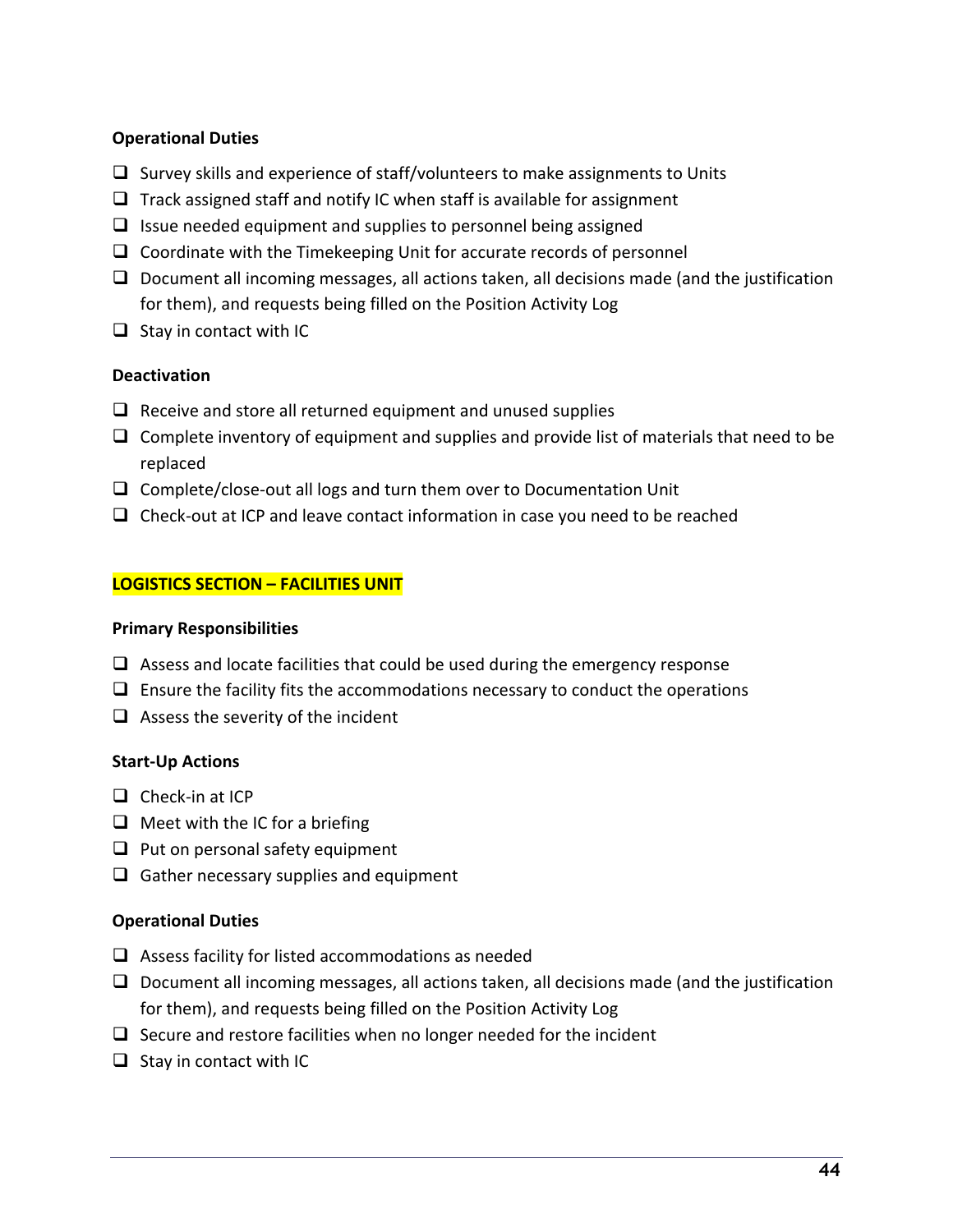# **Deactivation**

- $\Box$  Receive and store all returned equipment and unused supplies
- $\Box$  Complete inventory of equipment and supplies and provide list of materials that need to be replaced
- $\Box$  Complete/close-out all logs and turn them over to Documentation Unit
- $\Box$  Check-out at ICP and leave contact information in case you need to be reached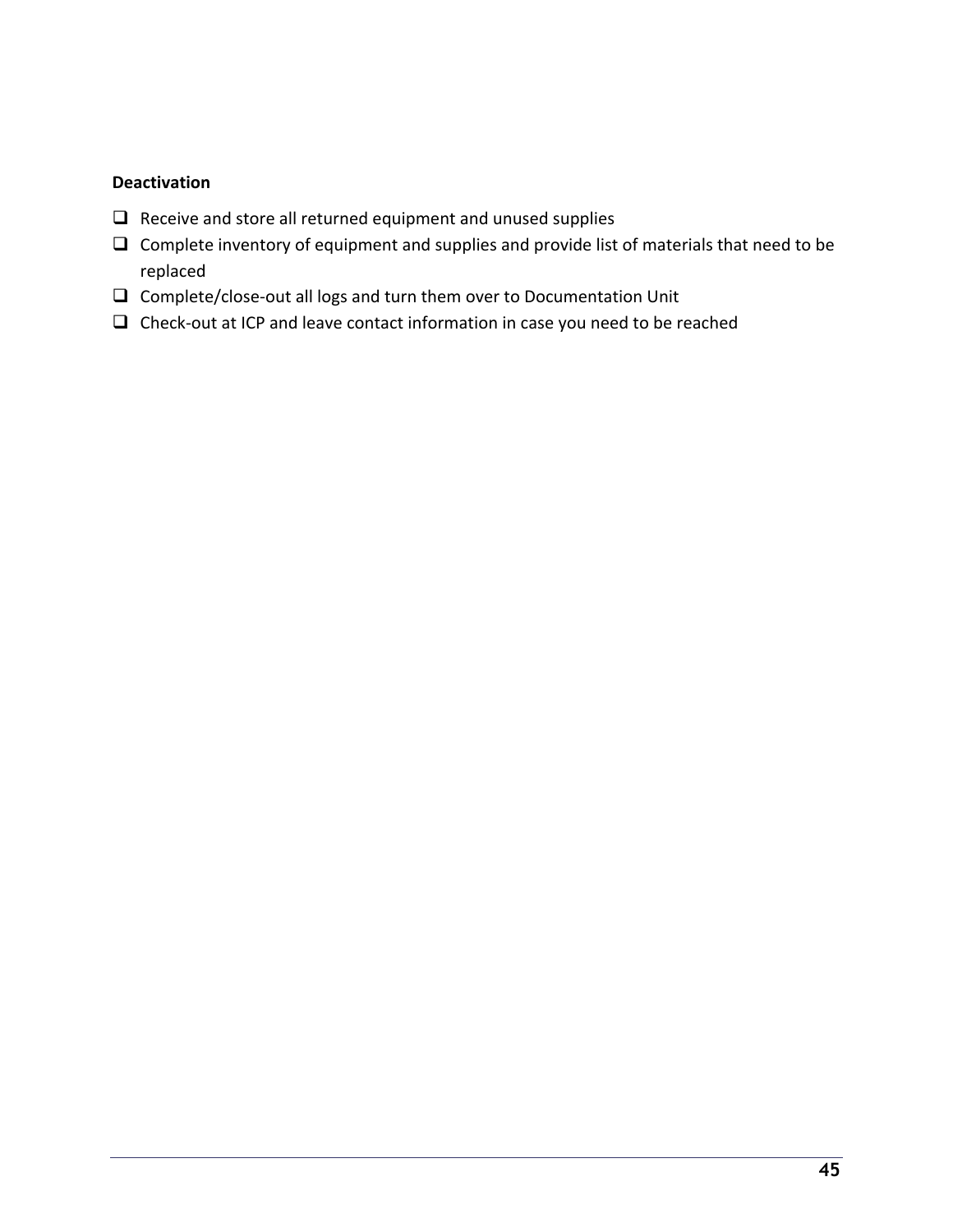SAMPLE SCHOOL LOGISTICS SECTION ICS ORGANIZATIONAL CHART

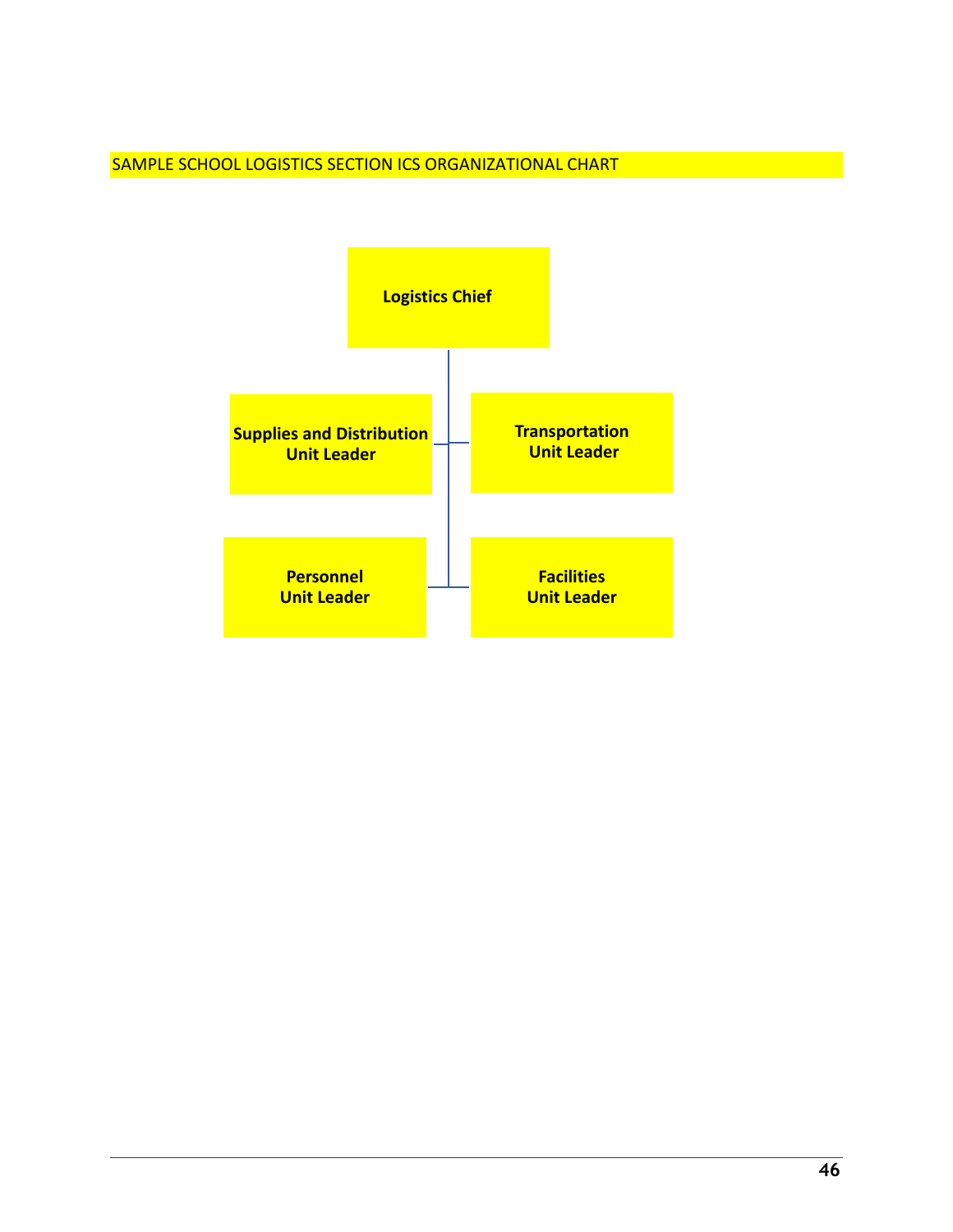### **ADMINISTRATION/FINANCE SECTION –SECTION CHIEF**

#### **Primary Responsibilities**

- $\Box$  Ensure ICS is maintained throughout all operational periods, that all staff are accounted for with a proper supervisorial structure, and that everybody knows who to report to.
- q Be prepared to handle/process any and all **immediate** financial needs that are related to the emergency/disaster

#### **Start-Up Actions**

 $\Box$  Report to the assigned location at the commencement of the emergency/disaster

### **Operational Duties**

- $\Box$  Overtime staff considerations
- $\Box$  Billing for procurement performed by the Logistics Section
- q Be prepared to handle/process any and all **long term** financial needs that are related to the emergency/disaster
- $\Box$  Financial consequences of damage assessment
- $\Box$  Potential relocation costs
- $\Box$  Financial consequences of diminished attendance and/or enrollment
- $\Box$  Financial issues with public agencies (BCERMS), documentation is crucial for all of these issues
- $\Box$  Potential acquisition of temporary, portable classrooms
- $\Box$  Process all financial documents needed by the school district.

### **ADMINISTRATION/FINANCE SECTION – COMPENSATION/CLAIMS UNIT**

### **Primary Responsibilities**

- $\Box$  Process workers compensation claims for injured employees
- $\Box$  Receive claims for damages related to the emergency response
- $\Box$  Maintain accurate records of all claims related to the emergency response

### **Start-Up Actions**

- $\Box$  Check-in at ICP
- $\Box$  Meet with the IC for a briefing
- $\Box$  Put on personal safety equipment
- $\Box$  Gather all supplies and equipment as necessary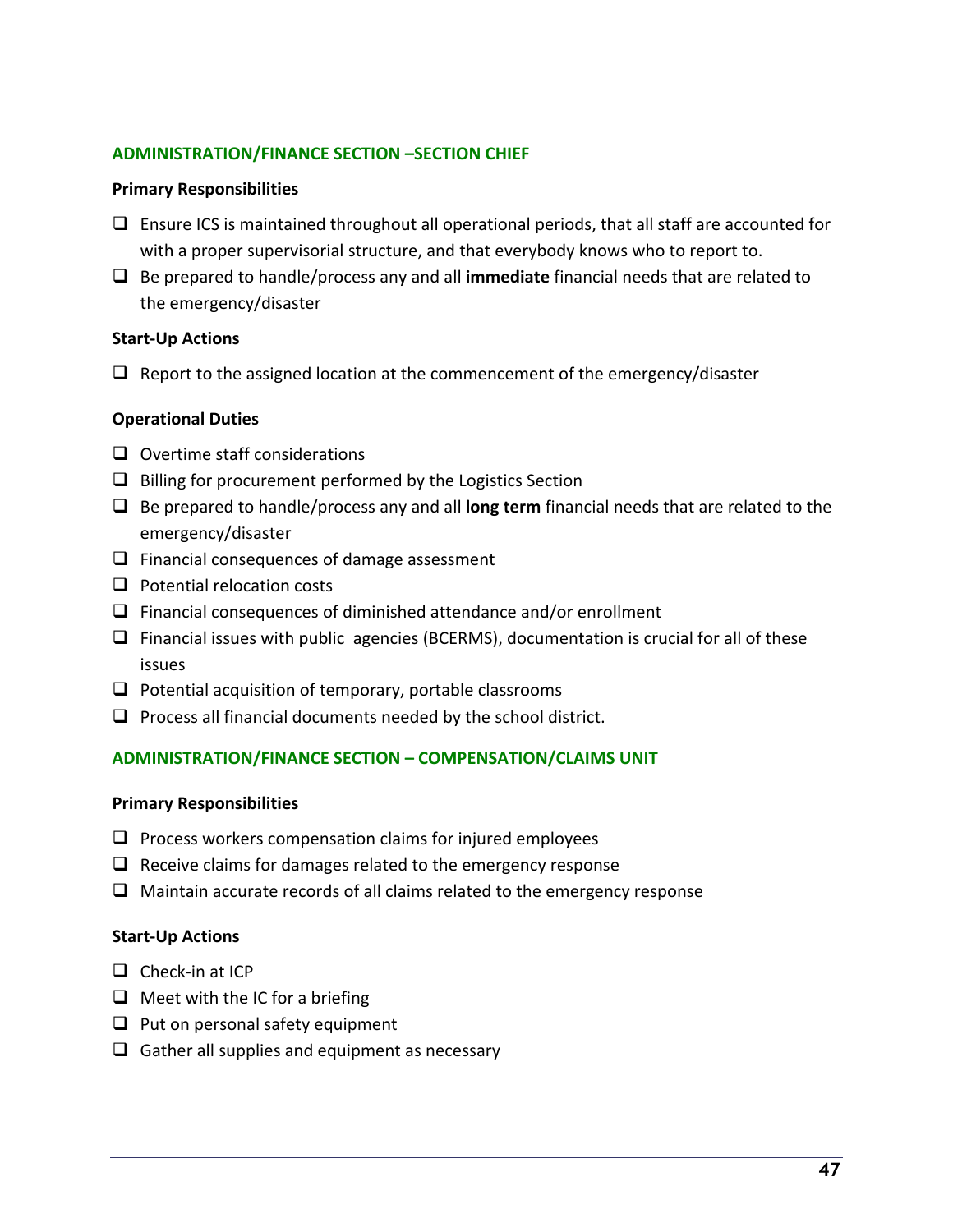# **Operational Duties**

- $\Box$  Track staff and volunteer hours
- $\Box$  Track response-related purchases
- $\Box$  Document all incoming messages, all actions taken, all decisions made (and the justification for them), and requests being filled on the Position Activity Log
- $\Box$  Process purchase requests from Logistics Section Chief

# **Deactivation**

- $\Box$  Return all equipment and reusable supplies to Logistics
- $\Box$  Add Unit's completed logs, paperwork and other documentation to final information submitted from Documentation Unit and turn them over to the IC
- $\Box$  Check-out at ICP and leave contact information in case you need to be reached

# **ADMINISTRATION/FINANCE SECTION – PURCHASING/PROCUREMENT UNIT**

## **Primary Responsibilities**

- $\Box$  Arrange for purchases of necessary equipment, supplies and materials
- $\Box$  Utilize pre-designated vendor contracts for purchases
- $\Box$  Seek vendors for materials or services that are not pre-designated
- $\Box$  Track all expenditures related to the incident

# **Start-Up Actions**

- $\Box$  Check-in at ICP
- $\Box$  Meet with the IC for a briefing
- $\Box$  Put on personal safety equipment
- $\Box$  Gather all supplies and equipment as needed

# **Operational Duties**

- $\Box$  Document all incoming messages, all actions taken, all decisions made (and the justification for them), and requests being filled on the Position Activity Log
- $\Box$  Get approval from the IC for purchases requested
- $\Box$  Process purchase requests from Logistics
- $\Box$  Utilize pre-designated vendor contracts for purchases
- $\Box$  Seek vendors for materials or services that are not pre-designated
- $\Box$  Track all purchases and item requests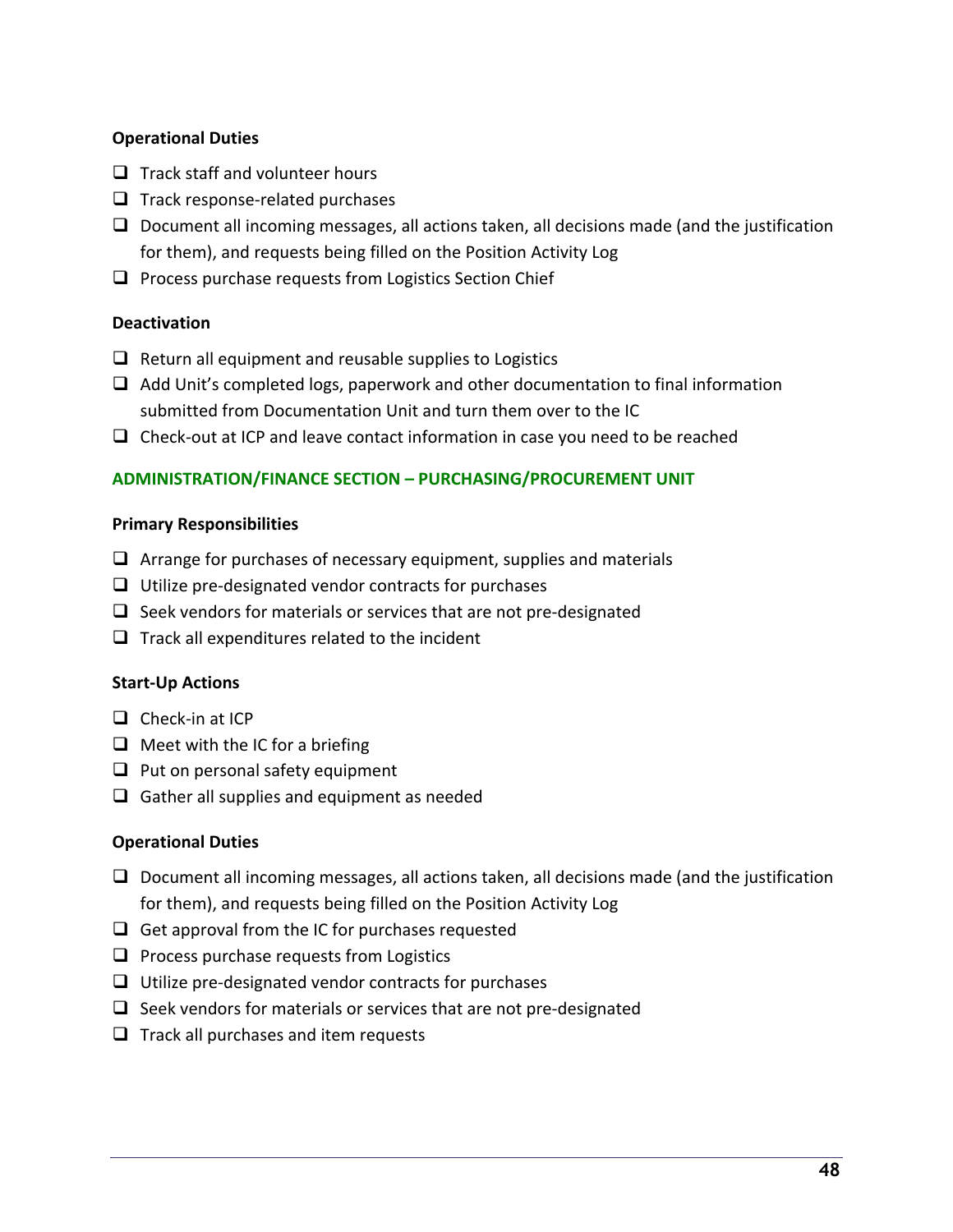## **Deactivation**

- $\Box$  Return all equipment and reusable supplies to Logistics
- $\Box$  Add Unit's completed logs, paperwork and other documentation to final information submitted from Documentation Unit and turn them over to the IC
- $\Box$  Check-out at ICP and leave contact information in case you need to be reached

## **ADMINISTRATION/FINANCE SECTION – TIMEKEEPING UNIT**

### **Primary Responsibilities**

- $\Box$  Maintain a log of all personnel hours working at the emergency
- $\Box$  Track all equipment hours related to the incident
- $\Box$  Set up a timekeeping system to ensure accurate records of the incident

### **Start-Up Actions**

- $\Box$  Check-in at ICP
- $\Box$  Meet with the Documentation Unit for a briefing
- $\Box$  Put on any necessary personal safety equipment
- $\Box$  Gather all supplies and equipment as needed

### **Operational Duties**

- $\Box$  Track staff and volunteer hours
- $\Box$  Track response-related purchases
- $\Box$  Document all incoming messages, all actions taken, all decisions made (and the justification for them), and requests being filled on the Position Activity Log

### **Deactivation**

- $\Box$  Return all equipment and reusable supplies to Logistics
- $\Box$  Add Unit's completed logs, paperwork and other documentation to final information submitted from Documentation Team and turn them over to the IC
- $\Box$  Check-out at ICP and leave contact information in case you need to be reached.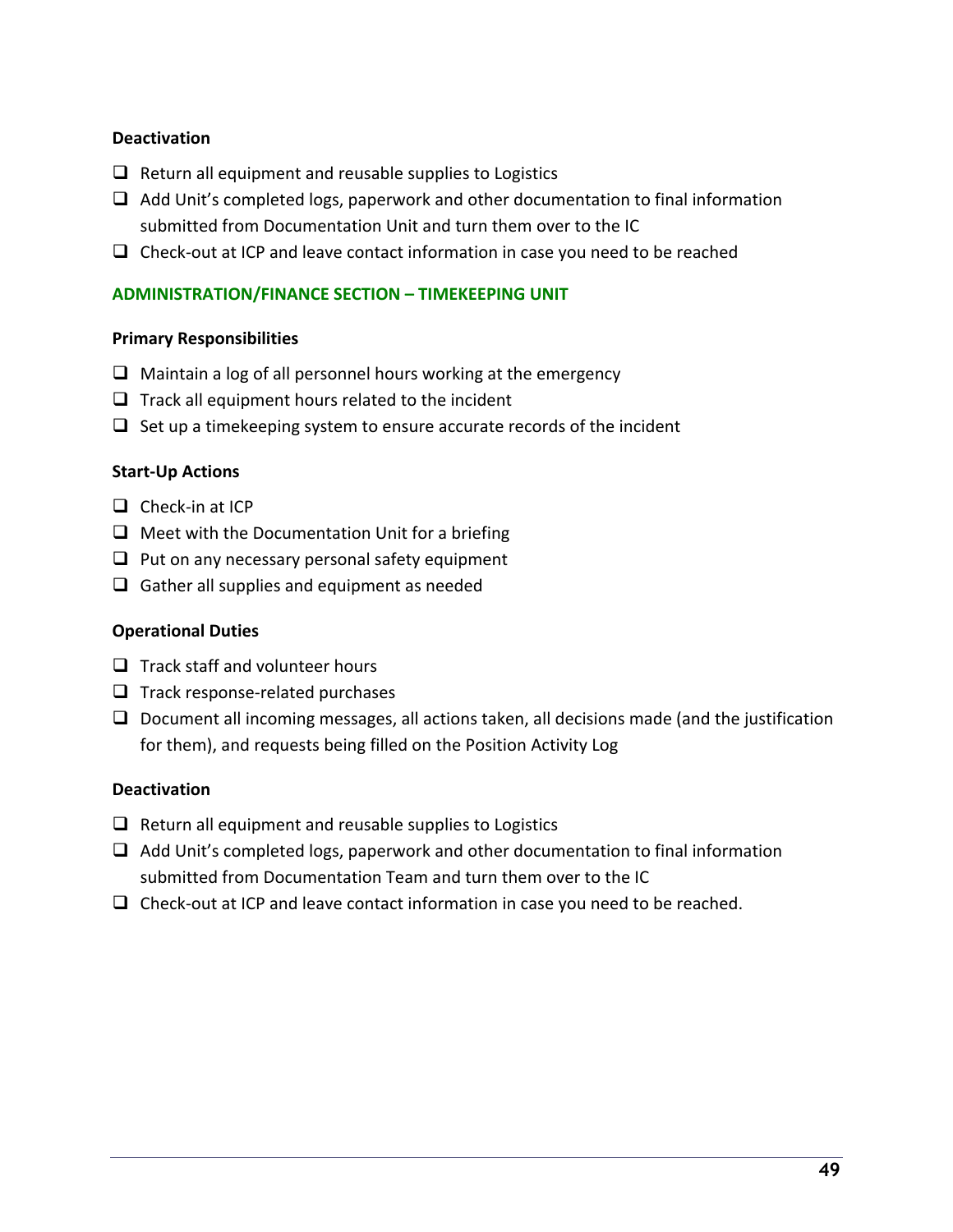# SAMPLE SCHOOL ADMINISTRATION/FINANCE SECTION ICS ORGANIZATIONAL CHART

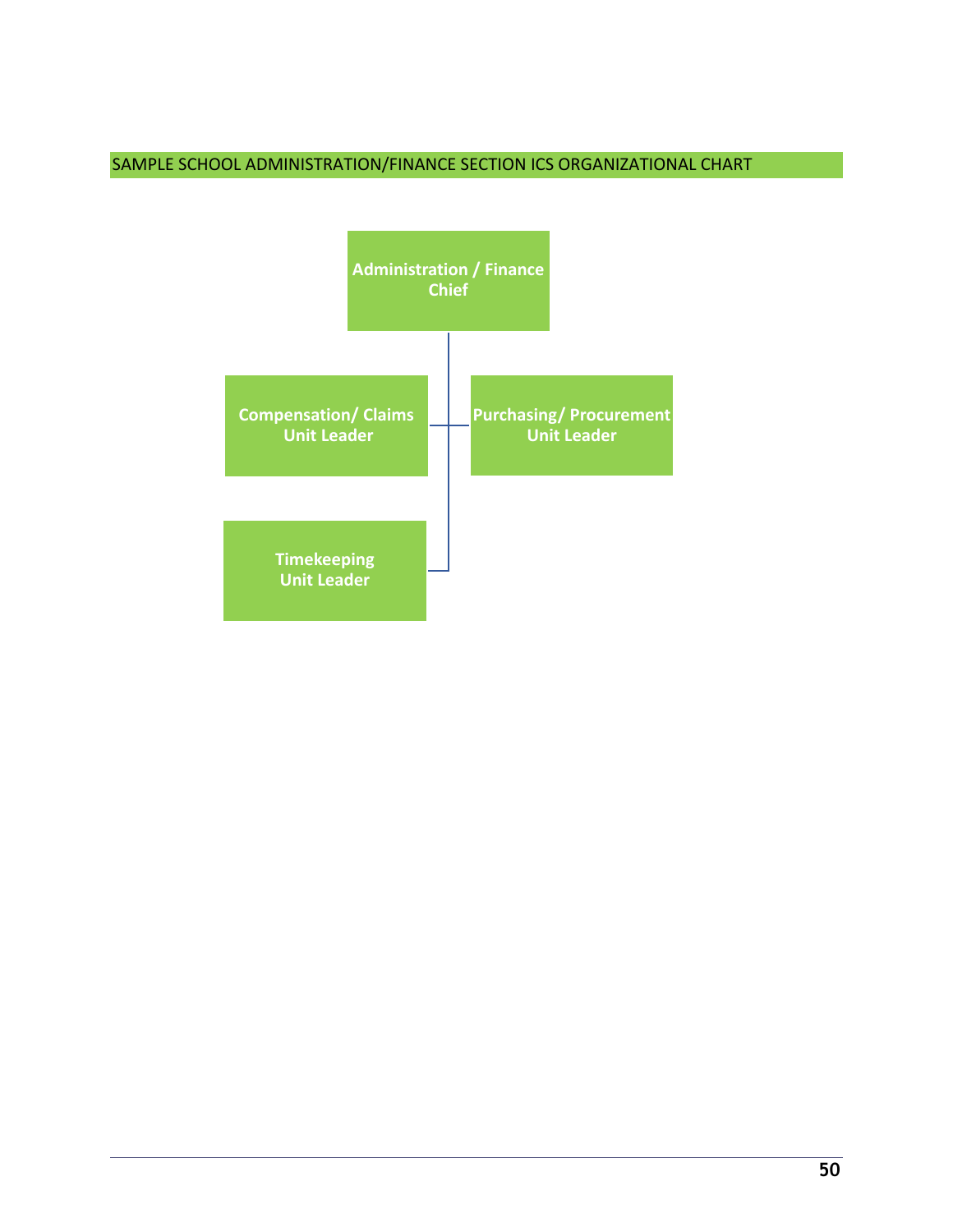# **Emergency Action Checklists**

The following checklists are specific Emergency Action Procedures for staff to follow in the event staff members need to take immediate steps to protect themselves and others.

All staff members should familiarize themselves with these procedures and all students should be trained in what to do when any of the common emergency actions are implemented.

## **EMERGENCY ACTION – DROP, COVER AND HOLD ON**

**DROP, COVER AND HOLD ON** is the action taken during an earthquake to protect students and staff from flying and falling debris. It is an appropriate action for:

- Earthquake
- Explosion

### **ANNOUNCEMENT:**

The following announcement will be made over the public address system and by teachers in classrooms:

| Example: | "Attention please. We are experiencing seismic activity. For your      |
|----------|------------------------------------------------------------------------|
|          | protection, follow DROP, COVER AND HOLD ON procedures. Get             |
|          | under a table or desk, away from windows and anything that could       |
|          | fall and hurt you. Hold that position until the shaking stops or until |
|          | you receive further instructions."                                     |

### **STAFF AND STUDENT ACTIONS:**

### **Inside**

- $\Box$  Prior to an Earthquake or Explosion, arrange desks so that they do not face windows.
- $\Box$  Instruct students to move away from windows.
- $\Box$  Immediately drop to the floor under desks, chairs or tables. With back to windows, place head between knees, hold on to a table leg with one hand and cover the back of the neck with the other arm.
- $\Box$  Remain in place until shaking stops. When quake is over, leave building. Do not run. Avoid routes with architectural overhangs. Do not re-enter building until declared safe by competent authority.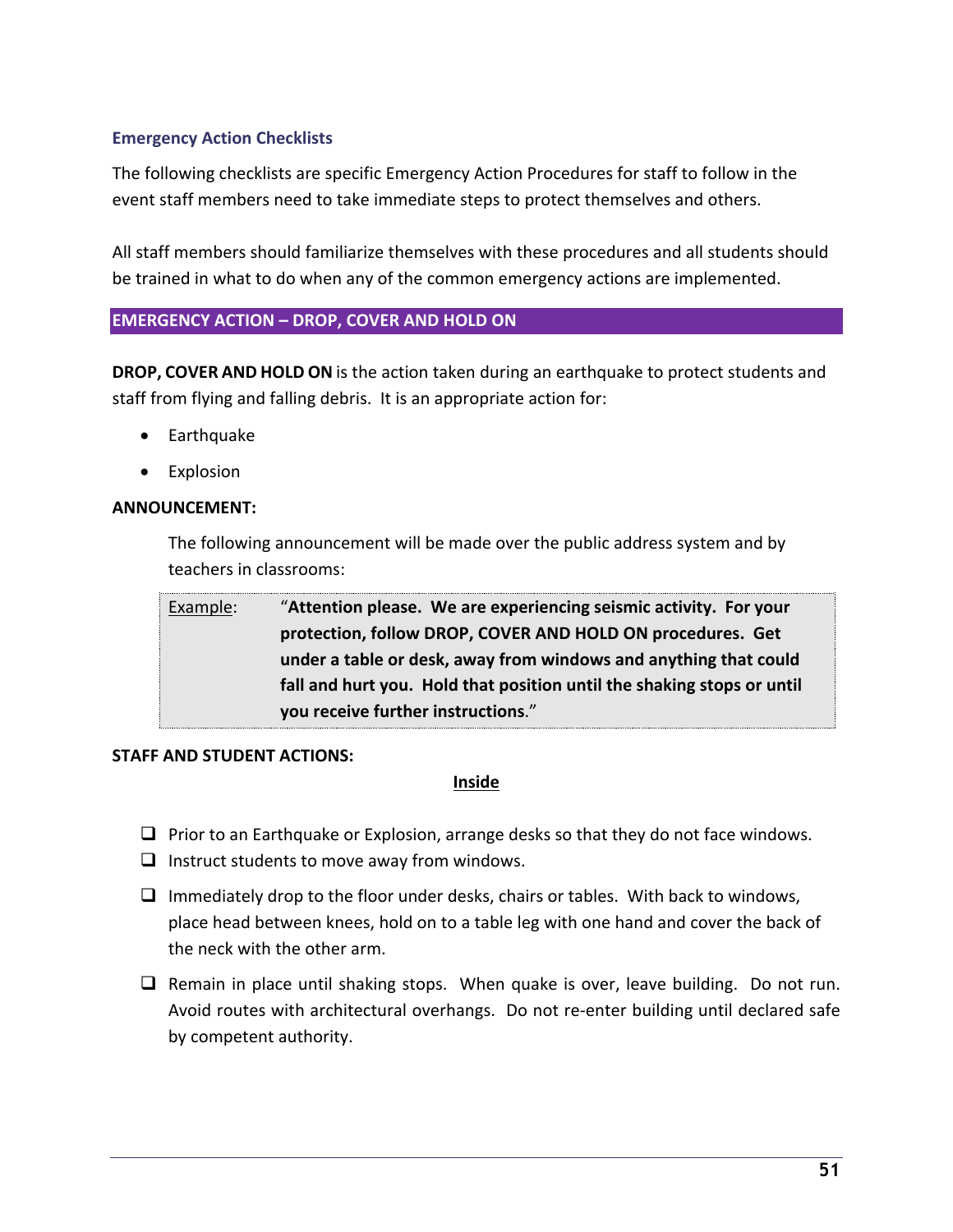# **Outside**

- □ Instruct students to move away from buildings, trees, overhanging wires and **DROP**, **COVER and HOLD ON (if anything is nearby to hold onto).**
- □ Upon the command **DROP, COVER AND HOLD ON**, immediately move away from objects which might topple over, drop to the ground or get under a table close by, place head between knees, and cover back of neck with arms and hands.
- $\Box$  Remain in place until shaking stops.

See Earthquake Response Annex for further information.

## **EMERGENCY ACTION – EVACUATION**

**EVACUATION** is implemented when conditions make it unsafe to remain in the building. This ACTION provides for the orderly movement of students and staff along prescribed routes from inside school buildings to a designated outside area of safety. **EVACUATION** is considered appropriate for, but is not limited to, the following types of emergencies:

- 
- Fire  **Explosion or threat of explosion**
- 
- Bomb threat Post earthquake
- Chemical accident

### **ANNOUNCEMENT:**

- 1. Fire alarm (bell, horn signal, PA system, bullhorn, etc.).
- 2. Provided time is available, make an announcement over the public address system:

Example*:* "**Attention please. We need to institute an EVACUATION of all buildings. Teachers are to take their students to their designated Assembly Area. Students please remain with your teacher**."

3. Use messengers with oral or written word to deliver additional instructions to teachers in hold areas.

# **PRINCIPAL/SITE ADMINISTRATOR:**

 $\Box$  The Assembly Area should be a safe location on the school campus away from the building and emergency response equipment that may arrive at the school. If unsafe for the current emergency, designate an alternate Assembly Area.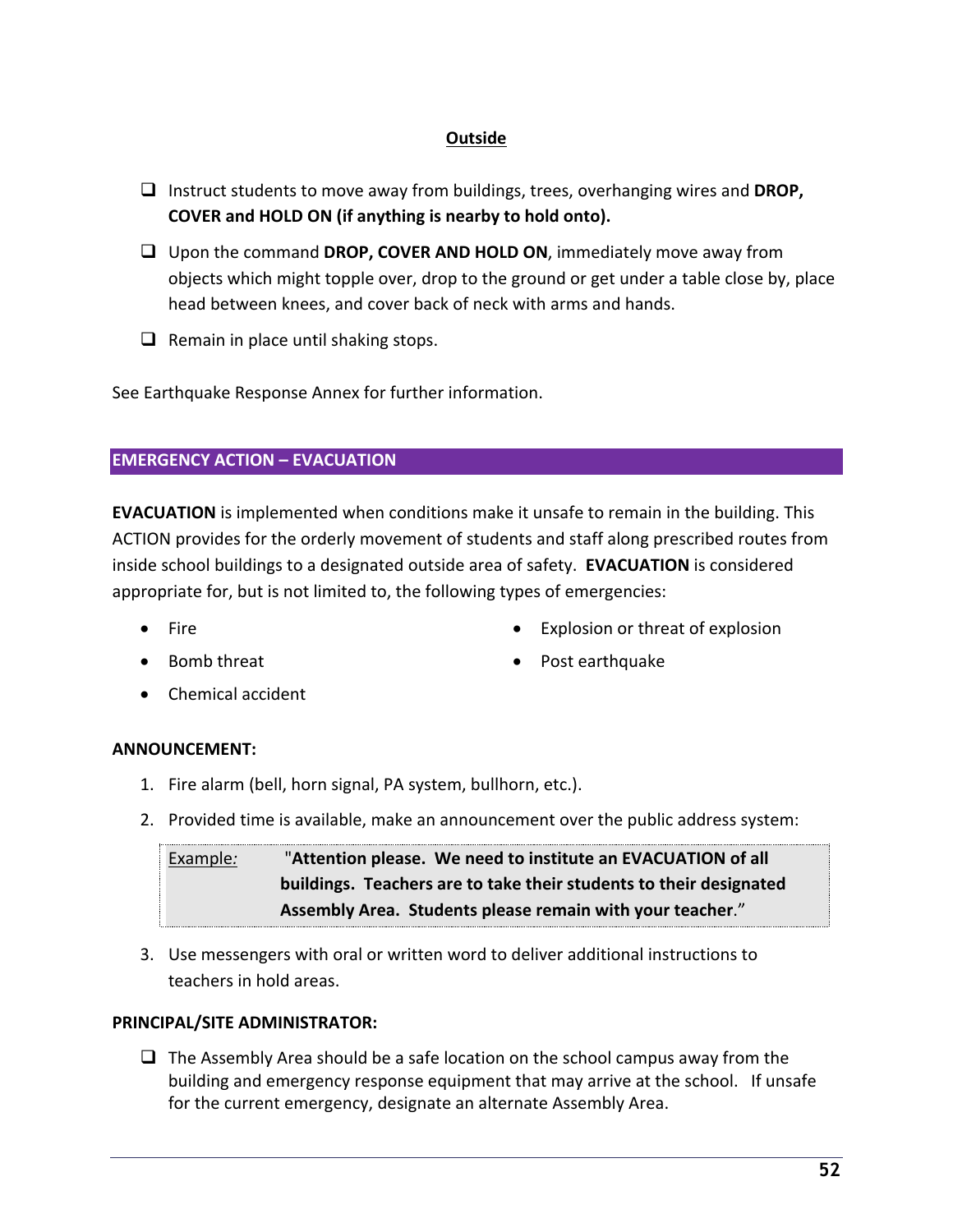- $\Box$  When clearance to return to the buildings is determined or received from appropriate agencies, announce an **ALL CLEAR** to return to classrooms and resume school activities.
- $\Box$  Send home with students for their parents/guardians a brief written description of the emergency, how it was handled and, if appropriate, what steps are being taken in its aftermath.

# **STAFF ACTIONS:**

- $\Box$  Instruct students to leave the building in an orderly manner using the designated evacuation routes and reassemble in the assigned Assembly Area.
- $\Box$  Take the emergency backpack and student roster when leaving the building and take attendance when the class is reassembled in a safe location. Report attendance to the Incident Commander/designee.
- $\Box$  Remain in the Assembly Area until further instructions are given.
- **Q** Wait for another ACTION or announce an **ALL CLEAR** instruction to return to school buildings and normal class routine.

## **HOW TO ASSIST THOSE WITH DISABILITIES DURING AN EVACUATION**

The needs and preferences of non-ambulatory individuals will vary. Those at ground floor locations may be able to exit without help. Others may have minimal ability to move, and lifting may be dangerous. Some non-ambulatory people also have respiratory complications. Remove them from smoke and vapors immediately

### **To alert visually-impaired individuals**

- $\Box$  Announce the type of emergency.
- $\Box$  Offer your arm for guidance.
- $\Box$  Tell person where you are going, obstacles you encounter.
- $\Box$  When you reach safety, ask if further help is needed.

### **To alert individuals with hearing limitations**

- $\Box$  Turn lights on/off to gain person's attention -OR-
- $\Box$  Indicate directions with gestures  $-\text{OR-}$
- $\Box$  Write a note with evacuation directions.

### **To evacuate individuals using crutches, canes or walkers**

- $\Box$  Evacuate these individuals as injured persons.
- $\Box$  Assist and accompany to evacuation site, if possible -OR-
- $\Box$  Use a sturdy chair (or one with wheels) to move person -OR-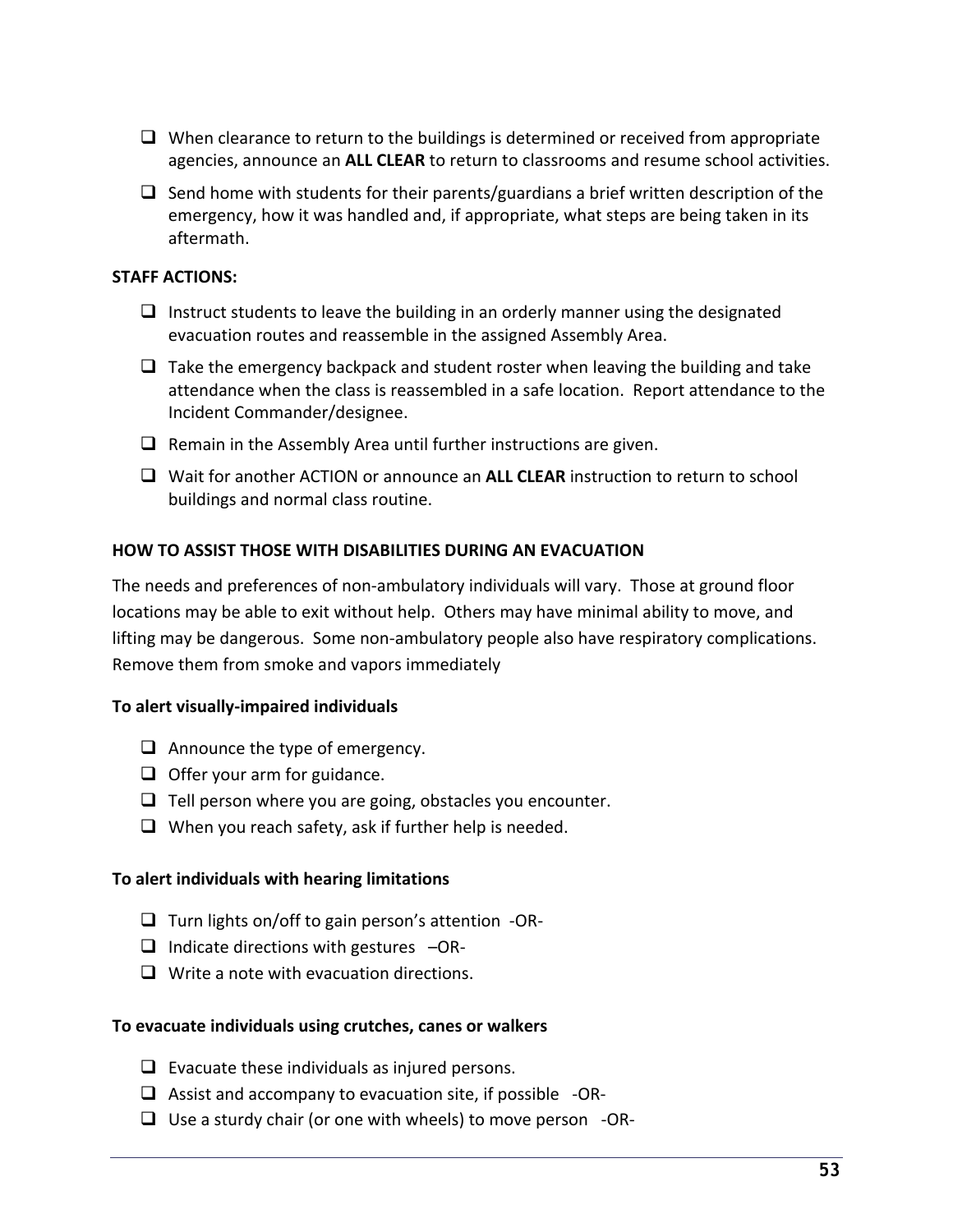$\Box$  Help carry individual to safety.

# **To evacuate individuals using wheelchairs**

- $\Box$  Give priority assistance to wheelchair users with electrical respirators.
- $\Box$  Most wheelchairs are too heavy to take downstairs; consult with the person to determine the best carry options.
- $\Box$  Reunite person with the wheelchair as soon as it is safe to do so.

# **EMERGENCY ACTION – LOCKDOWN**

**LOCKDOWN** is used to prevent intruders from entering occupied areas of the building, or when it is necessary to isolate students and school staff from danger on the school grounds or from within a building. During **LOCKDOWN**, all exterior doors are locked, and students and staff are to remain in the classrooms or designated locations at all times. Teachers and other school staff are responsible for accounting for students and ensuring that no one leaves the safe area.

**LOCKDOWN** is not normally preceded with any warning. This ACTION is considered appropriate for, but is not limited to, the following types of emergencies:

• Gunfire • Rabid animal at large • Extreme violence outside the classroom

**LOCKDOWN** differs from **SHELTER-IN-PLACE** because it does not involve shutting down the HVAC systems to provide protection from outside air and does not allow for the free movement of staff and students within the building.

A full lockdown requires all movement outside locked and secured rooms to cease. A lockdown can best be described as **LOCKS-LIGHTS-OUT OF SIGHT.** Exterior doors are locked, window coverings if present are drawn, students and staff are moved away from windows, and no one enters or exits until the "All Clear" signal is given. A lockdown is used when there is a direct and imminent threat to the school, such as in an Active Assailant incident.

# **ANNOUNCEMENT:**

1. Make an announcement in person directly or over the public address system:

Example: "**Attention please. We have a dangerous intruder. Teachers, close and lock your doors." (This is an example only. Any announcement which communicates the need for an immediate lockdown may be used)**  *This announcement will be repeated three times.*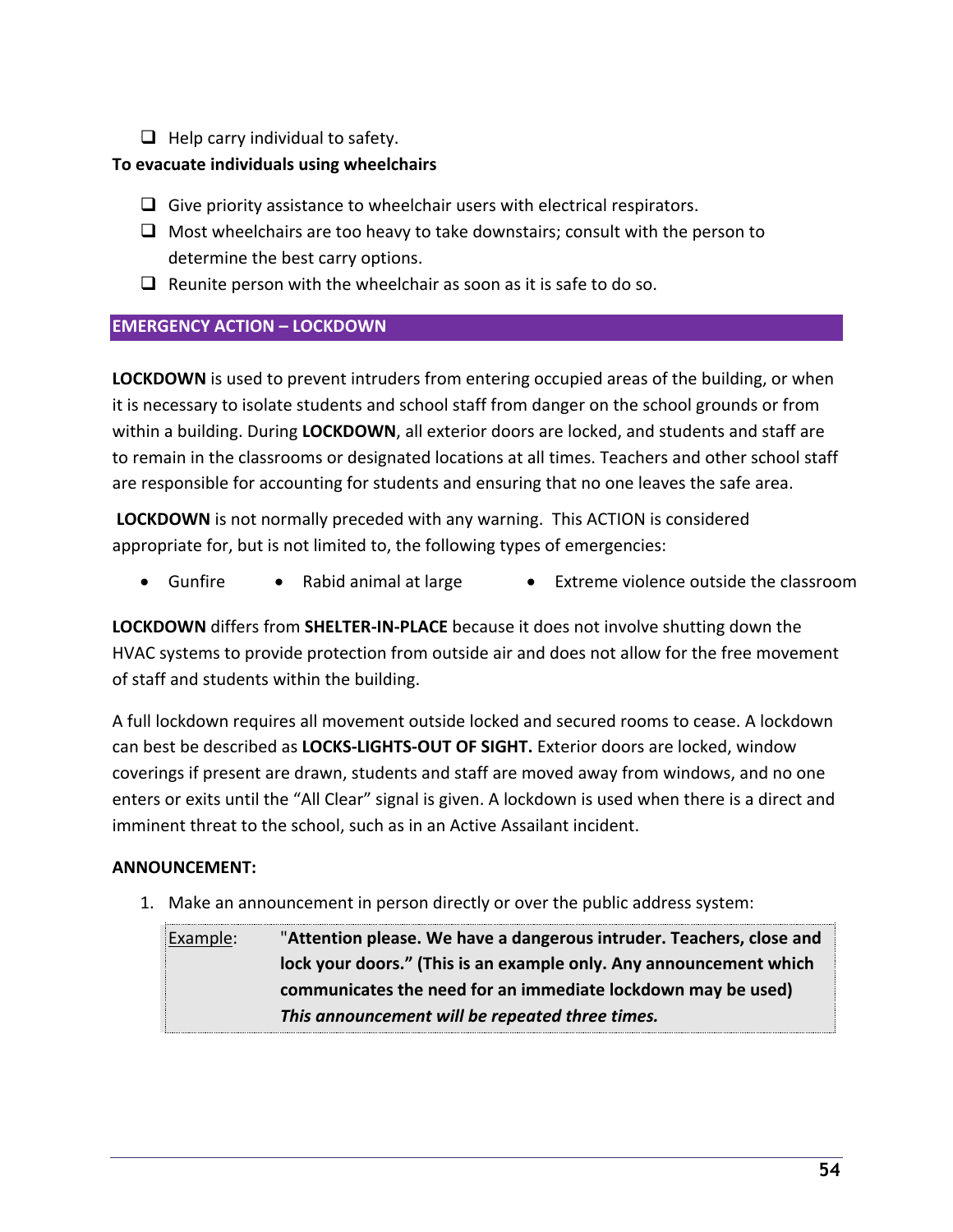### **PRINCIPAL/SITE ADMINISTRATOR ACTIONS:**

- $\Box$  Make the announcement. Instruct teachers and staff to immediately lock doors and remain in the classroom or secure area until instructions are provided.
- $\Box$  Call 911. Provide location; status of campus; all available details of situation.
- $\Box$  Communicate information and updates to staff during the lockdown. Use of email, telephones, or P.A. system may be required for communication during the incident.
- $\Box$  Set up Area Command with appropriate agencies for information sharing.
- q When clearance is received from appropriate agencies, announce an **ALL CLEAR** instruction to indicate that it is safe to unlock the doors and return to the normal class routine.
- $\Box$  Send home with students for their parents/guardians a brief written description of the emergency, how it was handled and, if appropriate, what steps are being taken in its aftermath.

## **STAFF ACTIONS:**

- $\Box$  Quickly glance outside the room to direct and students or staff members in the hall into your room immediately.
- $\Box$  Immediately lock doors and instruct students to lie down on the floor.
- $\Box$  Close any shades and/or blinds if it appears safe to do so.
- $\Box$  Remain in the classroom or secure area until instructions are provided

A less intrusive method of securing a campus from a threat that is not immediate is a system called **"LOCK OUT."** This is a modified lockdown and is used when the threat is off campus but close enough to the school to be a safety concern. An example of when to use a lock out would be police activity in the area of the school, but is not a direct or imminent threat to the school. During a lock out, classrooms are still locked as are all points of entry. Visitors are typically not allowed to enter the school, but that decision is made by the principal or designee running the incident. During a lock out, students should still remain inside and outside activities are generally moved indoors. Students may be escorted to washrooms and class change may take place dependent upon the location of the threat.

In all cases, it is the decision of the principal or designee whether to remain in the lockdown mode or move into the less intrusive lock out mode. This decision should be made after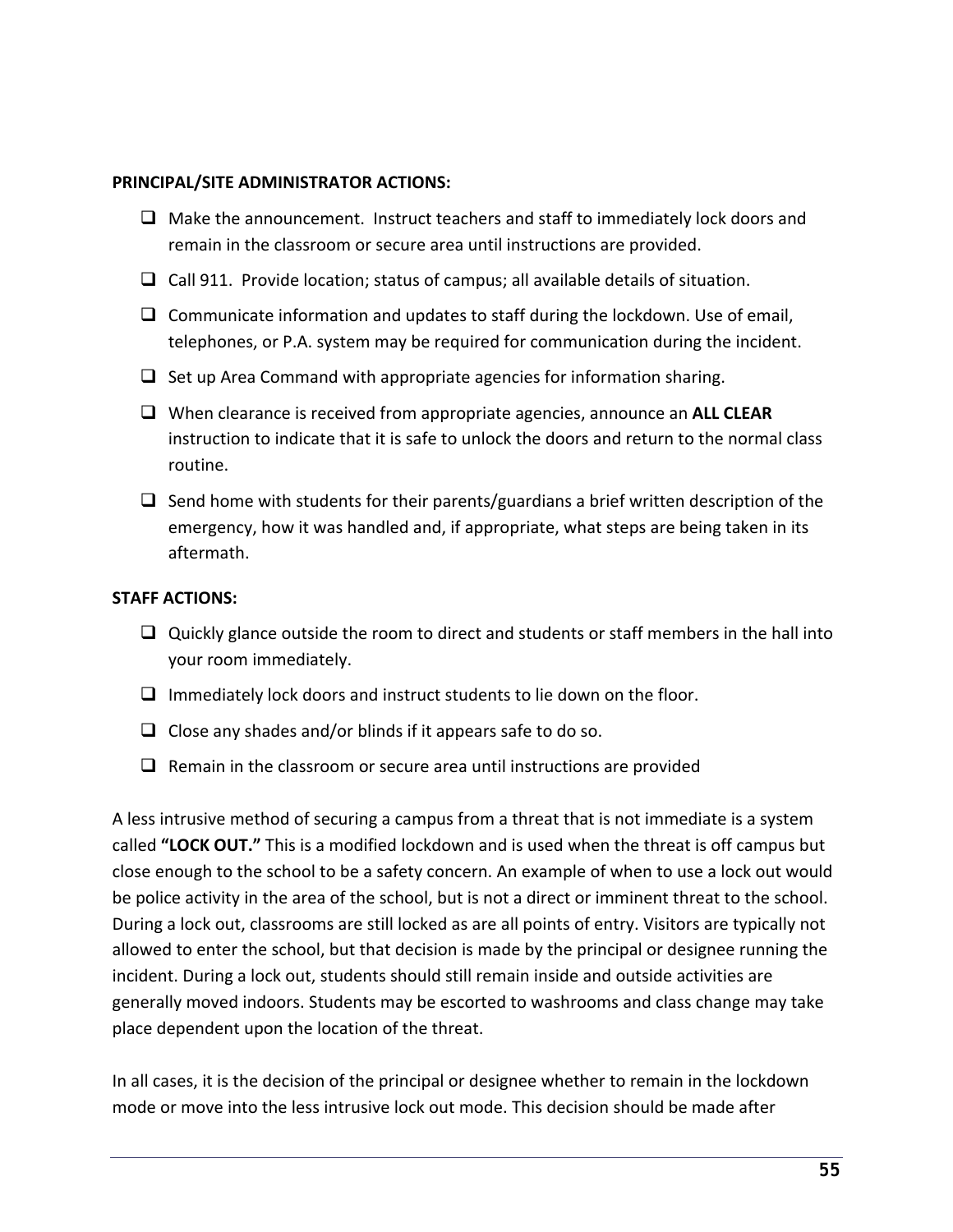consultation with the appropriate emergency services agency handling the incident and the Superintendent should be advised.

Lockdown *ALTERNATIVES* and *ENHANCEMENTS* should also be considered in the planning and response stages of a lockdown incident. Running away from the threat to a more secure location if there is time is a viable alternative to locking down in a non-secure room. Likewise, the alternative of fighting back or taking action against an intruder as a last resort is a consideration. Enhancements such as additional door and window security or creating Safe Rooms for the purpose of lockdowns are items of consideration in the Prevention/Mitigation phase of lockdown planning.

## **EMERGENCY ACTION – SHELTER IN PLACE**

**SHELTER IN PLACE** is a short-term measure implemented when there is a need to isolate students and staff from the outdoor environment to prevent exposure to airborne contaminants. The procedures include closing and sealing doors, windows and vents; shutting down the classroom/building heating, ventilation and air conditioning systems to prevent exposure to the outside air; and turning off pilot lights. It is appropriate for gas leaks, external chemical release, dirty bombs and hazardous material spills.

### **ANNOUNCEMENT:**

1. Make an announcement in person directly or over the public address system:

Example: "**Attention please. We have a hazard in the community and are instituting SHELTER IN PLACE procedures. Students and staff should remain inside with windows and doors securely closed and air conditioning units turned off. Those who are outside should immediately move to the protection of an inside room. Do not go outdoors until you receive further instructions**."

### **PRINCIPAL/SITE ADMINISTRATOR ACTIONS:**

- $\Box$  Make an announcement on the public address system. Give clear instructions, remain calm and convey reassurance that the situation is under control.
- $\Box$  Update staff with information as the incident progresses.
- q When clearance is received from appropriate agencies, announce an **ALL CLEAR** instruction to indicate that the normal school routine can resume.
- $\Box$  Make arrangements for central HVAC shutdown, as necessary.
- $\Box$  Set up Area Command with the District offices for information sharing and updates.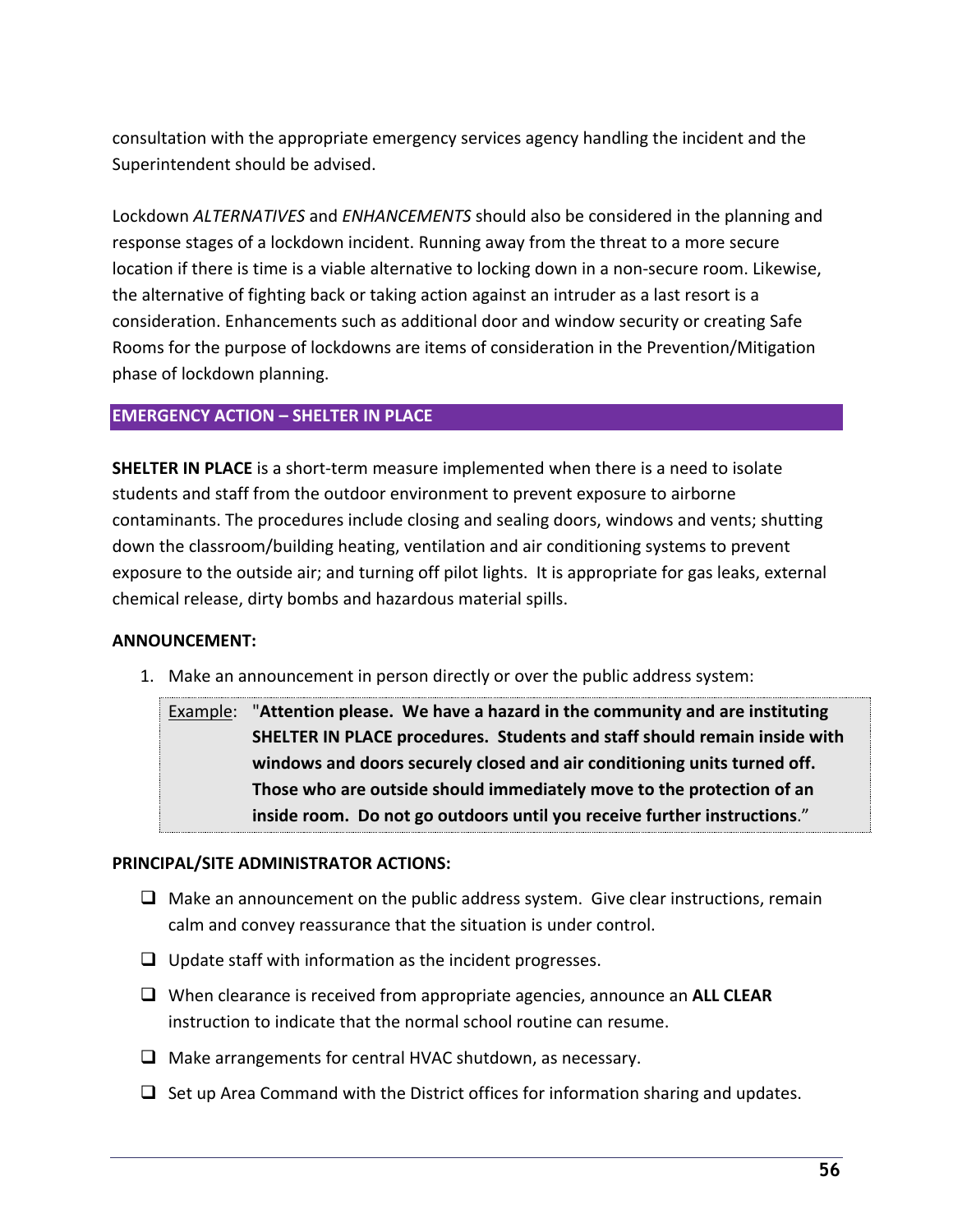$\Box$  Decide if the incident might result in school closure and communicate this with the Superintendent.

# **TEACHER and STAFF ACTIONS:**

- $\Box$  Immediately clear students from the halls. Stay away from all doors/windows.
- $\Box$  Keep all students in the classroom until further instructions are received. Assist those needing special assistance.
- $\Box$  Secure individual classrooms: a) close and lock doors and windows; b) shut down the classroom HVAC system; c) turn off local fans in the area; d) seal gaps under doors and windows with wet towels or duct tape; e) seal vents with aluminum foil or plastic wrap; and f) turn off sources of ignition, e.g. pilot lights.
- $\Box$  Take attendance and call report in to school secretary. Wait for further instructions.

# **STUDENT ACTIONS:**

 $\Box$  Proceed to the classroom, if it is safe to do so, or to a nearby classroom or other rooms (e.g., auditorium, library, cafeteria, multi-purpose room). If these are unsafe, follow instructions to proceed to an alternative indoor location.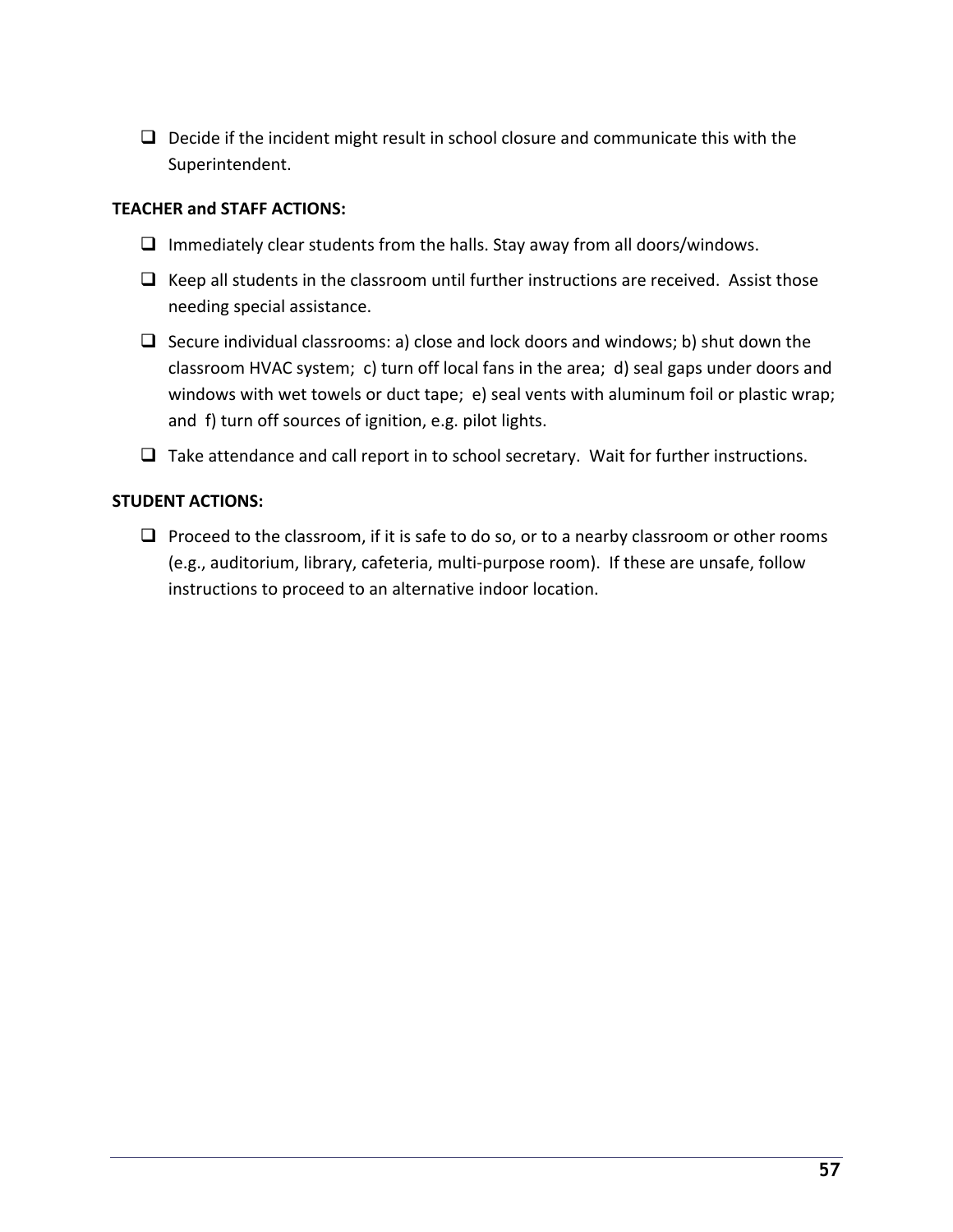### **Emergency Response – Aircraft Crash**

Emergency response will depend on the size of the aircraft, nature of the crash, and proximity to the school. If it is safe to remain inside the building, all students should be kept in the school under supervision. The crash may also result in an explosion, chemical spill or utility interruption.

# **Aircraft crashes into the school**

## **STAFF ACTIONS:**

- 1. Notify Principal.
- 2. Move students away from immediate vicinity of the crash.
- 3. EVACUATE students from the building using primary and/or alternate fire routes to a safe assembly area away from the crash scene. Take class roster/nametags and emergency backpack.
- 4. Check school site to assure that all students have evacuated.
- 5. Take attendance at the assembly area.
- 6. Report missing students to the Principal /designee and emergency response personnel.
- 7. Maintain control of the students a safe distance from the crash site.
- 8. Care for the injured, if any.
- 9. Escort students back to the to the school site when emergency response officials have determined it is safe to return to the building.
- 10. Determine if parental reunification or controlled release is needed.

### **PRINCIPAL/SITE ADMINISTRATOR ACTIONS:**

- 1. Notify police and fire department (call 911).
- 2. Determine immediate response procedures, which may include **EVACUATION, OFF-SITE EVACUATION** or **DIRECTED TRANSPORTATION**.
- 3. Notify District Superintendent, who will contact the B.C. Ministry of Education.
- 4. Set up incident Command at site and initiate Unified Command with responding agencies.
- 5. Arrange for first aid treatment and removal of injured occupants from building.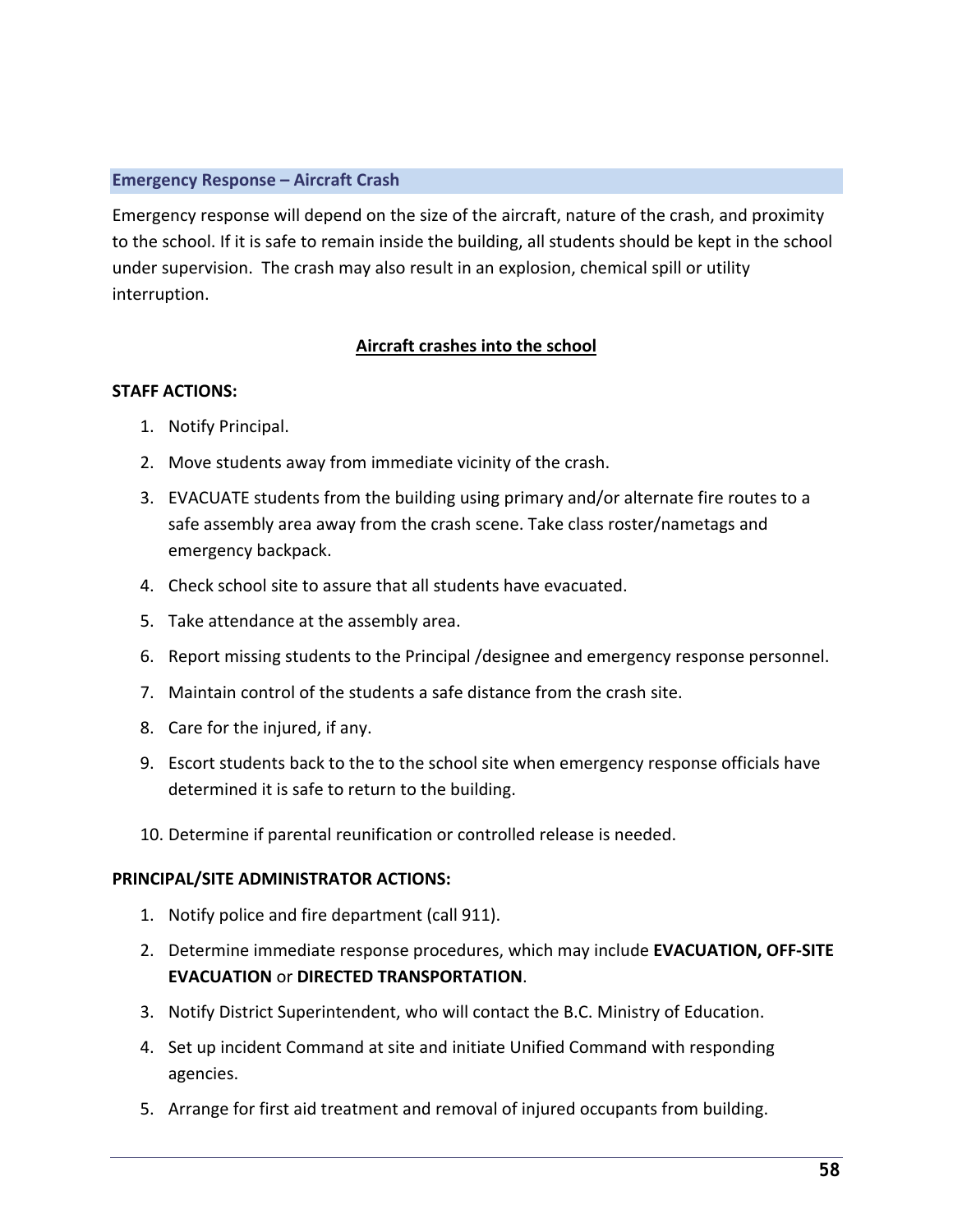- 6. Secure area to prevent unauthorized access until the Fire Department arrives. Ensure that students and staff remain at a safe distance from the crash.
- 7. Account for all building occupants and determine extent of injuries.
- 8. Do not re-enter building until the authorities provide clearance to do so.

## **Aircraft crashes near school**

#### **STAFF ACTIONS:**

- 1. Notify Principal.
- 2. Move students away from immediate vicinity of the crash.
- 3. Remain inside with students unless subsequent explosions or fire endanger the building.

### **PRINCIPAL/SITE ADMINISTRATOR ACTIONS:**

- 1. Notify police and fire department (call 911).
- 2. Set up Incident Command and initiate Unified Command with responding agencies if needed.
- 3. Initiate **SHELTER IN PLACE**, if warranted.
- 4. Ensure students and staff outside are directed to designated areas until further instructions are received.
- 5. Ensure that students and staff remain at a safe distance from the crash.
- 6. Notify District Superintendent.
- 7. Fire department officials will secure area to prevent unauthorized access. Do not enter affected areas until the appropriate authorities provide clearance to do. This may affect student pick up, so prepare for parental communication.
- 8. Determine if parental reunification or early release is needed.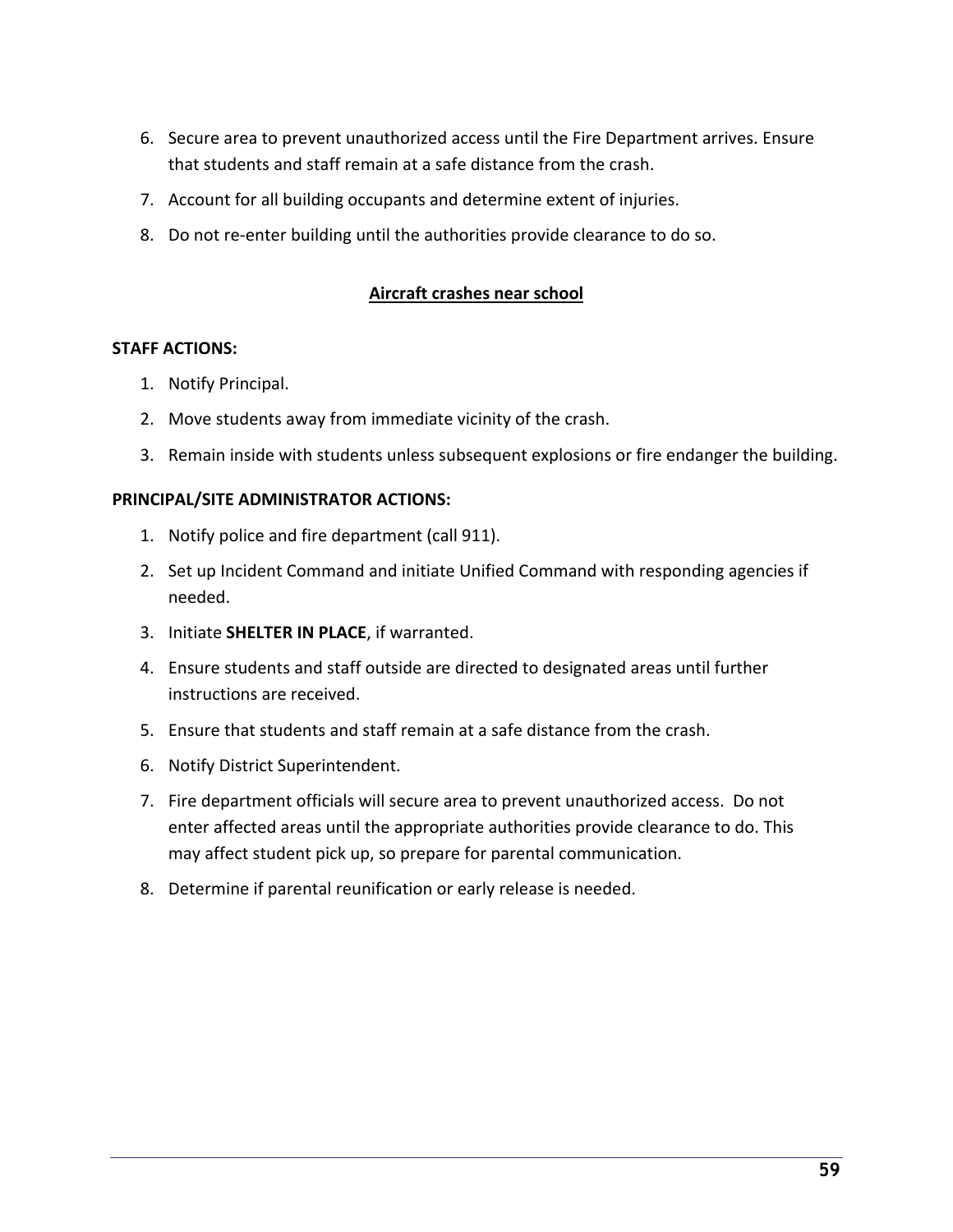### **Emergency Response – Air Pollution**

Severe air pollution may affect students and staff who are susceptible to respiratory problems.

### **PRINCIPAL/SITE ADMINISTRATOR ACTIONS:**

- 1. Develop and maintain a file of students and staff who have or are susceptible to respiratory problems. The file should contain data on the location of such persons at different times during the day.
- 2. Meet with physical education teachers and other teachers directing strenuous activity programs and determine alternate programs available during an air pollution episode.
- 3. When notified by the district office or news media of a smog advisory, inform all staff to stay indoors and minimize physical activity.
- 4. Cancel all athletic competitions and practices and any other activities that require strenuous physical activity.
- 5. Instruct employees to minimize strenuous physical activity.
- 6. Cancel any events that require the use of vehicles.
- 7. Urge staff and high school students to minimize use of vehicles.

### **STAFF ACTIONS:**

- 1. Remain indoors with students.
- 2. Minimize physical activity.
- 3. Keep windows and doors closed.
- 4. Resume normal activities after the All Clear signal is given.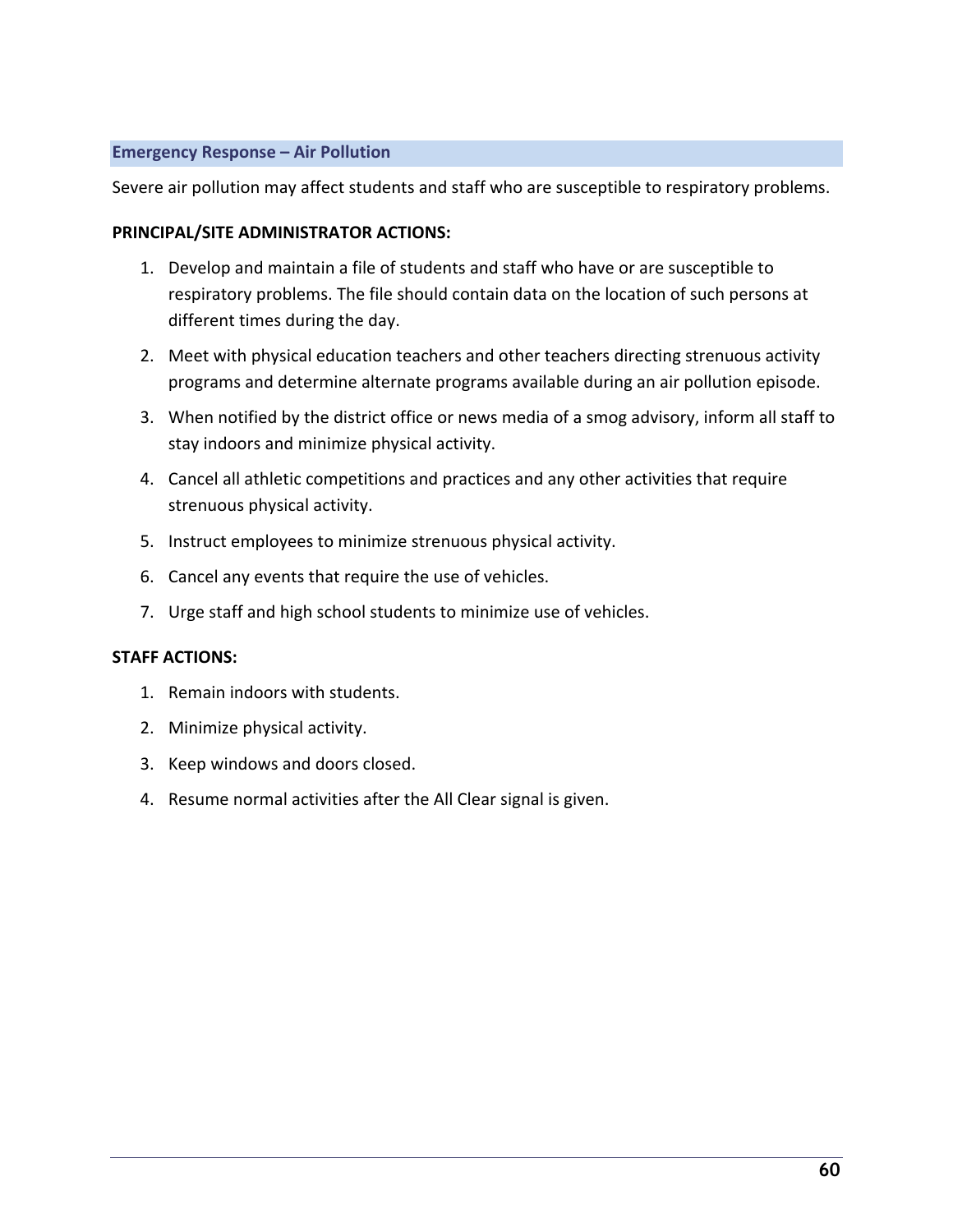### **Emergency Response – Animal Disturbance**

If there is a rabid or uncontrollable animal on campus, implement this procedure when any wild animal threatens the safety of the students and staff.

# **PRINCIPAL/SITE ADMINISTRATOR ACTIONS:**

- 1. Isolate the students from the animal. Close doors and keep students inside as a means to isolating the animal.
- 2. If the animal is outside, keep students inside and institute a LOCK OUT.
- 3. If the animal is inside, initiate an EVACUATION outside to a protected area away from the animal.
- 4. Contact the local Conservation Office or law enforcement for assistance in removing the animal.
- 5. If the animal injures anyone, seek medical assistance.
- 6. Notify parent/guardian and recommended health advisor.

## **STAFF/TEACHER ACTIONS:**

- 1. If the animal is outside, keep students inside. Lock doors and keep students away from the windows.
- 2. If the animal is inside, EVACUATE students to a sheltered area away from the animal.
- 3. Notify the principal if there are any injuries.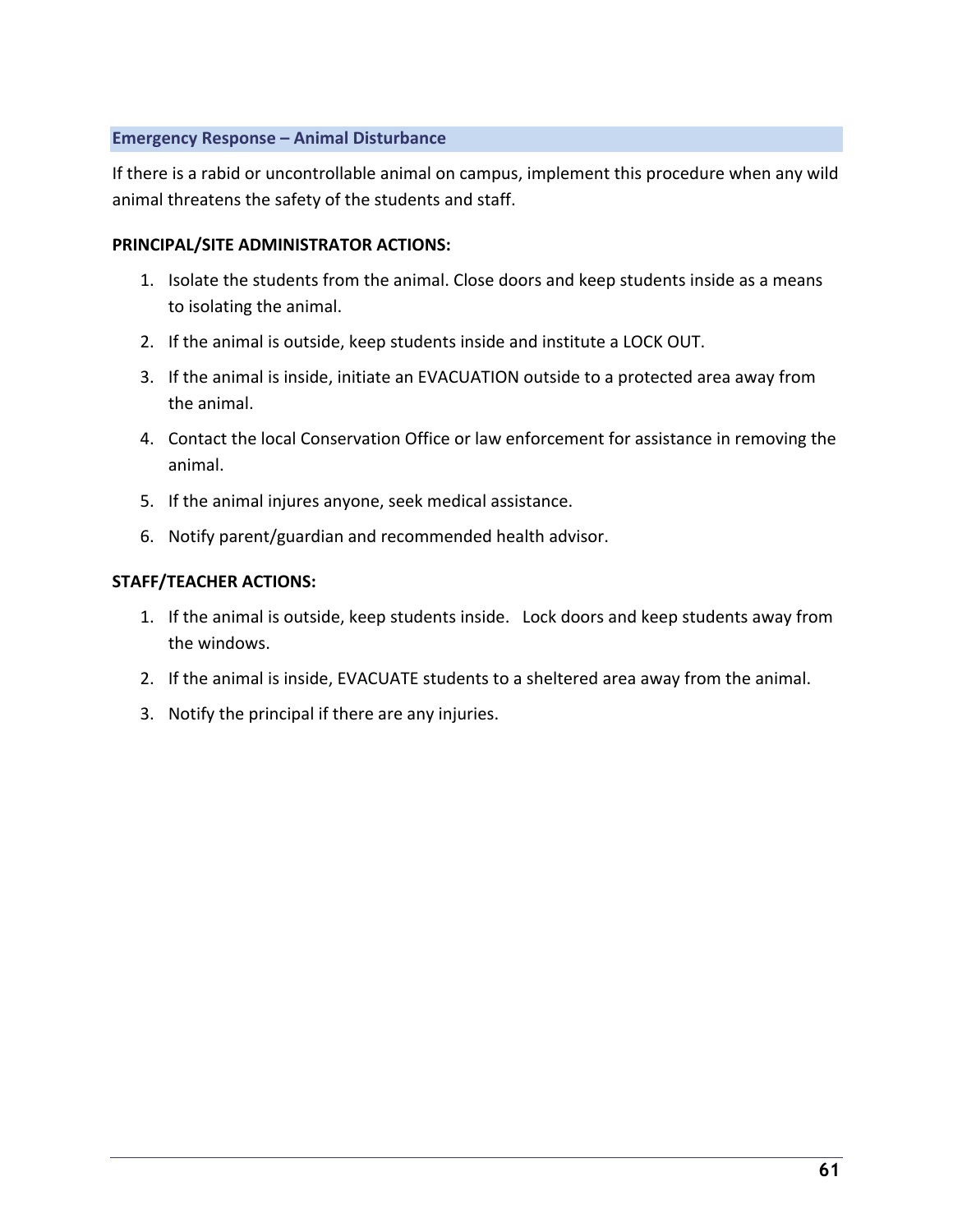## **Emergency Response – Bomb Threat**

In the event that the school receives a bomb threat by telephone, follow the Bomb Threat Checklist to document information about the threat. Keep the caller on the telephone as long as possible and listen carefully to all information the caller provides. Make a note of any voice characteristics, accents, or background noises and complete the Bomb Threat Report as soon as possible.

## **PERSON RECEIVING THREAT BY TELEPHONE:**

- 1. Listen. Do not interrupt caller.
- 2. Keep the caller on the line with statements such as, *"I am sorry, I did not understand you. What did you say?"*
- 3. Alert someone else by prearranged signal to notify the telephone company to trace the call while the caller is on the line. Check for caller I.D.
- 4. Notify site administrator immediately after completing the call.
- 5. Complete the Bomb Threat Checklist.

# **PERSON RECEIVING THREAT BY MAIL:**

- 1. Note the manner in which the threat was delivered, where it was found and who found it.
- 2. Limit handling of item by immediately placing it in an envelope so that fingerprints may be detected. Written threats should be turned over to law enforcement.
- 3. Caution students against picking up or touching any strange objects or packages.
- 4. Notify principal or site administrator.

# **PRINCIPAL/SITE ADMINISTATOR ACTIONS:**

- 1. Call 911.
- 2. If the caller is still on the phone, contact the phone company to trace the call. Tell the telephone operator the name of school, name of caller, phone number on which the bomb threat came in. This must be done quickly since the call cannot be traced once the caller has hung up.
- 3. Instruct staff and students to turn off any pagers, cellular phones or two-way radios. Do not use those devices during this threat since explosive devices can be triggered by radio frequencies.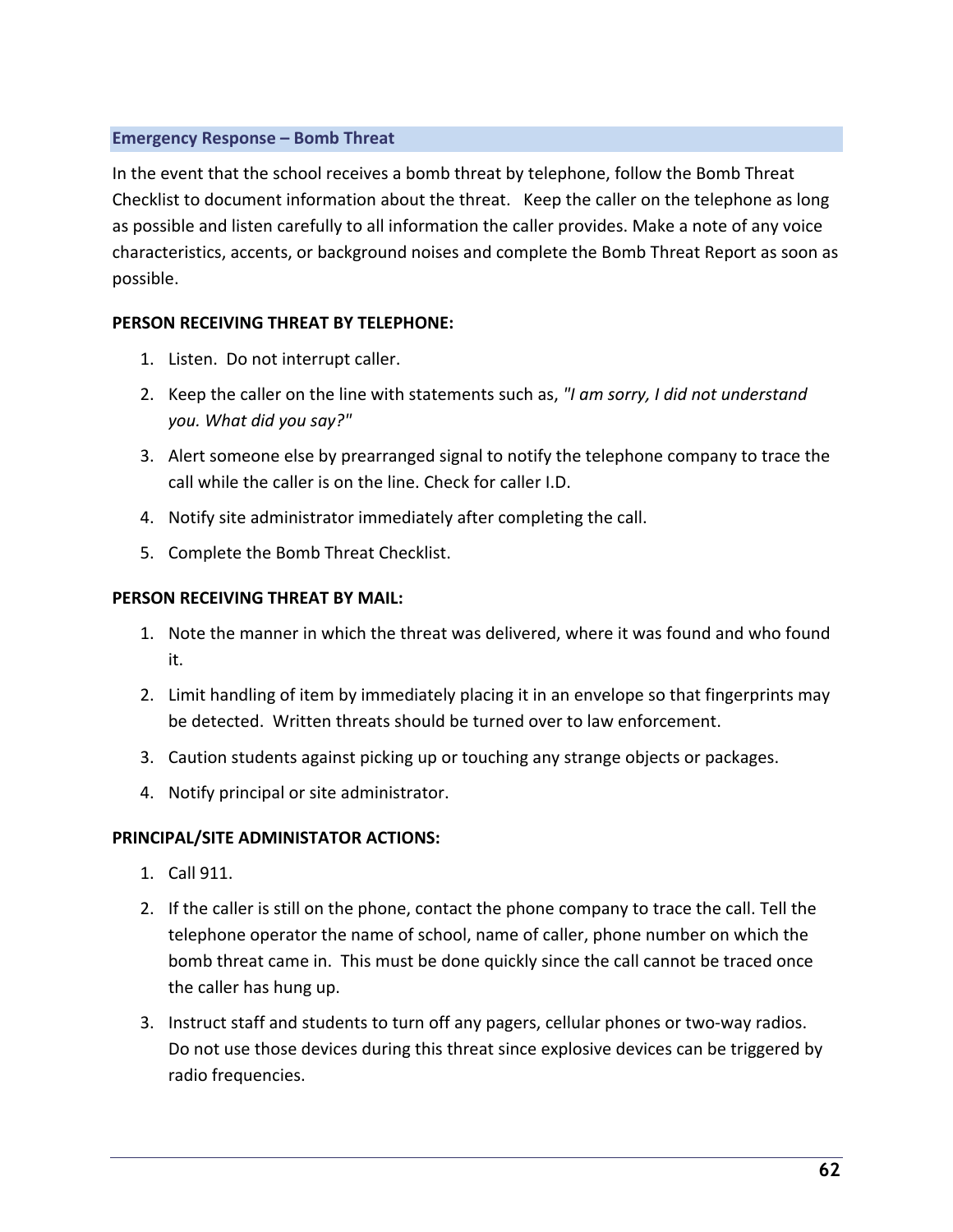- 4. Determine whether to evacuate the threatened building and adjoining buildings. If the suspected bomb is in a corridor, modify evacuation routes to bypass the corridor.
- 5. Not all bomb threats result in evacuation. An unauthored threat with no specific information and no accompanying suspicious circumstances could be a hoax. The principal should examine the totality of the threat before deciding on evacuation.
- 6. Use the intercom, personal notification by designated persons, or the PA system to evacuate the threatened rooms.
- 7. If it is necessary to evacuate the entire school, use the fire alarm.
- 8. Notify the District Superintendent of the situation. Only the Superintendent can order the school to be closed.
- 9. Set up Incident Command and establish communications with responding emergency agencies. Unified Command should be utilized. Set up the Incident Command Post a safe distance from the area of threat and fill I.C.S. positions as needed.
- 10. Direct a search team to look for suspicious packages, boxes or foreign objects.
- 11. Do not return to the school building until it has been inspected and determined safe by proper authorities.
- 12. Avoid publicizing the threat any more than necessary.

### **SEARCH TEAM ACTIONS:**

- 1. Use a systematic, rapid and thorough approach to search the building and surrounding areas.
- 2. Check classrooms and work areas, public areas (foyers, offices, bathrooms and stairwells), unlocked closets, exterior areas (shrubbery, trash cans, debris boxes) and power sources (computer rooms, gas valves, electric panels, telephone panels).
- 3. If suspicious item is found, make no attempt to investigate or examine object.

# **STAFF ACTIONS:**

- 1. If evacuation is ordered, evacuate students as quickly as possible, using primary or alternate routes.
- 2. Upon arrival at the designated safe site, take attendance. Notify the principal/site administrator of any missing students.
- 3. Do not return to the building until emergency response officials determine it is safe.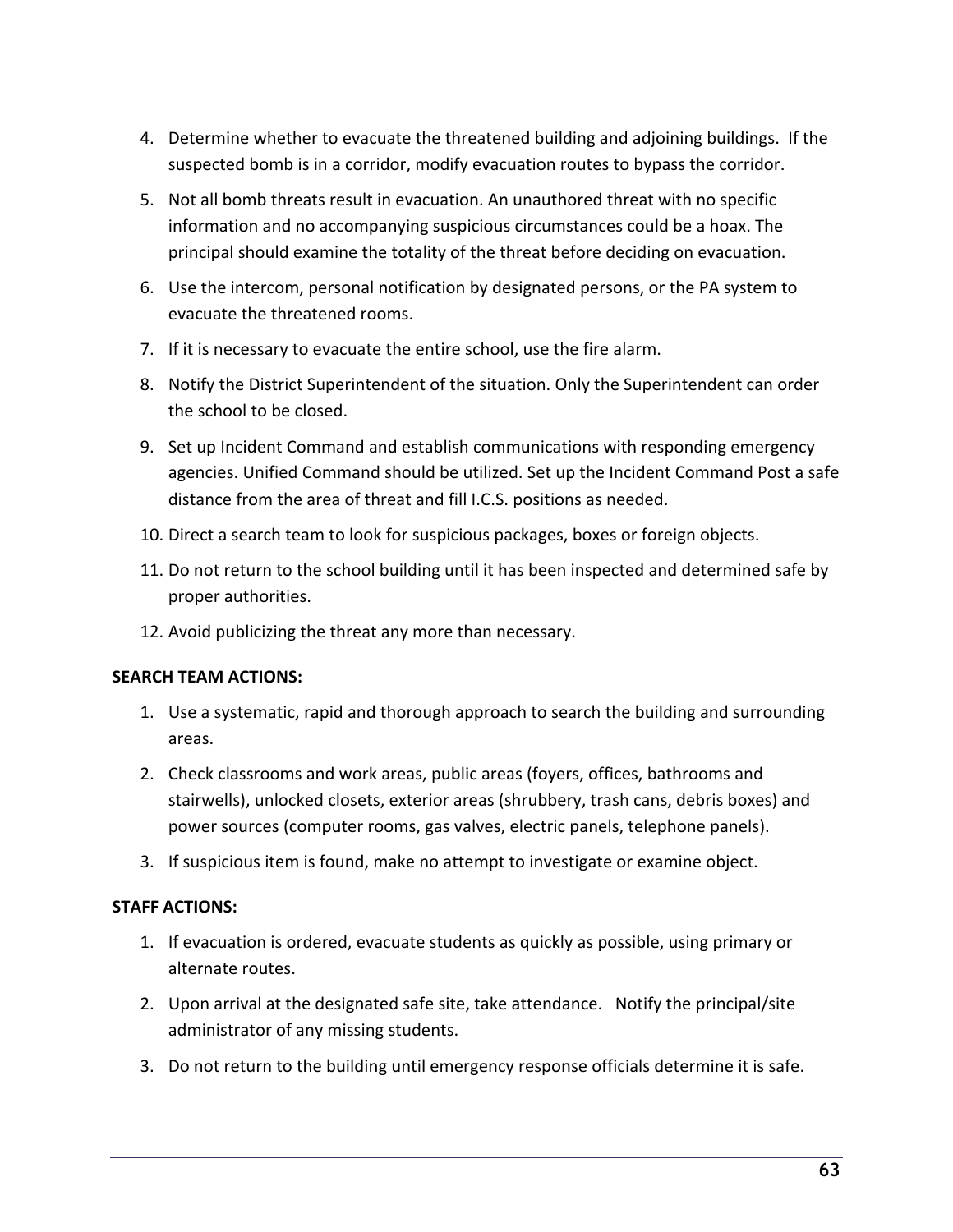# **Emergency Response – Bomb Threat Checklist**

# **To be completed by person receiving the call**

| <b>CALL RECEIVED BY:</b> | . <del>.</del> |  |
|--------------------------|----------------|--|
|                          |                |  |

REMAIN CALM! Notify other staff by prearranged signal while caller is on the line. Listen.

Do not interrupt the caller except to ask:

| 4. |                                |                 |                                                            |                    |                     |  |  |  |  |
|----|--------------------------------|-----------------|------------------------------------------------------------|--------------------|---------------------|--|--|--|--|
| 5. | Who are you?                   |                 |                                                            |                    |                     |  |  |  |  |
|    |                                |                 |                                                            |                    |                     |  |  |  |  |
|    | Words used by caller:          |                 |                                                            |                    |                     |  |  |  |  |
|    |                                |                 |                                                            |                    |                     |  |  |  |  |
|    |                                |                 |                                                            |                    |                     |  |  |  |  |
|    | <b>Description of caller:</b>  | $\Box$ Male     | $\Box$ Female                                              | $\Box$ Adult       | $\Box$ Juvenile     |  |  |  |  |
|    | <b>Estimate age of caller:</b> |                 |                                                            |                    |                     |  |  |  |  |
|    | <b>Voice characteristics:</b>  | $\Box$ Loud     | $\square$ Soft                                             | $\Box$ Deep        | $\Box$ High Pitched |  |  |  |  |
|    |                                | $\Box$ Raspy    | $\Box$ Pleasant                                            | $\Box$ Intoxicated | $\Box$ Nasal        |  |  |  |  |
|    |                                |                 |                                                            |                    |                     |  |  |  |  |
|    |                                |                 |                                                            |                    |                     |  |  |  |  |
|    | Speech:                        | $\Box$ Rapid    | $\Box$ Slow                                                | $\Box$ Disguised   | $\Box$ Normal       |  |  |  |  |
|    |                                | $\Box$ Laughing | $\Box$ Slurred                                             | $\Box$ Lisp        | $\Box$ Stutter      |  |  |  |  |
|    |                                | Other:          | <u> 1980 - John Stein, Amerikaansk politiker (</u> † 1920) |                    |                     |  |  |  |  |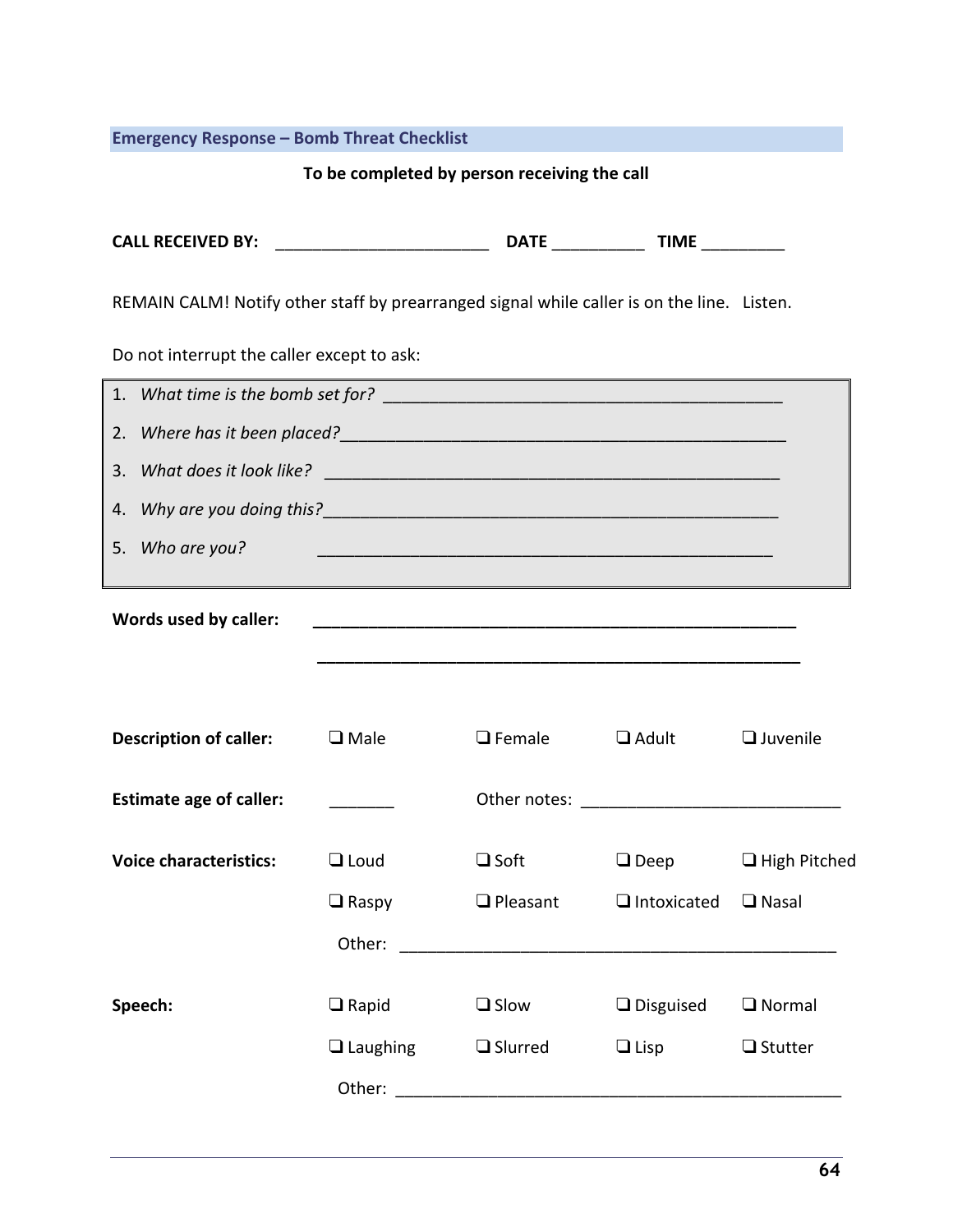| Manner:                   | $\Box$ Calm      | $\Box$ Angry      | $\Box$ Irrational               | $\Box$ Excited |  |
|---------------------------|------------------|-------------------|---------------------------------|----------------|--|
|                           | $\Box$ Coherent  | $\Box$ Incoherent | $\Box$ Deliberate $\Box$ Crying |                |  |
|                           | $\Box$ Emotional | $\Box$ Righteous  | $\Box$ Laughing                 | $\Box$ Foul    |  |
| Language:                 | $\Box$ Excellent | $\Box$ Good       | $\Box$ Fair                     | $\Box$ Poor    |  |
|                           |                  |                   |                                 |                |  |
| Accent:                   | $\Box$ Local     | $\Box$ Foreign    | $\Box$ Regional                 |                |  |
|                           |                  |                   |                                 |                |  |
| <b>Background Noises:</b> | $\Box$ Airplane  | $\Box$ Animals    | $\Box$ Industrial Machines      |                |  |
|                           | $\Box$ Static    | $\Box$ Motors     | $\Box$ Office Machines          |                |  |
|                           | $\Box$ Quiet     | $\square$ Music   | $\Box$ Party Scene              |                |  |
|                           | □ Street Traffic | $\Box$ Trains     | $\Box$ PA System                |                |  |
|                           | $\square$ TV     | $\Box$ Voices     | $\Box$ Other:                   |                |  |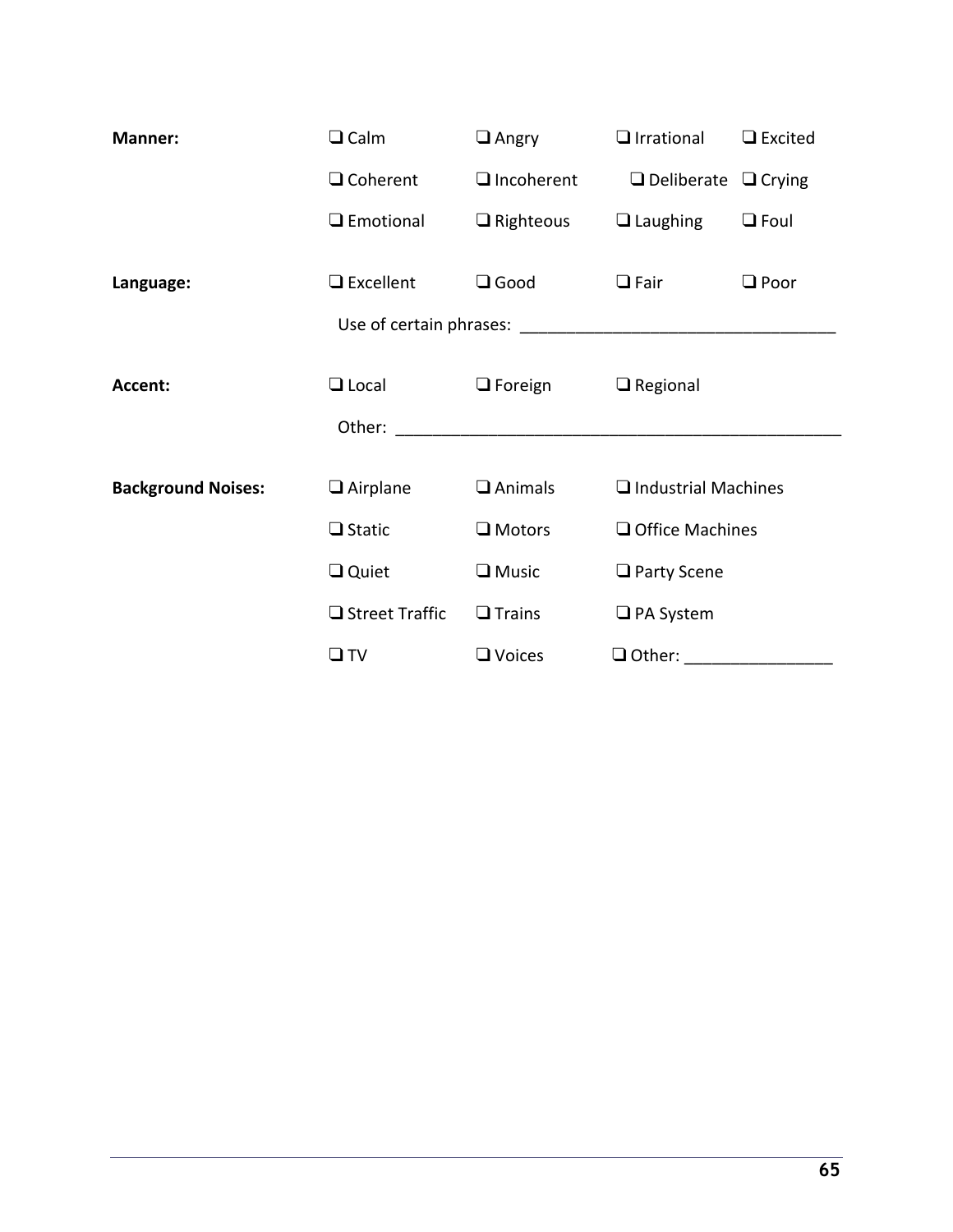## **Emergency Response – Bus Accident**

Each school should maintain a folder for each bus serving the school. This folder should contain rosters, including an emergency telephone number for each student assigned to ride the bus. The teacher in charge of a special activity trip should prepare trip bus folders; one copy of the student emergency contact information should be placed in the trip folder and a second copy should accompany the teacher on the trip. Bus drivers may need to make spontaneous, independent decisions, based on the nature of the emergency, age of children, location of bus and other unique circumstances.

## **BUS DRIVER:**

- 1. Turn off power, ignition and headlights. Use safety lights, as appropriate.
- 2. Evaluate the need for evacuation.
- 3. Remain with the vehicle. Notify law enforcement per procedure.

# **STAFF ACTIONS:**

- 1. Call 911, if warranted.
- 2. Notify principal.
- 3. Implement basic first aid until emergency medical services and/or law enforcement arrives and takes charge of the emergency.
- 4. Move all uninjured students to a safe distance from the accident.
- 5. Document the names of all injured students and their first aid needs.

# **PRINCIPAL/SITE ADMINISTRATOR ACTIONS:**

- 1. Notify law enforcement.
- 2. Notify parents/guardians of all students on the bus as soon as accurate information is available.
- 3. Designate a school staff representative to proceed to any medical treatment facility to which an injured student has been taken to assist parents and provide support to students, as appropriate.
- 4. Notify school community about the incident and status of injured students and/or staff. Prepare news release for media, if appropriate.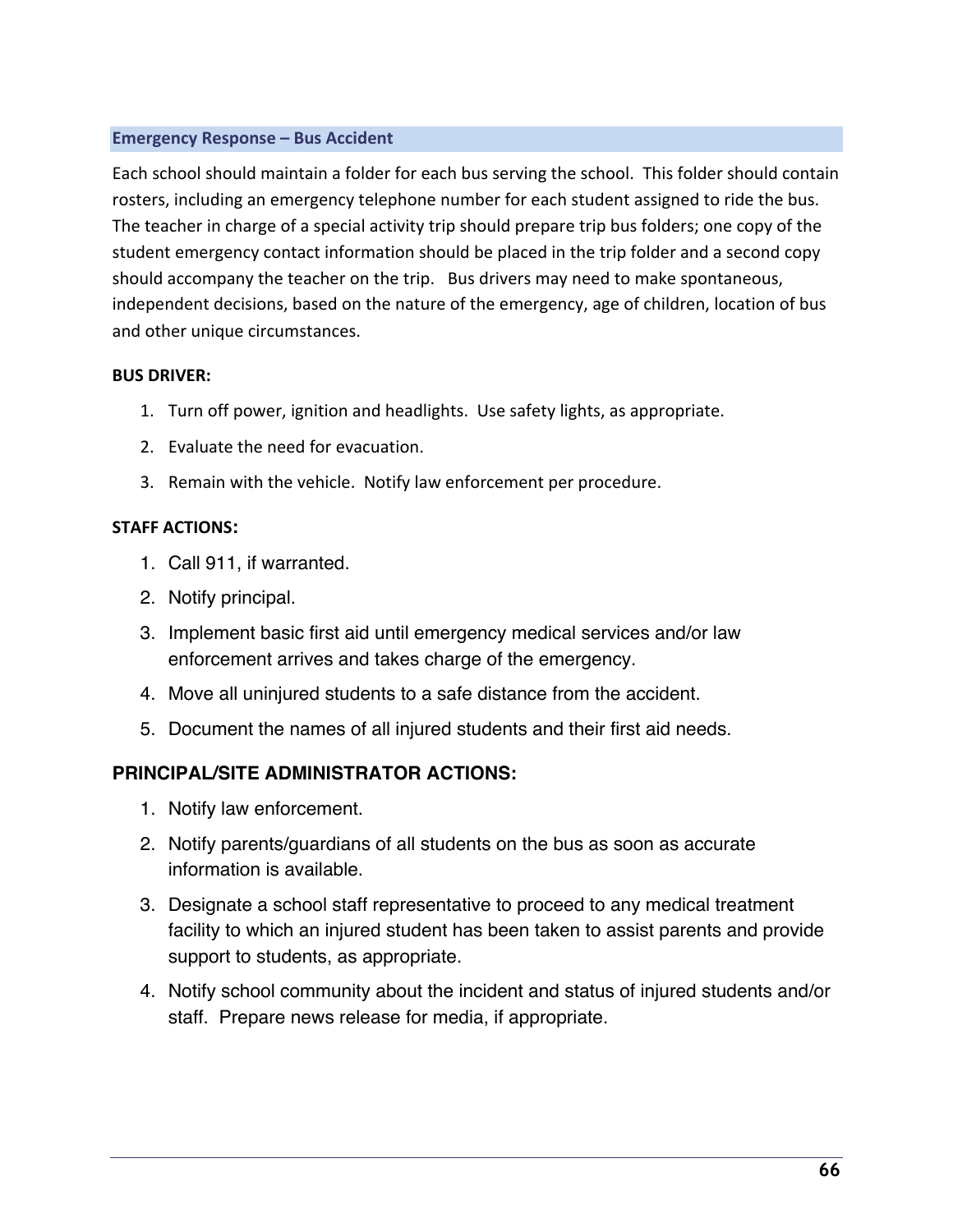# **Earthquake During A Bus Trip**

#### **BUS DRIVER ACTIONS:**

- 1. Issue DUCK, COVER and HOLD ON instruction.
- 2. Stop bus away from power lines, bridges, overpasses, buildings, possible landslide conditions, overhanging trees or other dangerous situations.
- 3. Set brake, turn off ignition and wait for shaking to stop.
- 4. Check for injuries and provide first aid, as appropriate.
- 5. Contact the school administrator and bus dispatch to report location and condition of students and the bus.
- 6. Do not attempt to cross bridges, overpasses or tunnels that may have been damaged.
- 7. If instructed to continue route,
- 8. En-route to school, continue to pick up students.
- 9. Leaving school, continue dropping off students, provided there is a responsible adult at the bus stop.
- 10. If it is impossible to return to school, proceed to nearest designated shelter indicated on the bus route. Upon arriving at the shelter, notify the school administrator.
- 11. Remain with students until further instructions are received from site administrator.
- 12. Account for all students and staff throughout the emergency

### **Flood During A Bus Trip**

### **BUS DRIVER ACTIONS:**

- 1. Do not drive through flooded streets and/or roads.
- 2. Take an alternate route or wait for public safety personnel to determine safe route.
- 3. If the bus is disabled, stay in place until help arrives
- 4. Contact the school administrator and bus dispatch to report location and condition of students and the bus.
- 5. Do not attempt to cross bridges, overpasses or tunnels that may have been damaged.
- 6. Account for all students and staff throughout the emergency.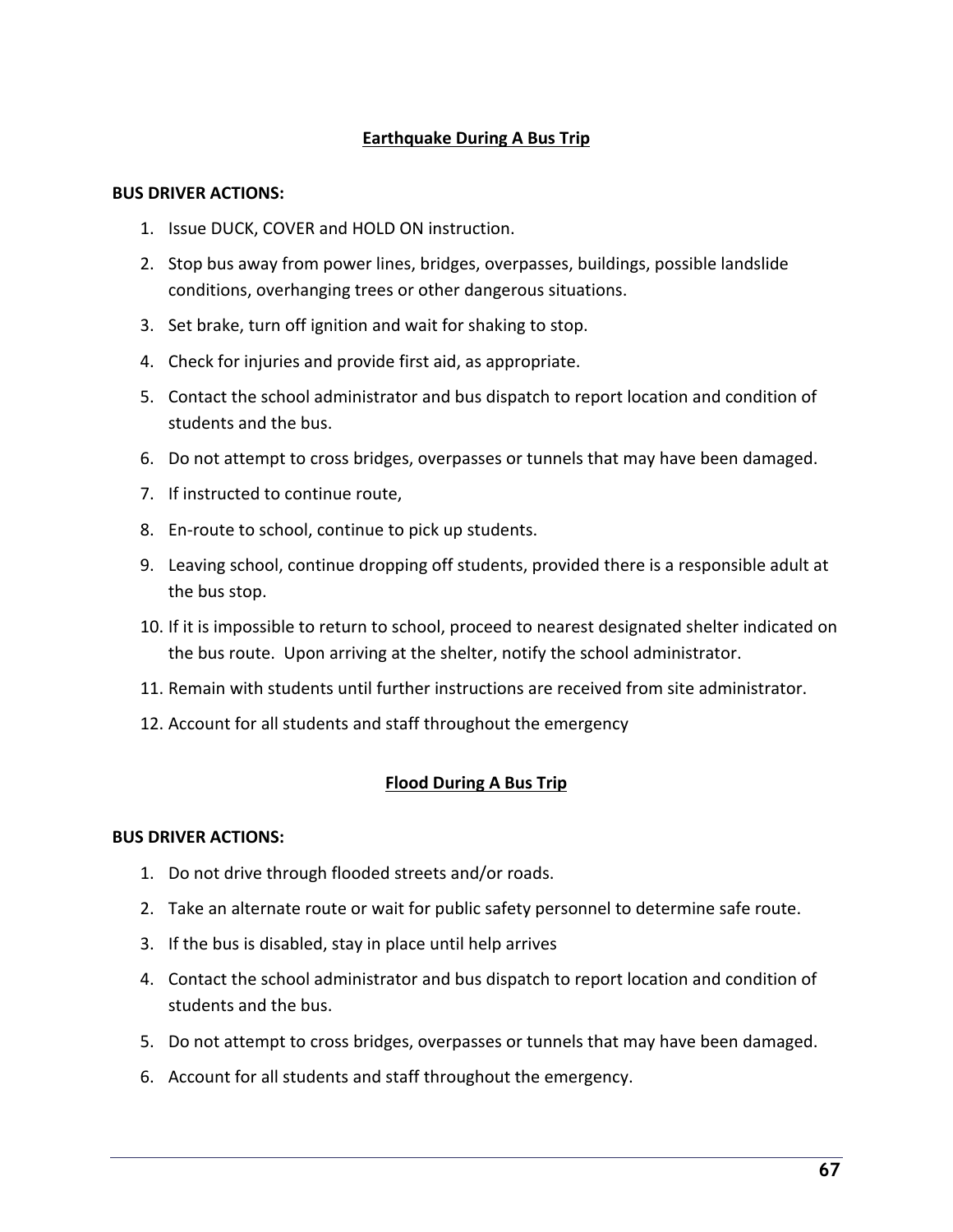## **Emergency Response – Criminal Act**

Criminal acts on campus may vary from theft to rape. Sexual assaults should be immediately reported to the police and the victim should be interviewed by trained professionals.

## **PRINCIPAL/SITE ADMINISTRATOR ACTIONS:**

- 1. Notify police via 911 if emergency response is needed.
- 2. Identify all parties involved (if possible). Identify witnesses, if any.
- 3. Preserve the crime scene. With the exception of rescue personnel, deny access to the immediate area until police arrive. Police officials will coordinate activities within the crime scene and release the area to the school administrator when finished.
- 4. If an individual is armed with a weapon, USE EXTREME CAUTION. Do not attempt to remove the weapon from his/her possession. Allow police to do so.
- 5. If the incident involves a student, notify the parents or guardians.
- 6. Question the victim with another staff member present. Focus on the information necessary to pursue disciplinary action against the perpetrators.
- 7. Let trained police obtain specific details about the crime, following student interview protocols.
- 8. Follow mandatory police reporting protocols.

- 1. Care for the victim. Provide any medical attention needed.
- 2. Preserve the crime scene. With the exception of rescue personnel, deny access to the immediate area until police arrive.
- 3. If a suspect is in custody, do not interview until police arrive unless there is a threat to life safety.
- 4. Make sure the incident is documented.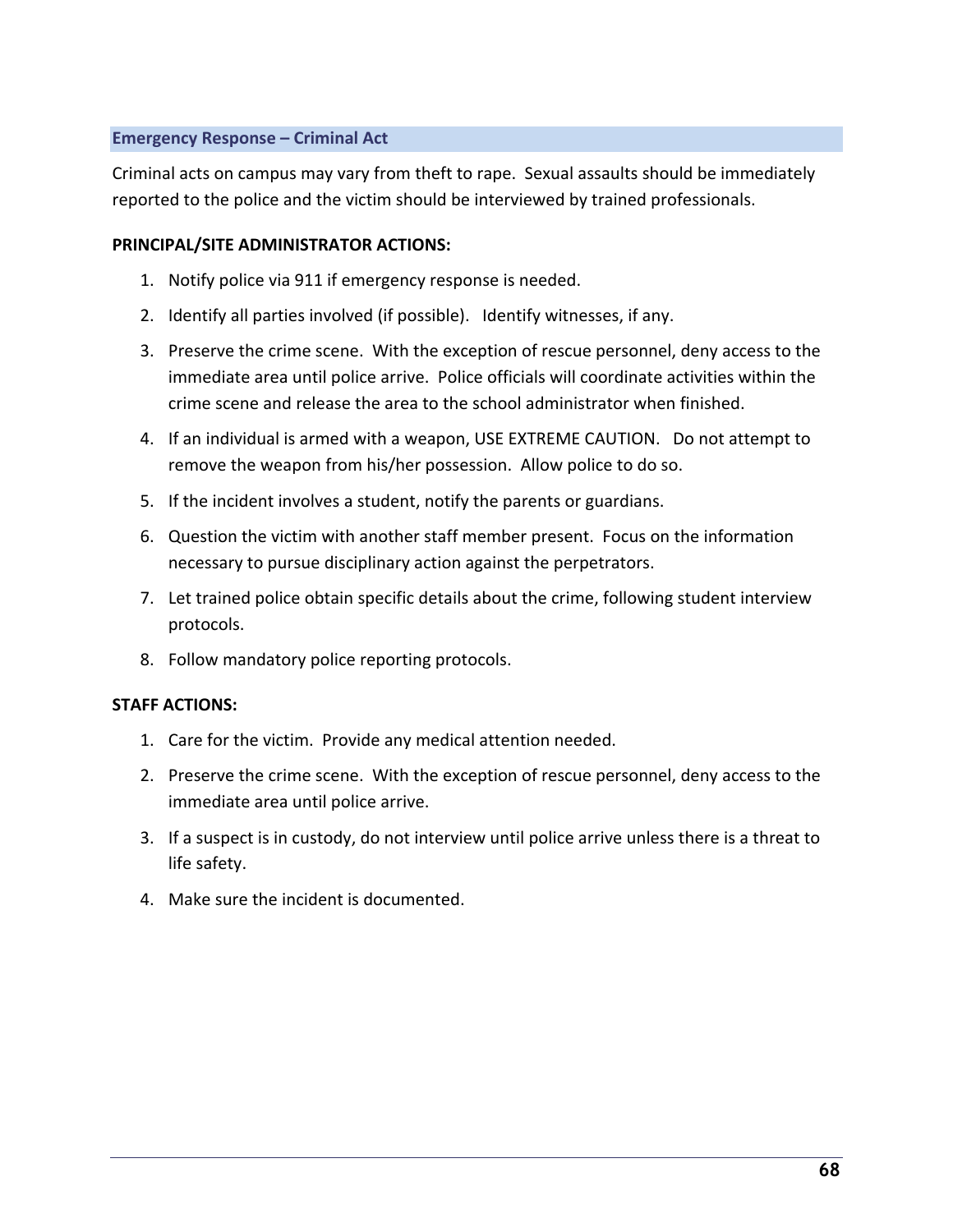## **Emergency Response – Earthquake**

Earthquakes strike without warning. Fire alarms or sprinkler systems may be activated by the shaking. The effect of an earthquake from one building to another will vary. Elevators and stairways will need to be inspected for damage before they can be used. The major shock is usually followed by numerous aftershocks, which may last for weeks.

The major threat of injury during an earthquake is from falling objects, glass shards and debris. Many injuries are sustained while entering or leaving buildings. Therefore, it is important to quickly move away from windows, free-standing partitions and shelves and take the best available cover under a sturdy desk or table, in a doorway or against an inside wall. All other actions must wait until the shaking stops. If persons are protected from falling objects, the rolling motion of the earth may be frightening but not necessarily dangerous.

## **Inside Building**

## **PRINCIPAL/SITE ADMINISTRATOR ACTIONS:**

- 1. Direct inspection and assessment of school buildings. Report building damage and suspected breaks in utility lines or pipes to fire department responders.
- 2. Evacuation may not be necessary in a minor earthquake. If evacuation is ordered, follow procedure and check accountability of students and staff.
- 3. Send search and rescue team to look for missing or trapped students and staff.
- 4. Post guards a safe distance away from building entrances to assure no one re-enters.
- 5. Notify District Office of school and personnel status. Determine who will inform public information media as appropriate.
- 6. Do NOT re-enter building until it is determined to be safe by appropriate facilities inspector.
- 7. Contact superintendent to determine whether to close school. If school must be closed, notify staff members, students and parents.

- 1. Give DROP, COVER and HOLD ON command. Instruct students to move away from windows, bookshelves and heavy suspended light fixtures. Get under table or other sturdy furniture with back to windows.
- 2. Check for injuries, and render First Aid.
- 3. After shaking stops, evacuate the building if ordered. If there is structural damage, staff may initiate evacuation without an order being given. The principal should be advised.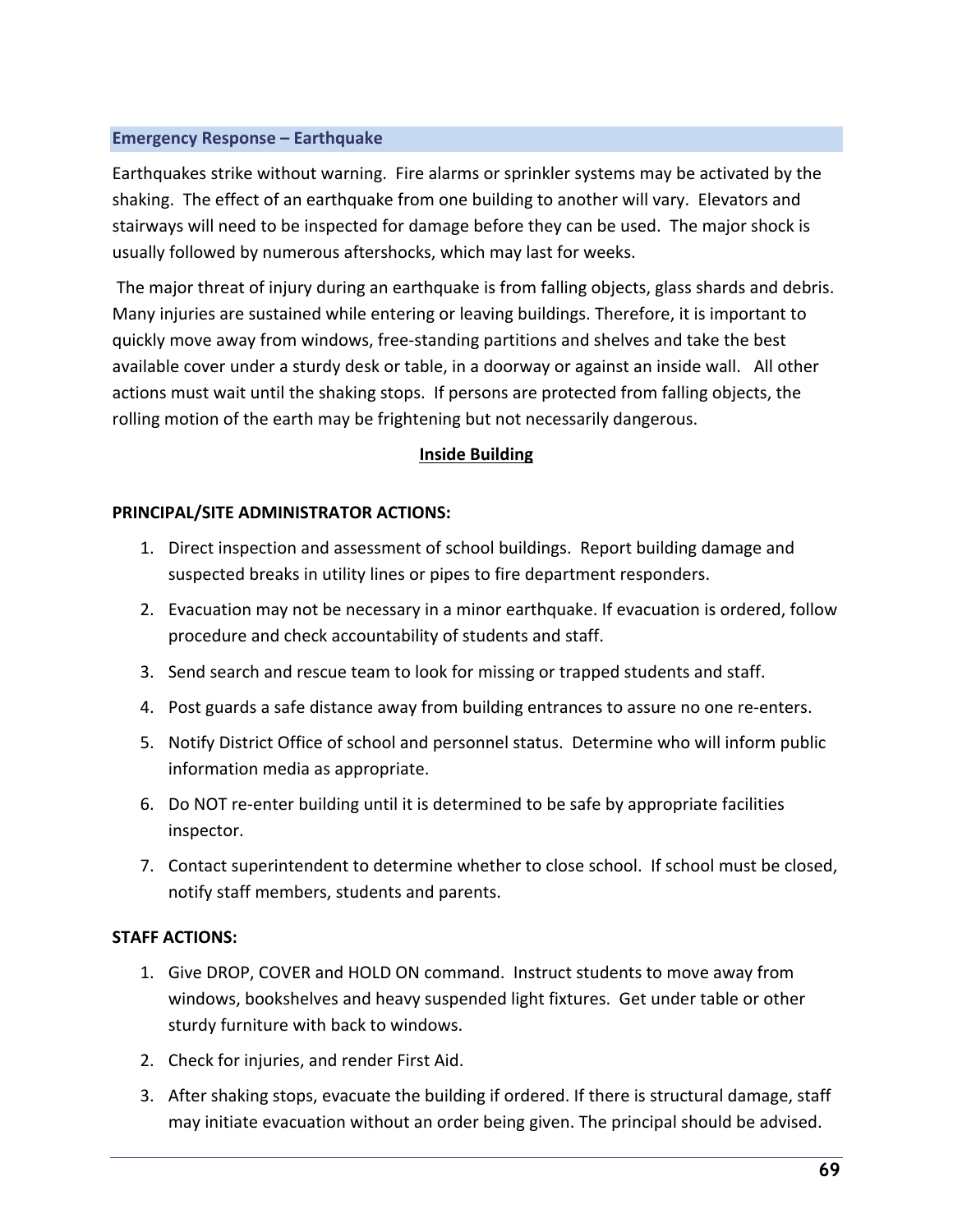- 4. Avoid evacuation routes with heavy architectural ornaments over the entrances. Do not return to the building. Bring attendance roster and emergency backpack.
- 5. Check attendance at the assembly area. Report any missing students to principal/site administrator.
- 6. Warn students to avoid touching electrical wires and keep a safe distance from any downed power lines.
- 7. Stay alert for aftershocks
- 8. Do NOT re-enter building until it is determined to be safe.

# **Outside Building**

## **STAFF ACTIONS:**

- 1. Move students away from buildings, trees, overhead wires, and poles. Get under table or other sturdy furniture with back to windows. If not near any furniture, drop to knees, clasp both hands behind neck, bury face in arms, make body as small as possible, close eyes, and cover ears with forearms. If notebooks or jackets are handy, hold over head for added protection. Maintain position until shaking stops.
- 2. After shaking stops, check for injuries, and render first aid.
- 3. Check attendance. Report any missing students to principal/site administrator.
- 4. Stay alert for aftershocks.
- 5. Keep a safe distance from any downed power lines
- 6. Do NOT re-enter building until it is determined to be safe.
- 7. Follow instructions of principal/site administrator.

# **During Non-School hours**

# **PRINCIPAL/SITE ADMINISTRATOR ACTIONS:**

- 1. Inspect school buildings with Maintenance/Building and Grounds Manager to assess damage and determine corrective actions.
- 2. Confer with District Superintendent if damage is apparent to determine the advisability of closing the school.
- 3. Notify fire department and utility company of suspected breaks in utility lines or pipes.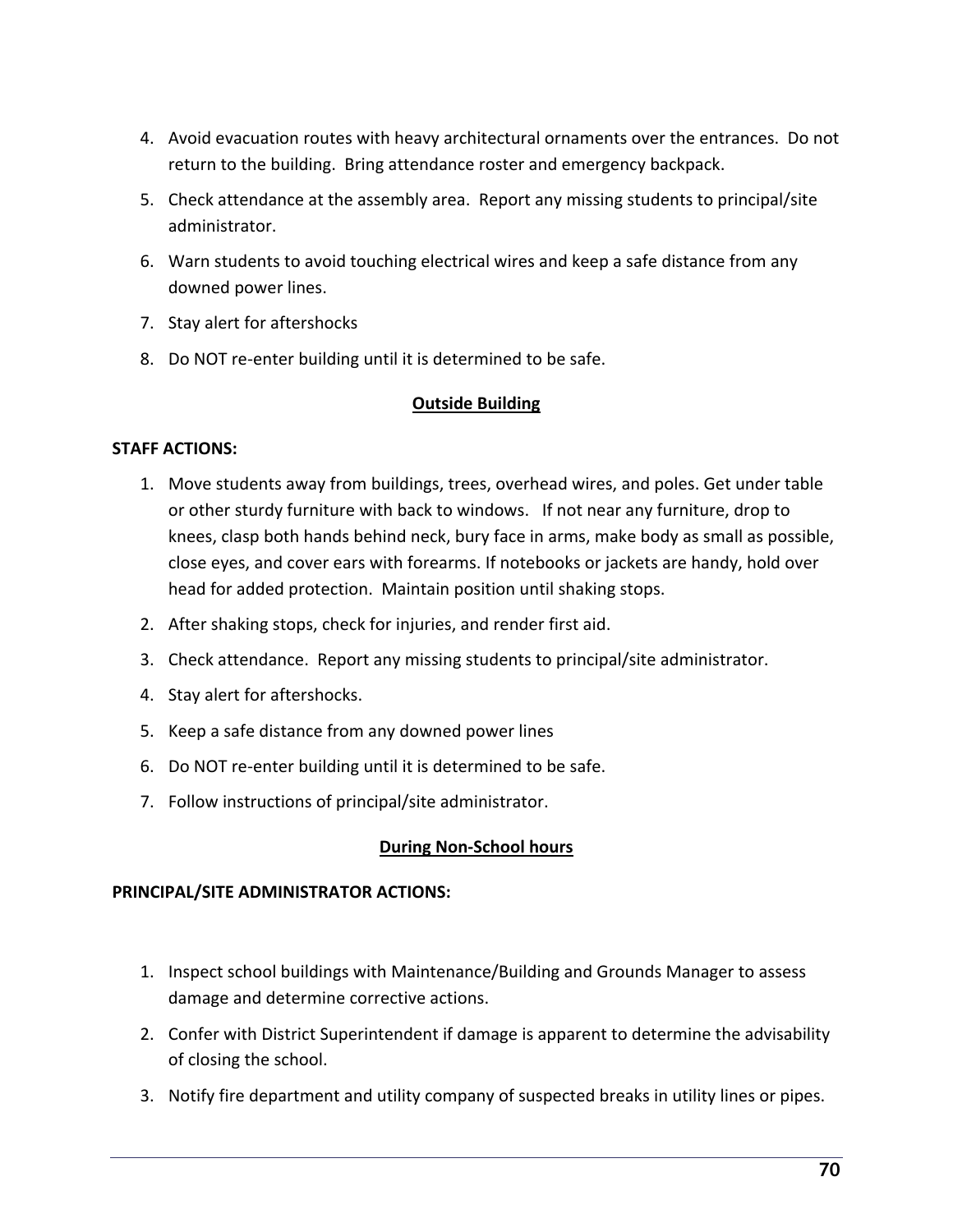- 4. If school must be closed, notify staff members, students and parents. Arrange for alternative learning arrangement such as portable classrooms if damage is significant and school closing will be of some duration.
- 5. Notify District Office, who will inform public information media as appropriate.

Refer to the earthquake response annex for further information.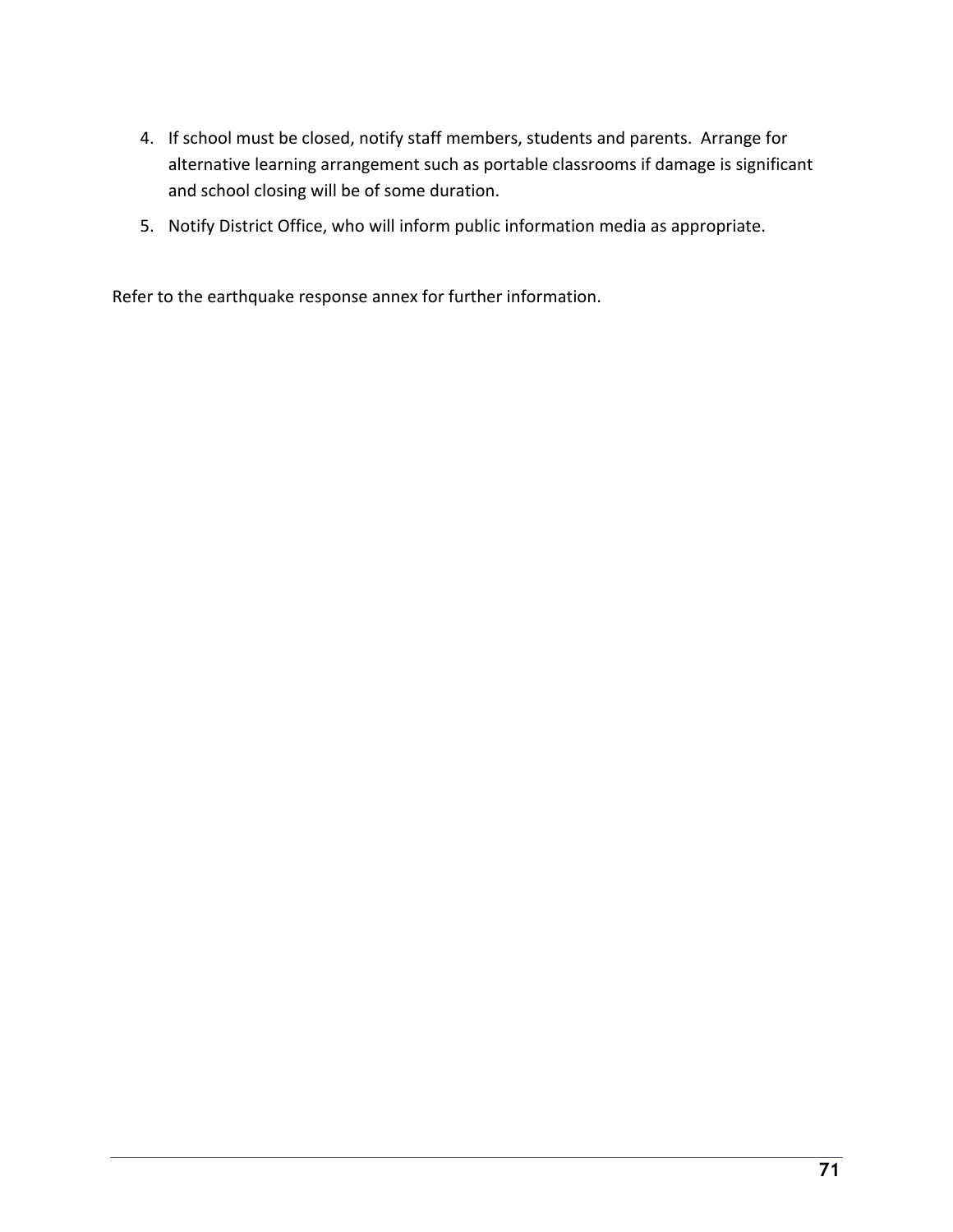## **Emergency Response – Explosion**

Emergency response will depend on the type of explosion (smoke bomb, chemical lab incident, etc.) and proximity to the school. All students should be kept away from the explosion and under supervision.

## **PRINCIPAL/SITE ADMINISTRATOR:**

- 1. Determine whether site evacuation should be implemented. If so, sound fire alarm. This will automatically implement action to **EVACUATE** the building. **EVACUATION** may be warranted in some buildings but others may be used for **SHELTER IN PLACE**.
- 2. Notify Fire Department (call 911). Provide school name, address, exact location within the building, your name and phone number and nature of the emergency.
- 3. Secure area to prevent unauthorized access until the Fire Department arrives. Activate Incident Command and set up the Incident Command Post a safe distance from the area of threat. Institute Unified Command when Emergency Services arrive.
- 4. Advise the District Superintendent of school status.
- 5. Notify emergency response personnel of any missing students.
- 6. Notify utility company of breaks or suspected breaks in utility lines or pipes. Provide school name, address, location within building, your name and phone.
- 7. Direct a systematic, rapid and thorough approach to search the building and surrounding areas. Check classrooms and work areas, public areas (foyers, offices, bathrooms and stairwells), unlocked closets, exterior areas (shrubbery, trash cans, debris boxes) and power sources (computer rooms, gas valves, electric panels, telephone panels).
- 8. Determine if Student Release should be implemented and coordinate with the Superintendent. If so, notify staff, students and parents.
- 9. If damage requires the school to be closed, notify parents and staff of school status and alternate site for classroom instruction. Do not return to the school building until it has been inspected and determined safe by proper authorities.

- 1. Initiate **DROP, COVER AND HOLD ON**.
- 2. If explosion occurred inside the school building, **EVACUATE** to outdoor assembly area. Keep students and staff at a safe distance from the building(s) and away from firefighting equipment.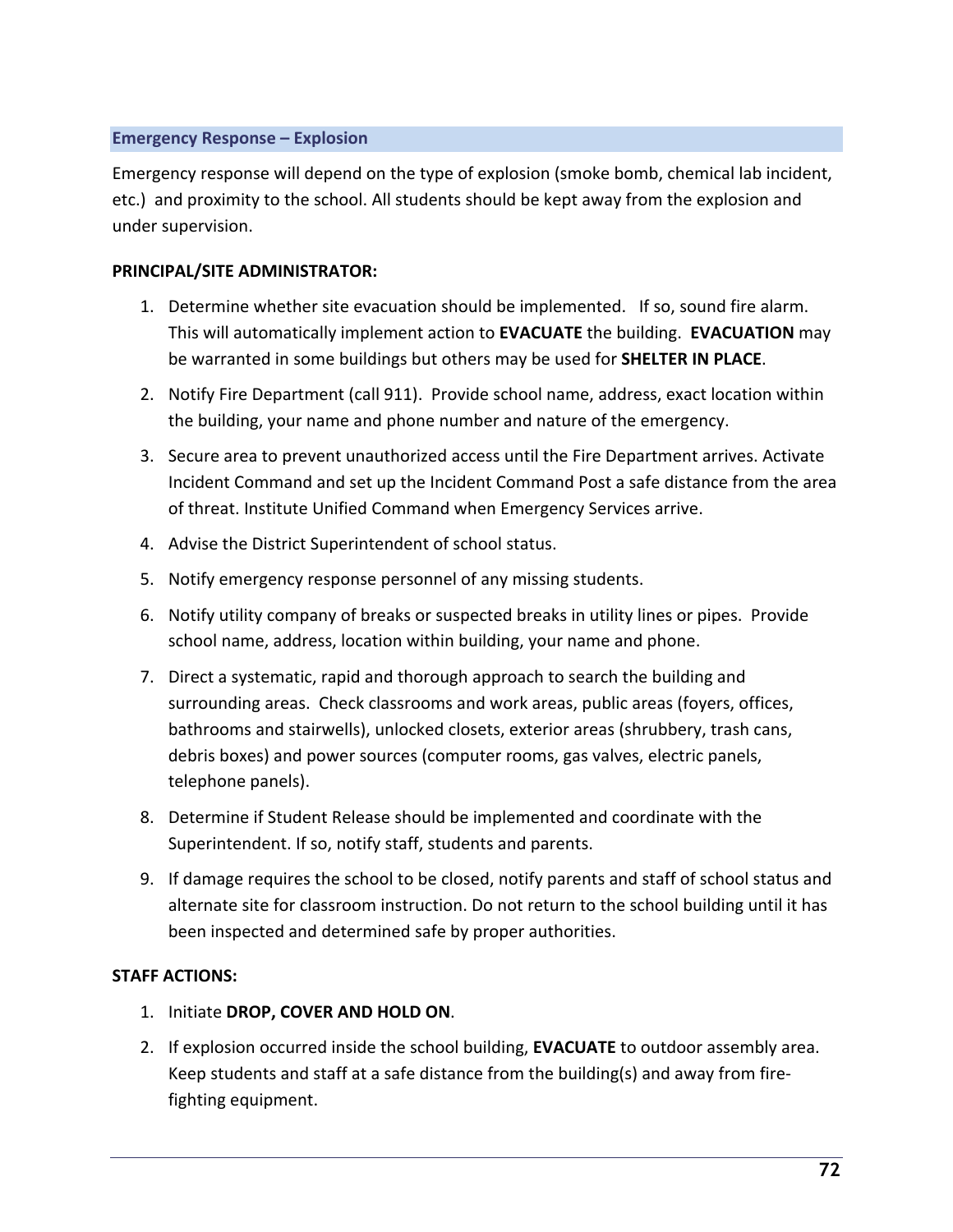- 3. Check to be sure all students have left the school site. Remain with students throughout evacuation process.
- 4. Upon arrival at assembly area, check attendance. Report status to site administrator immediately.
- 5. Render first aid as necessary.
- 6. Do not return to the building until the emergency response personnel determine it is safe to do so.
- 7. If explosion occurred in the surrounding area, initiate **SHELTER IN PLACE**. Keep students at a safe distance from site of the explosion.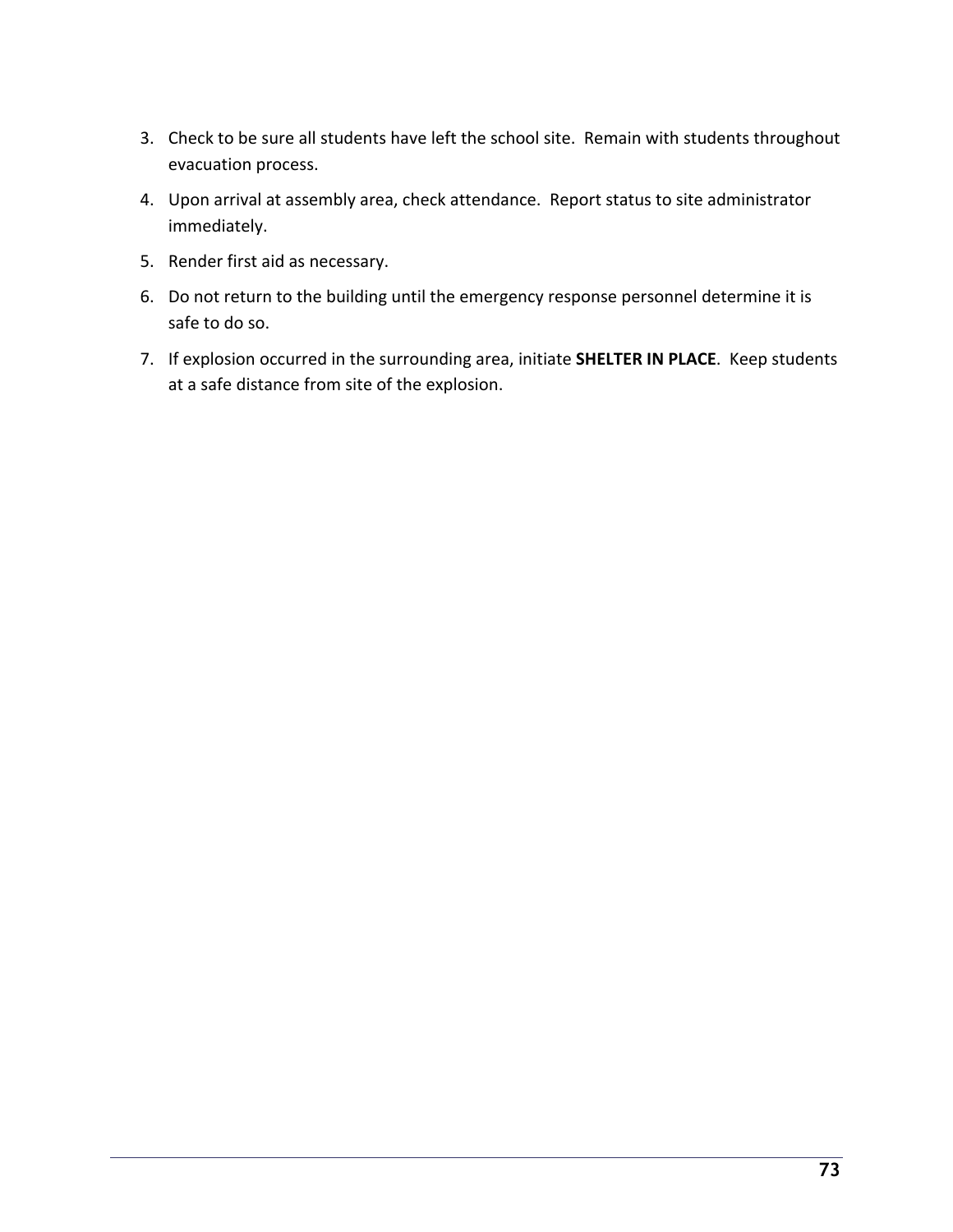### **Emergency Response – Fire**

Should any fire endanger the students or staff, it is important to act quickly and decisively to prevent injuries and contain the spread of the fire. All doors leading to the fire should be closed. Do not re-enter the area for belongings. If the area is full of smoke, students and employees should be instructed to crawl along the floor, close to walls, which will make breathing easier and provide direction. Before opening any door, place a hand an inch from the door near the top to see if it is hot. Be prepared to close the door quickly at the first sign of fire. All fires, regardless of their size, which are extinguished by school personnel, require a call to the Fire Department to indicate that the "fire is out".

# **Within School Building**

### **PRINCIPAL/SITE ADMINISTRATOR ACTIONS:**

- 1. Sound the fire alarm to implement **EVACUATION** of the building.
- 2. Immediately **EVACUATE** the school using the primary or alternate fire routes.
- 3. Notify the Fire Department (call 911).
- 4. Direct search and rescue team to be sure all students and personnel have left the building.
- 5. Ensure that access roads are kept open for emergency vehicles.
- 6. Notify District Office of situation.
- 7. Initiate the Incident Command System and prepare to accept emergency response.
- 8. Notify appropriate utility company of suspected breaks in utility lines or pipes.
- 9. If needed, notify bus dispatch for **OFF-SITE EVACUATION** by **DIRECTED TRANSPORTATION**.
- 10. Do not allow staff and students to return to the building until the Fire Department declares that it is safe to do so.

- 1. **EVACUATE** students from the building using primary or alternate fire routes and take any necessary emergency equipment. Maintain control of the students a safe distance from the fire and firefighting equipment.
- 2. Take attendance. Report missing students to the Principal/designee and emergency response personnel.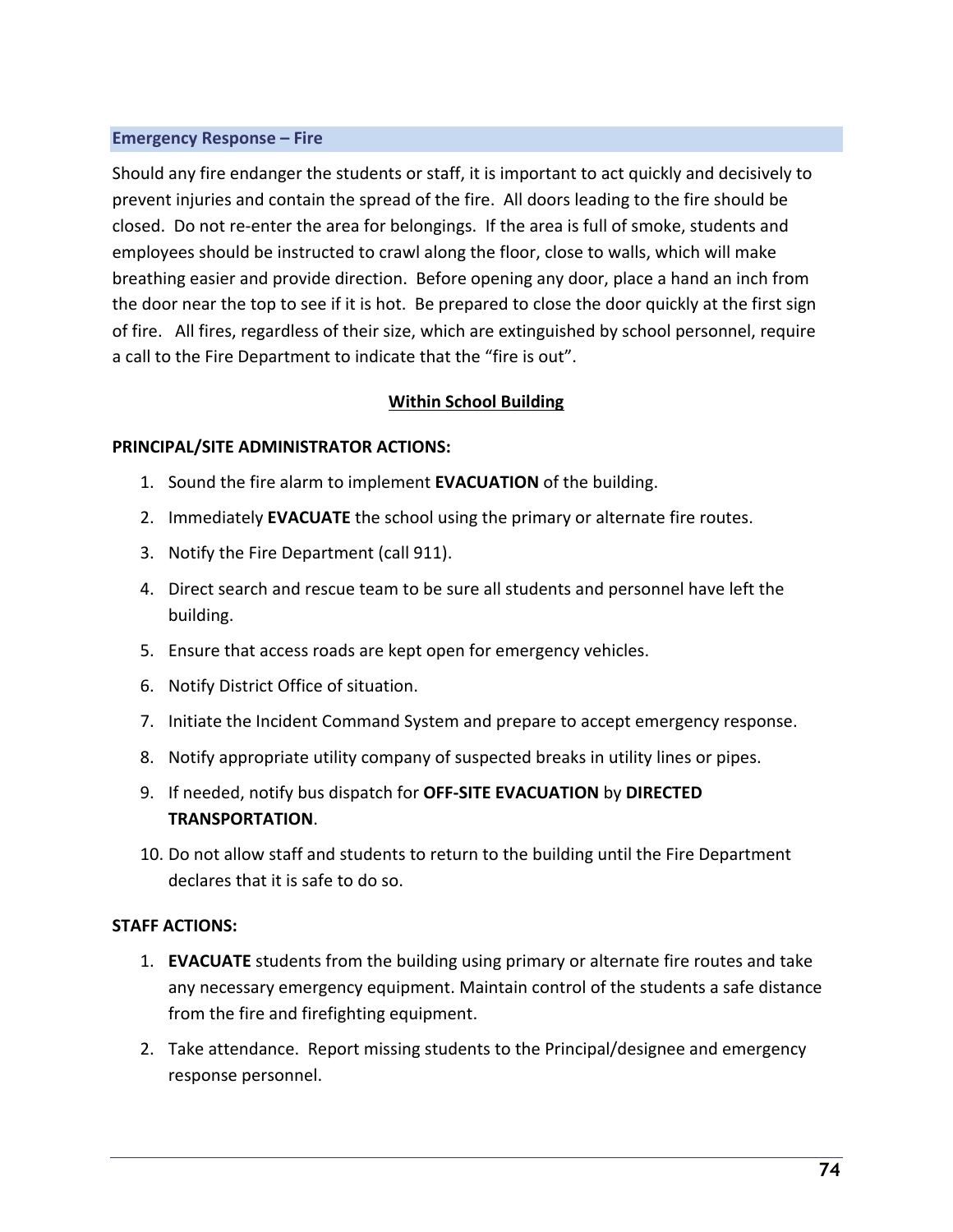3. Maintain supervision of students until the Fire Department determines it is safe to return to the school building.

# **Near the School**

### **PRINCIPAL/SITE ADMINISTRATOR ACTIONS:**

- 1. Notify the Fire Department (call 911). Fire Department personnel will direct operations once on site.
- 2. Determine the need to implement an **EVACUATION**. If the fire threatens the school, execute the actions above. If not, continue with school routine.
- 3. If necessary, begin evacuation of school site to previously identified safe site using school evacuation plan. If needed, contact bus dispatch for **OFF-SITE EVACUATION** and **DIRECTED TRANSPORTATION** by bus.
- 4. Initiate the Incident Command System and fill positions as needed while monitoring the situation.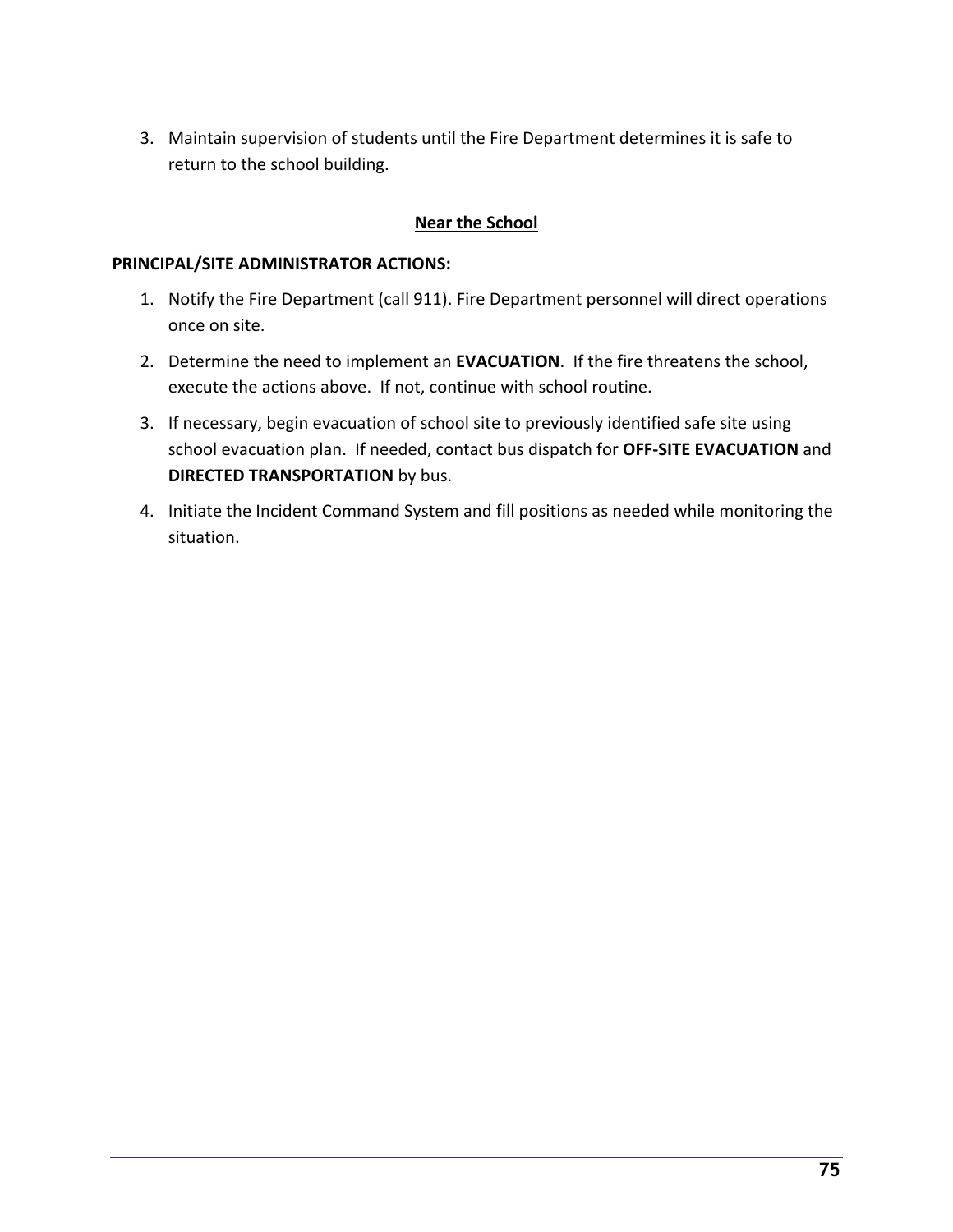### **Emergency Response – Hazardous Materials**

The nature of the material and the proximity of the incident to the school site will determine which emergency ACTION should be implemented. Police, Fire or Public Health Department may order **EVACUATION** of the school. It may be determined that **SHELTER IN PLACE** is a better option than evacuation for the initial response. This procedure also applies to **BIOLOGICAL AGENT RELEASE and CHEMICAL ACCIDENTS**.

# **PRINCIPAL/SITE ADMINISTRATOR ACTIONS:**

- 1. Call 911, if necessary.
- 2. If there is a threat of airborne toxicity, shut-off ventilation system in affected area.
- 3. Initiate EVACUATION if this is the determined course of action. Any toxic cloud that can affect students in their classrooms would very likely affect them outside on the school grounds as well. If evacuating by foot, move crosswind to avoid fumes, never upwind or downwind.
- 4. Isolate anyone suspected of being contaminated with a substance that could be transferred to others until public safety personnel carry out decontamination procedures.
- 5. If time is available, initiate DIRECTED TRANSPORTATION. Move students and staff away from the path of the hazardous materials.
- 6. Notify District Superintendent. Initiate the Incident Command System and set up Unified Command with emergency responders.
- 7. Wait for instructions from emergency responders-- Health or Fire Department.
- 8. Do not allow the return of students to the school grounds or buildings until public safety officials declare the area safe.
- 9. Upon return to school, ensure that all classrooms are adequately aired.

# **TEACHER ACTIONS:**

- 1. Follow standard student assembly, accounting and reporting procedures.
- 2. Report names of missing students to office.
- 3. Do not take unsafe actions such as returning to the building before it has been declared safe.

Refer to the SD59 **SAFETY GUIDELINES AND PRACTICES** procedure for hazardous material incidents related to natural gas or oil incidents.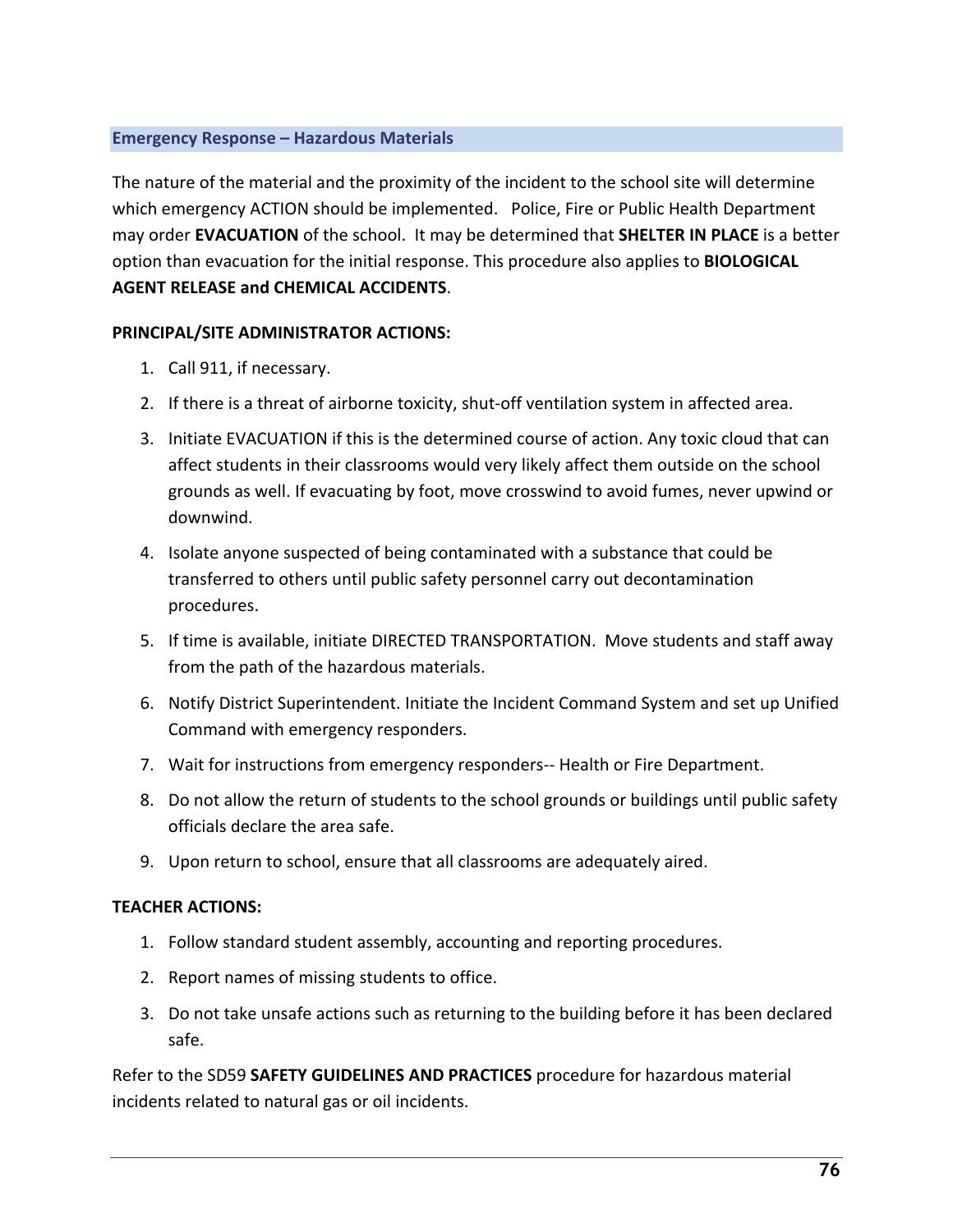### **Emergency Response – Intruder Campus**

All public schools are required to post signs at points of entry to their campuses or buildings from streets and parking lots. The following statement should be used on signage:

**All visitors entering school grounds on school days between 7:30 a.m. and 4:30 p.m. must register at the Main Office.** 

To prevent intruders on campus, keep doors secure, use sign-in sheets for visitors and cameras and staff to monitor entryways.

## **PRINCIPAL/SITE ADMINISTRATOR ACTIONS (in situations not involving Active Assailant):**

- 1. Initiate **LOCKDOWN**. Refer to LOCKDOWN procedures on p.54.
- 2. Request intruder to leave campus. Remain calm. Be courteous and confident. Keep distance from the intruder. Speak in soft, non-threatening manner. Avoid hostile-type actions, except in cases when necessary to safeguard person or property. Listen to the intruder. Give him or her the opportunity to vent. Attempt to be helpful. When talking to the intruder, use phrases such as:

*"What can we do to make this better?'*

*"I understand the problem, and I am concerned."*

*"We need to work together on this problem."*

- 3. As soon as the conversation or actions of the individual become threatening or violent, call 911 immediately. Provide description and location of intruder.
- 4. Keep subject in view until police or law enforcement arrives.
- 5. Take measures to keep subject away from students and building.
- 6. Designate an administrator or staff member to coordinate with public safety at their command post; provide a site map and keys to public safety personnel.
- 7. When scheduling a meeting with an individual known to be aggressive, arrange for another staff member or a law enforcement officer to be present.
- 8. Be available to deal with the media and bystanders and keep site clear of visitors.

### **STAFF ACTIONS:**

1. Notify the principal/site administrator. Provide description and location of the intruder. Visually inspect the intruder for indications of a weapon.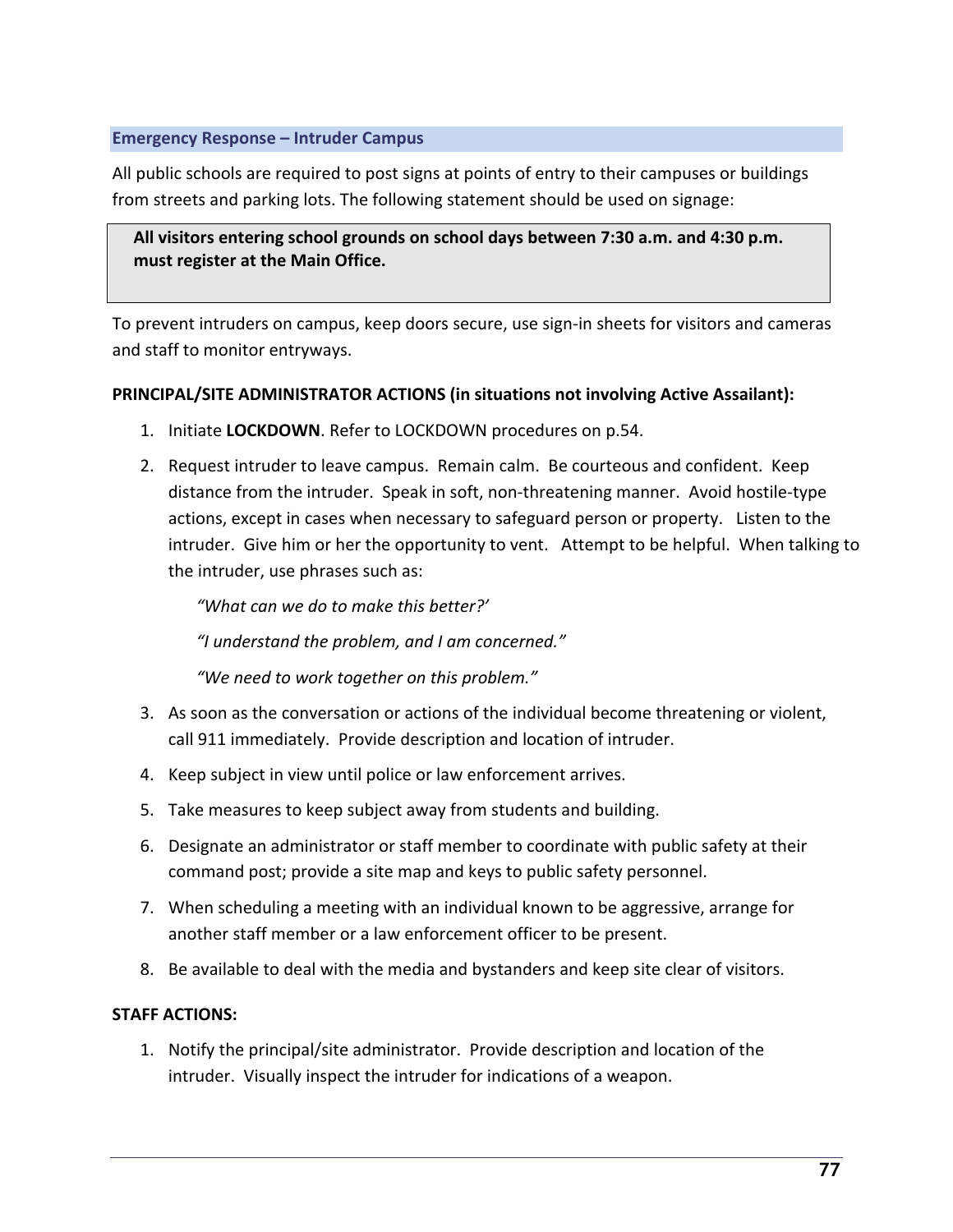- 2. Keep intruder in view until police or law enforcement arrives. Stay calm. Do not indicate any threat to the intruder.
- 3. Isolate intruder from students. Lock classroom and office doors. Close blinds and stay clear of windows and panes of glass. Remain inside rooms until the **ALL CLEAR** instruction is announced.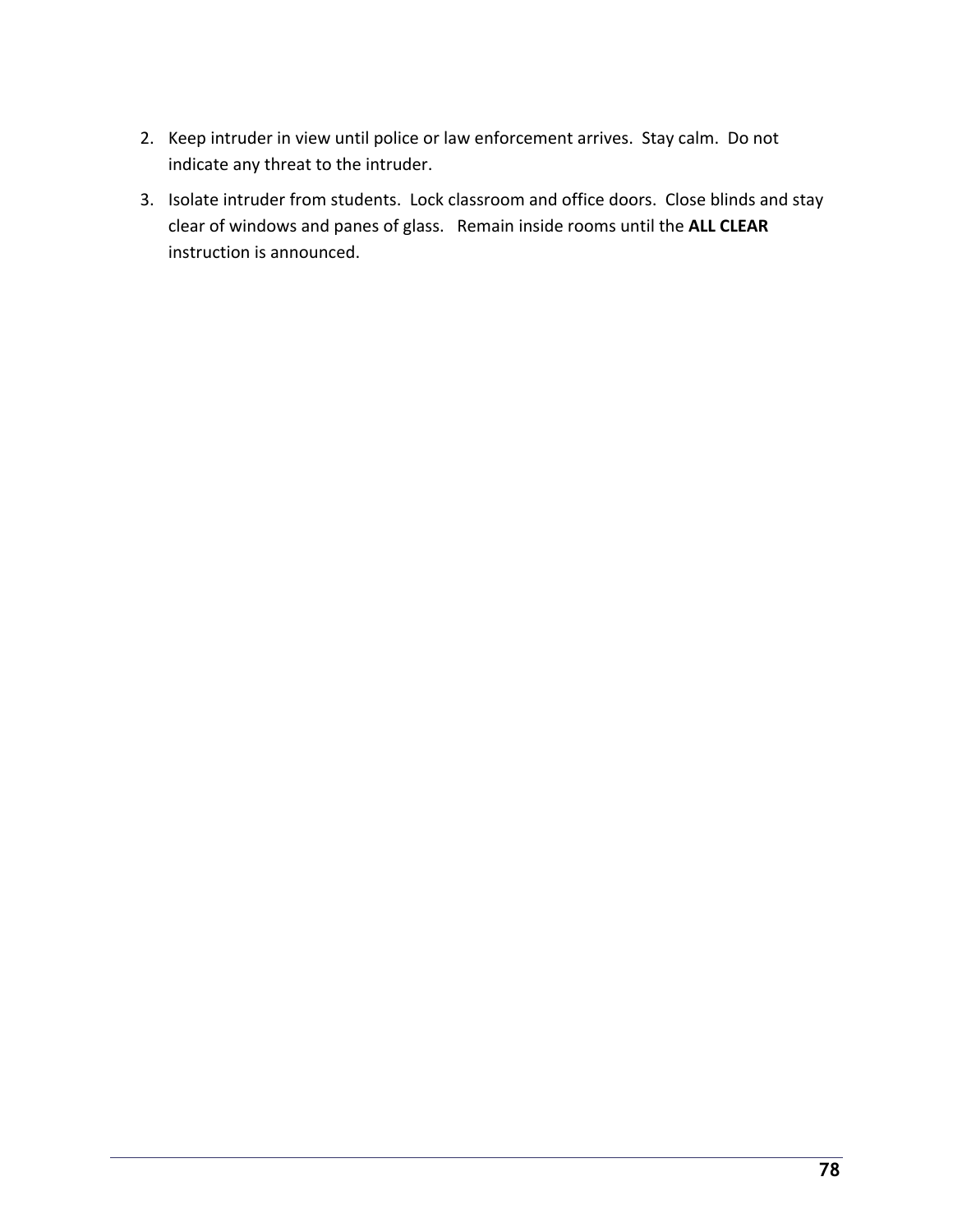## **Emergency Response – Medical Emergency**

Medical accidents and emergencies can occur at any time and may involve a student or staff member. Some emergencies may only need first aid care, while others may require immediate medical attention. This is not a First Aid manual. When in doubt, dial 911. All staff members should have the authority to call 911 if they determine the need for immediate medical assistance. Medical emergencies involving any student or employee must be reported to the Principal/Site Administrator. REMEMBER TO USE UNIVERSAL PRECAUTIONS FOR POTENTIAL EXPOSURE TO ANY BODILY FLUIDS.

# **PRINCIPAL/SITE ADMINISTRATOR ACTIONS:**

- 1. Assess the victim (ABC Airway, Breathing, and Circulation. Call 911, if appropriate. Provide:
	- a. School name, address including nearest cross street(s) and fastest way for ambulance to reach the building
	- b. Exact location within the building
	- c. Nature of the emergency and how it occurred
	- d. Approximate age of injured person
	- e. Caller's name and phone number
- 2. Do not hang up until advised to do so by dispatcher.
- 3. Assign staff member to meet rescue service and show medical responder where the injured person is.
- 4. Assemble emergency care and contact information of victim
- 5. Monitor medical status of victim, even if he or she is transported to the hospital.
- 6. Assign a staff member to remain with individual, even if he or she is transported to the hospital.
- 7. Notify parents/guardian if the victim is a student. Describe type of illness or injury, medical care being administered, and location where student has been transported.
- 8. Advise staff of situation (when appropriate). Follow-up with parents.

- 1. Assess the scene to determine what assistance is needed. Direct students away from the scene of the emergency.
- 2. Notify Principal/Site Administrator.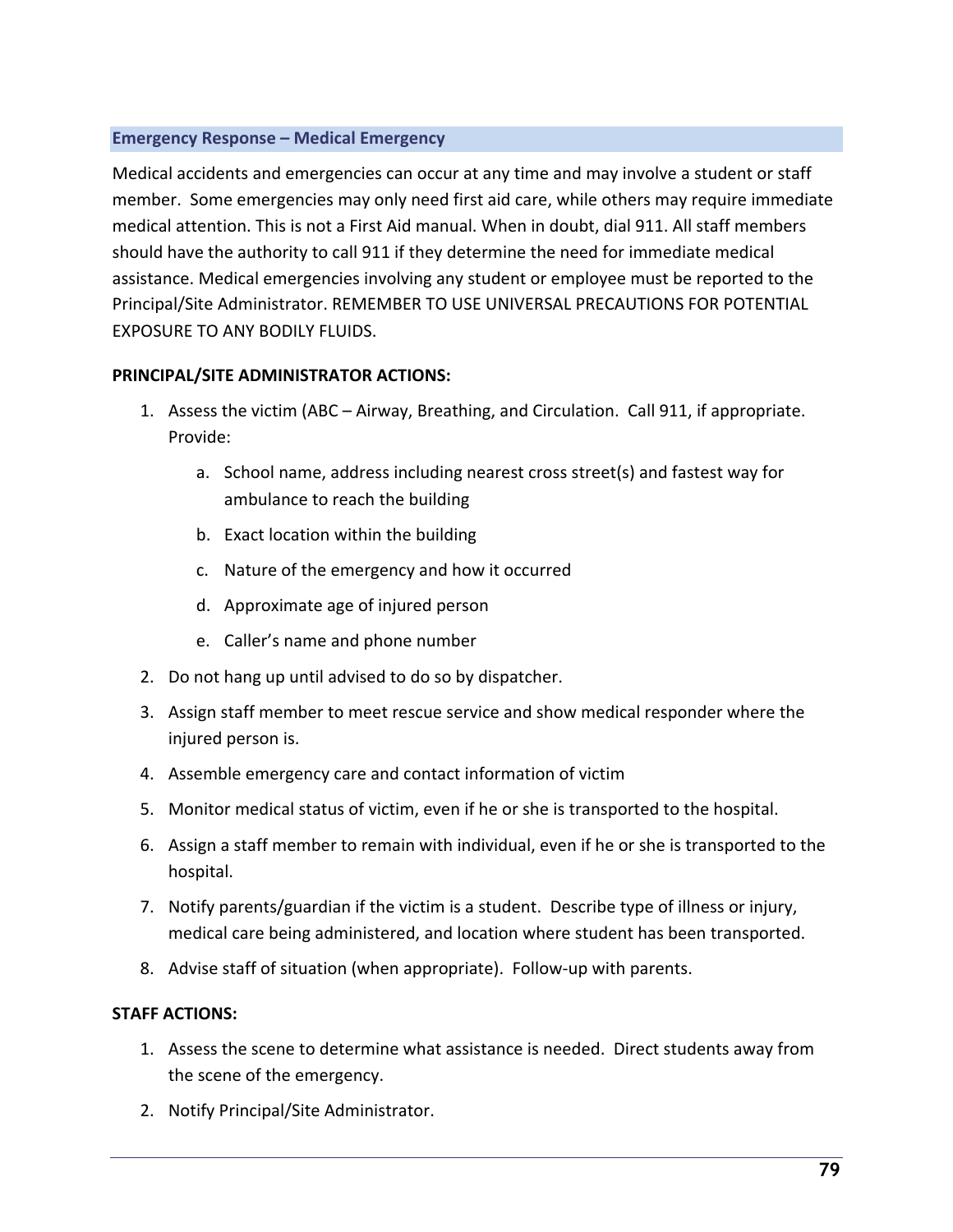- 3. Stay calm. Keep individual warm with a coat or blanket.
- 4. Ask trained first aid personnel to begin first aid until paramedics arrive. Do not move the individual unless there is danger of further injury.
- 5. Do not give the individual anything to eat or drink.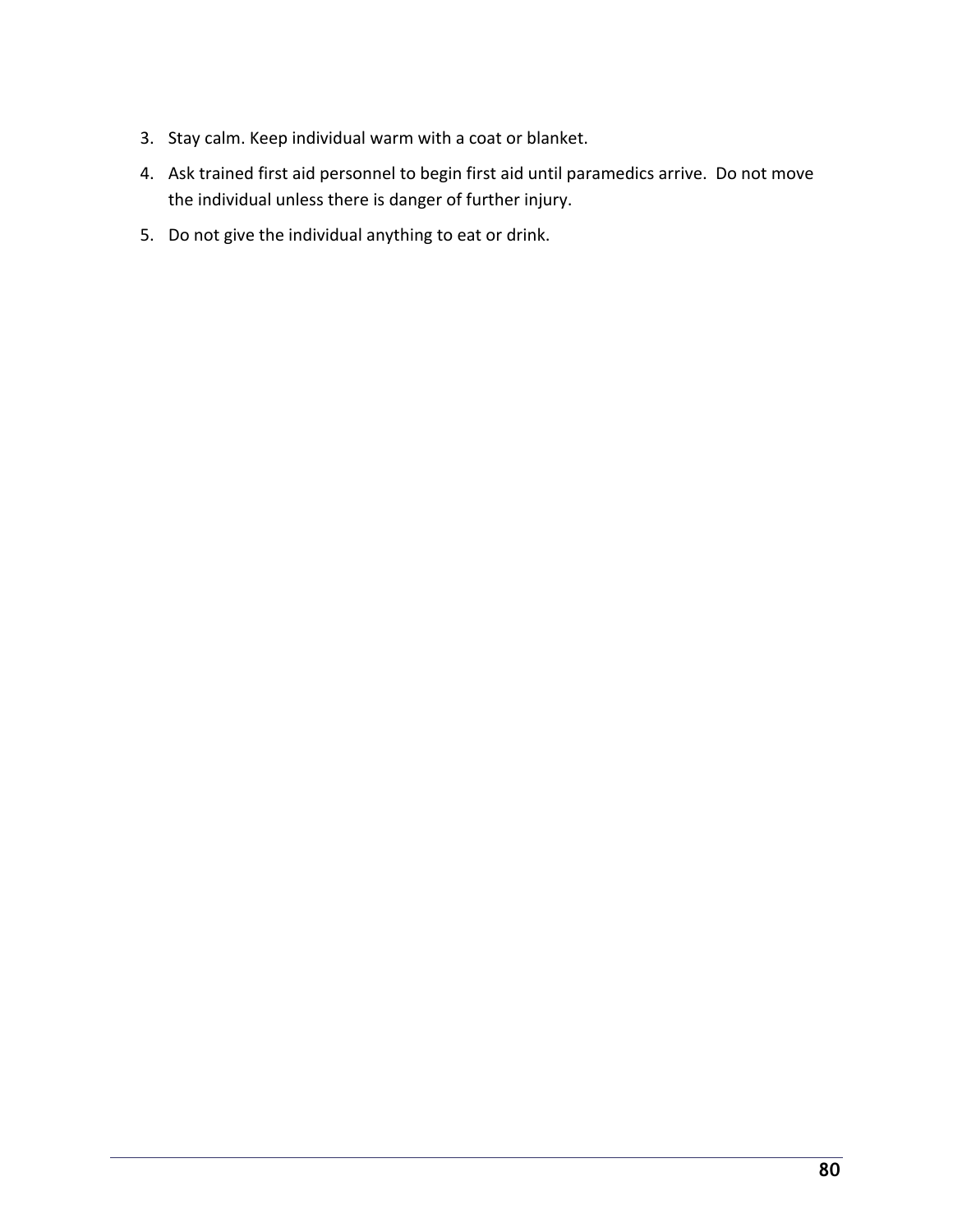## **Emergency Response – Pandemic Influenza**

Influenza is a highly contagious viral disease. Pandemic influenza differs from both seasonal influenza (flu) and avian influenza in the following aspects:

- It is a rare global outbreak which can affect populations around the world.
- It is caused by a new influenza virus to which people do not have immunity.
- Depending upon the specific virus, it can cause more severe illness than regular flu and can affect young healthy people more so than older, sick people.

The Department of Health and World Health Organization will take the lead in mobilizing a local response to pandemic influenza. Individual schools may be closed temporarily to contain spread of the virus. **REFER TO SD59 PANDEMIC RESPONSE PLAN FOR** further details**.**

# **PRINCIPAL/SITE ADMINISTRATOR ACTIONS:**

- 1. Activate heightened surveillance of illness within school site. Gather data on symptoms of students and staff that are sick at home.
- 2. Insure that students and staff members who are ill stay home.
- 3. Send sick students and staff home from school immediately.
- 4. Provide fact sheets and guidelines for school families to make them aware of symptoms and remind them of respiratory hygiene etiquette
- 5. Monitor bulletins and alerts from the Ministry of Public Health.
- 6. Keep staff informed of developing issues.
- 7. Assist the Ministry of Public Health in monitoring outbreaks.
- 8. Respond to media inquiries regarding school attendance status.
- 9. Implement online education, if necessary, so that students can stay home.

# **STAFF and STUDENT ACTIONS:**

- 1. Stay home when ill with cough or other flu-like symptoms (chills, fever, muscle aches, sore throat).
- 2. Practice "respiratory hygiene etiquette".
- 3. Disinfect surfaces contaminated with infected respiratory secretions with products approved by public health or school district standards.
- 4. Implement online homework assignments so that students can stay home.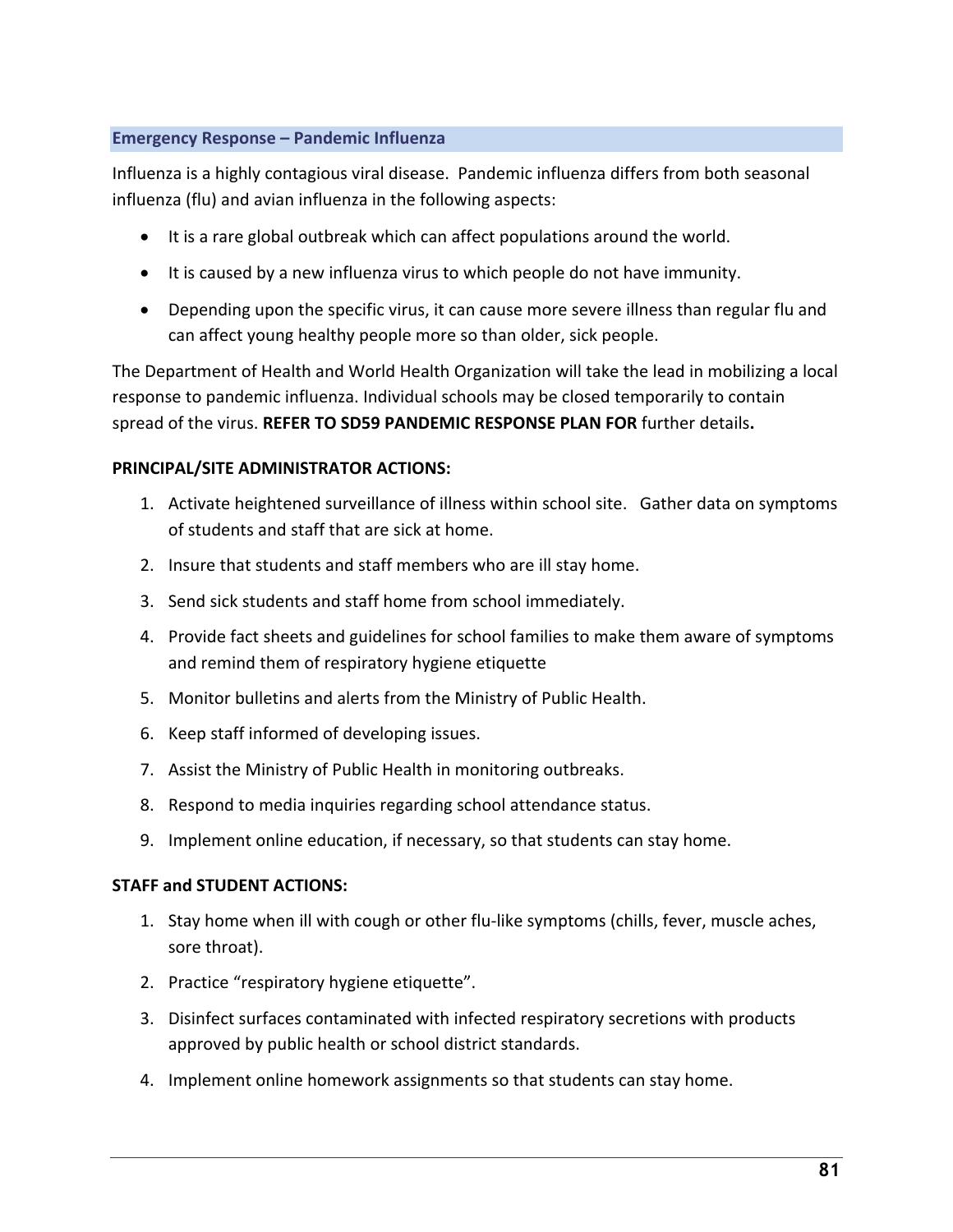### **Emergency Response – Poisoning/Contamination**

This procedure applies if there is evidence of tampering with food packaging, observation of suspicious individuals in proximity to food or water supplies or suspicion of possible food/water contamination. Indicators of contamination may include unusual odor, color and/or taste or multiple individuals with unexplained nausea, vomiting or other illnesses.

## **PRINCIPAL/SITE ADMINISTRATOR ACTIONS:**

- 1. Call 911.
- 2. Isolate suspected contaminated food/water to prevent consumption. Restrict access to the area.
- 3. Maintain a log of affected students and staff and their systems, the food/water suspected to be contaminated the quantity and character of products consumed and other pertinent information.
- 4. Provide list of potentially affected students and staff to responding authorities.
- 5. Provide staff with information on possible poisonous materials in the building.
- 6. Notify District Superintendent of situation and number of students and staff affected.
- 7. Confer with Ministry of Public Health before the resumption of normal school activities.
- 8. Prepare communication for families advising them of situation and actions taken.

### **STAFF ACTIONS:**

- 1. Notify principal/site administrator.
- 2. Call the Poison Control Centre or local hospital emergency number.
- 3. Administer first aid as directed by poison information center.
- 4. Seek additional medical attention as needed.

### **PREVENTATIVE MEASURES:**

- 1. Keep poisonous materials in a locked and secure location.
- 2. Post the Poison Control Centre and local hospital emergency number in the front office, school clinic and on all phones that can call outside.
- 3. Post the names of building personnel who have special paramedic, first aid training or other special lifesaving or life-sustaining training.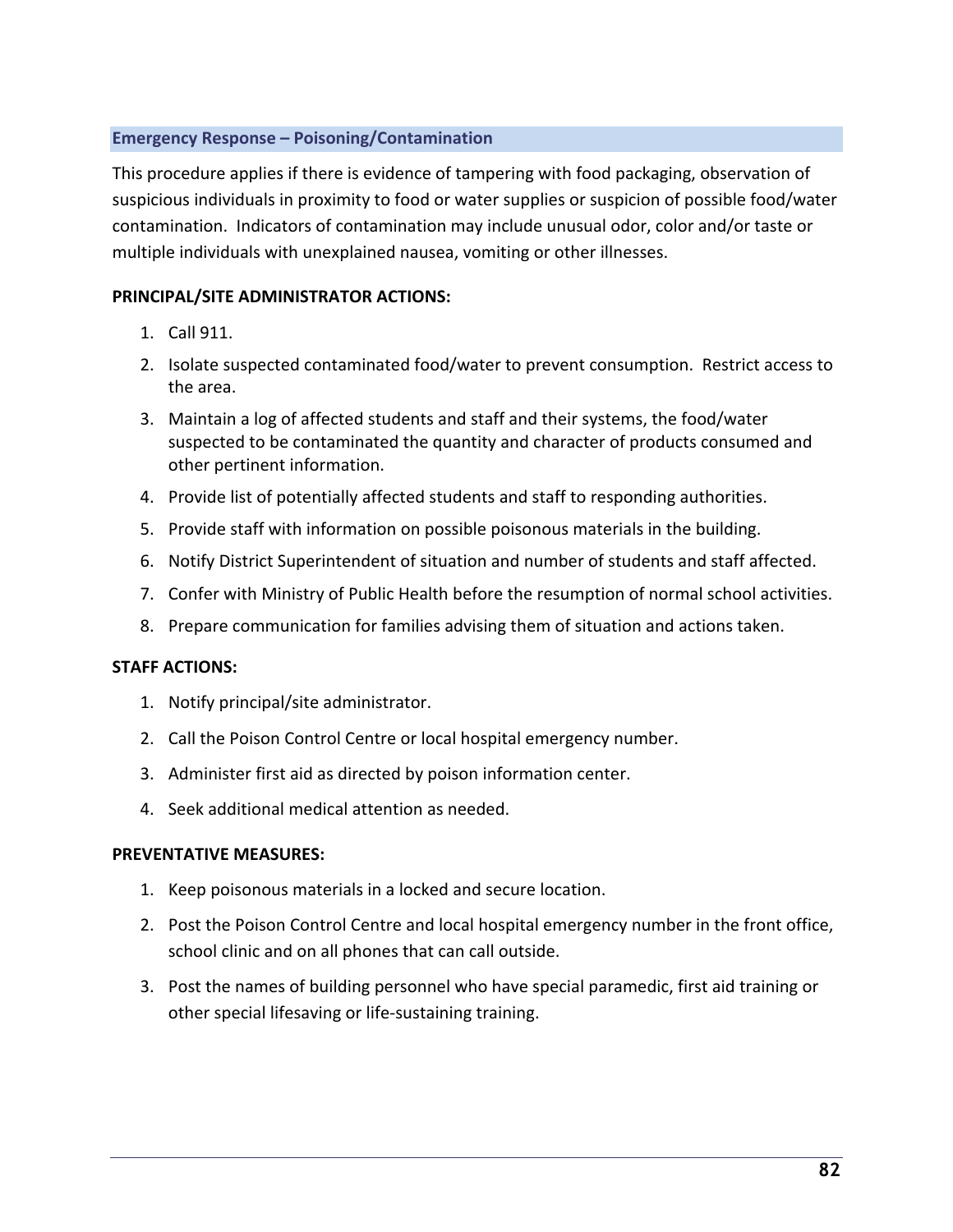## **Emergency Response – Shooting and Active Assailant Incidents**

Immediate response to a rapidly changing incident is critical. In most cases, initiate **LOCKDOWN** procedures to isolate students from danger or send them to a secure area. Safety must always be the foremost consideration.

## **ACTIVE ASSAILANT INCIDENTS:**

An Active Assailant incident is described as an immediate and imminent threat to safety posed by person(s) on or near the campus who are armed with weapons and intent on causing death or injury to students or staff. In these incidents, anyone witnessing the threat may order a lockdown by whatever means available. 911 should immediately be called, preferably by someone with knowledge of the incident. The caller should remain on the phone with police if possible in order to give updated information.

Safely locking down students and staff to keep the threat away is the first course of action, but alternatives such as running away from the danger to a safe area or enhancing door and window security by any method available are an option to be considered while waiting for the arrival of law enforcement. The obligation and primary concern for school staff in an Active Assailant situation is to keep as many students and staff members as possible safe during the time it takes for law enforcement to arrive on scene and address the problem.

Once the situation is deemed safe by law enforcement, the principal again takes control of the school in the position of school Incident Commander. Unified Command is established and communications are set up with the Superintendent to address issues such as student/parental reunification, relocation of students, school closure, and other issues related to the continuity of school operations.

# **PRINCIPAL/SITE ADMINISTRATOR ACTIONS:**

- 1. Remain calm. Do not confront the assailant(s).
- 2. Assess the situation:
	- a) Is the assailant in the school?
	- b) Has assailant been identified?
	- c) Has the weapon been found and/or secured?
- 3. Depending on the situation, initiate **LOCKDOWN** or **EVACUATION**, as appropriate.
- 4. Call 911. Provide essential details of the situation, i.e., suspect, location, weapons, number of persons involved, motive, injuries/casualties, actions taken by the school (e.g. **LOCKDOWN**).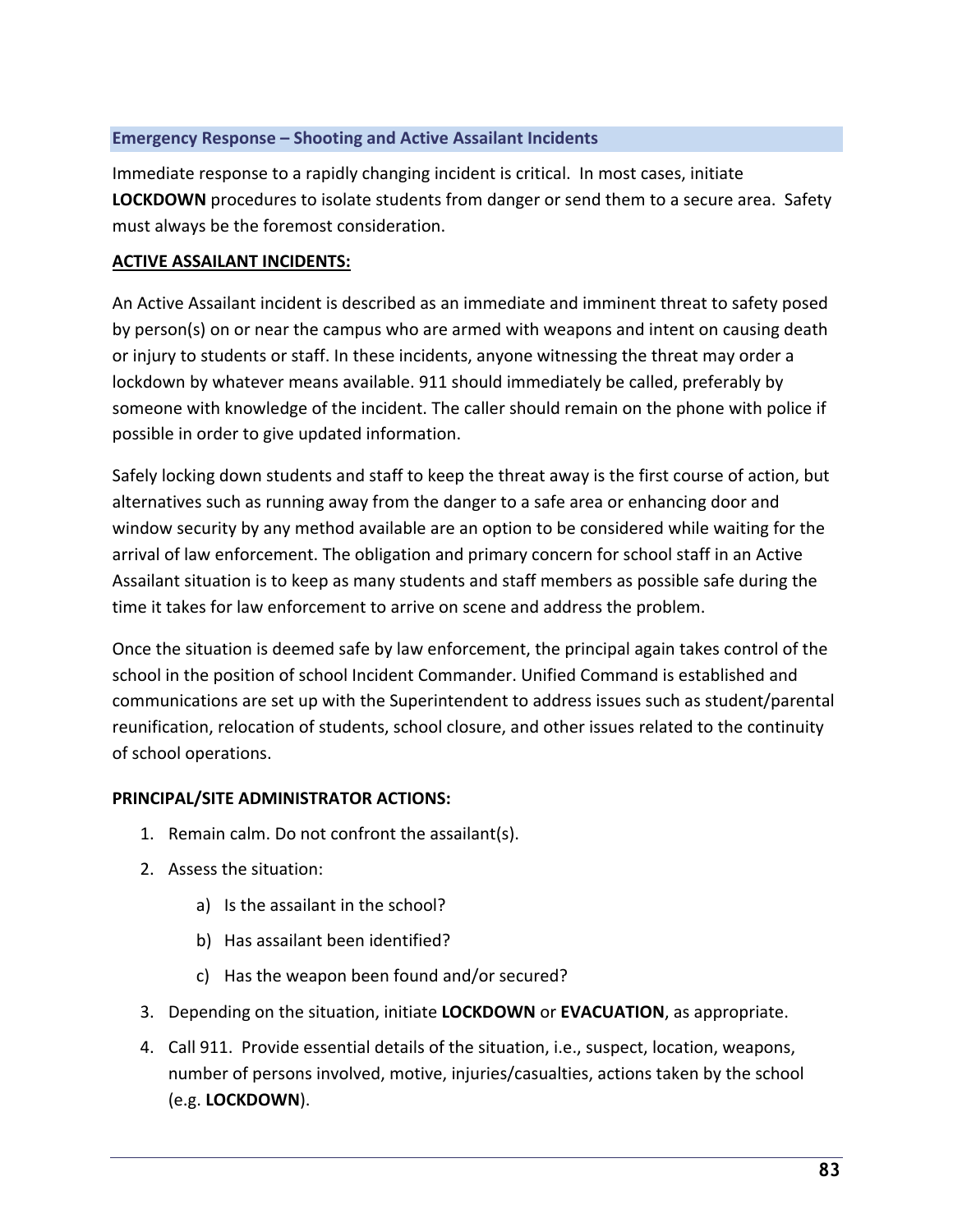- 5. Initiate Incident Command and fill positions as needed.
- 6. Identify command post for police to respond. Assist police in entering the school; provide officers with critical information.
- 7. Ensure injured students and staff members receive medical attention.
- 8. If assailant has left, secure all exterior doors to prevent re-entry.
- 9. If a firearm is known to exist, do not touch it. Allow a law enforcement officer to take possession of the weapon.
- 10. Keep crime scene secure.
- 11. Confer with Superintendent to organize **OFF-SITE EVACUATION** or school closure if necessary. (Refer to Student/Parental Reunification Annex).
- 12. Isolate and separate witnesses.
- 13. Gather information for police about the incident and everyone involved with it:
	- a) Name of suspect(s)
	- b) Location of shooting
	- c) Number and identification of casualties and injured
	- d) Current location of the shooter(s)
- 14. Prepare written statements for telephone callers and media. Refer media inquiries to designated Public Information Officer (District Media Contact).
- 15. Prepare letter for students to take home to their families.
- 16. Arrange for immediate crisis counseling for students and staff.
- 17. Provide liaison for family members of injured students and staff members.
- 18. Debrief with staff and law enforcement officers.
- 19. Provide informational updates to staff, students and their families during the following few days.

- 1. Remain calm.
- 2. Alert the principal/site administrator.
- 3. Take immediate action to prevent casualties. Isolate the suspect and/or area. Move others to a safe area to protect them from danger. Institute **LOCKDOWN** or **EVACUATION**, as appropriate.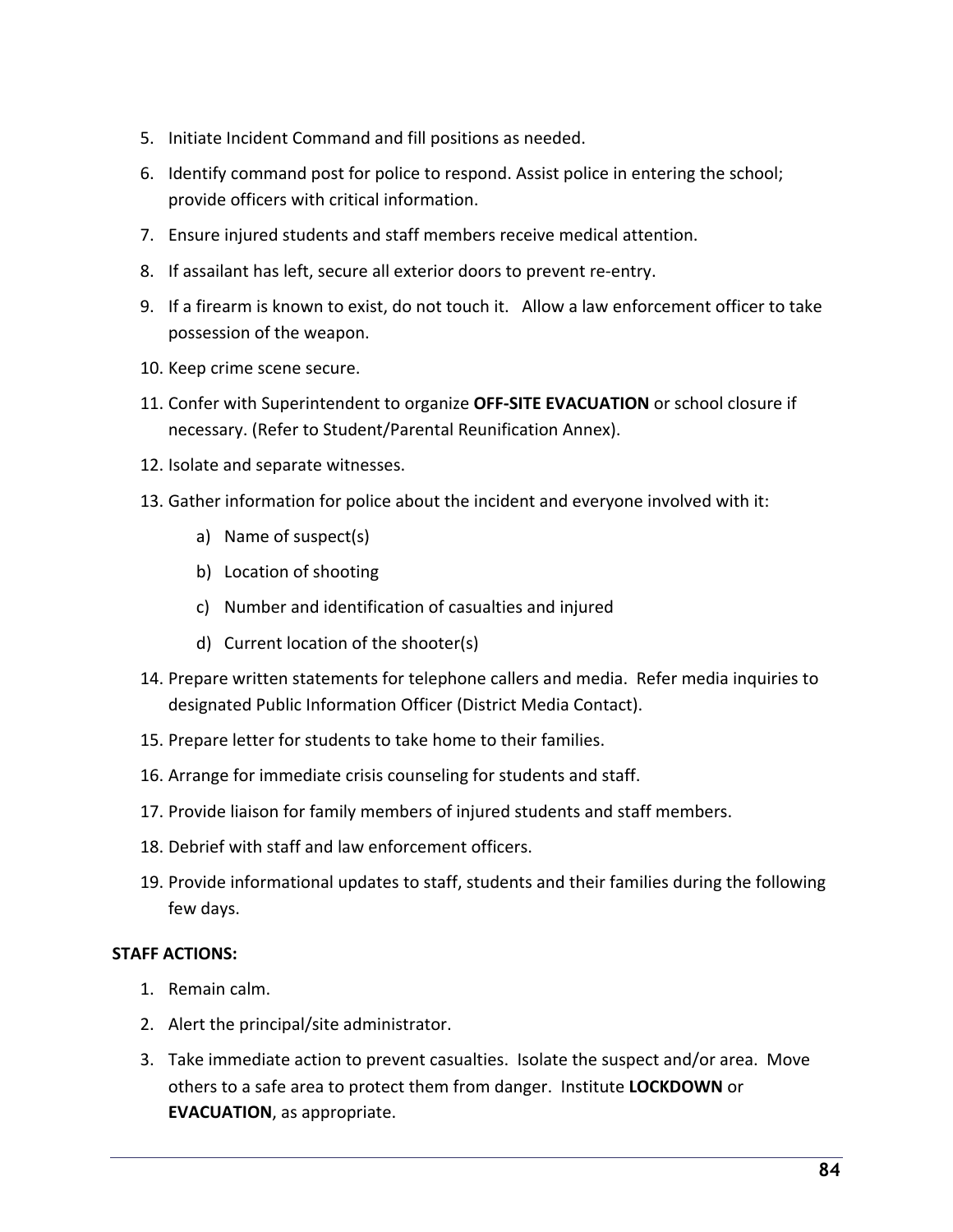- 4. Provide first aid for victims, if needed.
- 5. Account for all students. Maintain order in assembly area or shelter and await arrival of law enforcement.
- 6. Assist police officers provide identity, location and description of individual and weapons.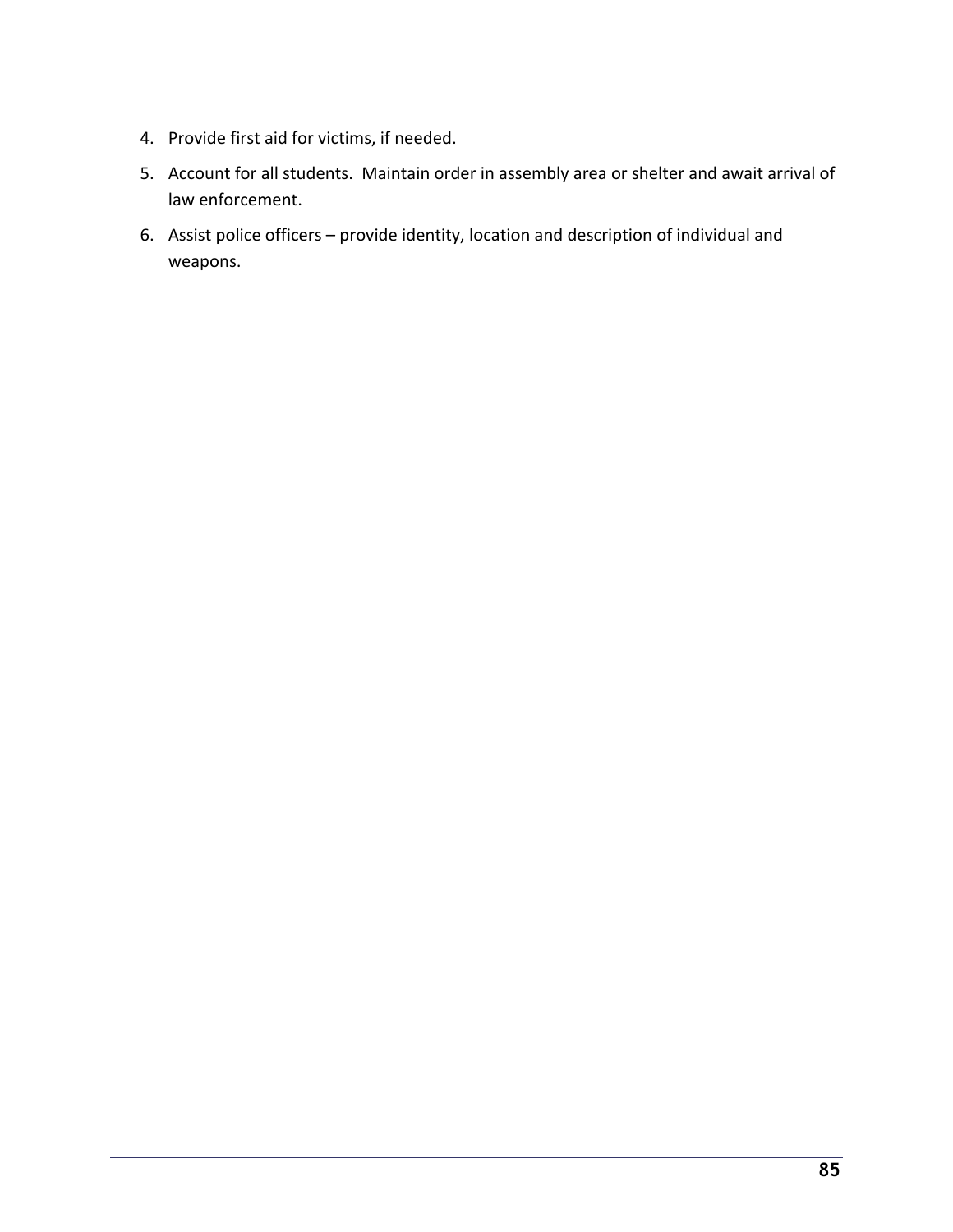## **Emergency Response – Terrorist Attack/War**

Thorough crisis planning will carry the school and district a long way in responding to a terrorist incident during school hours. A terrorist attack may result in the following:

- Damage beyond school boundaries;
- Victims who are contaminated or seriously injured;
- Widespread fear and panic;
- A crime scene to protect.

# **Department of Defense Warning of Possible Enemy Attack**

## **PRINCIPAL/SITE ADMINISTRATOR ACTIONS:**

- 1. Move students to closest suitable shelter.
- 2. If the above is not advisable, remain in school building as place of shelter.

## **STAFF ACTIONS:**

- 1. Keep students calm.
- 2. Close all curtains and blinds.

# **Enemy Attack Without Warning**

- 1. Keep students calm.
- 2. Close all curtains and blinds.
- 3. Instruct students to DUCK AND COVER.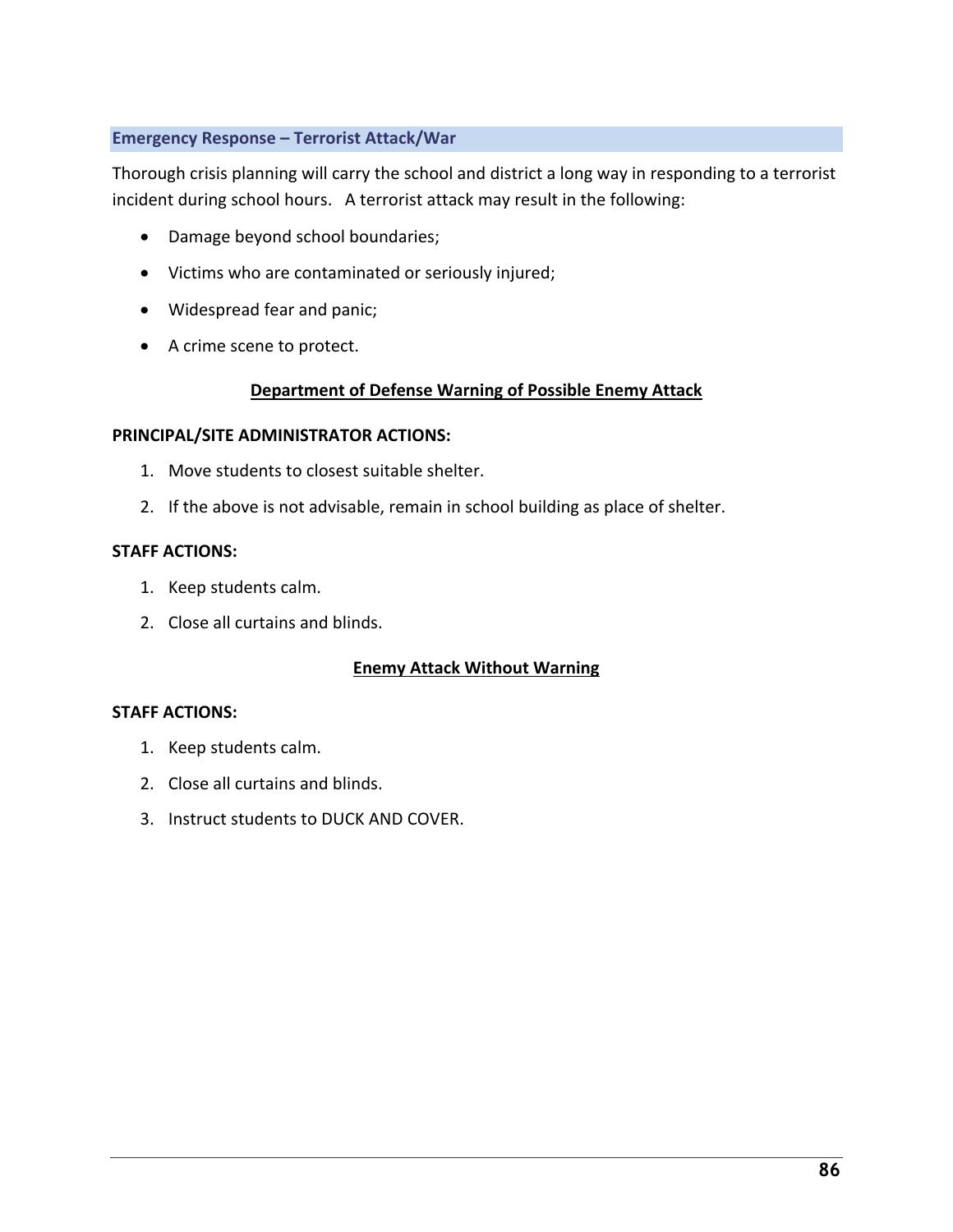## **Emergency Response – Utility Failure**

Failure of any of the utilities (electricity, gas, water) during school hours constitutes a condition that must be dealt with on a situational basis. Advance notice may be received from a utility company regarding loss of service. In many cases, such loss of service will be of short duration and require no special action other than notifying staff of the temporary interruption of service.

### **PRINCIPAL/SITE ADMINISTRATOR:**

- 1. Notify utility company and District Maintenance. Provide the following information:
	- a. Affected areas of the school site
	- b. Type of problem or outage
	- c. Expected duration of the outage, if known
- 2. Determine length of time service will be interrupted.
- 3. Determine desired action, which may include relocation of students and staff, notification of parents, and alternate food service.
- 4. If disruption in service will severely hamper school operation, notify students and staff by appropriate means.
- 5. Use messengers with oral or written word as an alternate means of faculty notification.
- 6. Notify District Office of loss of service.
- 7. Implement plan to provide services without utilities or with alternate utilities.
- 8. During a large scale power outage the District Emergency Operations Centre may be activated. Principals should coordinate actions through the EOC Director to ensure effective communications and response efforts.

### **A. Plan for Loss of Water**

| Toilets:          |  |  |
|-------------------|--|--|
| Drinking Water:   |  |  |
| Food Service:     |  |  |
| Fire Suppression: |  |  |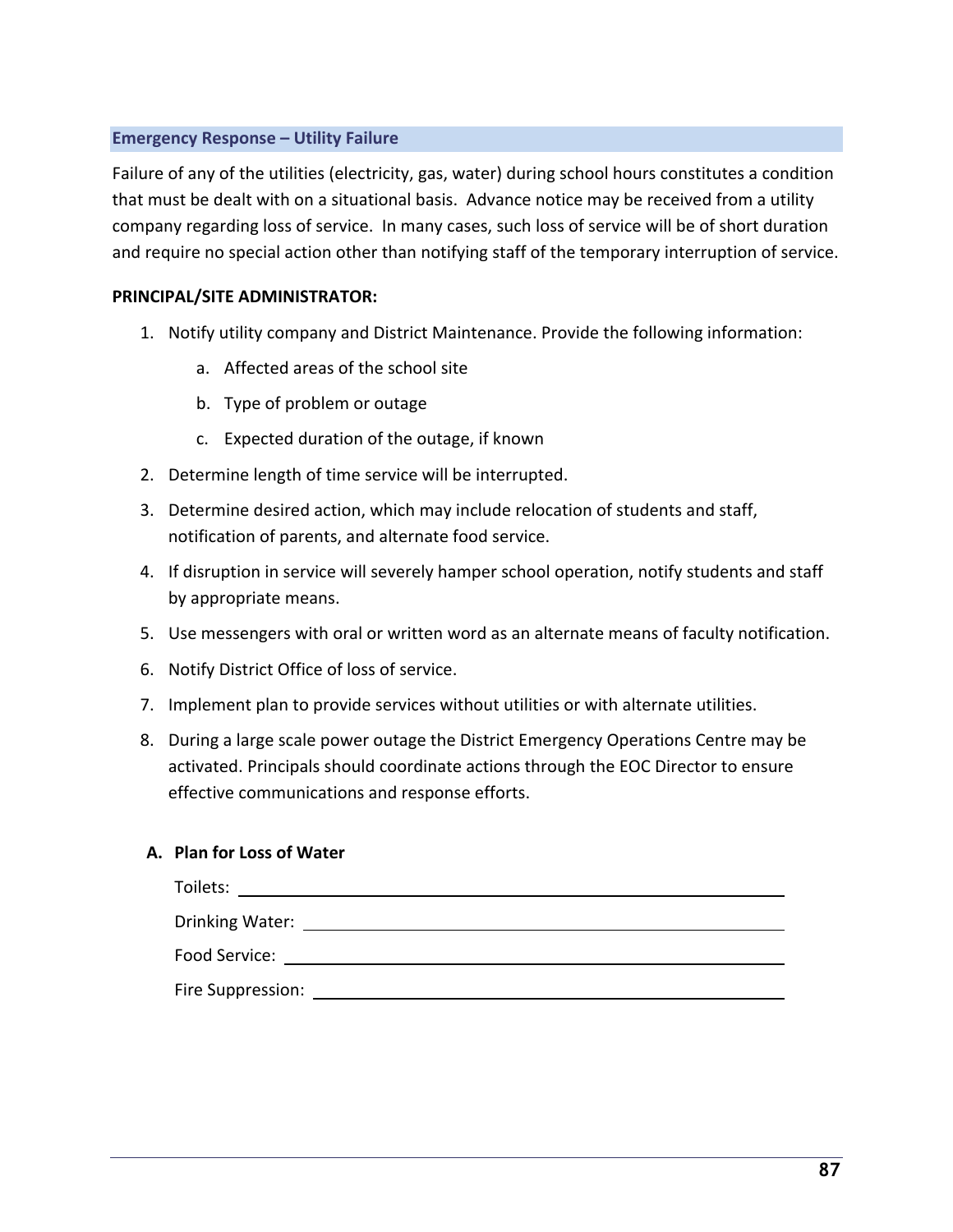# **B. Plan for Loss of Electricity**

Ventilation:

Emergency Light:

Computers:

# **C. Plan for Loss of Natural Gas**

Heat:

Food Service: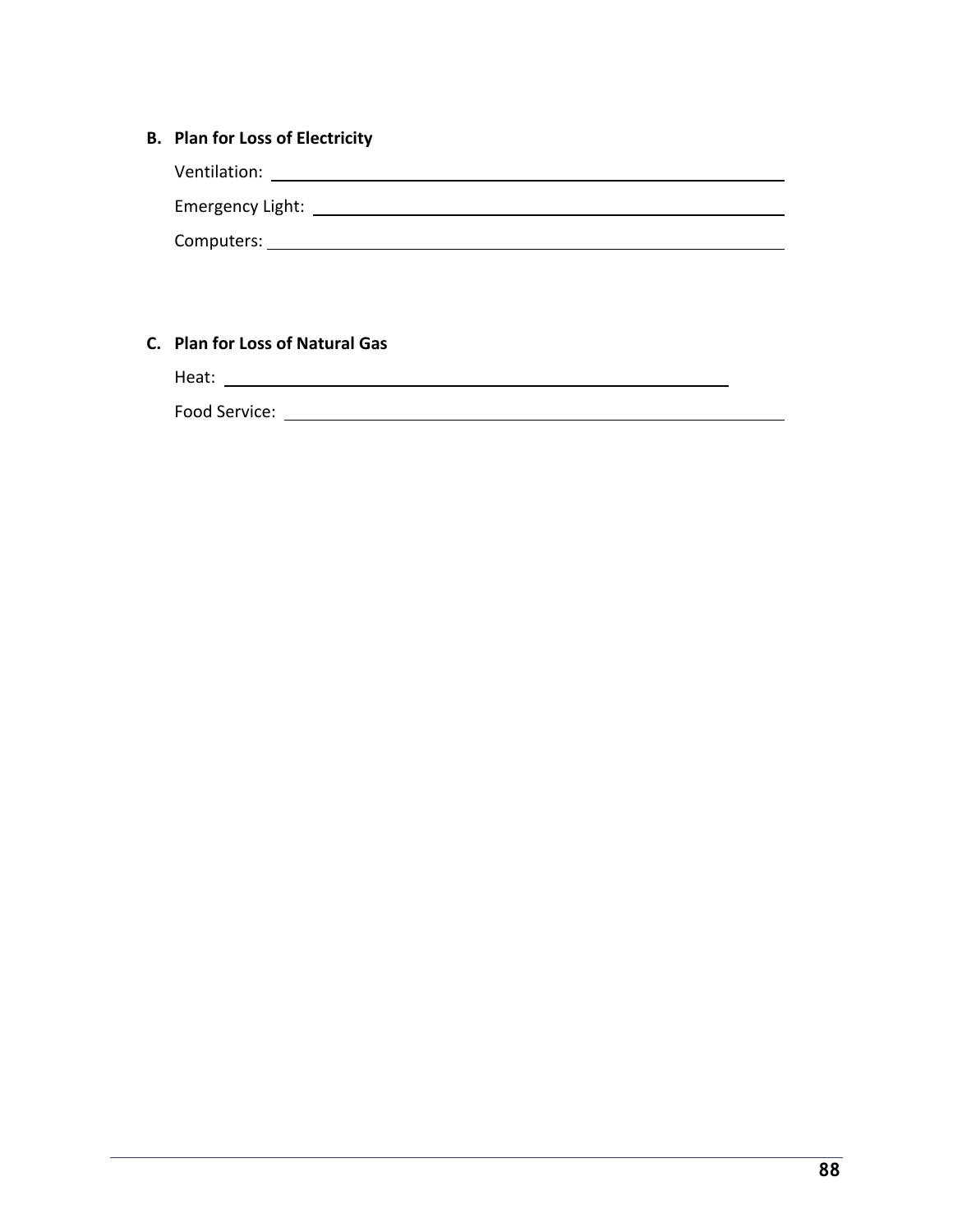### **Recovery Process**

Recovery refers to the follow-up measures taken after a disaster to return the affected site back to normal operating conditions. Recovery focuses on restoring the infrastructure of the school (utilities, phones, water) to service, re-establishing a sense of emotional safety and returning to the learning environment as quickly as possible after a crisis. Recovery actions are generally begun as response activities diminish, but some activities (e.g., keeping track of personnel time) must be started simultaneously with response. Recovery measures are designed to assist students and staff impacted by physical, psychological and emotional trauma following sudden tragic events. Students and their families, administrators, teachers and staff will benefit from recovery support at two levels: immediate and ongoing.

**Immediate (short-term) support** is needed from the first moments of a traumatic event through the first few days following it. Frequently, recent victims of the trauma are in a state of shock, and basic human needs of medical attention, shelter and food are the primary focus. Emergencies affecting a small number of people, or certain district-level emergencies, may be well served by crisis counseling and recovery assistance from other district employees, local community mental health providers, employee assistance programs and similar services.

**Ongoing (long-term) recovery** refers to support provided to some individuals for weeks, months, or years following a tragic event. Such long-term recovery needs may only become apparent over time.

### **Recovery Organization**

Recovery actions follow the same five NIMS functions as Response, but during the Recovery phase, there will be more work for those performing in the functions of Administration/Finance and less for those in Operations. Below are typical recovery tasks by NIMS function:

### **Management**

- Make policy decisions, e.g., who coordinates returning staff.
- Continue public information activities.
- Manage safety considerations, e.g., assure facility is safe for re-entry.
- Re-establish a sense of safety.
- Support immediate emotional recovery—staff and students.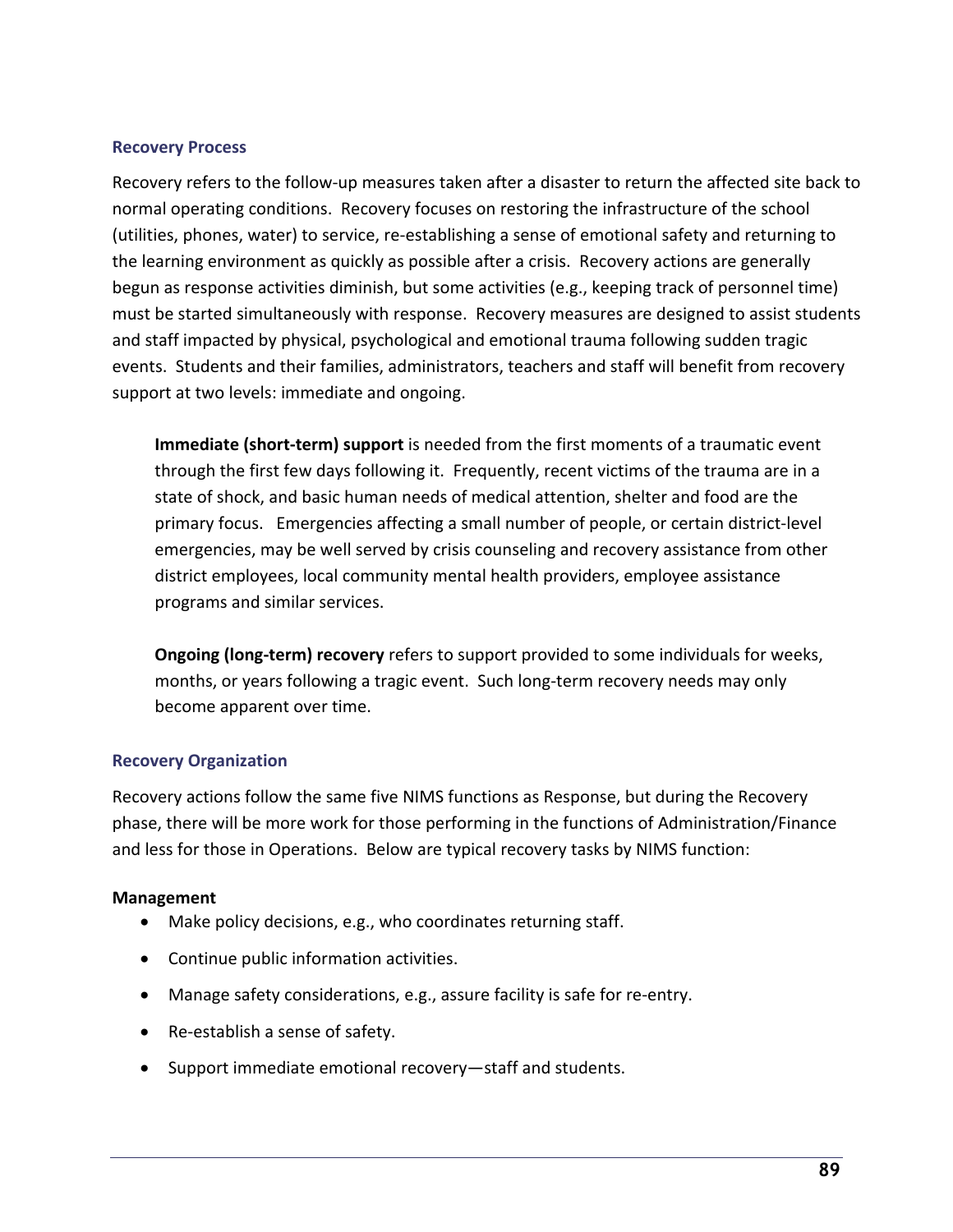## **Operations**

- Coordinate damage assessment and debris removal.
- Restore utilities.
- Arrange for building and safety inspections prior to re-entry.
- Arrange for repairs.

# **Planning/Intelligence**

- Document BCERMS compliance for use in applying for disaster relief.
- Write recovery after-action reports.
- Develop a post-incident mitigation plan to reduce future hazards.

### **Logistics**

- Provide recovery-related supplies and replenish disaster cache at each site
- Coordinate availability of personnel, equipment and vehicles needed for recovery efforts

### **Administration/Finance**

- Prepare and maintain budget.
- Develop and maintain contracts.
- Apply for financial relief grants.
- Process staff injury claims.
- Handle insurance settlements.
- Document employee time to assure continuity of payroll.

### **Documenting Emergency Outcomes**

Once the safety and status of staff and students have been assured, and emergency conditions have abated, assemble staff to support the restoration of the schools educational programs. Defining district mission-critical operations and staffing will be a starting point for the recovery process.

 $\Box$  Conduct a comprehensive assessment of the emergency's physical and operational effects. Assess physical security, data access, and all other critical services (e.g., plumbing, electrical).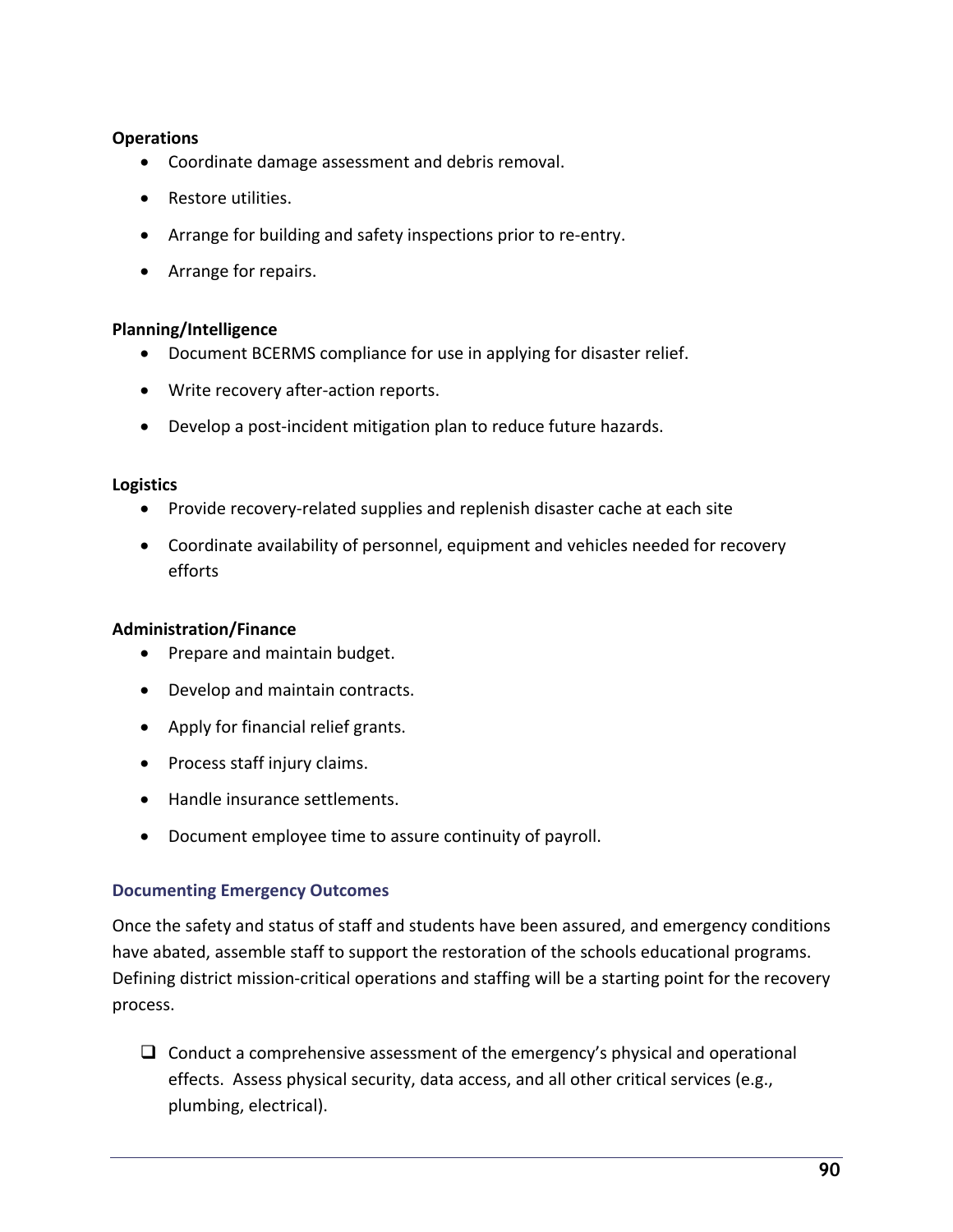- $\Box$  Perform an impact analysis. Examine critical information technology assets and personnel resources, and determine the impact on the school for each asset and resource that is unavailable.
- $\Box$  Document damaged facilities, lost equipment and resources, and special personnel expenses that will be required for insurance and assistance claims.
- $\Box$  Provide detailed facilities data to the school district office so that it can estimate temporary space reallocation needs and strategies.
- $\Box$  Administer Workers' Compensation that claims may arise if there are on-the-job injuries.
- $\Box$  Arrange for ongoing status reports during the emergency to: a) estimate when the educational program can be fully operational; and b) identify special facility, equipment, and personnel issues or resources that will speed resumption of classes.
- $\Box$  Apprise the B.C. Ministry of Education of recovery status.

# **District-level Responsibilities**

# **(Individual school site should check with the District to determine the procedures that will be followed)**

- Identify record keeping requirements and sources of financial aid for disaster relief.
- Establish absentee policies for teachers/students after a disaster.
- Establish an agreement with the Ministry of Children and Family Development and Child Youth Mental Health to provide counseling to students and their families.
- Develop alternative teaching methods for students unable to return immediately to classes.
- Create a plan for conducting classes when facilities are damaged, e.g., alternative sites, half-day sessions, portable classrooms.

# **Recovery Reporting**

### **After-Event Critique**

The SD59 Emergency Preparedness Committee will conduct a formal critique following Level II and III emergencies to review the individual school or overall District response to the event. The purpose of the critiques is to identify deficiencies in current plans, procedures, and the emergency management organization. Any deficiencies noted in the District's Emergency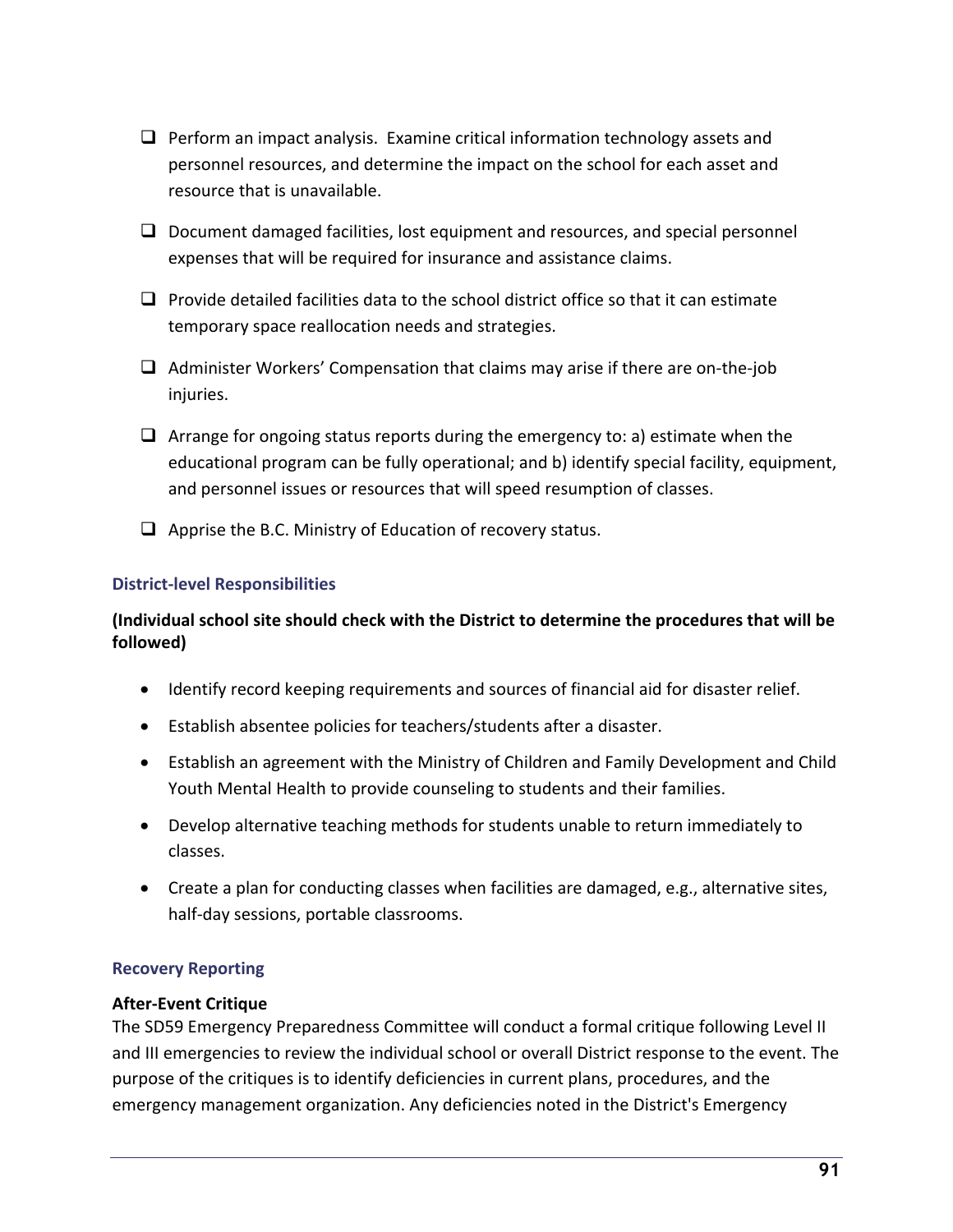Management Program will be referred to the District's Emergency Planning Committee for review and recommendation.

## **After-Action Report**

The SD59 Emergency Preparedness Committee, with input from the school administration and emergency operations coordinators, will compile an After-Action Report following Level II and III Emergencies to submit to the Superintendent's office and appropriate government agencies. The report will summarize the effects of the emergency event on District operations and the District's response to the event. The report will recommend mitigation activities, improved response actions, and short/long term recovery considerations. The report may also be used for submission to governmental agencies for possible financial recovery assistance.

## **Recovery Strategies for Emergencies**

The following information may be useful in the days and weeks after an emergency.

- $\Box$  Convene a District Crisis Response Team to assist with debriefing.
	- Assess system-wide support needs, and develop planned intervention strategies;
	- Schedule and provide student, family and staff Critical Incident Stress Management services;
	- Discuss successes and problems;
	- Discuss things to do differently next time.
- $\Box$  Convene the staff to provide updates on additional information and procedures.
- $\Box$  Identify students and staff in need of follow-up support and assign staff members to monitor vulnerable students:
	- Coordinate counseling opportunities for students;
	- Announce ongoing support for students with place, time, and staff facilitator;
	- Provide parents with a list of community resources available to students and their families.
- $\Box$  In case of death, provide funeral/visitation information.
- $\Box$  Allow staff opportunity to discuss feelings and reactions and provide list of suggested readings to teachers, parents and students.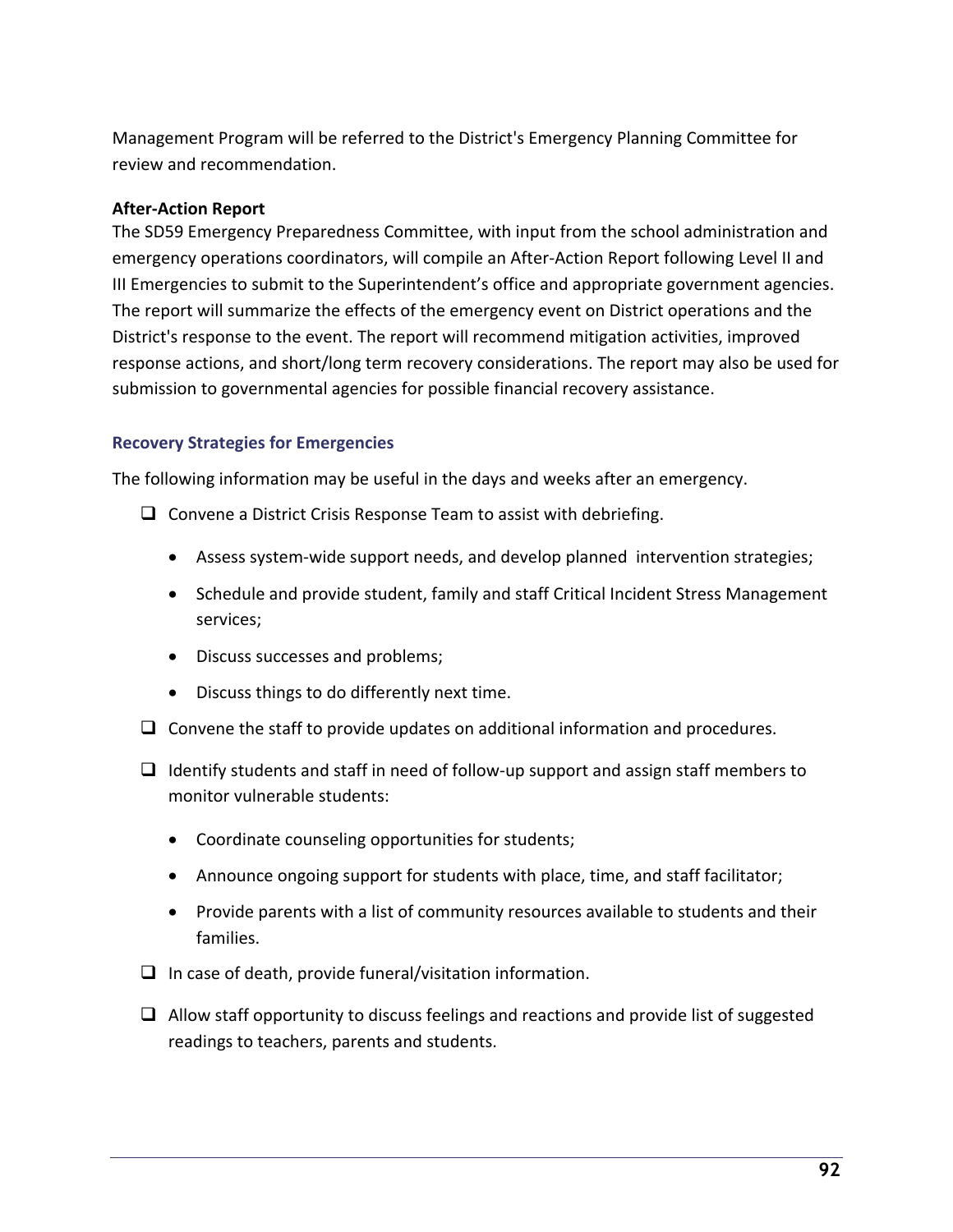# **Resumption of Classes**

- $\Box$  **Re-entry into the facility.** The principal/site administrator is the individual responsible for authorizing re-entry into the school facility. A damage assessment team should:
	- Survey the school after a disaster;
	- Report findings to the principal/site administrator; and
	- Ensure that timely and accurate data is received. **Only after the principal/site administrator has been assured by public safety officials and/or local contractors that the safety of the school has been restored should re-entry occur.**
- $\Box$  **Relocation**. In the event the school is damaged to the extent that all or a portion of it is uninhabitable until repairs are made, plans must be developed to address the relocation of educational services and staff to alternate facilities until repairs are made or the school is rebuilt.

# **Repairs or Construction on Disaster Sites**

Any repairs and rebuilding of damage wrought by school violence or natural disaster must carefully consider the input and feelings of the victims and their families. There is a strong and significant psychological connection to death sites that must run its full course and should never be discounted or ignored. Making changes and reconstruction in and around death and injury sites requires a delicate balance with the need to resume normal activities. The construction must be the result of careful and deliberate consultation with students, parents and school staff. Action should never be rushed. Families may not be ready for change and pressure may only delay or impair healing.

# **Post-Disaster Mitigation**

To break the repetitive loss cycle and create a higher level of disaster resistance, a recovery plan should specify mitigation projects that could be completed in the process of incident recovery, repair and restoration. This may mean adapting the facility for seismic retrofitting (e.g., bolting shelves and TVs to walls, file cabinets to each other, security light fixtures, etc). It also may mean changes to the social, economic and environmental factors that can affect a school's vulnerability to the impact of hazards. Damages and injuries that occurred during the most recent crisis should be reviewed to identify preventive measures that could be taken now to mitigate the recurrence of similar damage or injuries in future incidents. Prioritize mitigation measures by degree of life safety, cost, frequency of identified potential hazard and potential number of people exposed.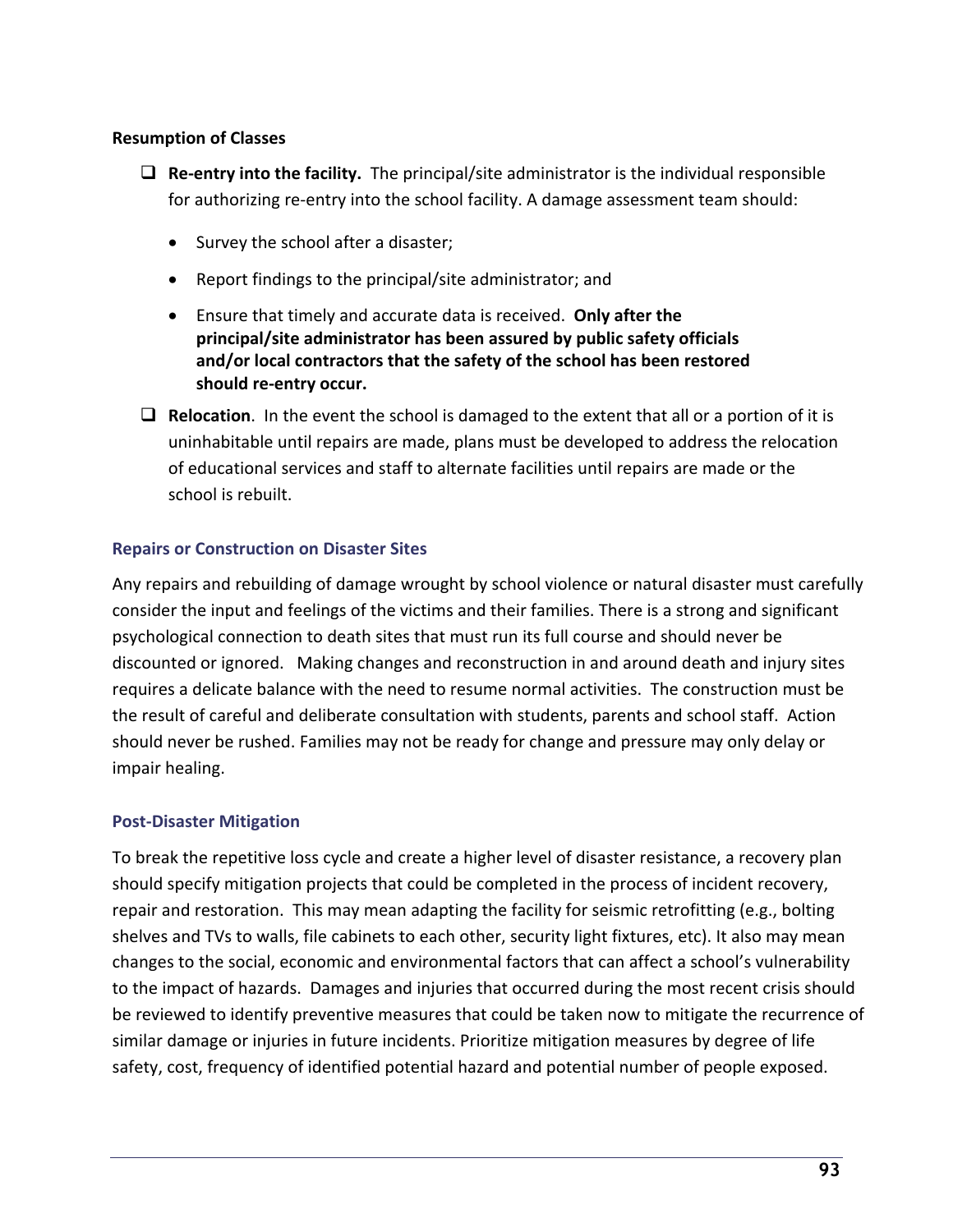## **Post Traumatic Stress**

A disaster is a devastating, catastrophic event that can be life threatening and produce injuries and deaths. Post Traumatic Stress is an anxiety disorder that can develop in children, adolescents or adults when individuals survive disaster-related experiences. The range of human responses to a catastrophic event may include physical, cognitive and emotional symptoms such as nausea, sleep disturbance, slowed thinking, troubled memories, regressed behavior, anxiety, guilt, depression, anger and a host of other responses.

**Retraumatization:** Anniversary dates, media coverage, the filing of lawsuits, or similar events in other regions can "retraumatize" a community, contributing to further depression. Some people also have feelings of inadequacy about dealing with the ongoing tragedy. For some trauma victims, these adverse effects fade with emotional support and the passage of time. Others are more deeply affected and experience long-term consequences. These reactions are normal responses to an abnormal event. Although no one can predict who will experience the most severe reaction to trauma, the more direct the exposure to the event, the higher the risk for emotional harm.

Trauma is an acute stress response that an individual experiences when confronted with sudden, unexpected, unusual human experience. Here are some common signals of a stress reaction to trauma:

| <b>PHYSICAL</b>       | <b>MENTAL</b>        | <b>EMOTIONAL</b>   | <b>BEHAVIORAL</b>   |  |
|-----------------------|----------------------|--------------------|---------------------|--|
| Chest pain*           | Confusion/blaming    | Anxiety            | Alcohol/drug use    |  |
| <b>Chills</b>         | Disturbed thinking   | Depression         | Change in speech    |  |
| <b>Difficulty</b>     | Indecision           | Fear               | Helplessness        |  |
| breathing*            | Insomnia             | Grief              | Increased appetite  |  |
| <b>Dizziness</b>      | Loss of time/place   | Guilt              | Intense startle     |  |
| Fainting              | Nightmares           | Intense anger      | reflex              |  |
| <b>Grinding Teeth</b> | Poor concentration   | Irritability       | Isolation           |  |
| Headaches             | Poor memory          | Mood swings        | Loss of appetite    |  |
| Heart races           | Poor problem-solving | <b>Nervousness</b> | Misbehavior         |  |
| Muscle shakes         | Poor/hyper alertness | Overwhelmed        | <b>Outbursts</b>    |  |
| <b>Nausea</b>         | Strange images       | Panic              | Pacing              |  |
| Prolonged staring     | Unable to identify   | Shock              | <b>Restlessness</b> |  |
| Severe sweating       | familiar people or   | Uncertainty        | Suspicious          |  |
| Thirst                | things               |                    | Withdrawal          |  |
| Twitches              |                      |                    |                     |  |
| Vomiting              |                      |                    |                     |  |
| Weakness              |                      |                    |                     |  |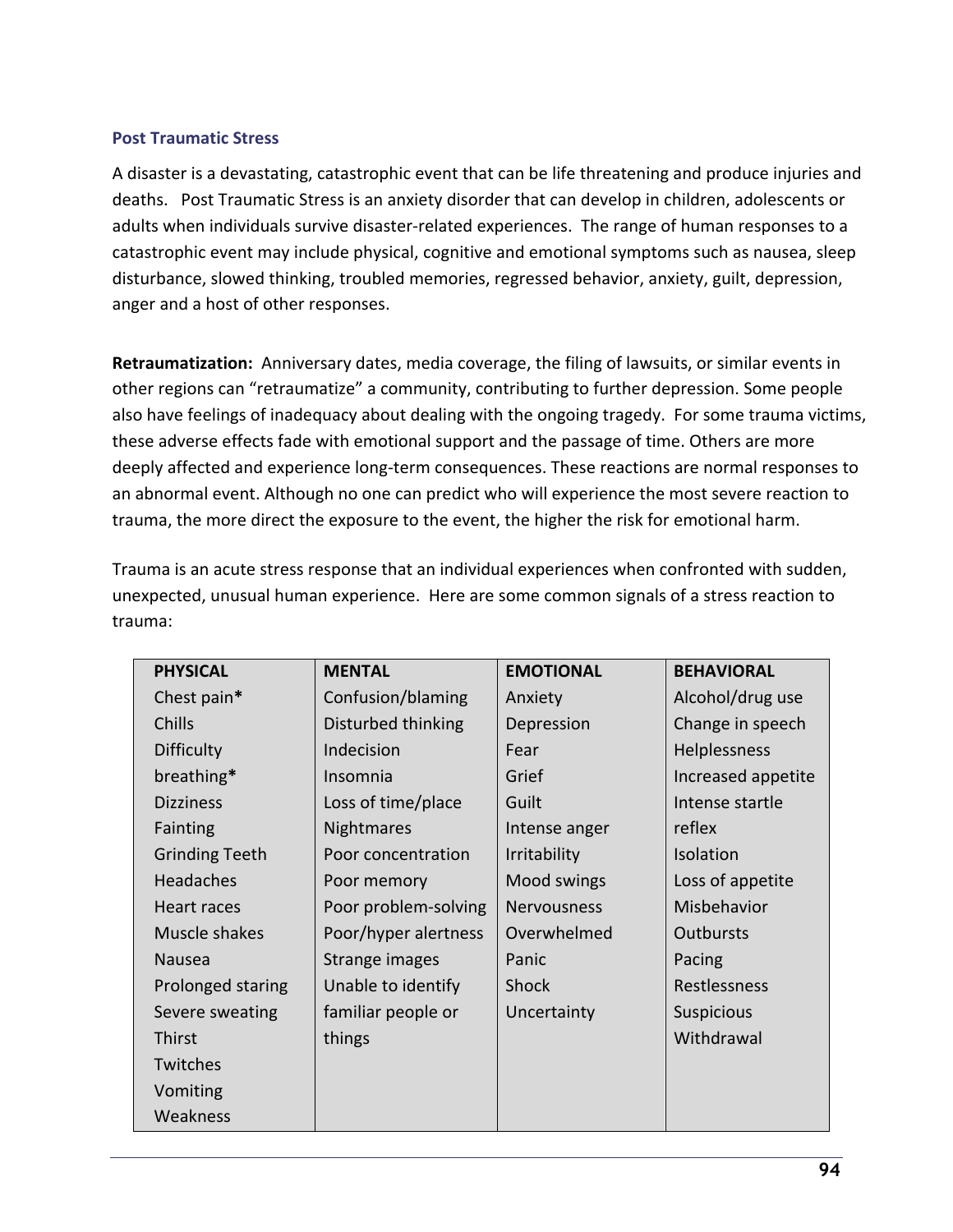# **Effects of Trauma on Children**

Emergencies hit children hard. It is difficult for them to understand and accept that there are events in their lives that cannot be predicted or controlled. They learn that adults cannot fix a disaster and cannot keep it from happening again.

As a result of traumatic experiences some children will show a variety of symptoms of distress. The teacher must first know a child's baseline ("usual") behavior and cultural/ethnic responses before he/she can identify "unusual" or problem behavior in a child.

- Unusual complaints of illness, stomach cramps, chest pain
- Difficulty concentrating, cannot focus
- "Feisty" or hyperactive, silly, giddy
- Any emotional display; crying, "regressed" behavior (less than age appropriate)
- Lethargic, apathetic
- Easily startled, jumpy; sense of fear or worry
- Lack of emotional expression
- Cannot tolerate change; cannot move to next task
- Staying isolated from the group
- Child seems so pressured, anxious that he/she somehow dominates, has to distract others, or is otherwise "needy"
- No eye contact (Note: In some cultures, making eye contact with adults is "defiant behavior")
- Resistance to talking and opening up (however, child might just be shy, may have language or cultural barrier)

# **Effects of Trauma on Adults**

### **First Reactions May Include:**

- Numbness, shock, difficulty believing what has occurred or is in the process of occurring
- Slow or confused physical and mental reactions
- Difficulty in decision making; uncertainty about things; it may be difficult to choose a course of action or to make even small judgment calls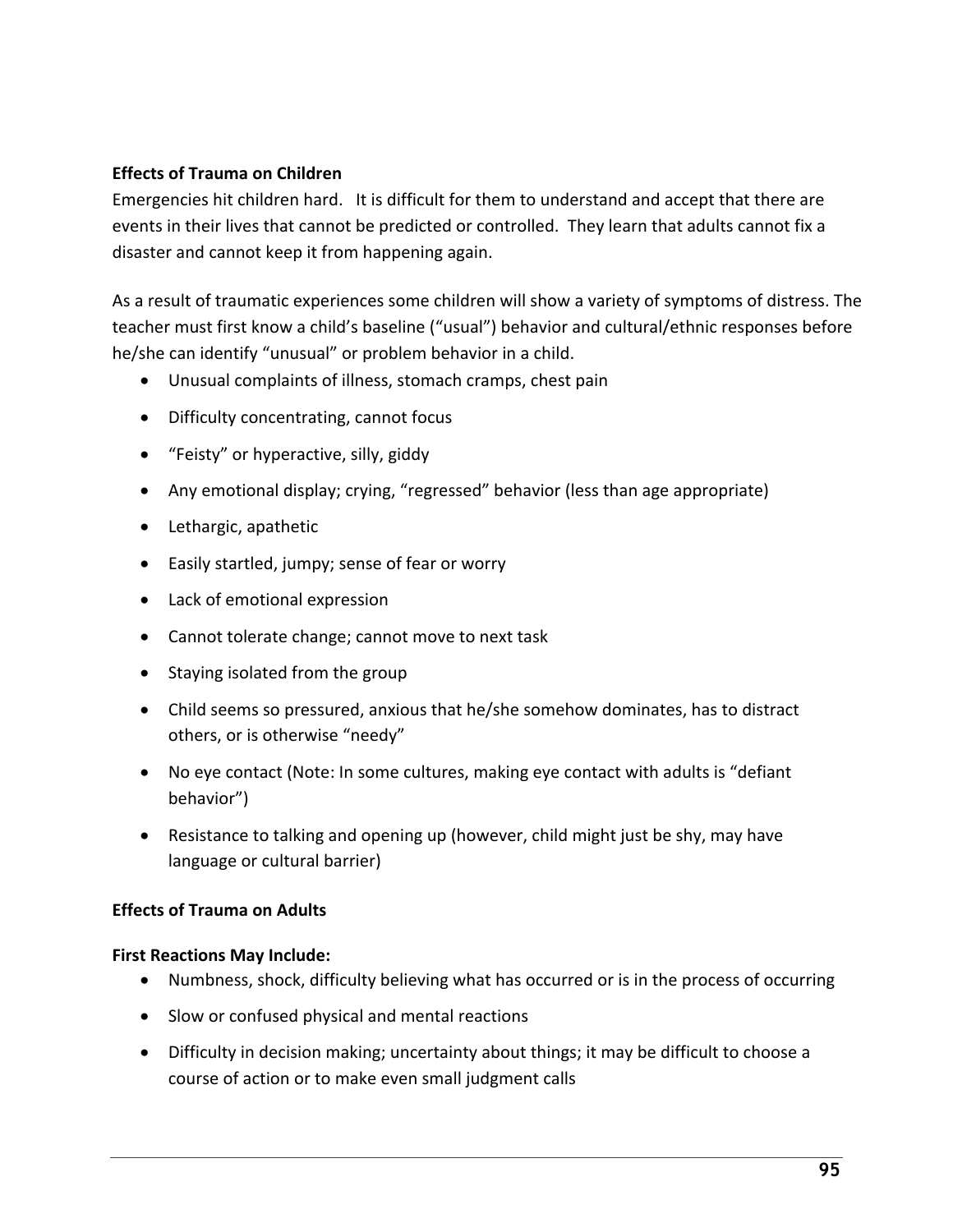## **Ongoing Reactions May Include:**

- Loss of appetite, difficulty sleeping, loss of interest or pleasure in everyday activities
- Desire to get away from everyone even family/friends
- Emotional liability; becoming irritable or upset more quickly than usual
- Feelings of fatigue, hopelessness, helplessness
- Digestive problems; headaches or backaches
- Difficulty accepting that the emergency has had an impact or difficulty accepting support from friends and the community

## **Tips for distressed adults:**

- Take time to relax and do things that are pleasant; positive change such as getting away for a few hours with close friends can be helpful
- Get regular exercise or participate in a sport; activity soothes anxiety and helps with relaxation
- Keep days as simple as possible; avoid taking on any additional responsibilities or new projects
- Tap sources of assistance with the workload ask students, instructional assistants, or volunteers to help grade papers, take care of copying, or help with other timeconsuming tasks.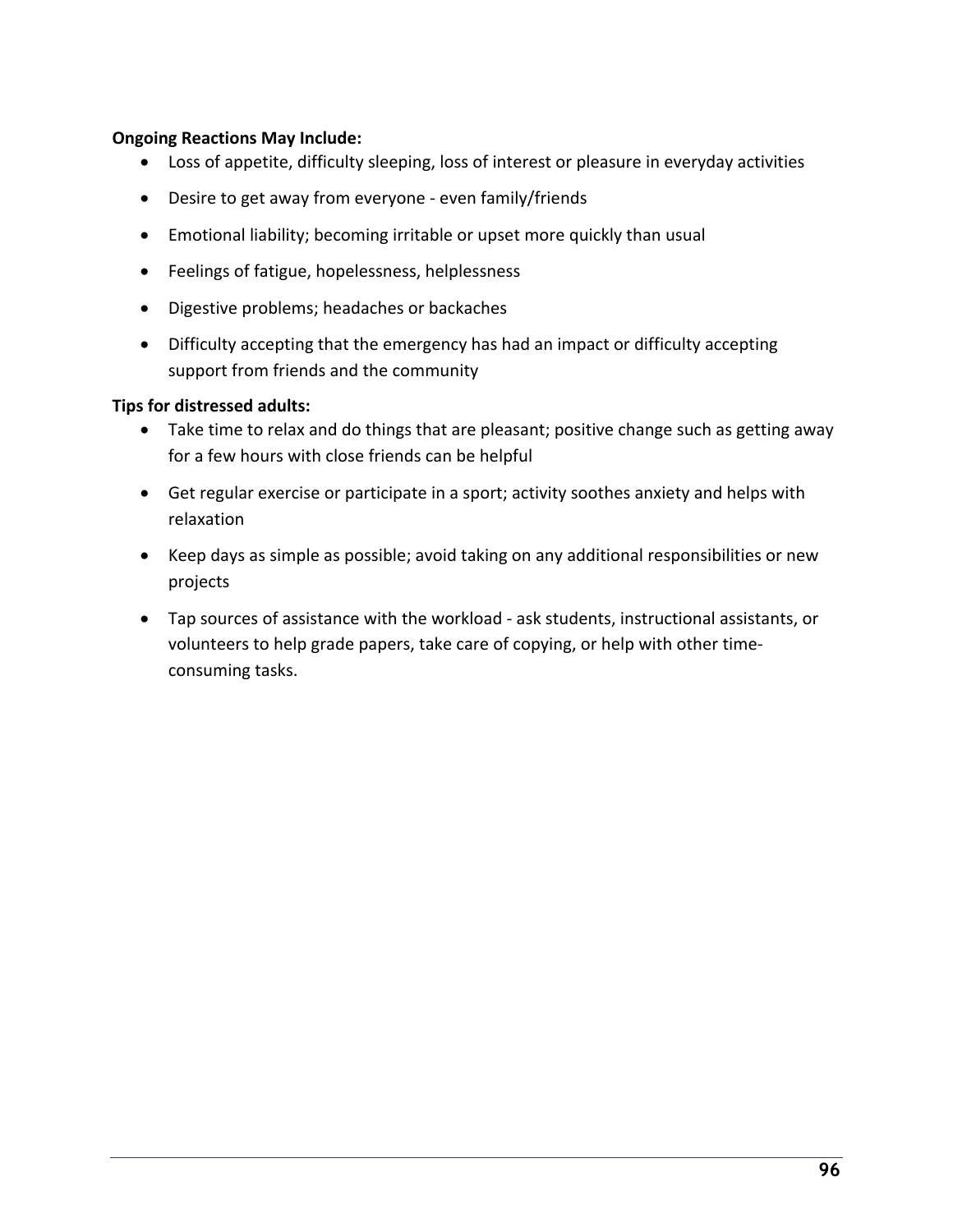### **Recovery Action Checklist**

- $\Box$  Assemble a Crisis Intervention Team as needed.
- $\Box$  Strive to return to learning as quickly as possible.
- $\Box$  Restore the physical school site, as well as the school community.
- $\Box$  Restore communications systems.
- $\Box$  Institute data recovery procedures.
- $\Box$  Make arrangements for alternative housing for classes and offices, if necessary.
- $\Box$  Monitor how staff members are assessing students for emotional impact of the crisis.
- $\Box$  Identify what follow up interventions are available to students, staff and first responders.
- $\Box$  Conduct debriefings with staff and first responders.
- $\Box$  Assess curricular activities that address the crisis.
- $\Box$  Allocate appropriate time for recovery.
- $\Box$  Plan how anniversaries of events will be commemorated.
- $\Box$  Capture "lessons learned" and incorporate them into revisions and trainings.
- $\Box$  Complete all paperwork and reports for financial aid for disaster relief if available.
- $\Box$  Work with local or state emergency services professionals to maximize your costrecovery efforts.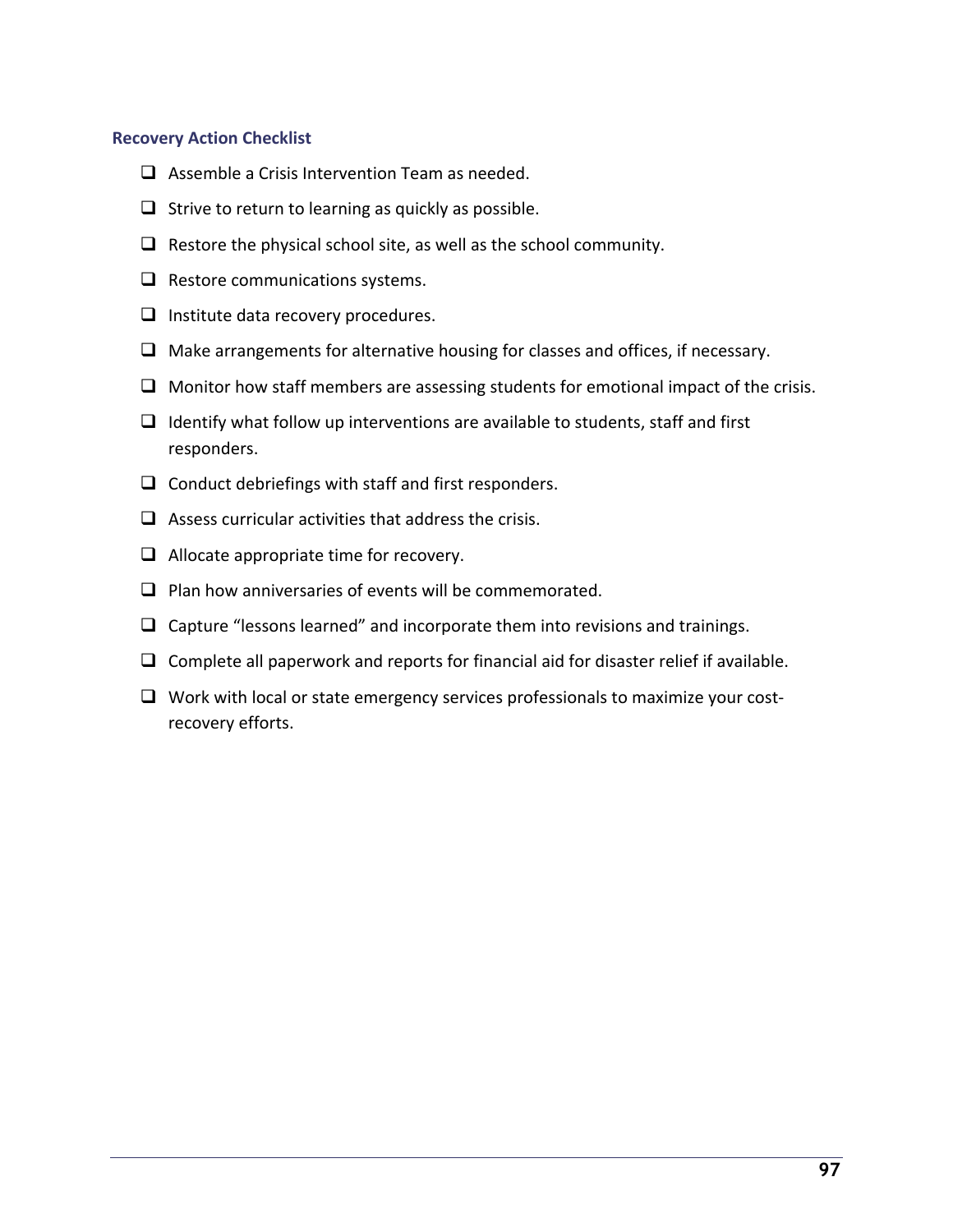### **ATTACHMENT A**

## **Hazard Assessment Procedures**

Each school year, prior to the arrival of the teaching staff, the principal and/or designee should undertake a physical survey of all hazards likely to be encountered in the evacuation routes from classrooms and other activity rooms to safe, open-space areas. **During the first month of the school year, each teacher should conduct a classroom hazard assessment to be submitted to the principal.** The purpose of these hazards assessments is to identify and report for correction any existing conditions that pose potential risk to the occupants of school buildings and to the facilities.

The composition of the Hazard Assessment Team should be employees with knowledge of the physical layout of the site and each room; keys and access to every room at the school site, including storage and utility rooms; and knowledge of all utility systems and shut off valves. An ideal team might include:

- Custodian/Maintenance Supervisor
- School Principal
- Local Fire Official or Civil/Structural Engineer

**Action Checklist:** Prior to conducting a hazard assessment/school safety audit, the team members should review the School Emergency Management Plan, blueprints of the campus, school accident and incident data and prior assessment reports. A proactive process will help maintain a safe and secure learning environment.

- $\Box$  Determine what crisis plans exist in the district, school, and community.
- $\Box$  Identify all stakeholders involved in crisis planning.
- $\Box$  Gather information about the school facility, such as maps and the location of utility shutoffs.
- $\Box$  Connect with community emergency responders to identify local hazards.
- $\Box$  Review the prior safety audit to examine school buildings and grounds.
- $\Box$  Conduct an assessment to determine how these problems—as well as others—may impact school vulnerability to specific crises.
- $\Box$  Develop procedures for communicating with staff, students, families, and the media.
- $\Box$  Establish procedures to account for students during a crisis.
- $\Box$  Identify the necessary equipment that needs to be assembled to assist staff in an emergency.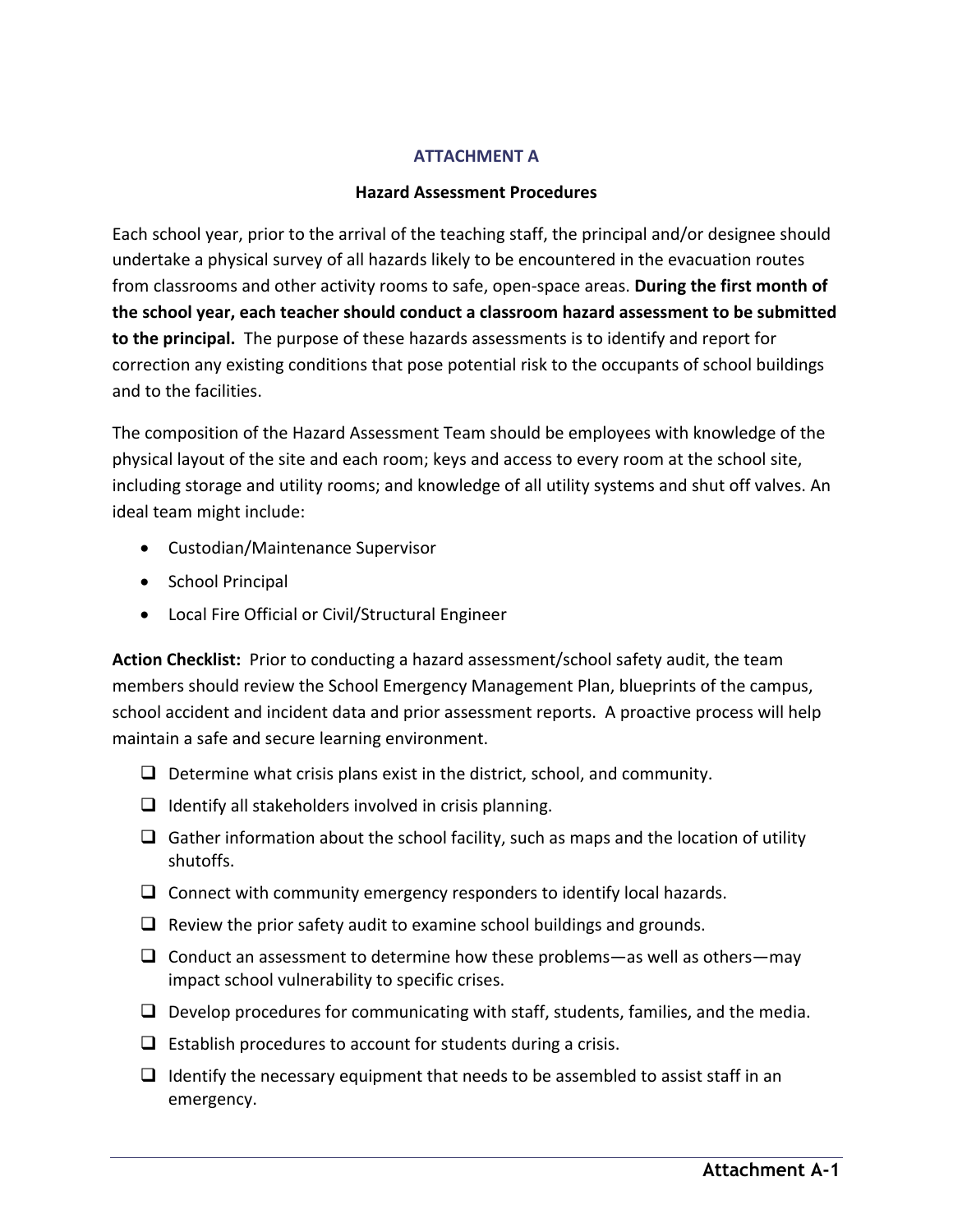**Building and Classroom Hazard Hunt:** The purpose of the hazard hunt is to identify any special circumstances which exist in the school or near the campus which present unique problems or potential risk to people or property. A walk-through inspection of each area of each building should be conducted using the Hazard Checklist (see following page).

The interior and exterior portions of all school buildings and school grounds should be assessed for potential hazards that may impact the site, the staff and the students, including the following:

- Classrooms Bathrooms
- 
- Laboratory/Shop Kitchen/Cafeteria
- 
- Custodial Room Computer Lab
- Storage Room **•** Parking Lot
- 
- Multipurpose Room Gymnasium
- 
- Corridors Boiler Room
	-
- Offices Teacher's Lounge
	-
	-
- Yard (and Playground) Outside structures and Fencing
	-

The hazards may include:

- $\Box$  Proximity to toxic, flammable, corrosive, chemically reactive or other hazardous materials
- $\Box$  Proximity of high voltage power lines
- $\Box$  Proximity to earthquake fault lines
- $\Box$  Likelihood and possible effects of flooding, including proximity to creeks that may surge over their banks
- $\Box$  Likelihood of a wild land fire
- $\Box$  Likelihood of severe weather
- $\Box$  Hanging fixtures on ceilings, such as fluorescent lights.
- $\Box$  Locations of windows, particularly those near doorways.
- $\Box$  Stability of bookcases and shelving in classrooms as well as the objects on the shelves, cabinets and hanging on walls.
- $\Box$  Stability of water heaters.
- $\Box$  Security of AV equipment, computers, TV monitors, piano, aquariums, etc. from motion during an earthquake.
- $\Box$  Impediments to evacuation and transportation
- $\Box$  Inadequate storage of chemicals and labeling on containers.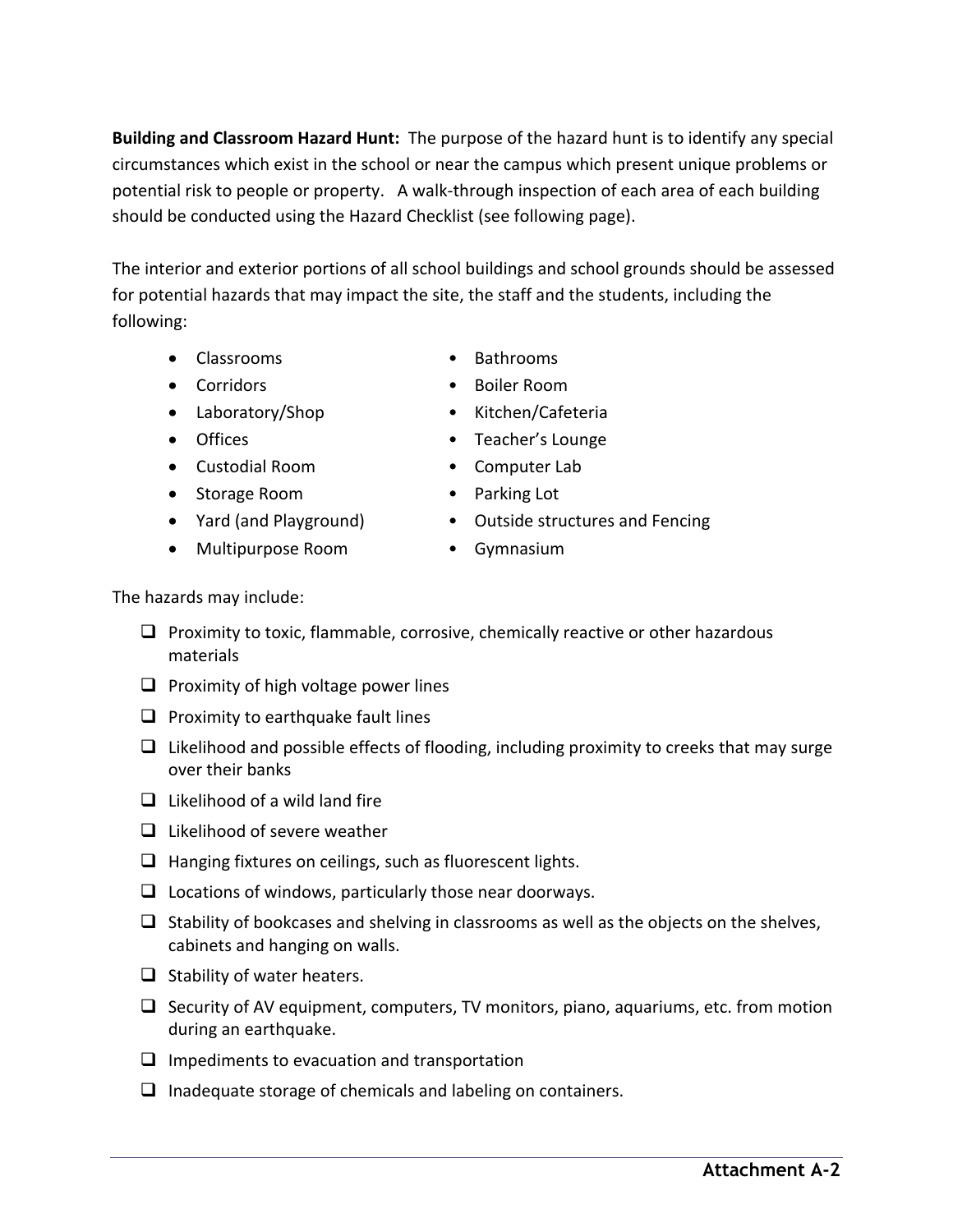## **Hazard Assessment Checklist**

NOTE: If using this checklist following a disaster such as an earthquake or flood, do not enter building unless the structural evaluation has been completed and the building is designated as safe to enter.

School/Site Name: example and the contraction of Location/Room:  $\sim$  Location/Room:

Date:  $\frac{1}{2}$  / \_\_\_\_/ \_\_\_\_\_\_ Time: (24:00 Hours): \_\_\_\_: \_\_\_\_

**Damage Category No Damage Slight Damage Severe Damage Hazardous Condition Description of damage, location, severity, etc.**  Electrical □ □ □ □ \_\_\_\_\_\_\_\_\_\_\_\_\_\_\_\_\_ Natural Gas Lines and □ │ □ │ □ │ □ │<u>\_\_\_\_\_\_\_\_\_\_\_\_</u>\_\_\_\_\_\_ Water Heater/Boiler | □ | □ | □ | □ Water □ □ □ □ \_\_\_\_\_\_\_\_\_\_\_\_\_\_\_\_\_\_\_\_ Sewer □ □ □ □ \_\_\_\_\_\_\_\_\_\_\_\_\_\_\_\_\_\_\_\_ Phone │ □ │ □ │ □ │ □ │ <u>\_\_\_\_\_\_\_\_\_\_\_\_\_\_\_\_\_\_\_\_</u>\_\_\_\_\_\_\_\_\_\_\_ **Hazardous Materials**  Custodial chemicals □ │ □ │ □ │ □ │ <u>Type/Quantity spilled or</u> leaking:  $\overline{\phantom{a}}$  , where  $\overline{\phantom{a}}$  $\frac{1}{2}$ Lab chemicals  $\Box$   $\Box$   $\Box$   $\Box$   $\Box$   $\Box$   $\Box$  Type/Quantity spilled or leaking:  $\mathcal{L}_\text{max}$  and  $\mathcal{L}_\text{max}$  and  $\mathcal{L}_\text{max}$  $\frac{1}{2}$ Asbestos │ □ │ □ │ □ │ □ │ <u>\_\_\_\_\_\_\_\_\_\_\_\_\_\_\_\_\_\_\_\_\_</u>  $\overline{\phantom{a}}$ Lead │ □ │ □ │ □ │ │ <u>\_\_\_\_\_\_\_\_\_\_\_\_\_\_\_\_\_\_\_\_\_</u>  $\overline{a}$ **Physical Hazards** Sink Holes □ │ □ │ □ │ □ │<u>\_\_\_\_\_\_\_\_\_\_\_\_</u>\_\_\_\_\_\_  $\overline{\phantom{a}}$ Construction Areas | □ | □ | □ | □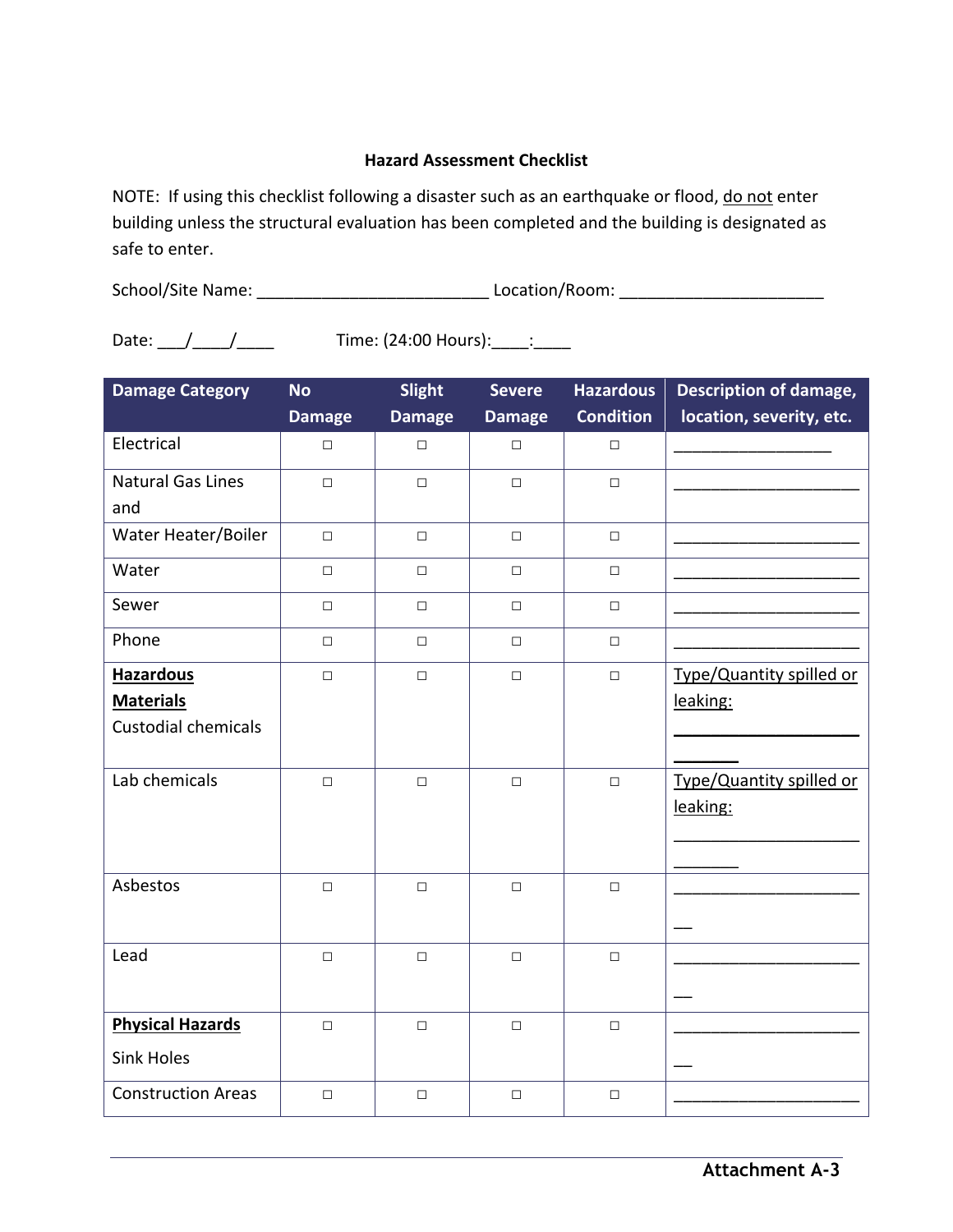| Damaged Bld.        |   | □ |   |  |
|---------------------|---|---|---|--|
| Materials           |   |   |   |  |
| <b>Broken Glass</b> | П | □ | □ |  |
|                     |   |   |   |  |

Building or room safe for reoccupancy□ Building or room closed due to hazardous condition □

\_\_\_\_\_\_\_\_\_\_\_\_\_\_\_\_\_\_\_\_\_\_\_\_\_\_\_\_\_\_\_\_\_\_\_\_\_\_\_\_\_\_\_\_\_\_\_\_\_\_\_\_\_\_\_\_\_\_\_\_\_\_\_\_\_\_\_\_\_\_\_\_\_\_\_\_\_\_

\_\_\_\_\_\_\_\_\_\_\_\_\_\_\_\_\_\_\_\_\_\_\_\_\_\_\_\_\_\_\_\_\_\_\_\_\_\_\_\_\_\_\_\_\_\_\_\_\_\_\_\_\_\_\_\_\_\_\_\_\_\_\_\_\_\_\_\_\_\_\_\_\_\_\_\_\_\_

\_\_\_\_\_\_\_\_\_\_\_\_\_\_\_\_\_\_\_\_\_\_\_\_\_\_\_\_\_\_\_\_\_\_\_\_\_\_\_\_\_\_\_\_\_\_\_\_\_\_\_\_\_\_\_\_\_\_\_\_\_\_\_\_\_\_\_\_\_\_\_\_\_\_\_\_\_\_

The following corrective measures need to be completed prior to reoccupancy:

\_\_\_\_\_\_\_\_\_\_\_\_\_\_\_\_\_\_\_\_\_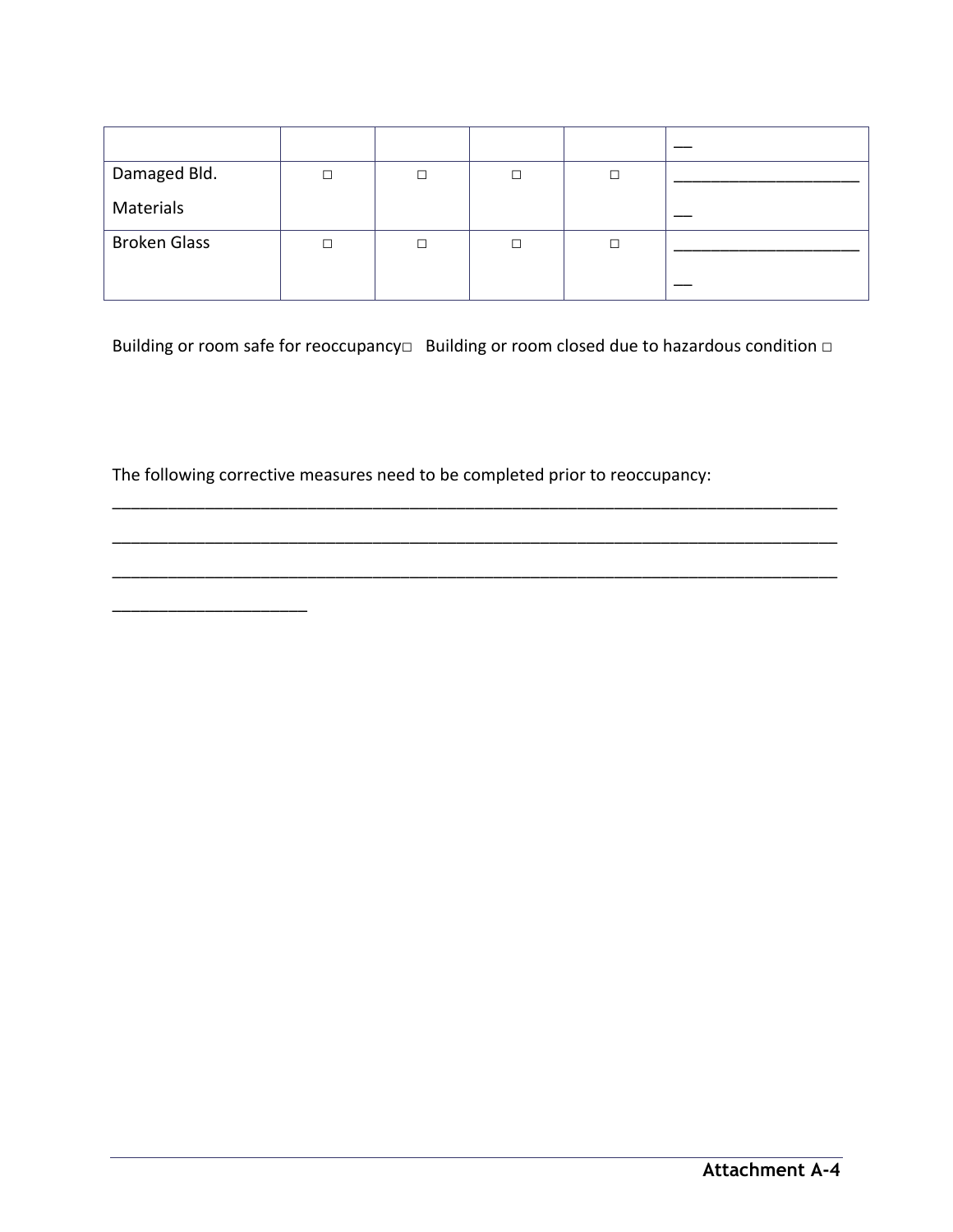### **ATTACHMENT B**

# **Facility Site Map (Insert Site Map Here)**

## **AT MINIMUM INCLUDE THE FOLLOWING INFORMATION ON THE MAP:**

### **(Primary and Alternate evacuation route maps shall be placed in each room)**

#### **NOTE:**

Develop a diagram of the entire school site and surrounding area and identify the locations and staging areas. Blue prints of the site should be available in addition to the map or diagram. Blue prints may be necessary in certain fire or law enforcement situations.

### **Include:**

Primary evacuation routes

Alternate evacuation routes

Handicap evacuation areas

Utility access/shut-off for

Gas

Water

Electricity

HVAC System

Telephone system

Site assignments and Staging Areas

HazMat storage areas

Heat plants/boilers

Room numbers

Door locations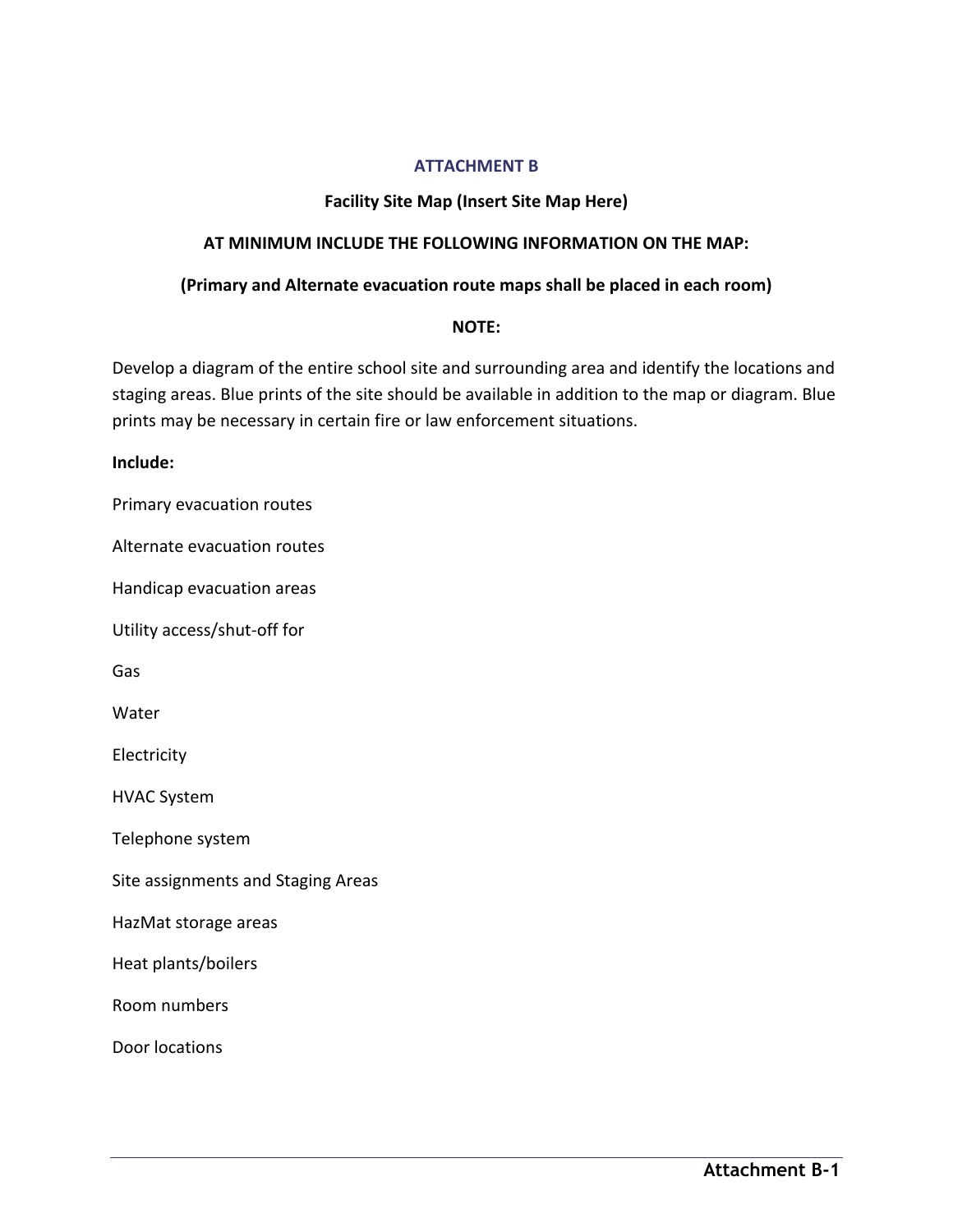### **ATTACHMENT C**

#### **Employee Emergency Skills Survey**

| <b>Employee Name</b> |  |
|----------------------|--|
| Position             |  |

Work Location

During any emergency it is important to be able to draw from all available resources. The special skills, training, experience and capabilities of staff members will play a vital role in dealing with the effects of any type emergency or major disaster. The purpose of this survey is to pre-identify the skills of our employees to determine the area of emergency response they may best be suited for. Please indicate the areas that apply to you and return this survey to the Principal's Office.

\_\_\_\_\_\_\_\_\_\_\_\_\_\_\_\_\_\_\_\_\_\_\_\_\_\_\_\_\_\_\_\_\_\_\_\_\_\_\_\_\_\_\_\_\_\_\_\_\_\_\_\_\_\_\_\_\_\_\_\_\_\_\_\_\_\_\_\_\_

Please check the boxes which indicate the skills or specific expertise or training you may have:

First Aid CPR AED Triage (Received within past years?) Firefighting Nurse Doctor/Dentist Other medical

 Physical Fitness Emergency/Management Search & Rescue Bi/Multi-lingual, what language(s)

\_\_\_\_\_\_\_\_\_\_\_\_\_\_\_\_\_\_\_\_\_\_\_\_\_\_\_\_\_\_\_\_\_\_\_\_\_\_\_\_\_\_\_\_\_\_\_\_\_\_\_\_\_\_\_\_\_\_

 Construction Mechanical Ability Structural Engineering Electrician Utilities HVAC Plumber Heavy Equipment Operator - What type?

\_\_\_\_\_\_\_\_\_\_\_\_\_\_\_\_\_\_\_\_\_\_\_\_\_\_\_\_\_\_\_\_\_\_\_\_\_\_\_\_\_\_\_\_\_\_\_\_\_\_\_

\_\_\_\_\_\_\_\_\_\_\_\_\_\_\_\_\_\_\_\_\_\_\_\_\_\_\_\_\_\_\_\_\_\_\_\_\_

Truck/Bus Driver

 Food Preparation Cooking for Large Numbers of People Shelter Management Child Care Counseling Crisis Intervention Survival Training and Techniques Ham Radio CB Radio Licensed Yes No Camping Experience Journalism Shorthand Clerical Computer Military Reservist Law Enforcement Security Community Emergency Response Team (CERT) training

\_\_\_\_\_\_\_\_\_\_\_\_\_\_\_\_\_\_\_\_\_\_\_\_\_\_\_\_\_\_\_\_\_\_\_\_\_\_\_\_\_\_\_\_\_\_\_\_\_\_\_\_\_\_\_\_\_\_\_\_\_\_\_\_\_\_\_\_\_\_\_\_\_\_\_\_\_\_

Other special skills, training or experience that would be useful during an emergency: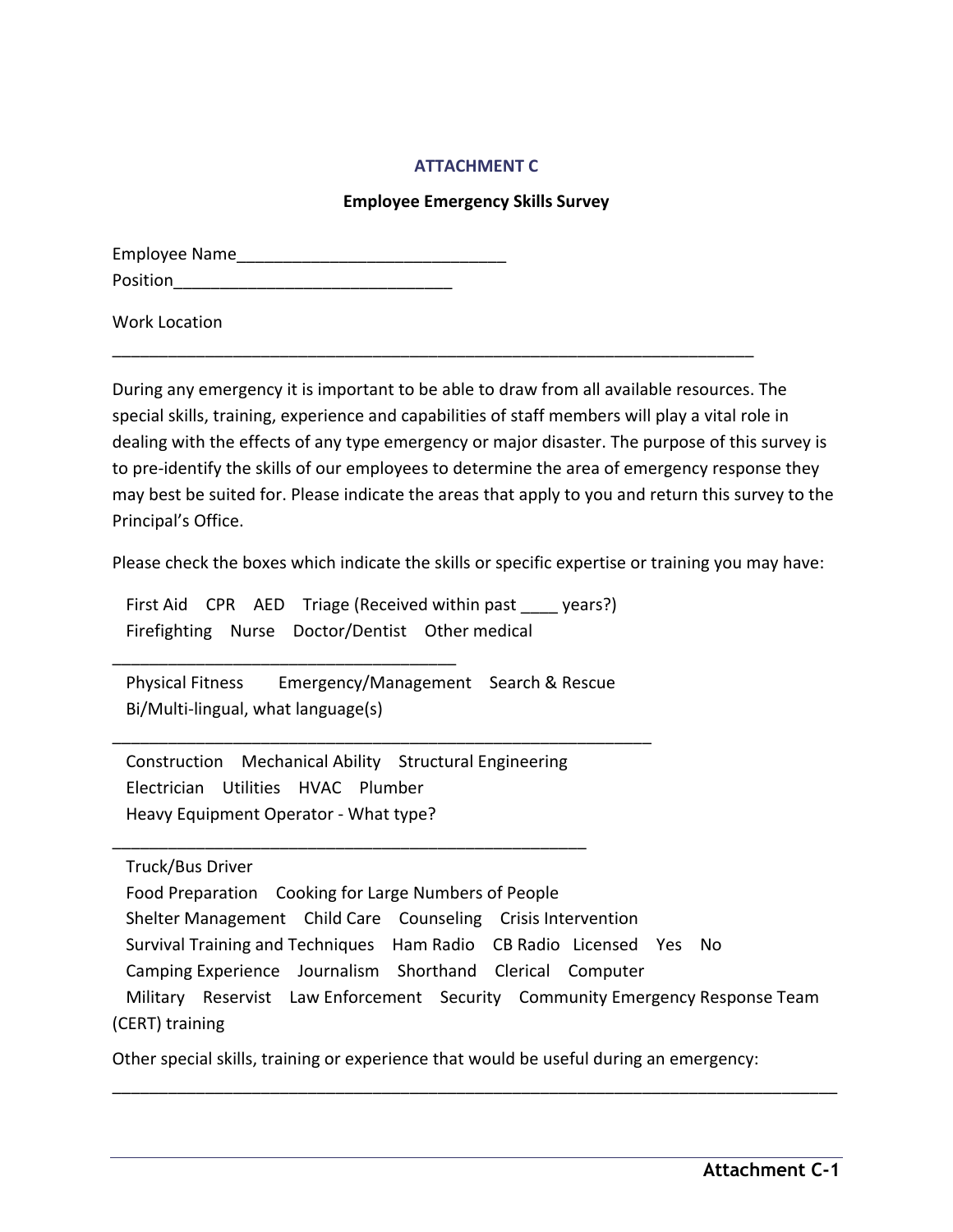Do you keep any emergency equipment in your office or vehicle that would be beneficial in an emergency?

Yes No

If yes, please list that which could be used in an emergency at the school:

What would make you feel more prepared during a disaster while you were at the school?

**Additional Comments:**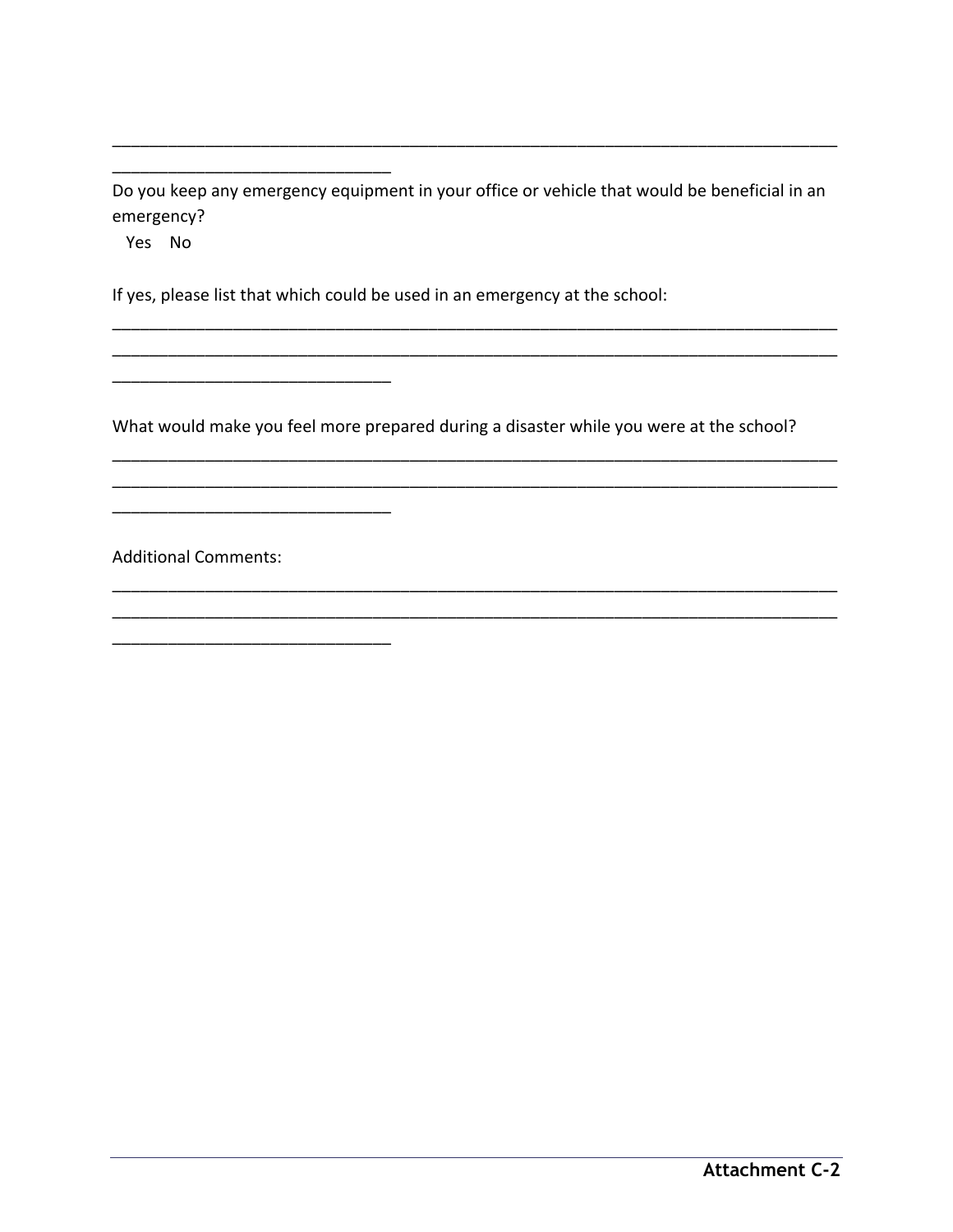# **ATTACHMENT D**

#### **Staff Trained in CPR and First Aid**

| <b>Name</b> | Contact Info. | <b>First Aid Certificate</b><br><b>Expiration Date</b> | <b>CPR Certificate</b><br><b>Expiration Date</b> |
|-------------|---------------|--------------------------------------------------------|--------------------------------------------------|
|             |               |                                                        |                                                  |
|             |               |                                                        |                                                  |
|             |               |                                                        |                                                  |
|             |               |                                                        |                                                  |
|             |               |                                                        |                                                  |
|             |               |                                                        |                                                  |
|             |               |                                                        |                                                  |
|             |               |                                                        |                                                  |
|             |               |                                                        |                                                  |
|             |               |                                                        |                                                  |
|             |               |                                                        |                                                  |
|             |               |                                                        |                                                  |
|             |               |                                                        |                                                  |
|             |               |                                                        |                                                  |
|             |               |                                                        |                                                  |
|             |               |                                                        |                                                  |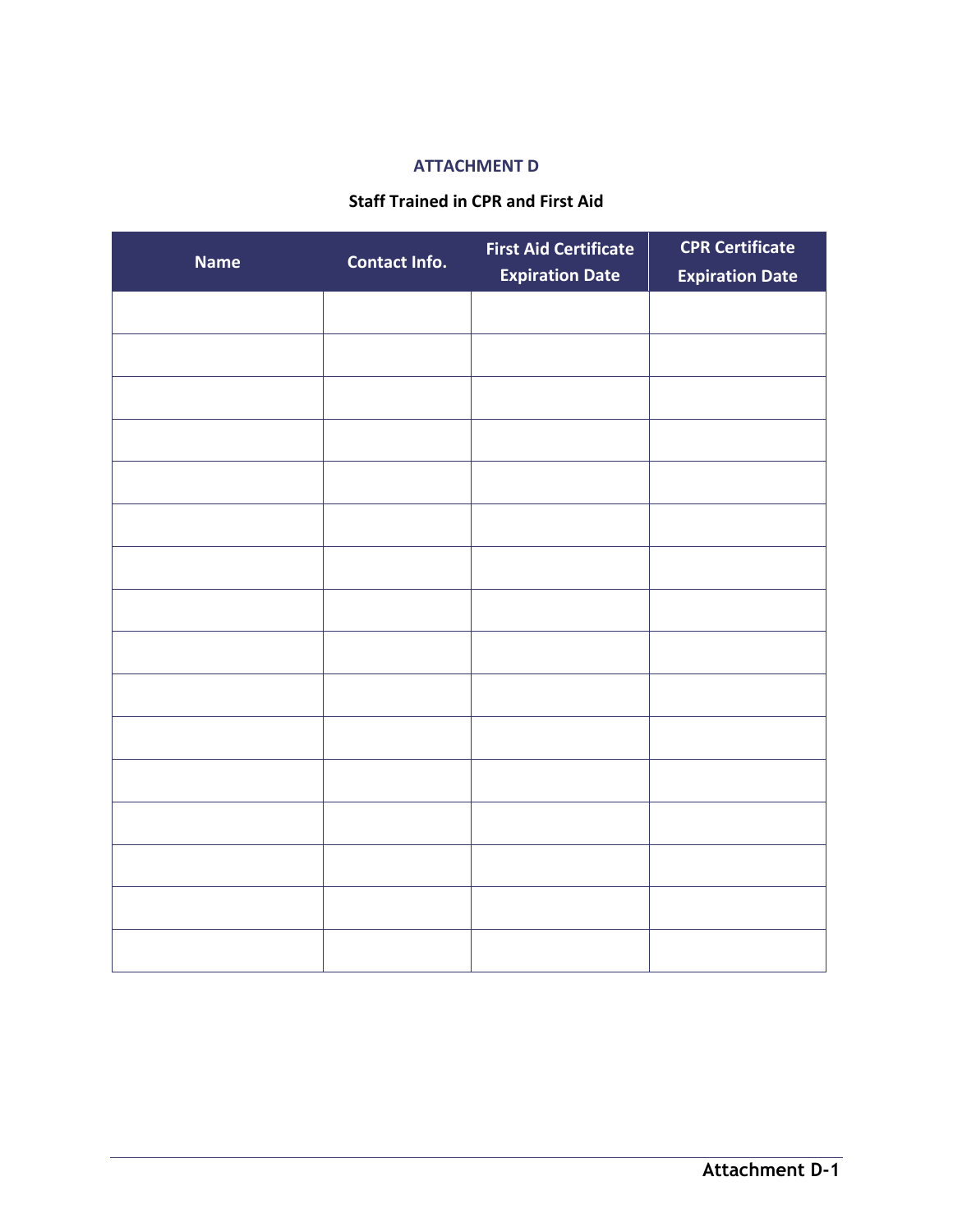#### **ATTACHMENT E**

# **Sample School – Parent Letter**

Dear Parents:

Should an emergency or disaster situation ever arise in our area while school is in session, we want you to be aware that the school has made preparations to respond effectively to such situations. In fact, public schools in British Columbia are built to meet stringent construction standards and they may be safer than your own home in the event of a disaster.

Should we have a major disaster during school hours, your student(s) will be cared for at the school. Our school has a detailed emergency plan which has been formulated to respond to a major catastrophe.

Your cooperation is necessary in any emergency.

1. Do not telephone the school. Telephone lines may be needed for emergency communication.

2. In the event of a serious emergency, students will be kept at school until they are picked up by an identified, responsible adult who has been identified as such on the school emergency card which is required to be filled out by parents at the beginning of every school year. Please be sure to consider the following criteria when you authorize another person to pick up your child are school:

- He/she is 18 years of age or older.
- He/she is usually home during the day.
- He/she could walk to school if necessary.
- He/she is known to your child.
- He/she is both aware and able to assume this responsibility.

3. Turn your radio to local stations for emergency announcements. If students are to be kept at school, radio stations will be notified.

4. Impress upon your children the need for them to follow the directions of any school personnel in times of an emergency.

Students will be released only to parents or persons identified on the School Emergency Card. During an extreme emergency, students will be released at designated reunion gates/entrances located on school campuses. Parents should become familiar with the Student/Parental Reunification Plan and be patient and understanding with the student release process.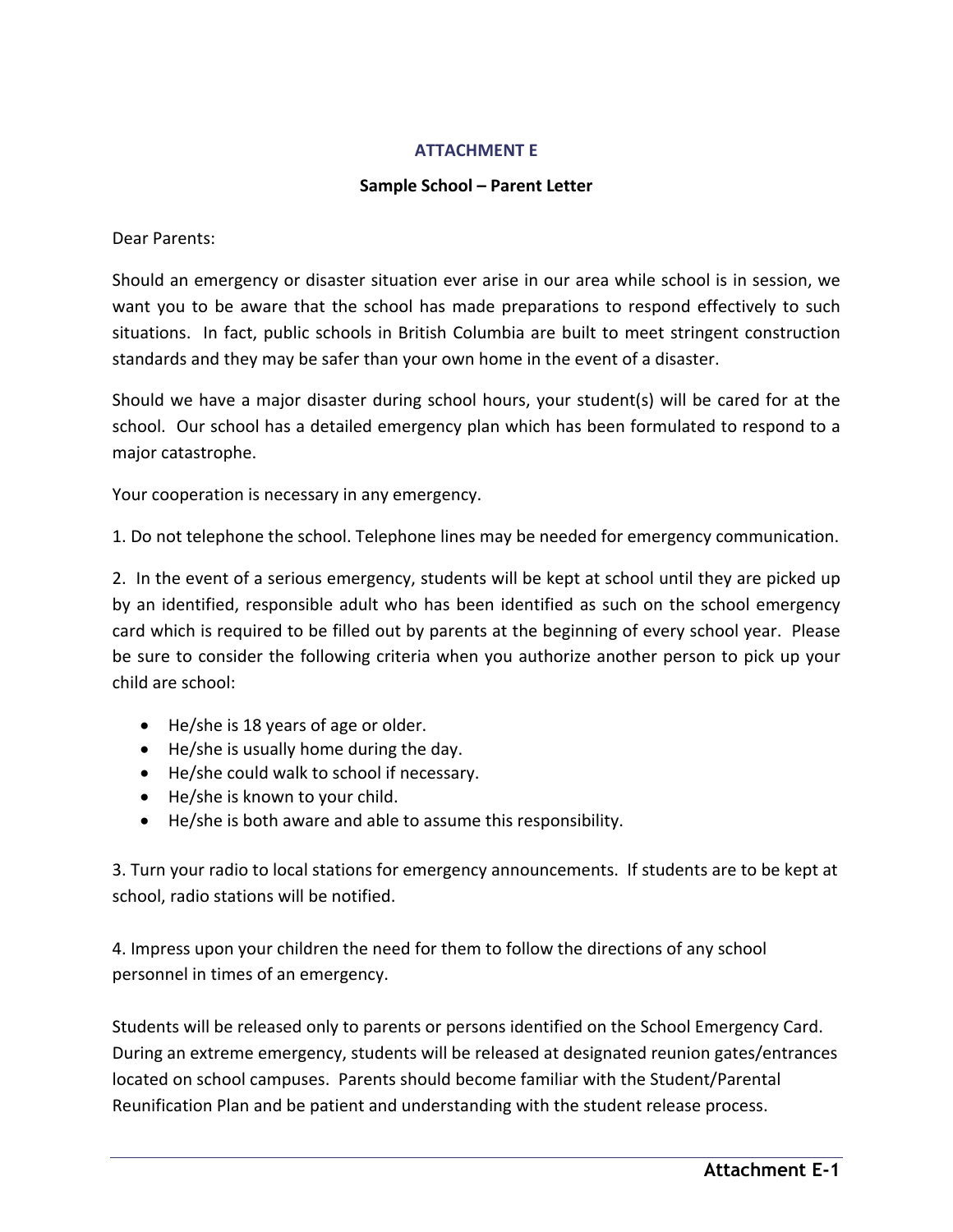The decision to keep students at school will be based upon whether or not streets in the area are open. If this occurs, radio stations will be notified. In the event that a natural disaster or crises at school takes place during the time that students are being transported, students will be kept on the bus and the driver will ask for assistance through radio contact with the school. Any child who is home waiting for the bus will not be picked up (if roads are impassable) and remains the responsibility of the parent or guardian. In the event a natural disaster occurs in the afternoon, the driver will make every attempt to continue delivering the students to their homes. Should road conditions prevent the driver from delivering students to home or to school in the morning, the students will be delivered to the nearest school site and that school will communicate with the home school to inform them of the students' whereabouts.

Please discuss these matters with your immediate family. Planning ahead will help alleviate concern during emergencies.

Sincerely,

Principal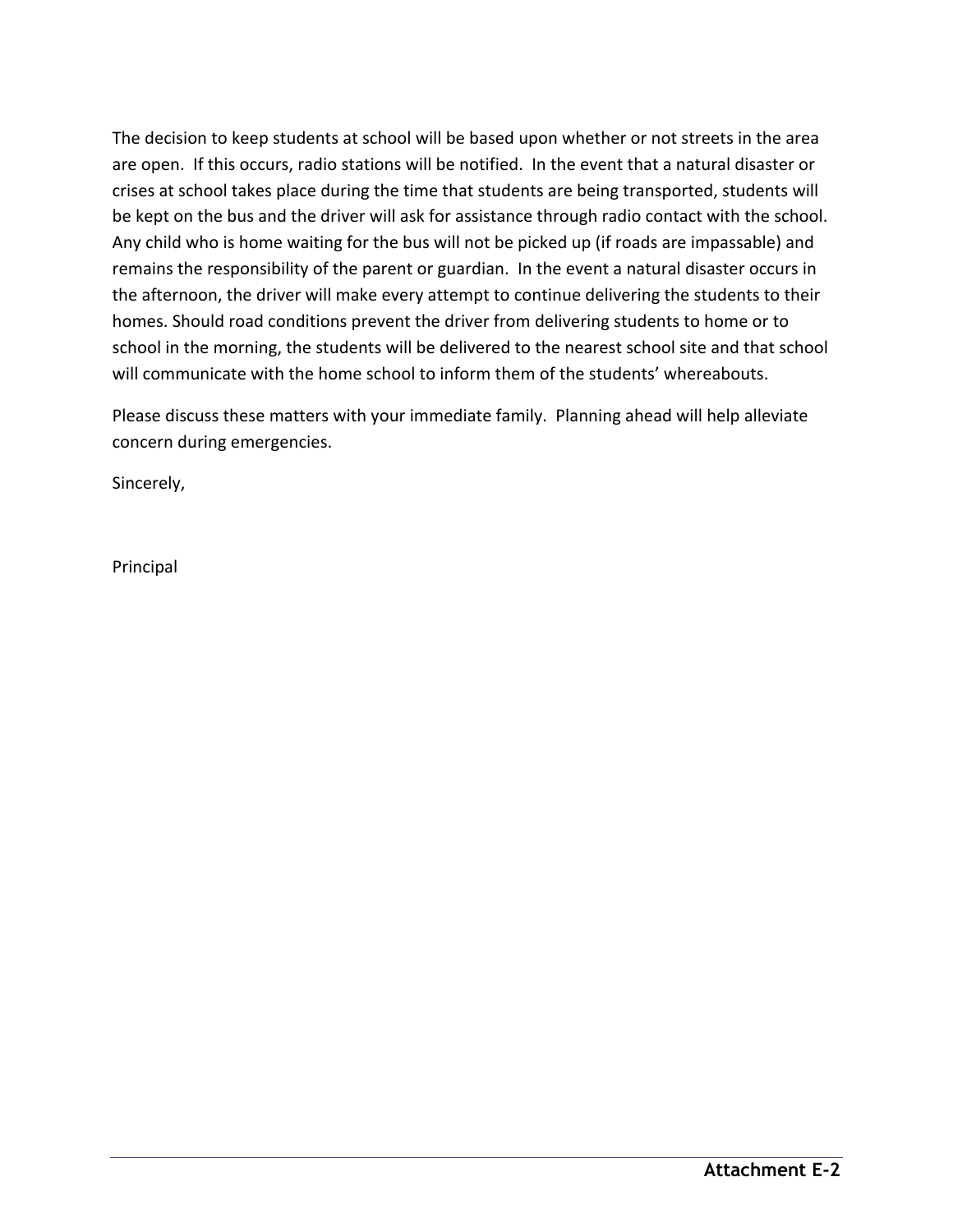#### **ATTACHMENT F**

# **Sample Classroom Disaster Kit (Recommendations only)**

This is an emergency survival and safety backpack, containing emergency supplies designed for a classroom, fieldtrip, or bus.

Kit Contents:

(4) Food Bars - 5 Year Shelf-life.

(12) Water Boxes w/ Straws - 5 Year Shelf-life.

(5) Thermal Blankets – to retain body heat. Lightweight and compact.

(5) Ponchos with hoods - One size fits all.

(1) Solar / Hand-Crank Powered Light, Radio, & Cell Phone Charger.

(50) Water Purification Tablets - One tablet purifies one liter of water.

(1) Emergency flashlight - shake to charge; never needs batteries.

(3) Light sticks - 12 hours of bright green light. 4 year shelf life formula.

(1) Light sticks - 30 minute high intensity light sticks - 4 year shelf life formula.

(5) Emergency Candles - Each candle lasts 5 hours. Provides light and warmth.

(1) Box Waterproof Matches - 50 matches; non-toxic formula.

(1) OSHA First Aid Kit - OSHA approved for up to 20 people.

(5) Tissue Packs - Multi task sheets.

(1) Safety Whistle - with lanyard.

(5) Dust Masks - Prevents dust and germ inhalation. Reduces risk of inhaling toxins.

(2) Pair Vinyl Gloves (in 1st aid kit) - Protects hands, maintains sanitary conditions.

(1) Pair Work Gloves - Heavy duty with leather palm, for physical work.

(1) Pry/Crow Bar 15 inch - search & rescue tool - various applications.

(1) Survival Guide - Complete guide, comprehensive and easy to read.

(1) Packaged in Durable Red Nylon Backpack.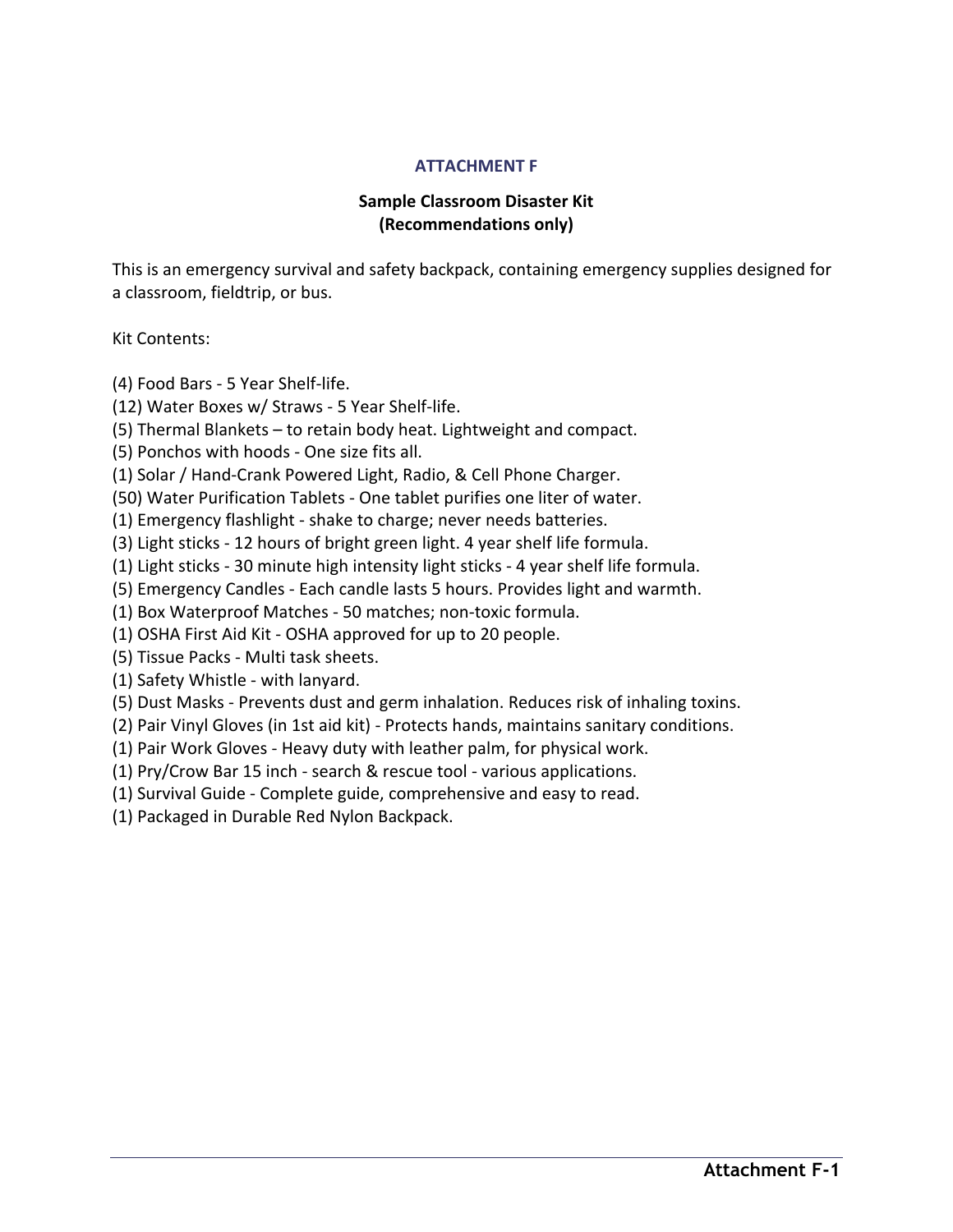# **ATTACHMENT G**

# **Emergency Supply Checklist (Recommendations only)**

*The following supply lists are suggested quantities are for 100 people for a period of 72 hours. The lists are broken down into the categories of food and water, assembly or shelter areas and first aid. Ensure the expiration date on all items is current. Select the foods that are best suited for your school, and also take note of any students or staff that may have food allergies.* 

| <b>Emergency Supplies Inventory</b>               | Food/Water                  |  |
|---------------------------------------------------|-----------------------------|--|
| <b>Food Item</b>                                  | <b>Recommended Quantity</b> |  |
| Dried fruits/snacks/ trail mix                    | 20 lbs.                     |  |
| Canned meats                                      | 60 cans                     |  |
| <b>Canned fruits</b>                              | 60 cans                     |  |
| Canned vegetables                                 | 20 cans                     |  |
| Crackers                                          | 2 cases                     |  |
| Canned fruit juice                                | 2 cases                     |  |
| Coffee, tea, drink mixes - instant type           | 2 cases                     |  |
| Energy bars - granola, protein, etc.              | 2 cases                     |  |
| Freeze-dried meals                                | 2 cases                     |  |
| Peanut butter/jelly - large                       | 20 jars each                |  |
| Ready to eat soups and meals                      | 2 cases                     |  |
| Staples - sugar, salt, pepper, etc.               | 10 packages                 |  |
| Food for persons on special diets; allergies,     |                             |  |
| diabetic, etc.                                    | As needed                   |  |
| Water                                             | <b>Recommended Quantity</b> |  |
| Drinking water – based on 2 quarts per person per | 150 gallons                 |  |
| day                                               |                             |  |

*Note: Commercially packaged water (Aqua Blocks or bottled water) may be substituted to maximize shelf life (5 years) and ease of storage.*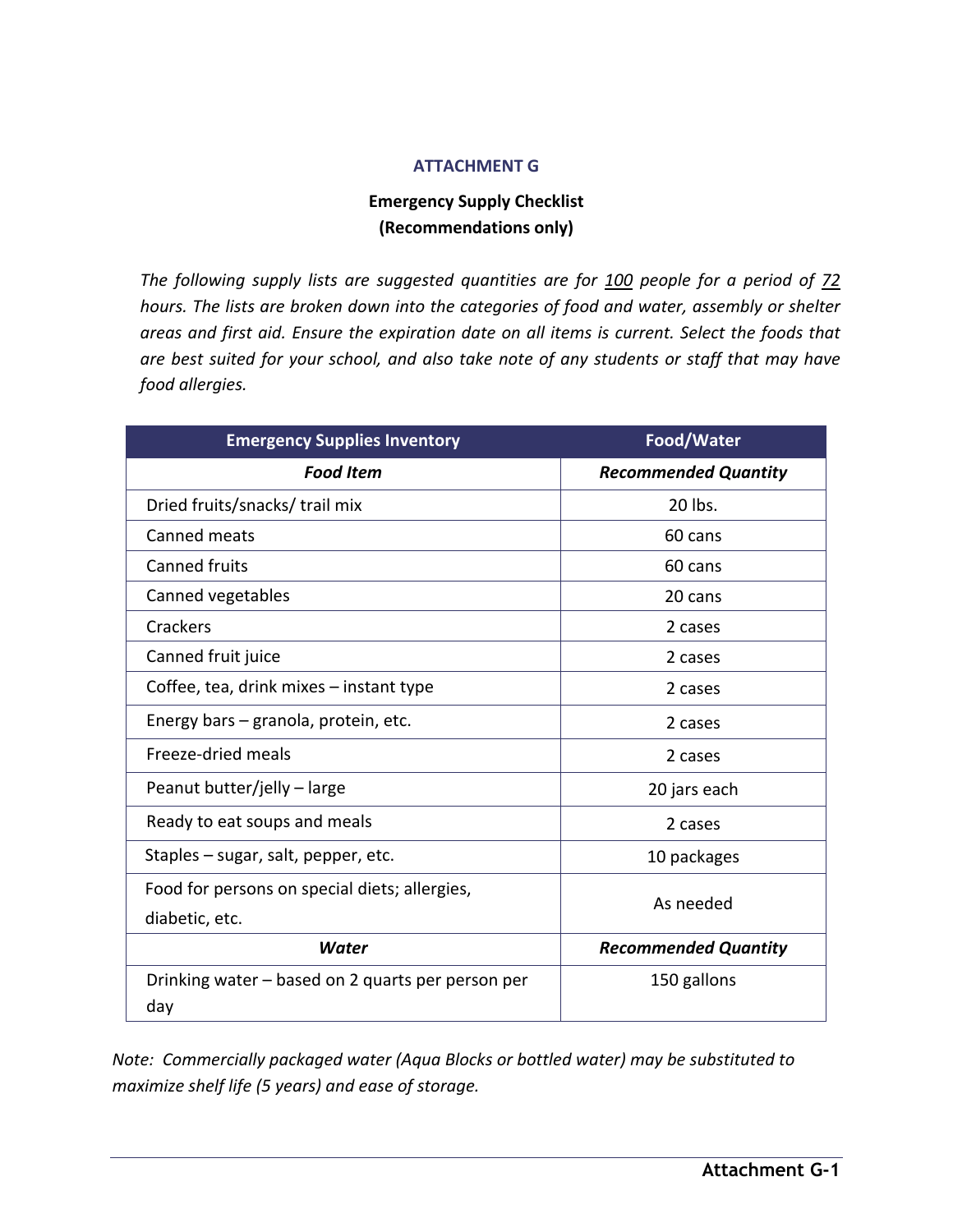| <b>Emergency Supplies</b>                             | <b>Assembly/Shelter</b>     |
|-------------------------------------------------------|-----------------------------|
| <b>Item</b>                                           | <b>Recommended Quantity</b> |
| <b>Blankets</b>                                       | 100                         |
| Battery operated radio; extra batteries or hand crank | 1                           |
| Flashlights; extra batteries and bulbs or hand crank  | 4                           |
| Whistles (for communicating with staff and students)  | 4                           |
| Clipboards, paper and pens                            | 6                           |
| Aluminum foil, matches, charcoal (for cooking)        | 3 sets                      |
| Medium garbage bags                                   | 4 packages of 40 count      |
| Large 3-ply garbage bags                              | 4 packages of 20 count      |
| Plastic buckets - 5 gallon                            | 6                           |
| Pads of paper                                         | 4                           |
| Tape; scotch and duct types                           | 4 rolls each                |
| Plastic cups, plates, utensils                        | 6 packages of 100 count     |
| Plastic storage containers                            | 5 sets                      |
| Shut-off wrench (turn off gas and water if needed)    | $\overline{2}$              |
| Manual can openers, utility knifes                    | 5 each                      |
| Portable toilet kit; toilet paper                     | 2 kits, 50 rolls            |
| Activities or games for children                      | 10                          |

| <b>Personal Protective Equipment</b>                             | <b>First Aid Unit</b> |
|------------------------------------------------------------------|-----------------------|
| CPR pocket masks/disposable                                      | 10                    |
| Eye protection masks $-$ goggles                                 | 10                    |
| Biohazard protective gloves - Nitrile or latex, disposable       | 10                    |
| N-95 biohazard disposable face masks - OSHA                      | 10                    |
| Splash resistant clothing and shoe coverings                     | 10                    |
| Spill clean-up kit - clean-up powder, clean-up scoop and scraper | 5 kits                |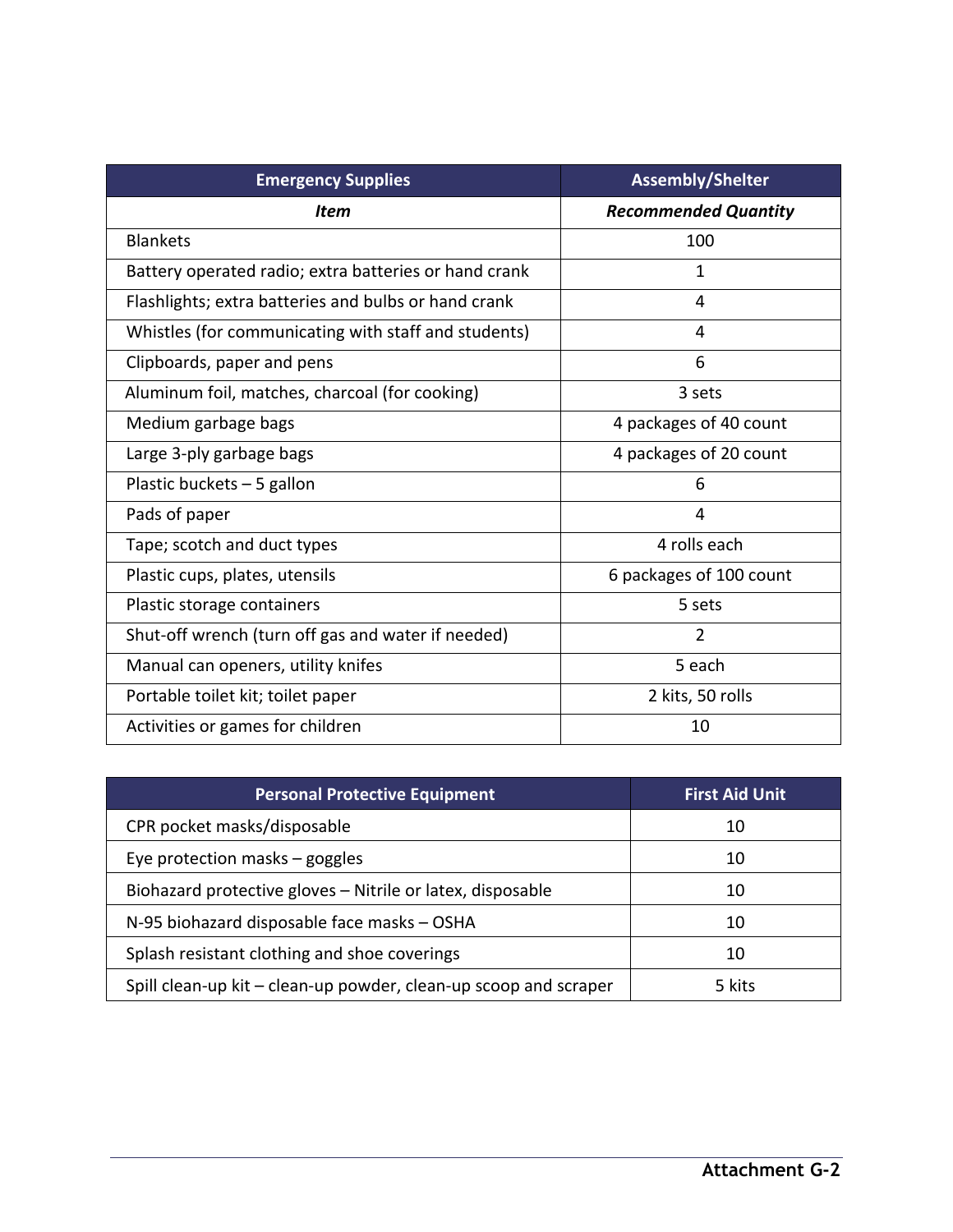| <b>Emergency Supplies</b>                             | <b>First Aid</b>            |
|-------------------------------------------------------|-----------------------------|
| Item                                                  | <b>Recommended Quantity</b> |
| First Aid Handbook (current issue)                    | 1                           |
| Ace bandages $-1$ " and $2$ " widths                  | 4 boxes each                |
| Adhesive tape $-1$ " width                            | 20 rolls                    |
| Alcohol Swabs (for cleaning instruments)              | 4 boxes $-100$ count        |
| Band-Aids - assorted sizes                            | 8 boxes                     |
| Blankets - Mylar or disposable type                   | 150                         |
| Bleach (1:10 bleach to water ratio for cleaning)      | 1 gallon                    |
| Cold packs (compresses)                               | 1 case                      |
| Cotton balls - unsterile                              | 4 large packages            |
| Disposable gloves (latex and non-latex)               | 4 boxes                     |
| Dressings - 2" and 4" disposable sterile              | 4 boxes each                |
| Dressing pads - 5x9 and 8x10 sterile                  | 4 boxes each                |
| Dressings - eye pad, oval sterile                     | 15 boxes                    |
| <b>Facial tissues</b>                                 | 10 boxes                    |
| Gauze bandage $-1$ " and 2" width                     | 10 rolls each               |
| Hydrogen Peroxide (50% solution of peroxide/water for | 4 bottles                   |
| disinfectant)                                         |                             |
| Liquid soap (hand washing)                            | 5 bottles                   |
| Paper towels                                          | 4 cases                     |
| Q-tip swabs                                           | 6 packages                  |
| Safety pins - assorted sizes                          | 6 packages                  |
| <b>Scissors</b>                                       | 8 pair                      |
| Splints - long and short; cardboard, boards, etc.     | Several sets                |
| Towelettes - pre-moistened hand wipes                 | 15 boxes                    |
| <b>Treatment log</b>                                  | 1                           |
| Triage tags                                           | 50                          |
| Triangular bandage – for sling/safety pins            | 30                          |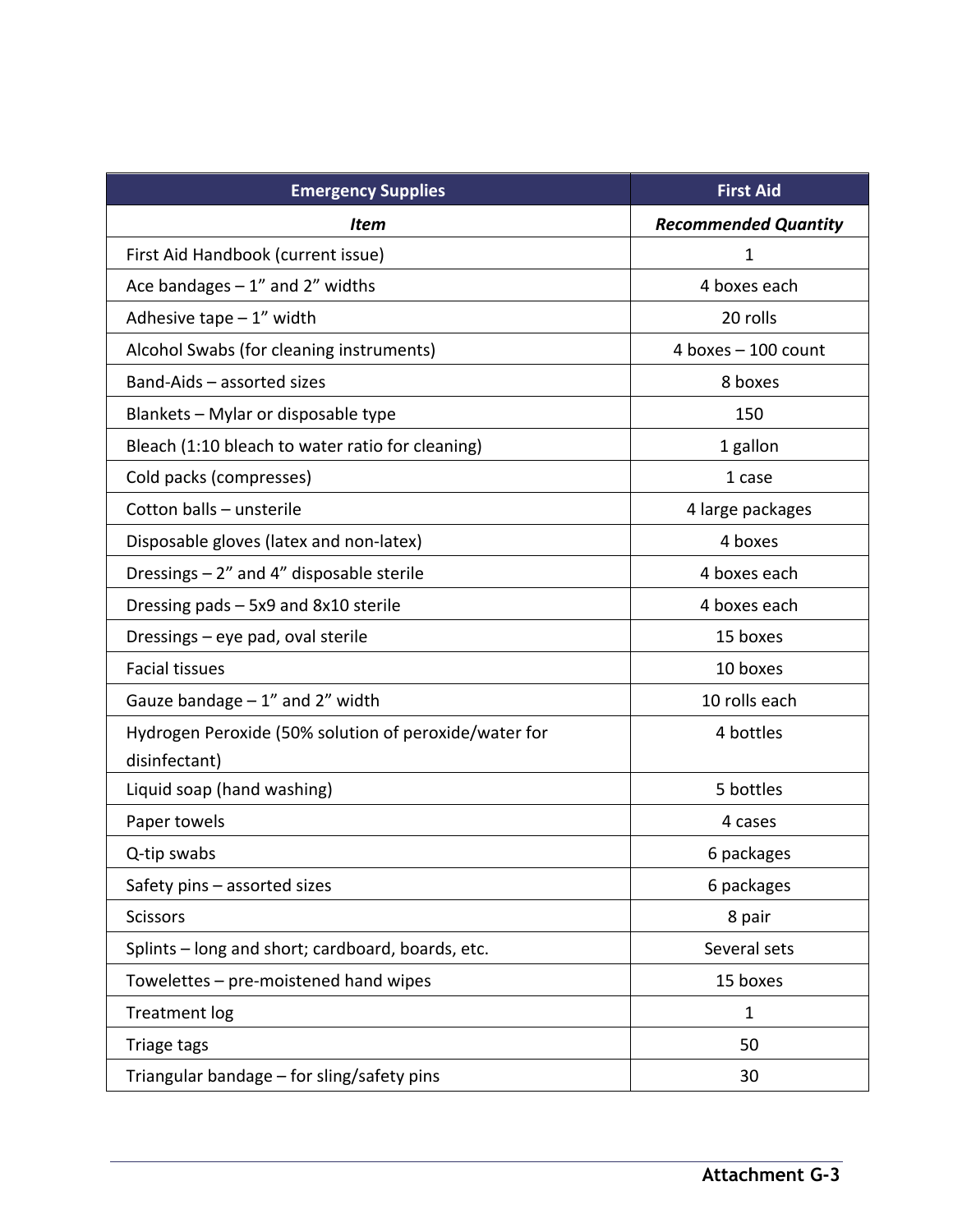| <b>Emergency Supplies</b>                                    | <b>After School Emergency</b><br><b>Crisis Response Box</b> |
|--------------------------------------------------------------|-------------------------------------------------------------|
| Item                                                         | <b>Recommended Quantity</b>                                 |
| Current Copy of the School's EOP                             | 1                                                           |
| Response Binder                                              | $\mathbf{1}$                                                |
| (school specific emergency resource documents)               |                                                             |
| Copy of School's MSDS Binder, if applicable                  | $\mathbf{1}$                                                |
| Copies of the School Maps for First Responders               | 25                                                          |
| Complete Set of Current After School Roster                  | $\mathbf{1}$                                                |
| Complete List of all Students, Emergency Contact Information | $\mathbf{1}$                                                |
| List of Students with Special Needs, if applicable           | 1                                                           |
| Complete List(s) of Students Bus Routes, if applicable       | 1                                                           |
| Complete List(s) of all Staff, by Name and Assignments       | 1                                                           |
| Complete List of all Staff's Contact Information             | $\mathbf{1}$                                                |
| Copies of School's ICS forms                                 | Multiple                                                    |
| Office Supplies (Pens, Pencils, Paper, etc)                  | Assortment                                                  |
| Incident Command Job Action Sheets.                          | Multiple                                                    |
| Flash Light w/ Batteries                                     | $\overline{2}$                                              |
| <b>Emergency Light Sticks</b>                                | $\overline{2}$                                              |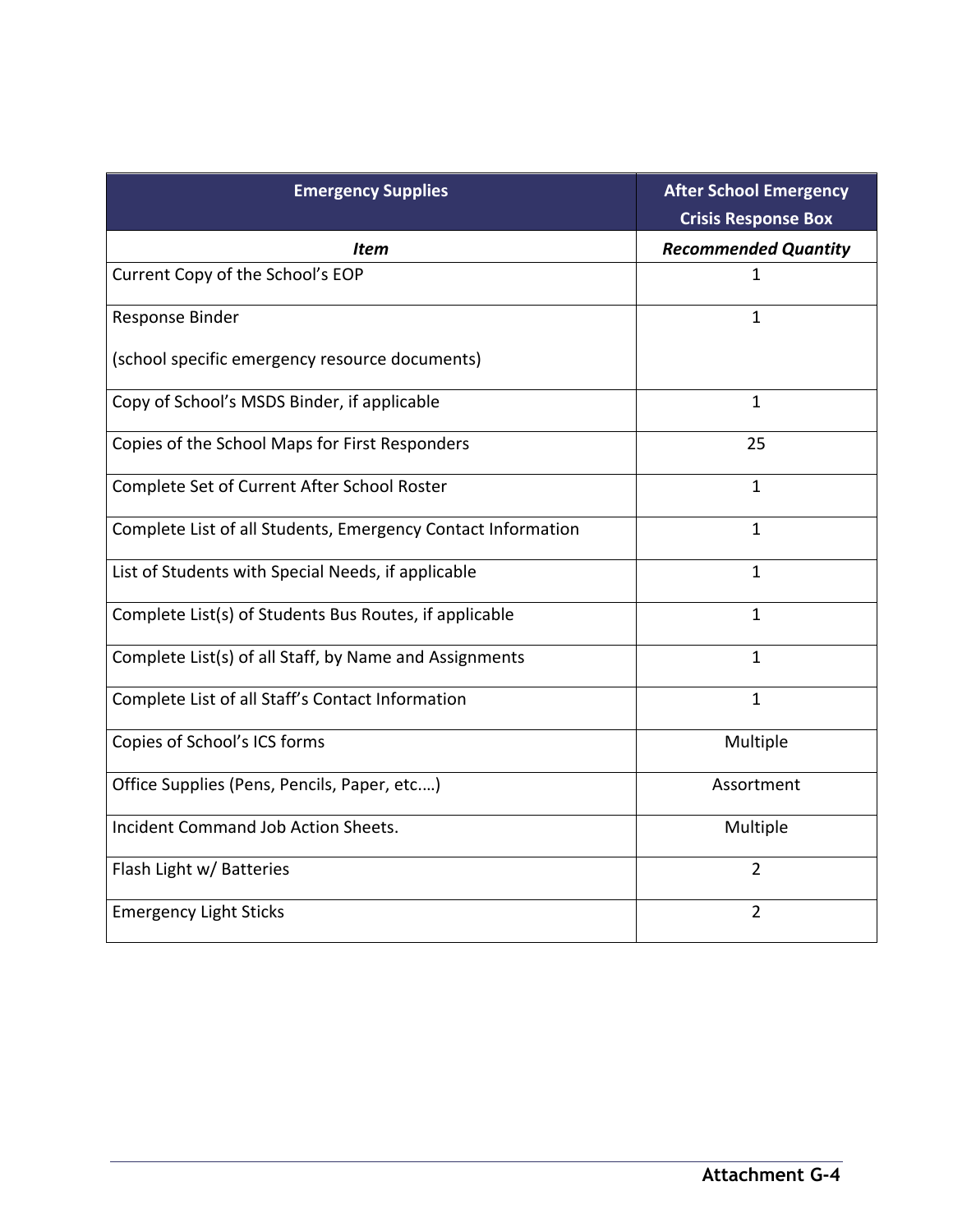| <b>Emergency Supplies</b>         | <b>School Site Mini Mobile</b><br><b>Search &amp; Rescue Can</b> |  |
|-----------------------------------|------------------------------------------------------------------|--|
| <b>Item</b>                       | <b>Recommended Quantity</b>                                      |  |
| (2) Man Rescue Team               |                                                                  |  |
| Safety Helmets                    | $\mathbf{1}$                                                     |  |
| Gloves                            | $\mathbf{1}$                                                     |  |
| Safety Goggles                    | $\mathbf{1}$                                                     |  |
| <b>Dust Masks</b>                 | $\mathbf{1}$                                                     |  |
| Flashlights w/batteries           | $\mathbf{1}$                                                     |  |
| Light sticks                      | $\mathbf{1}$                                                     |  |
| <b>Entry &amp; Debris Removal</b> |                                                                  |  |
| Sledge Hammer (3lb)               | $\mathbf{1}$                                                     |  |
| Bolt Cutters (18 inch)            | $\mathbf{1}$                                                     |  |
| <b>Folding Shovel</b>             | $\mathbf 1$                                                      |  |
| Pry Bar                           | Multiple                                                         |  |
| <b>Emergency Hand Tools</b>       |                                                                  |  |
| Claw Hammer                       | $\mathbf{1}$                                                     |  |
| Adjustable Crescent Wrench        | 1                                                                |  |
| Hand Axe                          | $\mathbf{1}$                                                     |  |
| Hacksaw                           | $\mathbf{1}$                                                     |  |
| Multi-Lock Channel Lock Pliers    | $\mathbf{1}$                                                     |  |
| Screw Driver (5 pc. set)          | $\mathbf{1}$                                                     |  |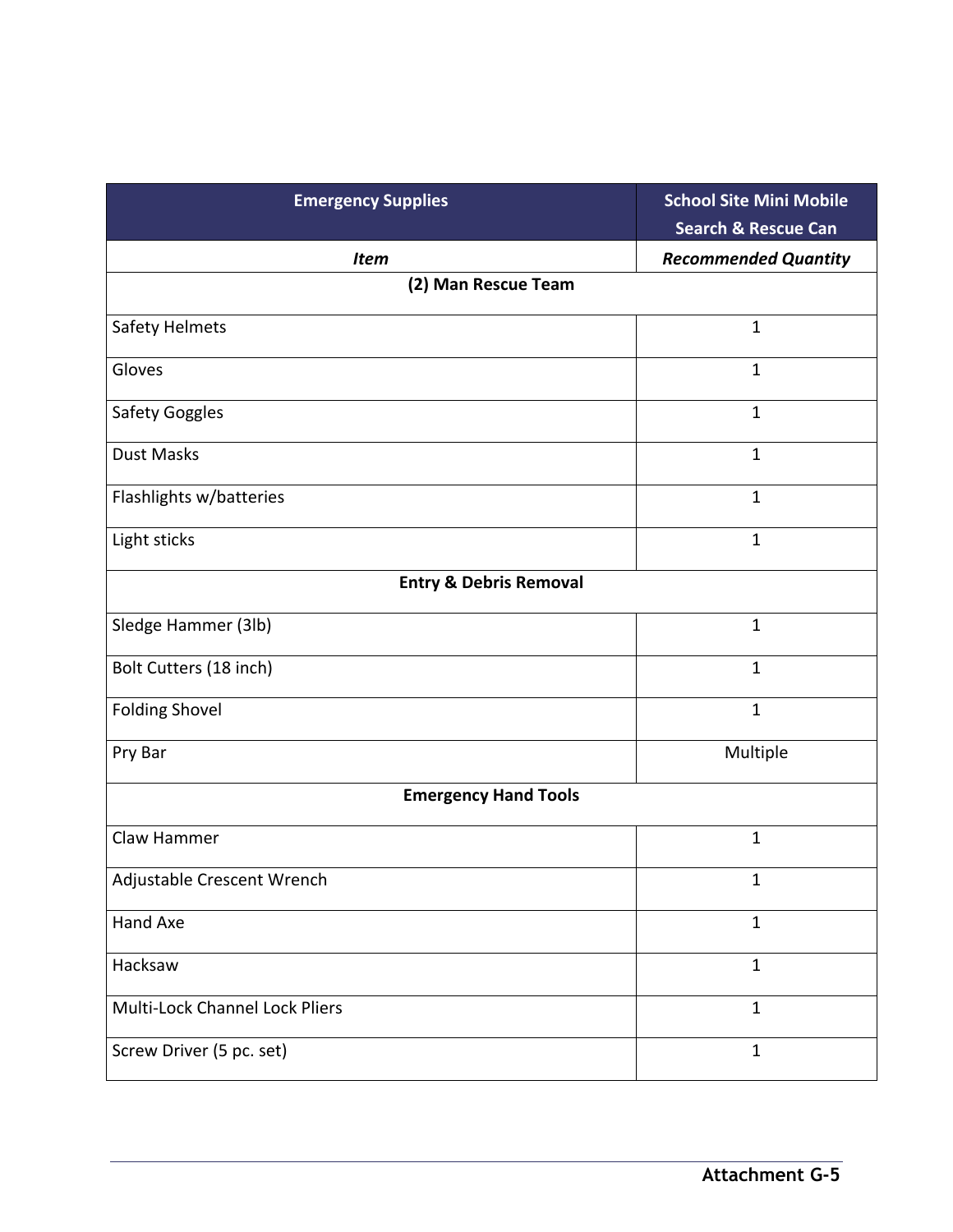| <b>Emergency Supplies</b>       | <b>School Site Mini Mobile</b><br><b>Search &amp; Rescue Can</b><br>Cont. |  |  |
|---------------------------------|---------------------------------------------------------------------------|--|--|
| <b>Other Emergency Gear</b>     |                                                                           |  |  |
| <b>Medical Start I Kit</b>      | 1                                                                         |  |  |
| <b>Burn Unit Kit</b>            | $\mathbf{1}$                                                              |  |  |
| Disposable Water Bags           | 1                                                                         |  |  |
| Duct Tape                       | $\mathbf{1}$                                                              |  |  |
| EZ- Up Tent                     | $\mathbf{1}$                                                              |  |  |
| Nylon Rope (50 ft)              | $\mathbf{1}$                                                              |  |  |
| Evacuation Stretcher (foldable) | $\mathbf{1}$                                                              |  |  |
| Tarp 10x10                      | 1                                                                         |  |  |
| Megaphone w/Batteries           | 1                                                                         |  |  |

| <b>Emergency Supplies</b>      | <b>Large Mobile Search &amp;</b><br><b>Rescue Can</b> |  |
|--------------------------------|-------------------------------------------------------|--|
| (4) Man Rescue Team            |                                                       |  |
| <b>Hard Hats</b>               | $\overline{4}$                                        |  |
| Gloves (pairs)                 | 12                                                    |  |
| <b>Safety Goggles</b>          | 4                                                     |  |
| <b>Dust Masks</b>              | 12                                                    |  |
| Safety Vests                   | 4                                                     |  |
| <b>Flashlights + Batteries</b> | $\overline{4}$                                        |  |
| Whistles                       | $\overline{4}$                                        |  |
| Lumber Crayons                 | $\overline{4}$                                        |  |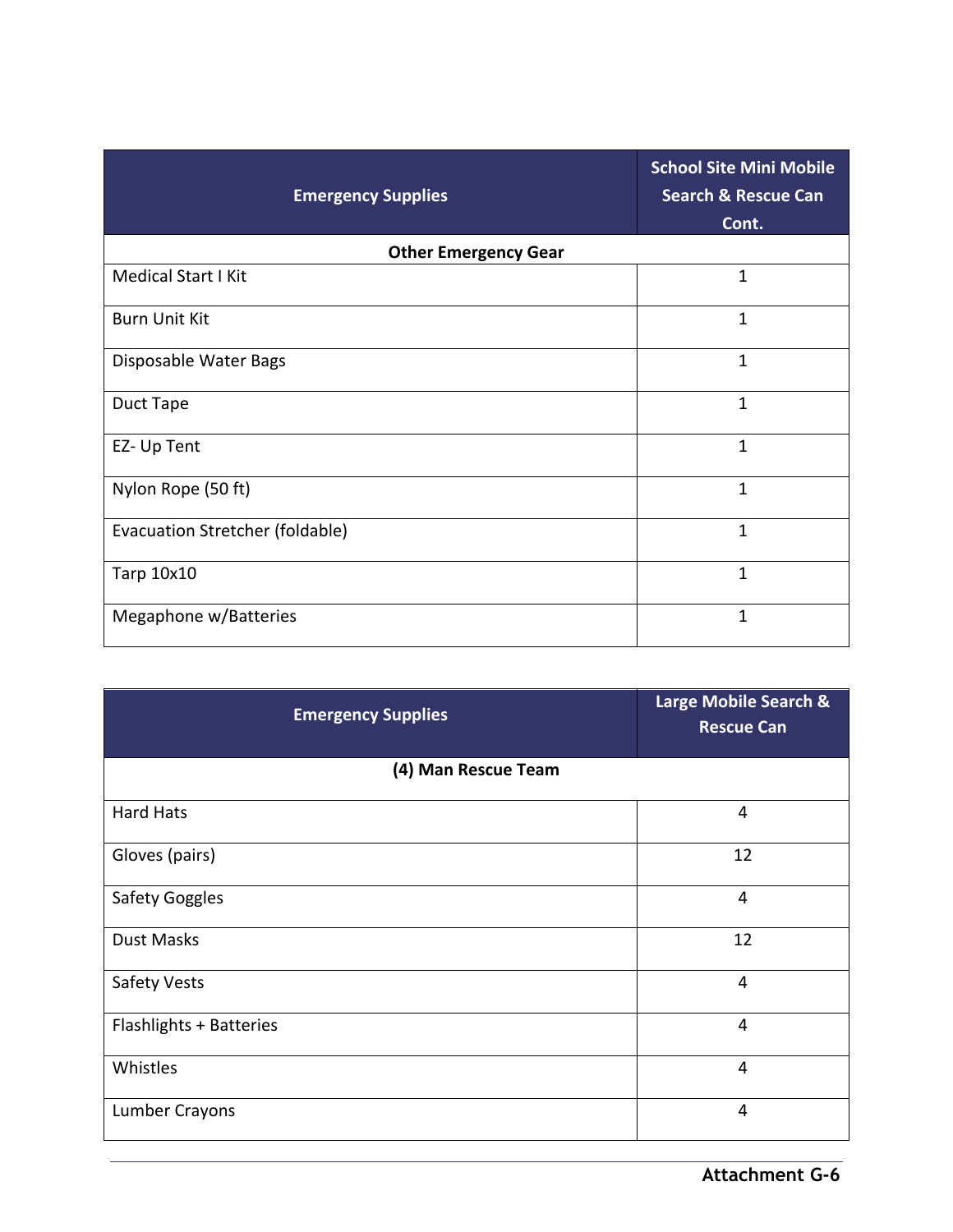| <b>Emergency Supplies</b>               | Large Mobile Search &<br><b>Rescue Can Cont.</b> |  |  |
|-----------------------------------------|--------------------------------------------------|--|--|
| (4) Man Rescue Team Cont.               |                                                  |  |  |
| 120 hour Green Light Sticks             | 8                                                |  |  |
| Pair Knee Pads                          | $\overline{2}$                                   |  |  |
| <b>Entry &amp; Debris Removal Tools</b> |                                                  |  |  |
| Shovel, 27"                             | $\mathbf{1}$                                     |  |  |
| Fire Axe, 6lb                           | $\mathbf{1}$                                     |  |  |
| Hacksaw + Extra Blades                  | $\mathbf{1}$                                     |  |  |
| Bolt Cutter 18"                         | $\mathbf{1}$                                     |  |  |
| Wrecking Bars 30"                       | $\overline{2}$                                   |  |  |
| Jack, 4 Ton Hydraulic                   | $\mathbf{1}$                                     |  |  |
| <b>Folding Shovel</b>                   | 1                                                |  |  |
| <b>Pick Mattox</b>                      | $\mathbf 1$                                      |  |  |
| Rope, Poly (50'x3/8")                   | $\mathbf{1}$                                     |  |  |
| 55gal Trash Can on Wheels               | $\mathbf{1}$                                     |  |  |
| <b>Emergency Hand Tools</b>             |                                                  |  |  |
| Pipe Wrench 14"                         | $\mathbf 1$                                      |  |  |
| Adjustable Wrench 10"                   | $\mathbf 1$                                      |  |  |
| Screwdriver Set 8 pc                    | $\mathbf 1$                                      |  |  |
| Claw Hammer with Wooden Handle          | $\mathbf{1}$                                     |  |  |
| Chisel                                  | $\mathbf{1}$                                     |  |  |
| Jab Saw                                 | $\mathbf{1}$                                     |  |  |
| Camp Axe                                | $\mathbf{1}$                                     |  |  |
| Heavy Duty Sledge Hammer                | $\mathbf{1}$                                     |  |  |
| <b>Utility Knife</b>                    | $\mathbf{1}$                                     |  |  |
| Nylon Duffle Bag                        | $\mathbf{1}$                                     |  |  |